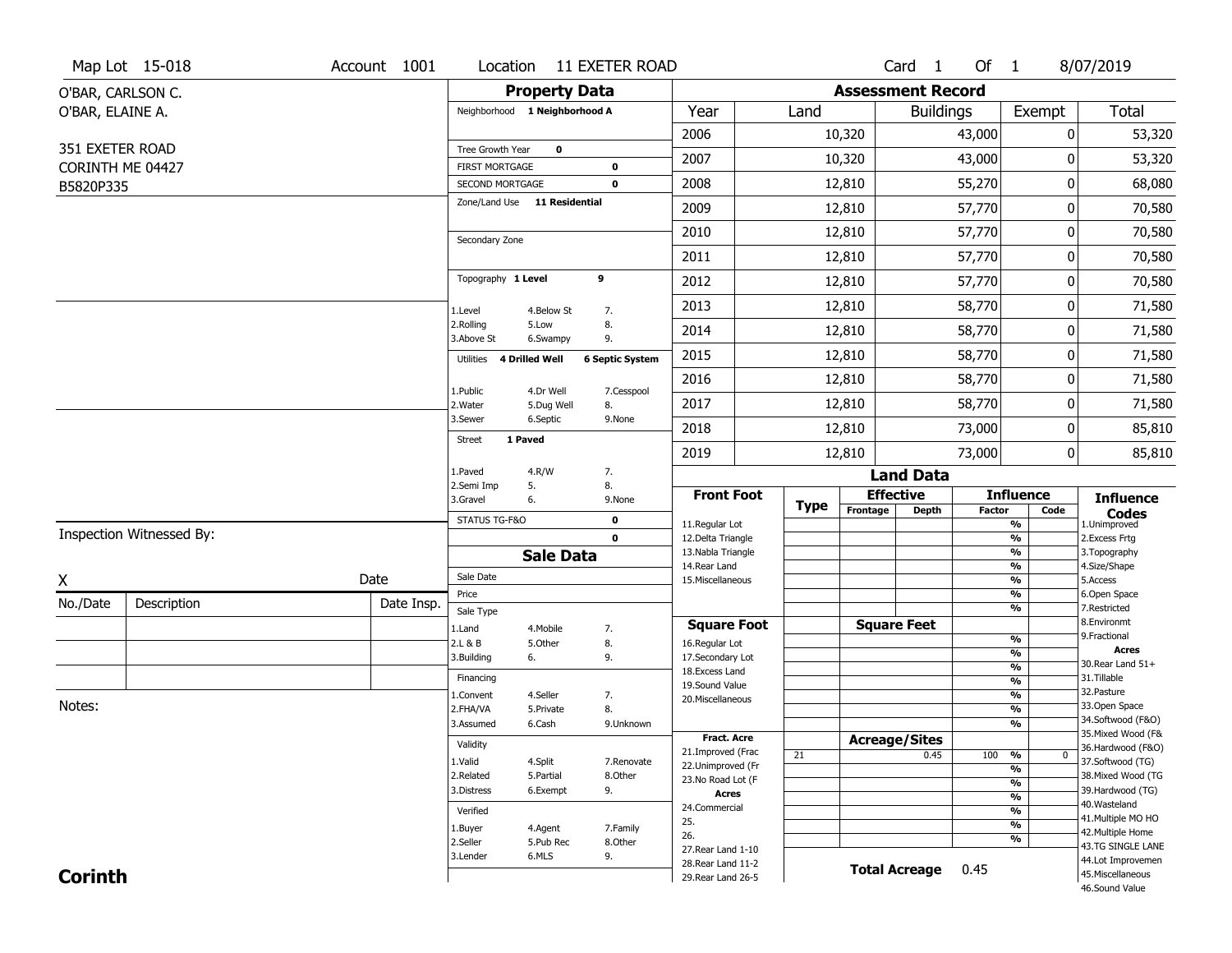|                       |                               |                                                   |                          |                |                                       |        |                                           |                             |            |        | <b>Corinth</b>     |                             |
|-----------------------|-------------------------------|---------------------------------------------------|--------------------------|----------------|---------------------------------------|--------|-------------------------------------------|-----------------------------|------------|--------|--------------------|-----------------------------|
|                       | Map Lot 15-018                |                                                   |                          |                |                                       |        | Account 1001                              | Location                    |            |        | 11 EXETER ROAD     | Of 1<br>Card 1<br>8/07/2019 |
|                       | Building Style 1 Conventional |                                                   | <b>SF Bsmt Living</b>    |                | 0                                     |        |                                           | Layout                      | 1 Typical  |        |                    |                             |
| 0.Not Code            | 4.Cape                        | 8.Log                                             | Fin Bsmt Grade           |                | 0 <sub>0</sub>                        |        |                                           | 1. Typical                  | 4.         |        | 7.                 | shed                        |
| 1.Conv.               | 5.Garrison                    | 9.0ther                                           | HEARTH                   |                | 0                                     |        |                                           | 2.Inadeg                    | 5.         |        | 8.                 | [240]                       |
| 2.Ranch               | 6.Split                       | 10.Camp                                           | Heat Type                | 100%           |                                       |        | 5 Forced Warm Air                         | 3.                          | 6.         |        | 9.                 | 20                          |
| 3.R Ranch             | 7.Contemp                     | 11.Double                                         | 0.Not Code               |                | 4.HVAC                                |        | 8.Fl/Wall                                 | Attic<br>9 None             |            |        |                    | GARAGE                      |
| Dwelling Units 1      |                               |                                                   | 1.HWBB                   |                | 5.FWA                                 |        | 9.No Heat                                 | 1.1/4 Fin                   | 4.Full Fin |        | 7.                 |                             |
| Other Units           | 0                             |                                                   | 2.HWCI                   |                | 6.Radiant                             |        | 11.                                       | 2.1/2 Fin                   | 5.Fl/Stair |        | 8.                 | [480]                       |
| Stories               | 4 One & 1/2 Story             |                                                   | 3.H Pump                 |                | 7.Electric                            |        | 12.                                       | 3.3/4 Fin                   | 6.         |        | 9.None             | 241                         |
| 1.1                   | 4.1.5                         | 7.                                                | Cool Type                | 0%             |                                       | 9 None |                                           | Insulation                  | 1 Full     |        |                    |                             |
| 2.2                   | 5.1.75                        | 8.                                                | 1.Refrig                 |                | 4.W&C Air                             |        | 7.                                        | 1.Full                      | 4.Minimal  |        | 7.                 | 20                          |
| 3.3                   | 6.2.5                         | 9.                                                | 2.Evapor                 |                | 5.                                    |        | 8.                                        | 2. Heavy                    | 5.         |        | 8.                 |                             |
| <b>Exterior Walls</b> | 2 Vinyl/Aluminum              |                                                   | 3.H Pump                 |                | 6.                                    |        | 9.None                                    | 3.Capped                    | 6.         |        | 9.None             | 1-S ADD                     |
| 0.Not Code            | 4.Asbestos                    | 8.Concrete                                        | Kitchen Style            |                | 2 Typical                             |        |                                           | Unfinished %                | 0%         |        |                    | Ε.<br>[225]                 |
| 1.Wood                | 5.Stucco                      | 9.0ther                                           | 1.Modern                 |                | 4.Obsolete                            |        | 7.                                        | Grade & Factor              |            |        | 3 Average 120%     | OP.                         |
| 2.Vin/Al              | 6.Brick                       | 11.                                               | 2. Typical               |                | 5.                                    |        | 8.                                        | 1.E Grade                   | 4.B Grade  |        | 7.                 |                             |
| 3.Compos.             | 7.Stone                       | 12.                                               | 3.Old Type               |                | 6.                                    |        | 9.None                                    | 2.D Grade                   | 5.A Grade  |        | 8.                 | [85]                        |
| Roof Surface          | 3 Sheet Metal                 |                                                   | Bath(s) Style            |                | 2 Typical Bath(s)                     |        |                                           | 3.C Grade                   | 6.         |        | 9.Same             | 5.                          |
| 1.Asphalt             | 4.Composit                    | 7.METAL RS   1.Modern                             |                          |                | 4.Obsolete                            |        | 7.                                        | SQFT (Footprint) 600        |            |        |                    |                             |
| 2.Slate               | 5.Wood                        | 8.                                                | 2. Typical               |                | 5.                                    |        | 8.                                        | Condition                   | 4 Average  |        |                    | 1.5 SWB                     |
| 3. Metal              | 6.Ark Asph                    | 9.                                                | 3.Old Type               |                | 6.                                    |        | 9.None                                    | 1.Poor                      | 4.Avg      |        | 7.V G              |                             |
| SF Masonry Trim 0     |                               |                                                   | # Rooms                  |                | $\overline{\mathbf{z}}$               |        |                                           | 2.Fair                      | $5.Avg+$   |        | 8.Exc              | [600]                       |
| <b>Electric Amps</b>  | 0                             |                                                   | # Bedrooms               |                | 3                                     |        |                                           | 3.Avg-                      | 6.Good     |        | 9.Same             | 30'                         |
| OPEN-4-CUSTOM 0       |                               |                                                   | # Full Baths             |                | $\overline{2}$                        |        |                                           | Phys. % Good                | 95%        |        |                    |                             |
| Year Built            | 1850                          |                                                   | # Half Baths             |                | 0                                     |        |                                           | Funct. % Good               |            | 100%   |                    |                             |
| Year Remodeled        | 2017                          |                                                   | # Addn Fixtures          |                | 0                                     |        |                                           | <b>Functional Code</b>      |            | 9 None |                    | 20'                         |
| Foundation            | 3 Brick &/or Stone            |                                                   | # Fireplaces             |                | 0                                     |        |                                           | 1.Incomp                    | 4.Delap    |        | 7.No Power         |                             |
| 1.Concrete            | 4.Wood                        | 7.                                                |                          |                |                                       |        |                                           | 2.O-Built                   | 5.Bsmt     |        | 8.LongTerm         | <b>DRIVEWAY</b>             |
| 2.C Block             | 5.Slab                        | 8.                                                |                          |                |                                       |        |                                           | 3.Damage                    | 6.Common   |        | 9.None             |                             |
| 3.Br/Stone            | 6.Piers                       | 9.                                                |                          |                |                                       |        |                                           | Econ. % Good                | 100%       |        |                    | 11 EXETER ROAD              |
| Basement              | 4 Full Basement               |                                                   |                          |                |                                       |        |                                           | Economic Code None          |            |        |                    |                             |
| 1.1/4 Bmt             | 4.Full Bmt                    | 7.                                                |                          |                |                                       |        |                                           | 0.None                      | 3.No Power |        | 7.                 |                             |
| 2.1/2 Bmt             | 5.None                        | 8.                                                |                          |                |                                       |        |                                           | 1.Location                  | 4.Generate |        | 8.                 |                             |
| 3.3/4 Bmt             | 6.DAYLIGHT 9.None             |                                                   |                          |                |                                       |        | <i>Software</i>                           | 2.Encroach                  | 9.None     |        | 9.                 |                             |
| Bsmt Gar # Cars 0     |                               |                                                   |                          |                | A Division of Harris Computer Systems |        |                                           | Entrance Code 5 Estimated   |            |        |                    |                             |
|                       | Wet Basement 3 Wet Basement   |                                                   |                          |                |                                       |        |                                           | 1.Interior                  | 4.Vacant   |        | 7.                 |                             |
| 1.Dry                 | 4.                            | 7.                                                |                          |                |                                       |        |                                           | 2.Refusal                   | 5.Estimate |        | 8.                 |                             |
| 2.Damp                | 5.                            | 8.                                                |                          |                |                                       |        |                                           | 3.Informed                  | 6.         |        | 9.                 |                             |
| 3.Wet                 | 6.                            | 9.                                                |                          |                |                                       |        |                                           | Information Code 5 Estimate |            |        |                    |                             |
|                       |                               |                                                   |                          |                |                                       |        |                                           | 1.0wner                     | 4.Agent    |        | 7.                 |                             |
|                       |                               |                                                   |                          |                |                                       |        |                                           | 2.Relative                  | 5.Estimate |        | 8.                 |                             |
|                       |                               |                                                   | Date Inspected 7/30/2008 |                |                                       |        |                                           | 3. Tenant                   | 6.Other    |        | 9.                 |                             |
|                       |                               | <b>Additions, Outbuildings &amp; Improvements</b> |                          |                |                                       |        |                                           |                             |            |        | 1.One Story Fram   |                             |
|                       |                               | Year                                              | Units                    | Grade          | Cond                                  | Phys.  | Funct.                                    | Sound Value                 |            |        | 2. Two Story Fram  |                             |
| Type                  |                               |                                                   |                          |                |                                       |        |                                           |                             |            |        | 3. Three Story Fr  |                             |
| 21 Open Frame         |                               | 0                                                 | 85                       | 0 <sub>0</sub> | 0                                     | 0      | $\frac{9}{0}$ 0<br>$\%$                   |                             |            |        | 4.1 & 1/2 Story    |                             |
| 1 One Story Frame     |                               | 0                                                 | 225                      | 00             | 0                                     | 0      | $\frac{9}{0}$ 0<br>$\%$                   |                             |            |        | 5.1 & 3/4 Story    |                             |
| 23 Frame Garage       |                               | 0                                                 | 480                      | $ 3\,100\, $ 3 |                                       | 95     | % 100 %                                   |                             |            |        | 6.2 & 1/2 Story    |                             |
| 24 Frame Shed         |                               | 0                                                 | 240                      | $3100$ 3       |                                       | 95     | % 100 %                                   |                             |            |        | 21.Open Frame Por  |                             |
|                       |                               |                                                   |                          |                |                                       |        |                                           |                             |            |        | 22.Encl Frame Por  |                             |
|                       |                               |                                                   |                          |                |                                       |        | $\sqrt{6}$<br>$\overline{\frac{0}{0}}$    |                             |            |        | 23. Frame Garage   |                             |
|                       |                               |                                                   |                          |                |                                       |        | $\overline{\frac{0}{0}}$<br>$\%$          |                             |            |        | 24.Frame Shed      |                             |
|                       |                               |                                                   |                          |                |                                       |        | $\overline{\frac{0}{0}}$<br>$\%$          |                             |            |        | 25. Frame Bay Wind |                             |
|                       |                               |                                                   |                          |                |                                       |        | $\overline{\frac{0}{0}}$<br>$\%$          |                             |            |        | 26.1SFr Overhang   |                             |
|                       |                               |                                                   |                          |                |                                       |        |                                           |                             |            |        | 27. Unfin Basement |                             |
|                       |                               |                                                   |                          |                |                                       |        | $\overline{\frac{0}{0}}$<br>$\frac{0}{0}$ |                             |            |        | 28.Unfinished Att  |                             |
|                       |                               |                                                   |                          |                |                                       |        | $\sqrt[6]{6}$<br>%                        |                             |            |        | 29. Finished Attic |                             |
|                       |                               |                                                   |                          |                |                                       |        |                                           |                             |            |        |                    |                             |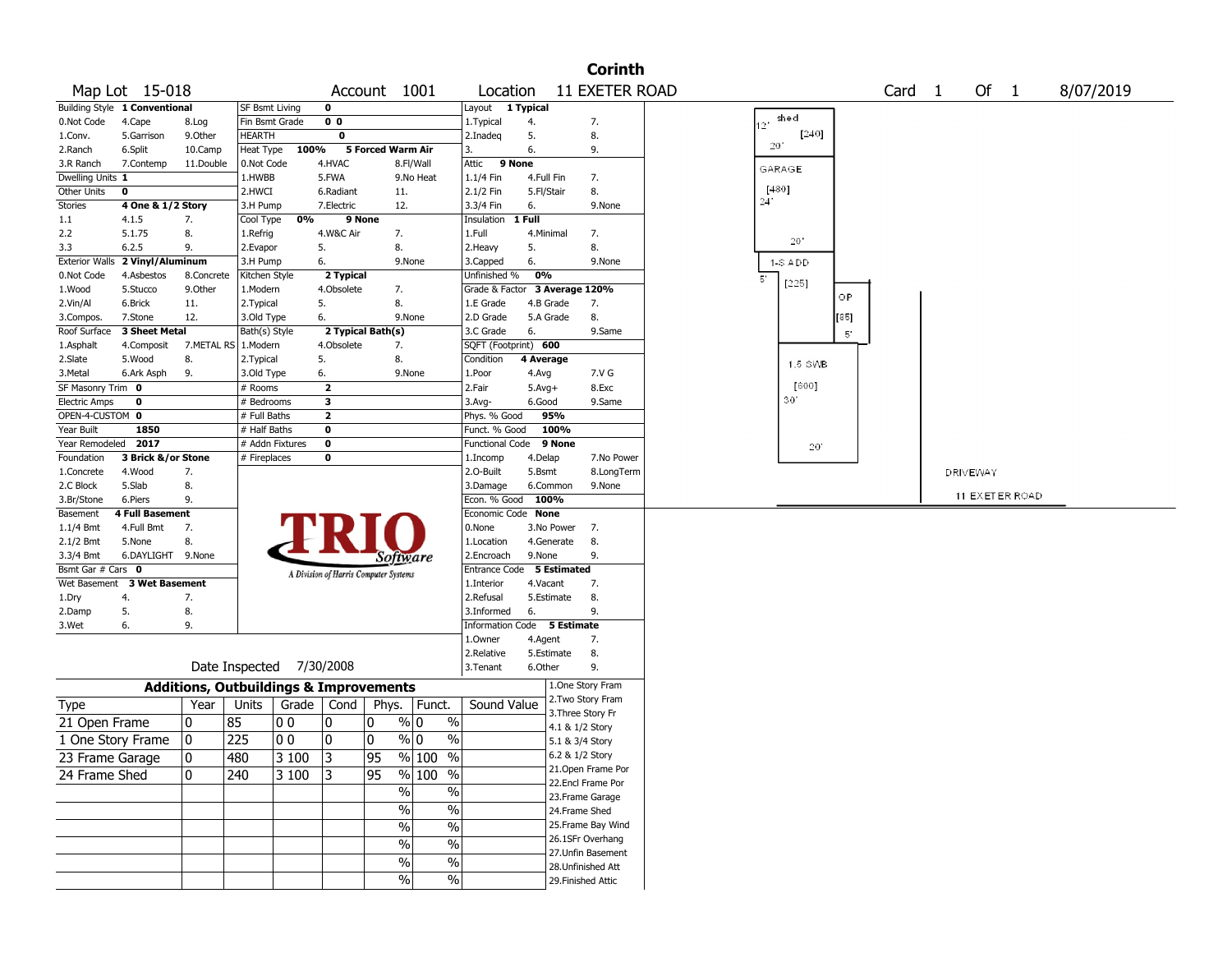|                   | Map Lot 07-012-B         | Account 1004 | Location                                        |                         | 351 EXETER ROAD        |                                          |                 |          | Card <sub>1</sub>        | Of 1          |                                                 | 8/07/2019                               |
|-------------------|--------------------------|--------------|-------------------------------------------------|-------------------------|------------------------|------------------------------------------|-----------------|----------|--------------------------|---------------|-------------------------------------------------|-----------------------------------------|
| O'BAR, CARLSON C. |                          |              |                                                 | <b>Property Data</b>    |                        |                                          |                 |          | <b>Assessment Record</b> |               |                                                 |                                         |
| O'BAR, ELAINE A.  |                          |              | Neighborhood 2 Neighborhood B                   |                         |                        | Year                                     | Land            |          | <b>Buildings</b>         |               | Exempt                                          | Total                                   |
|                   |                          |              |                                                 |                         |                        | 2006                                     |                 | 14,610   |                          | 108,650       | 11,154                                          | 112,106                                 |
| 351 EXETER ROAD   |                          |              | Tree Growth Year                                | $\mathbf 0$             |                        | 2007                                     |                 | 14,610   |                          | 108,650       | 11,154                                          | 112,106                                 |
|                   | CORINTH ME 04427         |              | FIRST MORTGAGE                                  |                         | $\mathbf 0$            |                                          |                 |          |                          |               |                                                 |                                         |
| B3226P239         |                          |              | SECOND MORTGAGE<br>Zone/Land Use 11 Residential |                         | $\mathbf 0$            | 2008                                     |                 | 16,070   |                          | 108,600       | 11,700                                          | 112,970                                 |
|                   |                          |              |                                                 |                         |                        | 2009                                     |                 | 16,070   |                          | 110,600       | 10,660                                          | 116,010                                 |
|                   |                          |              | Secondary Zone                                  |                         |                        | 2010                                     |                 | 16,070   |                          | 110,600       | 9,020                                           | 117,650                                 |
|                   |                          |              |                                                 |                         |                        | 2011                                     |                 | 16,070   |                          | 111,400       | 9,460                                           | 118,010                                 |
|                   |                          |              | Topography 1 Level                              |                         | 9                      | 2012                                     |                 | 16,070   |                          | 111,400       | 9,460                                           | 118,010                                 |
|                   |                          |              | 1.Level                                         | 4.Below St              | 7.                     | 2013                                     |                 | 16,070   |                          | 111,400       | 10,000                                          | 117,470                                 |
|                   |                          |              | 2.Rolling<br>3.Above St                         | 5.Low<br>6.Swampy       | 8.<br>9.               | 2014                                     |                 | 16,070   |                          | 111,400       | 9,800                                           | 117,670                                 |
|                   |                          |              | <b>4 Drilled Well</b><br>Utilities              |                         | <b>6 Septic System</b> | 2015                                     |                 | 16,070   |                          | 111,400       | 10,000                                          | 117,470                                 |
|                   |                          |              |                                                 |                         |                        | 2016                                     |                 | 16,070   |                          | 111,400       | 15,000                                          | 112,470                                 |
|                   |                          |              | 1.Public<br>2.Water                             | 4.Dr Well<br>5.Dug Well | 7.Cesspool<br>8.       | 2017                                     |                 | 16,070   |                          | 111,400       | 20,000                                          | 107,470                                 |
|                   |                          |              | 3.Sewer                                         | 6.Septic                | 9.None                 | 2018                                     |                 | 16,070   |                          | 111,400       | 20,000                                          | 107,470                                 |
|                   |                          |              | 1 Paved<br><b>Street</b>                        |                         |                        | 2019                                     |                 | 16,070   |                          | 111,400       | 20,000                                          | 107,470                                 |
|                   |                          |              | 1.Paved                                         | 4.R/W                   | 7.                     |                                          |                 |          | <b>Land Data</b>         |               |                                                 |                                         |
|                   |                          |              | 2.Semi Imp<br>3.Gravel                          | 5.<br>6.                | 8.<br>9.None           | <b>Front Foot</b>                        |                 |          | <b>Effective</b>         |               | <b>Influence</b>                                | <b>Influence</b>                        |
|                   |                          |              | STATUS TG-F&O                                   |                         | $\mathbf 0$            | 11.Regular Lot                           | <b>Type</b>     | Frontage | <b>Depth</b>             | <b>Factor</b> | Code<br>$\overline{\frac{9}{6}}$                | <b>Codes</b><br>1.Unimproved            |
|                   | Inspection Witnessed By: |              |                                                 |                         | $\mathbf 0$            | 12.Delta Triangle                        |                 |          |                          |               | $\frac{9}{6}$                                   | 2. Excess Frtg                          |
|                   |                          |              |                                                 | <b>Sale Data</b>        |                        | 13. Nabla Triangle<br>14. Rear Land      |                 |          |                          |               | $\overline{\frac{9}{6}}$<br>$\frac{9}{6}$       | 3. Topography<br>4.Size/Shape           |
| X                 |                          | Date         | Sale Date                                       |                         |                        | 15. Miscellaneous                        |                 |          |                          |               | $\overline{\frac{9}{6}}$                        | 5.Access                                |
| No./Date          | Description              | Date Insp.   | Price                                           |                         |                        |                                          |                 |          |                          |               | %<br>%                                          | 6.Open Space<br>7.Restricted            |
|                   |                          |              | Sale Type<br>1.Land                             | 4. Mobile               | 7.                     | <b>Square Foot</b>                       |                 |          | <b>Square Feet</b>       |               |                                                 | 8.Environmt                             |
|                   |                          |              | 2.L & B                                         | 5.Other                 | 8.                     | 16.Regular Lot                           |                 |          |                          |               | %                                               | 9. Fractional                           |
|                   |                          |              | 3.Building                                      | 6.                      | 9.                     | 17.Secondary Lot                         |                 |          |                          |               | %<br>%                                          | <b>Acres</b><br>30.Rear Land 51+        |
|                   |                          |              | Financing                                       |                         |                        | 18.Excess Land<br>19.Sound Value         |                 |          |                          |               | $\overline{\frac{9}{6}}$                        | 31.Tillable                             |
|                   |                          |              | 1.Convent                                       | 4.Seller                | 7.                     | 20.Miscellaneous                         |                 |          |                          |               | $\frac{9}{6}$                                   | 32. Pasture                             |
| Notes:            |                          |              |                                                 |                         |                        |                                          |                 |          |                          |               |                                                 | 33.Open Space                           |
|                   |                          |              | 2.FHA/VA                                        | 5.Private               | 8.                     |                                          |                 |          |                          |               | %                                               |                                         |
|                   |                          |              | 3.Assumed                                       | 6.Cash                  | 9.Unknown              |                                          |                 |          |                          |               | %                                               | 34.Softwood (F&O)                       |
|                   |                          |              | Validity                                        |                         |                        | <b>Fract. Acre</b>                       |                 |          | <b>Acreage/Sites</b>     |               |                                                 | 35. Mixed Wood (F&<br>36.Hardwood (F&O) |
|                   |                          |              | 1.Valid                                         | 4.Split                 | 7.Renovate             | 21.Improved (Frac<br>22.Unimproved (Fr   | 21              |          | 1.00                     | 100           | %<br>0                                          | 37.Softwood (TG)                        |
|                   |                          |              | 2.Related                                       | 5.Partial               | 8.Other                | 23.No Road Lot (F                        | $\overline{27}$ |          | 0.29                     | 100           | $\overline{0}$<br>%<br>$\overline{\frac{9}{6}}$ | 38. Mixed Wood (TG                      |
|                   |                          |              | 3.Distress                                      | 6.Exempt                | 9.                     | <b>Acres</b>                             |                 |          |                          |               | $\overline{\frac{9}{6}}$                        | 39.Hardwood (TG)                        |
|                   |                          |              | Verified                                        |                         |                        | 24.Commercial                            |                 |          |                          |               | $\overline{\frac{9}{6}}$                        | 40. Wasteland<br>41. Multiple MO HO     |
|                   |                          |              | 1.Buyer                                         | 4.Agent                 | 7.Family               | 25.                                      |                 |          |                          |               | $\overline{\frac{9}{6}}$                        | 42. Multiple Home                       |
|                   |                          |              | 2.Seller                                        | 5.Pub Rec               | 8.Other                | 26.<br>27. Rear Land 1-10                |                 |          |                          |               | %                                               | 43.TG SINGLE LANE                       |
| <b>Corinth</b>    |                          |              | 3.Lender                                        | 6.MLS                   | 9.                     | 28. Rear Land 11-2<br>29. Rear Land 26-5 |                 |          | <b>Total Acreage</b>     | 1.29          |                                                 | 44.Lot Improvemen<br>45. Miscellaneous  |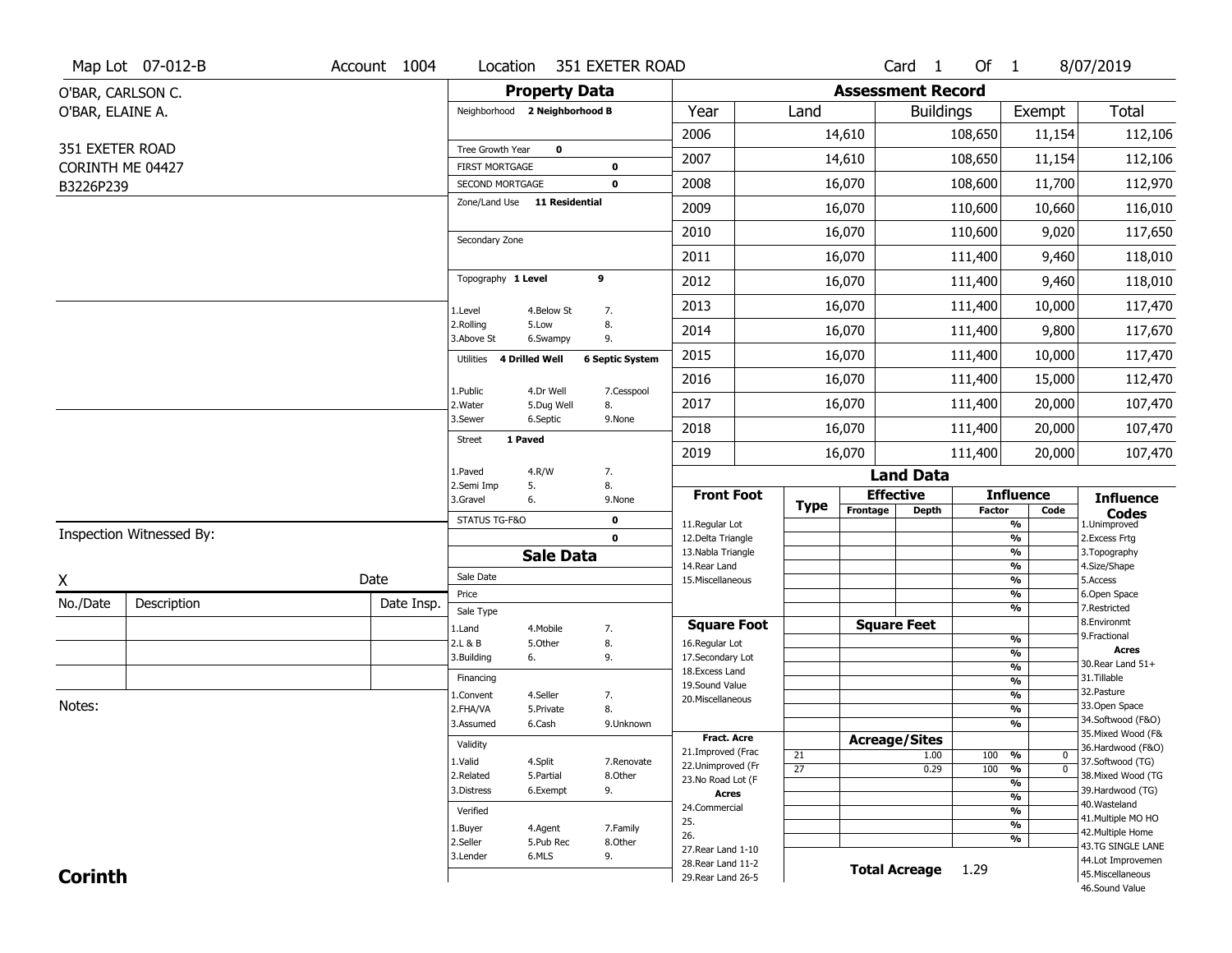|                                         |                               |              |                                                   |       |                      |                                       |                      |                               |                        |                 | <b>Corinth</b>     |    |                 |              |      |                     |       |      |      |           |                 |                      |  |
|-----------------------------------------|-------------------------------|--------------|---------------------------------------------------|-------|----------------------|---------------------------------------|----------------------|-------------------------------|------------------------|-----------------|--------------------|----|-----------------|--------------|------|---------------------|-------|------|------|-----------|-----------------|----------------------|--|
|                                         | Map Lot 07-012-B              |              |                                                   |       |                      | Account 1004                          |                      | Location                      |                        |                 | 351 EXETER ROAD    |    |                 |              |      | Card 1              |       |      | Of 1 |           |                 | 8/07/2019            |  |
|                                         | Building Style 11 Double Wide |              | SF Bsmt Living                                    |       | $\mathbf 0$          |                                       |                      | Layout                        | 1 Typical              |                 |                    |    |                 |              |      |                     |       |      |      |           |                 |                      |  |
| 0.Not Code                              | 4.Cape                        | 8.Log        | Fin Bsmt Grade                                    |       | 0 <sub>0</sub>       |                                       |                      | 1. Typical                    | 4.                     |                 | 7.                 |    |                 |              |      |                     |       |      |      |           |                 |                      |  |
| 1.Conv.                                 | 5.Garrison                    | 9.0ther      | <b>HEARTH</b>                                     |       | 0                    |                                       |                      | 2.Inadeg                      | 5.                     |                 | 8.                 |    |                 |              |      | STORAGE BODY SV 500 |       |      |      |           |                 |                      |  |
| 2.Ranch                                 | 6.Split                       | 10.Camp      | Heat Type                                         | 100%  |                      | 5 Forced Warm Air                     |                      | 3.                            | 6.                     |                 | 9.                 |    |                 |              |      |                     |       |      |      |           |                 |                      |  |
| 3.R Ranch                               | 7.Contemp                     | 11.Double    | 0.Not Code                                        |       | 4.HVAC               |                                       | 8.Fl/Wall            | Attic<br>9 None               |                        |                 |                    |    |                 |              |      |                     |       |      |      |           |                 |                      |  |
| Dwelling Units 1                        |                               |              | 1.HWBB                                            |       | 5.FWA                |                                       | 9.No Heat            | 1.1/4 Fin                     | 4.Full Fin             |                 | 7.                 |    |                 |              |      |                     |       |      |      |           |                 |                      |  |
| Other Units                             | $\mathbf 0$                   |              | 2.HWCI                                            |       | 6.Radiant            | 11.                                   |                      | 2.1/2 Fin                     | 5.Fl/Stair             |                 | 8.                 |    |                 |              |      |                     |       |      |      |           |                 |                      |  |
| Stories                                 | 1 One Story                   |              | 3.H Pump                                          |       | 7.Electric           | 12.                                   |                      | 3.3/4 Fin                     | 6.                     |                 | 9.None             |    |                 |              |      |                     | 12    |      |      | 16        |                 |                      |  |
| 1.1                                     | 4.1.5                         | 7.           | Cool Type                                         | 0%    | 9 None               |                                       |                      | Insulation                    | 1 Full                 |                 |                    |    |                 |              |      |                     |       |      |      |           |                 | <b>SHED</b><br>[288] |  |
| 2.2                                     | 5.1.75                        | 8.           | 1.Refrig                                          |       | 4.W&C Air            | 7.                                    |                      | 1.Full                        | 4.Minimal              |                 | 7.                 |    |                 |              |      | 8                   | DK    |      |      | $12$ SLAB | 12 <sup>°</sup> |                      |  |
| 3.3                                     | 6.2.5                         | 9.           | 2.Evapor                                          |       | 5.                   | 8.                                    |                      | 2. Heavy                      | 5.                     |                 | 8.                 |    |                 |              |      |                     |       | [96] |      | [192]     |                 | 24.7                 |  |
| <b>Exterior Walls</b>                   | 2 Vinyl/Aluminum              |              | 3.H Pump                                          |       | 6.                   | 9.None                                |                      | 3.Capped                      | 6.                     |                 | 9.None             |    |                 |              |      |                     |       |      |      |           |                 |                      |  |
| 0.Not Code                              | 4.Asbestos                    | 8.Concrete   | Kitchen Style                                     |       | 2 Typical            |                                       |                      | Unfinished %                  | 0%                     |                 |                    |    |                 |              |      |                     | EP.   |      |      | GARAGE    |                 |                      |  |
| 1.Wood                                  | 5.Stucco                      | 9.0ther      | 1.Modern                                          |       | 4.Obsolete           | 7.                                    |                      | Grade & Factor 3 Average 125% |                        |                 |                    |    |                 | 1-SNB [1848] |      |                     | [280] |      |      |           |                 |                      |  |
| 2.Vin/Al                                | 6.Brick                       | 11.          | 2. Typical                                        |       | 5.                   | 8.                                    |                      | 1.E Grade                     | 4.B Grade              |                 | 7.                 |    |                 |              | SLAB |                     |       |      |      |           | [1120]          |                      |  |
| 3.Compos.                               | 7.Stone                       | 12.          | 3.Old Type                                        |       | 6.                   | 9.None                                |                      | 2.D Grade                     | 5.A Grade              |                 | 8.                 | 28 |                 |              |      |                     |       | 28   | 28   |           |                 |                      |  |
| Roof Surface                            | 1 Asphalt Shingles            |              | Bath(s) Style                                     |       | 2 Typical Bath(s)    |                                       |                      | 3.C Grade                     | 6.                     |                 | 9.Same             |    |                 |              |      |                     |       |      |      |           |                 |                      |  |
| 1.Asphalt                               | 4.Composit                    | 7.METAL RS   | 1.Modern                                          |       | 4.Obsolete           | 7.                                    |                      | SQFT (Footprint) 1848         |                        |                 |                    |    |                 |              |      |                     |       |      |      |           |                 |                      |  |
| 2.Slate                                 | 5.Wood                        | 8.           | 2. Typical                                        |       | 5.                   | 8.                                    |                      | Condition                     | <b>5 Above Average</b> |                 |                    |    |                 |              | 661  |                     | 10'   |      |      |           | 40.             |                      |  |
| 3.Metal                                 | 6.Ark Asph                    | 9.           | 3.Old Type                                        |       | 6.<br>$\overline{2}$ | 9.None                                |                      | 1.Poor                        | 4.Avg                  |                 | 7.V G              |    |                 |              |      |                     |       |      |      |           |                 |                      |  |
| SF Masonry Trim 0                       |                               |              | # Rooms                                           |       |                      |                                       |                      | 2.Fair                        | $5.Avg+$               |                 | 8.Exc              |    |                 | DK           |      |                     |       |      |      |           |                 |                      |  |
| <b>Electric Amps</b><br>OPEN-4-CUSTOM 0 | 0                             |              | # Bedrooms<br># Full Baths                        |       | 3<br>$\overline{2}$  |                                       |                      | 3.Avg-                        | 6.Good<br>95%          |                 | 9.Same             |    |                 |              | 8    |                     |       |      |      |           |                 |                      |  |
| Year Built                              | 1998                          |              | # Half Baths                                      |       | $\mathbf 0$          |                                       |                      | Phys. % Good<br>Funct. % Good |                        | 100%            |                    |    |                 | 8            |      |                     |       |      |      |           |                 |                      |  |
| Year Remodeled 0                        |                               |              | # Addn Fixtures                                   |       | $\mathbf 0$          |                                       |                      | Functional Code 9 None        |                        |                 |                    |    |                 |              |      |                     |       |      |      |           |                 |                      |  |
| Foundation                              | <b>5 Concrete Slab</b>        |              | # Fireplaces                                      |       | $\mathbf 0$          |                                       |                      | 1.Incomp                      | 4.Delap                |                 | 7.No Power         |    |                 |              |      |                     |       |      |      |           |                 |                      |  |
| 1.Concrete                              | 4.Wood                        | 7.           |                                                   |       |                      |                                       |                      | 2.0-Built                     | 5.Bsmt                 |                 | 8.LongTerm         |    | <b>DRIVEWAY</b> |              |      |                     |       |      |      |           |                 | 351 EXETER RD        |  |
| 2.C Block                               | 5.Slab                        | 8.           |                                                   |       |                      |                                       |                      | 3.Damage                      | 6.Common               |                 | 9.None             |    |                 |              |      |                     |       |      |      |           |                 |                      |  |
| 3.Br/Stone                              | 6.Piers                       | 9.           |                                                   |       |                      |                                       |                      | Econ. % Good                  | 100%                   |                 |                    |    |                 |              |      |                     |       |      |      |           |                 |                      |  |
| Basement                                | 9 No Basement                 |              |                                                   |       |                      |                                       |                      | Economic Code None            |                        |                 |                    |    |                 |              |      |                     |       |      |      |           |                 |                      |  |
| $1.1/4$ Bmt                             | 4.Full Bmt                    | 7.           |                                                   |       |                      |                                       |                      | 0.None                        | 3.No Power             |                 | - 7.               |    |                 |              |      |                     |       |      |      |           |                 |                      |  |
| $2.1/2$ Bmt                             | 5.None                        | 8.           |                                                   |       |                      |                                       |                      | 1.Location                    | 4.Generate             |                 | 8.                 |    |                 |              |      |                     |       |      |      |           |                 |                      |  |
| 3.3/4 Bmt                               | 6.DAYLIGHT 9.None             |              |                                                   |       |                      | Software                              |                      | 2.Encroach                    | 9.None                 |                 | 9.                 |    |                 |              |      |                     |       |      |      |           |                 |                      |  |
| Bsmt Gar # Cars 0                       |                               |              |                                                   |       |                      |                                       |                      | Entrance Code                 | $\mathbf 0$            |                 |                    |    |                 |              |      |                     |       |      |      |           |                 |                      |  |
|                                         | Wet Basement 9 No Basement    |              |                                                   |       |                      | A Division of Harris Computer Systems |                      | 1.Interior                    | 4.Vacant               |                 | 7.                 |    |                 |              |      |                     |       |      |      |           |                 |                      |  |
| 1.Dry                                   | 4.                            | 7.           |                                                   |       |                      |                                       |                      | 2.Refusal                     | 5.Estimate             |                 | 8.                 |    |                 |              |      |                     |       |      |      |           |                 |                      |  |
| 2.Damp                                  | 5.                            | 8.           |                                                   |       |                      |                                       |                      | 3.Informed                    | 6.                     |                 | 9.                 |    |                 |              |      |                     |       |      |      |           |                 |                      |  |
| 3.Wet                                   | 6.                            | 9.           |                                                   |       |                      |                                       |                      | Information Code 0            |                        |                 |                    |    |                 |              |      |                     |       |      |      |           |                 |                      |  |
|                                         |                               |              |                                                   |       |                      |                                       |                      | 1.0wner                       | 4.Agent                |                 | 7.                 |    |                 |              |      |                     |       |      |      |           |                 |                      |  |
|                                         |                               |              |                                                   |       |                      |                                       |                      | 2.Relative                    | 5.Estimate             |                 | 8.                 |    |                 |              |      |                     |       |      |      |           |                 |                      |  |
|                                         |                               |              | Date Inspected                                    |       |                      |                                       |                      | 3. Tenant                     | 6.Other                |                 | 9.                 |    |                 |              |      |                     |       |      |      |           |                 |                      |  |
|                                         |                               |              | <b>Additions, Outbuildings &amp; Improvements</b> |       |                      |                                       |                      |                               |                        |                 | 1.One Story Fram   |    |                 |              |      |                     |       |      |      |           |                 |                      |  |
| Type                                    |                               | Year         | Units                                             | Grade | Cond                 | Phys.                                 | Funct.               | Sound Value                   |                        |                 | 2. Two Story Fram  |    |                 |              |      |                     |       |      |      |           |                 |                      |  |
|                                         |                               |              |                                                   |       |                      |                                       |                      |                               |                        |                 | 3. Three Story Fr  |    |                 |              |      |                     |       |      |      |           |                 |                      |  |
|                                         | 22 Encl Frame Porch 0         |              | 280                                               | 00    | 0                    | 0                                     | $\%$ 0<br>$\%$       |                               |                        | 4.1 & 1/2 Story |                    |    |                 |              |      |                     |       |      |      |           |                 |                      |  |
| 23 Frame Garage                         |                               | $\mathbf{0}$ | 1120                                              | 00    | 0                    | 0                                     | % 0<br>$\frac{0}{0}$ |                               |                        | 5.1 & 3/4 Story |                    |    |                 |              |      |                     |       |      |      |           |                 |                      |  |
| 68 Wood Deck                            |                               | 0            | 96                                                | 2 100 | 3                    | $\overline{90}$                       | $\frac{9}{6}$ 100 %  |                               |                        | 6.2 & 1/2 Story |                    |    |                 |              |      |                     |       |      |      |           |                 |                      |  |
| 77 CONCREATE                            |                               | 10.          |                                                   |       |                      | $\sqrt{96}$                           |                      | %300                          |                        |                 | 21.Open Frame Por  |    |                 |              |      |                     |       |      |      |           |                 |                      |  |
|                                         |                               |              |                                                   |       |                      |                                       | % 100 %              |                               |                        |                 | 22.Encl Frame Por  |    |                 |              |      |                     |       |      |      |           |                 |                      |  |
| 23 Frame Garage                         |                               | 2009         | 288                                               | 3 100 | 13                   | 95                                    |                      |                               |                        |                 | 23. Frame Garage   |    |                 |              |      |                     |       |      |      |           |                 |                      |  |
| 68 Wood Deck                            |                               | 2009         | 64                                                | 3 100 | 3                    | 95                                    | $\sqrt{96}$ 100 %    |                               |                        | 24.Frame Shed   |                    |    |                 |              |      |                     |       |      |      |           |                 |                      |  |
| 64 Storage body                         |                               | 2011         |                                                   |       |                      | $\%$                                  |                      | $\frac{9}{6}$ 500             |                        |                 | 25. Frame Bay Wind |    |                 |              |      |                     |       |      |      |           |                 |                      |  |
|                                         |                               |              |                                                   |       |                      | $\%$                                  | $\%$                 |                               |                        |                 | 26.1SFr Overhang   |    |                 |              |      |                     |       |      |      |           |                 |                      |  |
|                                         |                               |              |                                                   |       |                      | $\sqrt{6}$                            | $\%$                 |                               |                        |                 | 27.Unfin Basement  |    |                 |              |      |                     |       |      |      |           |                 |                      |  |
|                                         |                               |              |                                                   |       |                      |                                       |                      |                               |                        |                 | 28.Unfinished Att  |    |                 |              |      |                     |       |      |      |           |                 |                      |  |
|                                         |                               |              |                                                   |       |                      | $\%$                                  | $\%$                 |                               |                        |                 | 29. Finished Attic |    |                 |              |      |                     |       |      |      |           |                 |                      |  |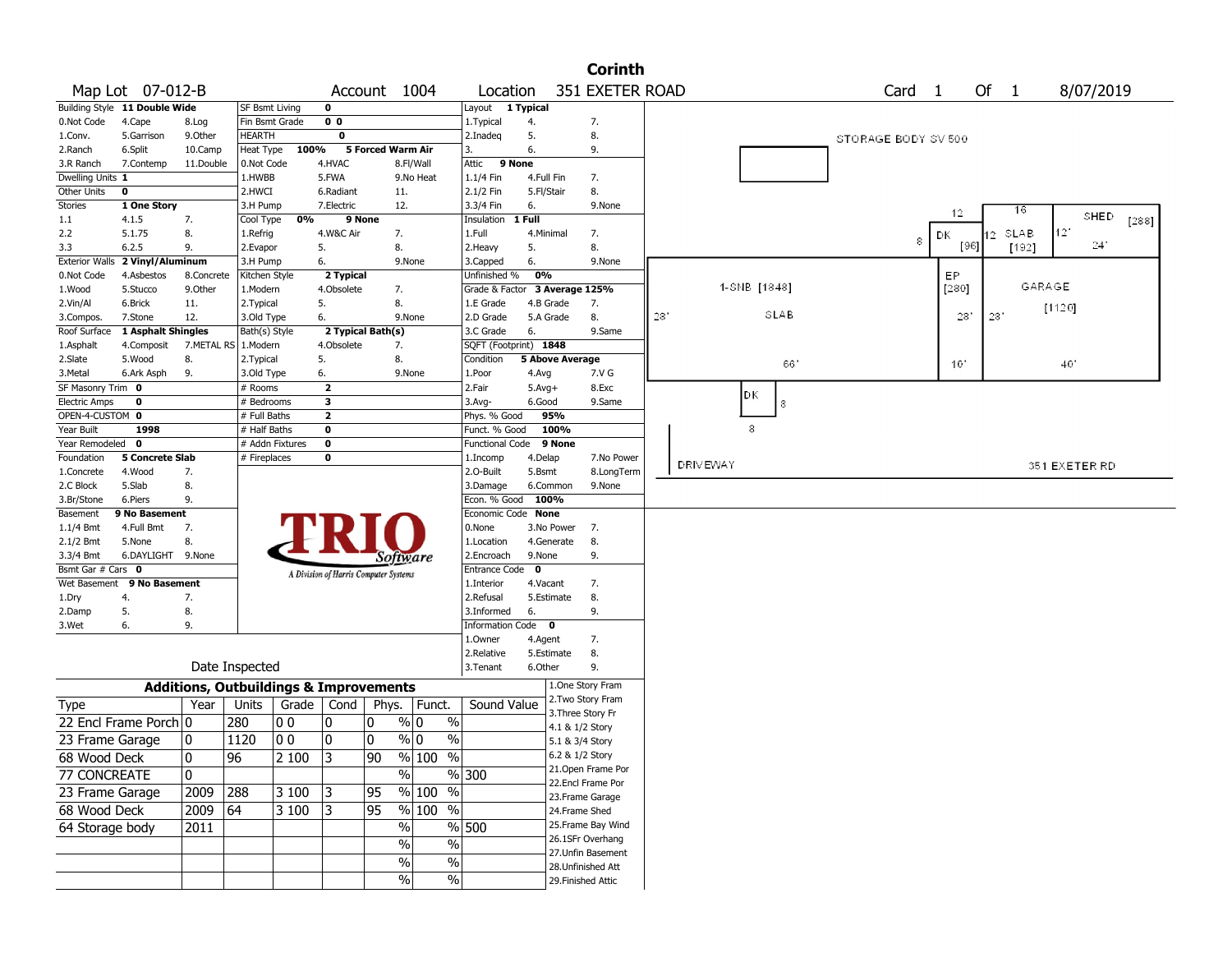|                  | Map Lot 07-010-B         | Account 176 | Location                                 |                       | 358 EXETER ROAD            |                                          |                 |                          | Card <sub>1</sub> | Of 1   |                                 | 8/07/2019                               |
|------------------|--------------------------|-------------|------------------------------------------|-----------------------|----------------------------|------------------------------------------|-----------------|--------------------------|-------------------|--------|---------------------------------|-----------------------------------------|
| O'BAR, DENNIS L. |                          |             |                                          | <b>Property Data</b>  |                            |                                          |                 | <b>Assessment Record</b> |                   |        |                                 |                                         |
| O'BAR, SANDRA P. |                          |             | Neighborhood 2 Neighborhood B            |                       |                            | Year                                     | Land            |                          | <b>Buildings</b>  |        | Exempt                          | <b>Total</b>                            |
|                  |                          |             |                                          |                       |                            | 2006                                     |                 | 20,600                   |                   | 84,430 | 11,154                          | 93,876                                  |
| 358 EXETER ROAD  |                          |             | Tree Growth Year                         | $\mathbf 0$           |                            | 2007                                     |                 | 20,600                   |                   | 84,430 | 11,154                          | 93,876                                  |
| CORINTH ME 04427 |                          |             | <b>FIRST MORTGAGE</b><br>SECOND MORTGAGE |                       | $\mathbf 0$<br>$\mathbf 0$ | 2008                                     |                 | 22,690                   |                   | 83,220 | 11,700                          | 94,210                                  |
| B8885P259        |                          |             | Zone/Land Use 11 Residential             |                       |                            |                                          |                 |                          |                   |        |                                 |                                         |
|                  |                          |             |                                          |                       |                            | 2009                                     |                 | 22,690                   |                   | 83,220 | 10,660                          | 95,250                                  |
|                  |                          |             | Secondary Zone                           |                       |                            | 2010                                     |                 | 22,690                   |                   | 83,220 | 9,020                           | 96,890                                  |
|                  |                          |             |                                          |                       |                            | 2011                                     |                 | 22,690                   |                   | 83,720 | 9,460                           | 96,950                                  |
|                  |                          |             | Topography 1 Level                       |                       | 9                          | 2012                                     |                 | 22,690                   |                   | 83,720 | 9,460                           | 96,950                                  |
|                  |                          |             | 1.Level                                  | 4.Below St            | 7.                         | 2013                                     |                 | 22,690                   |                   | 83,720 | 10,000                          | 96,410                                  |
|                  |                          |             | 2.Rolling<br>3.Above St                  | 5.Low<br>6.Swampy     | 8.<br>9.                   | 2014                                     |                 | 22,690                   |                   | 83,720 | 9,800                           | 96,610                                  |
|                  |                          |             | Utilities                                | <b>4 Drilled Well</b> | <b>6 Septic System</b>     | 2015                                     |                 | 22,690                   |                   | 83,720 | 10,000                          | 96,410                                  |
|                  |                          |             | 1.Public                                 | 4.Dr Well             | 7.Cesspool                 | 2016                                     |                 | 22,690                   |                   | 84,170 | 15,000                          | 91,860                                  |
|                  |                          |             | 2.Water                                  | 5.Dug Well            | 8.                         | 2017                                     |                 | 22,690                   |                   | 84,630 | 20,000                          | 87,320                                  |
|                  |                          |             | 3.Sewer                                  | 6.Septic              | 9.None                     | 2018                                     |                 | 22,690                   |                   | 84,630 | 20,000                          | 87,320                                  |
|                  |                          |             | 1 Paved<br><b>Street</b>                 |                       |                            | 2019                                     |                 | 22,690                   |                   | 84,630 | 20,000                          | 87,320                                  |
|                  |                          |             | 1.Paved                                  | 4.R/W                 | 7.                         |                                          |                 |                          | <b>Land Data</b>  |        |                                 |                                         |
|                  |                          |             | 2.Semi Imp<br>3.Gravel                   | 5.<br>6.              | 8.<br>9.None               | <b>Front Foot</b>                        |                 | <b>Effective</b>         |                   |        | <b>Influence</b>                | <b>Influence</b>                        |
|                  |                          |             | STATUS TG-F&O                            |                       | $\mathbf 0$                | 11.Regular Lot                           | <b>Type</b>     | Frontage                 | Depth             | Factor | Code<br>%                       | <b>Codes</b><br>1.Unimproved            |
|                  | Inspection Witnessed By: |             |                                          |                       | $\mathbf 0$                | 12.Delta Triangle                        |                 |                          |                   |        | %                               | 2. Excess Frtg                          |
|                  |                          |             |                                          | <b>Sale Data</b>      |                            | 13. Nabla Triangle<br>14. Rear Land      |                 |                          |                   |        | %<br>%                          | 3. Topography<br>4.Size/Shape           |
| X                |                          | Date        | Sale Date                                |                       |                            | 15. Miscellaneous                        |                 |                          |                   |        | %                               | 5.Access                                |
| No./Date         | Description              | Date Insp.  | Price                                    |                       |                            |                                          |                 |                          |                   |        | %                               | 6.Open Space                            |
|                  |                          |             | Sale Type                                |                       |                            | <b>Square Foot</b>                       |                 | <b>Square Feet</b>       |                   |        | %                               | 7.Restricted<br>8.Environmt             |
|                  |                          |             | 1.Land<br>2.L & B                        | 4. Mobile<br>5.Other  | 7.<br>8.                   | 16.Regular Lot                           |                 |                          |                   |        | %                               | 9. Fractional                           |
|                  |                          |             | 3.Building                               | 6.                    | 9.                         | 17.Secondary Lot                         |                 |                          |                   |        | %                               | <b>Acres</b><br>30. Rear Land 51+       |
|                  |                          |             | Financing                                |                       |                            | 18.Excess Land                           |                 |                          |                   |        | $\frac{9}{6}$<br>%              | 31.Tillable                             |
|                  |                          |             | 1.Convent                                | 4.Seller              | 7.                         | 19.Sound Value<br>20.Miscellaneous       |                 |                          |                   |        | $\frac{9}{6}$                   | 32. Pasture                             |
| Notes:           |                          |             | 2.FHA/VA                                 | 5.Private             | 8.                         |                                          |                 |                          |                   |        | $\overline{\frac{9}{6}}$        | 33.Open Space                           |
|                  |                          |             | 3.Assumed                                | 6.Cash                | 9.Unknown                  |                                          |                 |                          |                   |        | %                               | 34.Softwood (F&O)                       |
|                  |                          |             | Validity                                 |                       |                            | <b>Fract. Acre</b>                       |                 | <b>Acreage/Sites</b>     |                   |        |                                 | 35. Mixed Wood (F&<br>36.Hardwood (F&O) |
|                  |                          |             | 1.Valid                                  | 4.Split               | 7.Renovate                 | 21.Improved (Frac                        | 21              |                          | 1.00              | 100    | %<br>0                          | 37.Softwood (TG)                        |
|                  |                          |             | 2.Related                                | 5.Partial             | 8.Other                    | 22.Unimproved (Fr<br>23.No Road Lot (F   | $\overline{27}$ |                          | 6.00              | 100    | $\overline{0}$<br>$\frac{9}{6}$ | 38. Mixed Wood (TG                      |
|                  |                          |             | 3.Distress                               | 6.Exempt              | 9.                         | <b>Acres</b>                             |                 |                          |                   |        | %                               | 39.Hardwood (TG)                        |
|                  |                          |             | Verified                                 |                       |                            | 24.Commercial                            |                 |                          |                   |        | %<br>%                          | 40. Wasteland                           |
|                  |                          |             |                                          |                       | 7.Family                   | 25.                                      |                 |                          |                   |        | %                               | 41. Multiple MO HO                      |
|                  |                          |             | 1.Buyer<br>2.Seller                      | 4.Agent<br>5.Pub Rec  | 8.Other                    | 26.                                      |                 |                          |                   |        | %                               | 42. Multiple Home<br>43.TG SINGLE LANE  |
|                  |                          |             |                                          |                       |                            |                                          |                 |                          |                   |        |                                 |                                         |
|                  |                          |             | 3.Lender                                 | 6.MLS                 |                            | 27. Rear Land 1-10                       |                 |                          |                   |        |                                 |                                         |
| <b>Corinth</b>   |                          |             |                                          |                       | 9.                         | 28. Rear Land 11-2<br>29. Rear Land 26-5 |                 | <b>Total Acreage</b>     |                   | 7.00   |                                 | 44.Lot Improvemen<br>45. Miscellaneous  |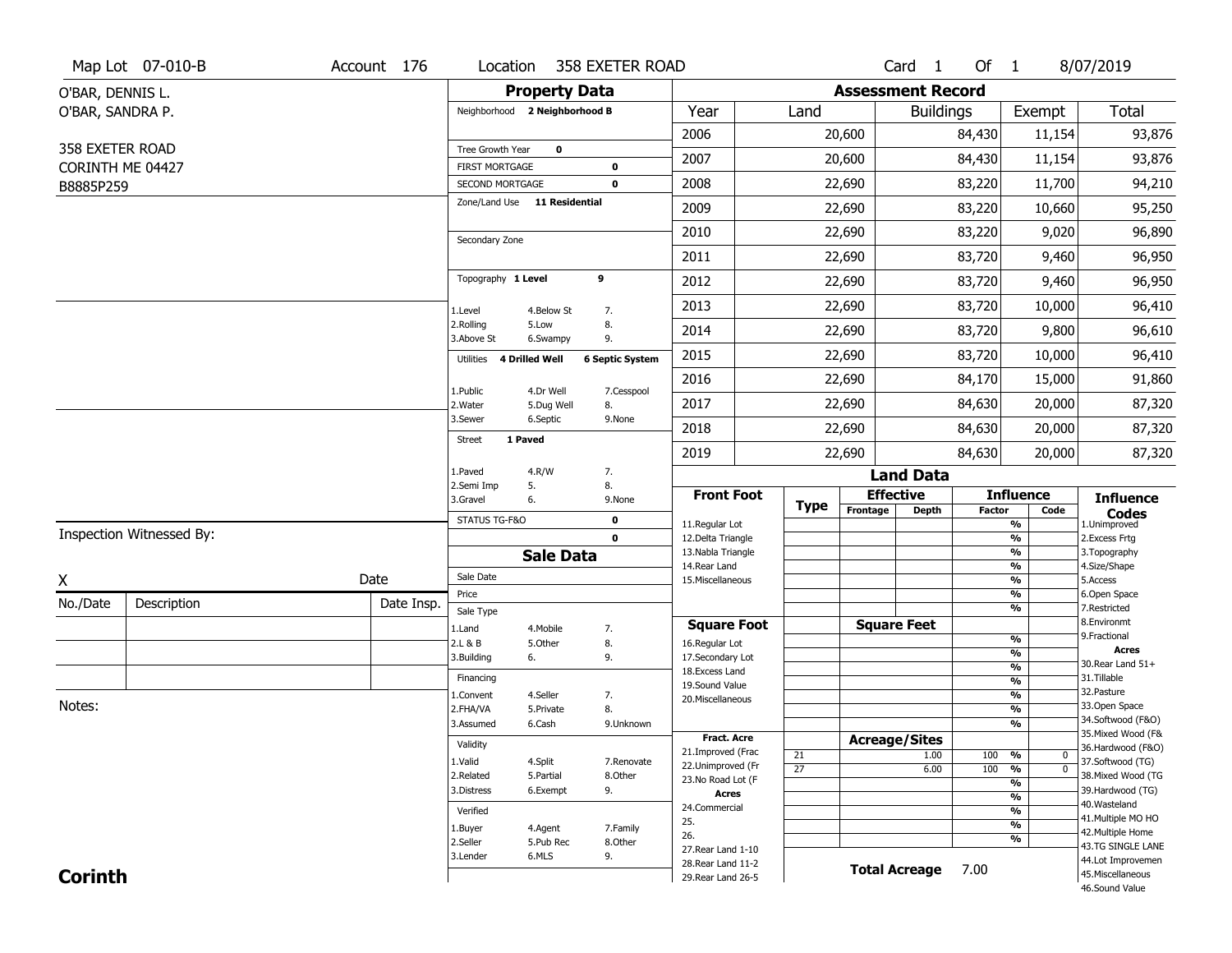|                                         |                            |            |                                                   |          |                                       |                   |                                           |                                        |                          |                   | <b>Corinth</b>     |     |              |                   |      |                                        |       |                |                      |  |
|-----------------------------------------|----------------------------|------------|---------------------------------------------------|----------|---------------------------------------|-------------------|-------------------------------------------|----------------------------------------|--------------------------|-------------------|--------------------|-----|--------------|-------------------|------|----------------------------------------|-------|----------------|----------------------|--|
|                                         | Map Lot 07-010-B           |            |                                                   |          |                                       | Account 176       |                                           | Location                               |                          |                   | 358 EXETER ROAD    |     |              | Card <sub>1</sub> |      |                                        | Of 1  |                | 8/07/2019            |  |
| Building Style 2 Ranch                  |                            |            | SF Bsmt Living                                    |          | 0                                     |                   |                                           | Layout 1 Typical                       |                          |                   |                    |     |              |                   |      |                                        |       |                |                      |  |
| 0.Not Code                              | 4.Cape                     | 8.Log      | Fin Bsmt Grade                                    |          | 0 <sub>0</sub>                        |                   |                                           | 1. Typical                             | 4.                       |                   | 7.                 |     |              |                   |      |                                        |       |                |                      |  |
| 1.Conv.                                 | 5.Garrison                 | 9.Other    | <b>HEARTH</b>                                     |          | 0                                     |                   |                                           | 2.Inadeq                               | 5.                       |                   | 8.                 |     |              |                   |      |                                        |       |                |                      |  |
| 2.Ranch                                 | 6.Split                    | 10.Camp    | Heat Type                                         | 100%     |                                       | 5 Forced Warm Air |                                           | 3.                                     | 6.                       |                   | 9.                 |     |              |                   |      |                                        |       |                | <b>HORSE SHELTER</b> |  |
| 3.R Ranch                               | 7.Contemp                  | 11.Double  | 0.Not Code<br>1.HWBB                              |          | 4.HVAC                                |                   | 8.Fl/Wall<br>9.No Heat                    | 9 None<br>Attic                        |                          |                   |                    |     |              |                   |      |                                        |       |                |                      |  |
| Dwelling Units 1<br>Other Units         | 0                          |            | 2.HWCI                                            |          | 5.FWA<br>6.Radiant                    |                   | 11.                                       | 1.1/4 Fin<br>2.1/2 Fin                 | 4.Full Fin<br>5.Fl/Stair |                   | 7.<br>8.           |     |              |                   |      |                                        |       |                | SV 500               |  |
| Stories                                 | 1 One Story                |            | 3.H Pump                                          |          | 7.Electric                            |                   | 12.                                       | 3.3/4 Fin                              | 6.                       |                   | 9.None             |     |              |                   |      | <sup>12</sup> BAKER [ <sup>288</sup> ] |       |                |                      |  |
| 1.1                                     | 4.1.5                      | 7.         | Cool Type                                         | 0%       | 9 None                                |                   |                                           | Insulation                             | 1 Full                   |                   |                    |     |              |                   |      |                                        |       |                |                      |  |
| 2.2                                     | 5.1.75                     | 8.         | 1.Refrig                                          |          | 4.W&C Air                             | 7.                |                                           | 1.Full                                 | 4.Minimal                |                   | 7.                 |     |              |                   |      | 24                                     |       |                |                      |  |
| 3.3                                     | 6.2.5                      | 9.         | 2.Evapor                                          |          | 5.                                    | 8.                |                                           | 2. Heavy                               | 5.                       |                   | 8.                 |     |              |                   | BARN |                                        | LOFT  |                |                      |  |
| <b>Exterior Walls</b>                   | 2 Vinyl/Aluminum           |            | 3.H Pump                                          |          | 6.                                    |                   | 9.None                                    | 3.Capped                               | 6.                       |                   | 9.None             |     |              |                   |      |                                        | [864] |                |                      |  |
| 0.Not Code                              | 4.Asbestos                 | 8.Concrete | Kitchen Style                                     |          | 2 Typical                             |                   |                                           | Unfinished %                           | 0%                       |                   |                    |     |              |                   | OP.  | 6                                      |       |                |                      |  |
| 1.Wood                                  | 5.Stucco                   | 9.0ther    | 1.Modern                                          |          | 4.Obsolete                            | 7.                |                                           | Grade & Factor 3 Average 117%          |                          |                   |                    |     |              |                   |      |                                        |       |                |                      |  |
| 2.Vin/Al                                | 6.Brick                    | 11.        | 2.Typical                                         |          | 5.                                    | 8.                |                                           | 1.E Grade                              |                          | 4.B Grade         | 7.                 |     |              |                   |      |                                        |       |                |                      |  |
| 3.Compos.                               | 7.Stone                    | 12.        | 3.Old Type                                        |          | 6.                                    |                   | 9.None                                    | 2.D Grade                              |                          | 5.A Grade         | 8.                 |     |              |                   |      |                                        |       |                |                      |  |
| Roof Surface                            | 1 Asphalt Shingles         |            | Bath(s) Style                                     |          | 2 Typical Bath(s)                     |                   |                                           | 3.C Grade                              | 6.                       |                   | 9.Same             | 12  | OP [504]     |                   |      |                                        |       | SHED           |                      |  |
| 1.Asphalt                               | 4.Composit                 | 7.METAL RS | 1.Modern                                          |          | 4.Obsolete                            | 7.                |                                           | SQFT (Footprint) 1092                  |                          |                   |                    |     | $42^\circ$   |                   |      |                                        |       | [160]          | -20                  |  |
| 2.Slate                                 | 5.Wood                     | 8.         | 2.Typical                                         |          | 5.                                    | 8.                |                                           | Condition                              | 4 Average                |                   |                    |     |              |                   |      |                                        |       |                |                      |  |
| 3.Metal                                 | 6.Ark Asph                 | 9.         | 3.Old Type                                        |          | 6.                                    |                   | 9.None                                    | 1.Poor                                 | 4.Avg                    |                   | 7.V G              |     |              |                   | 30   |                                        |       | $\mathbf{S}^-$ |                      |  |
| SF Masonry Trim 0                       |                            |            | # Rooms                                           |          | $\overline{\mathbf{2}}$               |                   |                                           | 2.Fair                                 | $5.Avg+$                 |                   | 8.Exc              |     | 1-SNB [1092] | GARAGE            |      |                                        |       |                |                      |  |
| <b>Electric Amps</b><br>OPEN-4-CUSTOM 0 | 0                          |            | # Bedrooms                                        |          | 3<br>$\mathbf{2}$                     |                   |                                           | $3.$ Avg-                              | 6.Good                   | 95%               | 9.Same             | 26' |              |                   |      |                                        |       |                |                      |  |
| Year Built                              | 0                          |            | # Full Baths<br># Half Baths                      |          | $\bf{0}$                              |                   |                                           | Phys. % Good<br>Funct. % Good          |                          | 100%              |                    |     |              | [720]             |      | $^{24}$                                |       |                |                      |  |
| Year Remodeled 0                        |                            |            | # Addn Fixtures                                   |          | $\pmb{0}$                             |                   |                                           | Functional Code                        |                          | 9 None            |                    |     | $42^{\circ}$ |                   |      |                                        |       |                |                      |  |
| Foundation                              | <b>5 Concrete Slab</b>     |            | # Fireplaces                                      |          | 0                                     |                   |                                           | 1.Incomp                               | 4.Delap                  |                   | 7.No Power         |     |              |                   |      |                                        |       |                |                      |  |
| 1.Concrete                              | 4.Wood                     | 7.         |                                                   |          |                                       |                   |                                           | 2.O-Built                              | 5.Bsmt                   |                   | 8.LongTerm         |     |              |                   |      |                                        |       |                |                      |  |
| 2.C Block                               | 5.Slab                     | 8.         |                                                   |          |                                       |                   |                                           | 3.Damage                               |                          | 6.Common          | 9.None             |     |              |                   |      |                                        |       |                |                      |  |
| 3.Br/Stone                              | 6.Piers                    | 9.         |                                                   |          |                                       |                   |                                           | Econ. % Good                           | 100%                     |                   |                    |     |              | <b>DRIVEWAY</b>   |      |                                        |       | 358 EXETER RD  |                      |  |
| Basement                                | 9 No Basement              |            |                                                   |          |                                       |                   |                                           | Economic Code None                     |                          |                   |                    |     |              |                   |      |                                        |       |                |                      |  |
| $1.1/4$ Bmt                             | 4.Full Bmt                 | 7.         |                                                   |          |                                       |                   |                                           | 0.None                                 |                          | 3.No Power        | 7.                 |     |              |                   |      |                                        |       |                |                      |  |
| 2.1/2 Bmt                               | 5.None                     | 8.         |                                                   |          |                                       |                   |                                           | 1.Location                             |                          | 4.Generate        | 8.                 |     |              |                   |      |                                        |       |                |                      |  |
| 3.3/4 Bmt                               | 6.DAYLIGHT 9.None          |            |                                                   |          |                                       |                   | Software                                  | 2.Encroach                             | 9.None                   |                   | 9.                 |     |              |                   |      |                                        |       |                |                      |  |
| Bsmt Gar # Cars 0                       |                            |            |                                                   |          | A Division of Harris Computer Systems |                   |                                           | Entrance Code 5 Estimated              |                          |                   |                    |     |              |                   |      |                                        |       |                |                      |  |
|                                         | Wet Basement 9 No Basement |            |                                                   |          |                                       |                   |                                           | 1.Interior                             | 4.Vacant                 |                   | 7.                 |     |              |                   |      |                                        |       |                |                      |  |
| 1.Dry                                   | 4.                         | 7.         |                                                   |          |                                       |                   |                                           | 2.Refusal                              |                          | 5.Estimate        | 8.                 |     |              |                   |      |                                        |       |                |                      |  |
| 2.Damp                                  | 5.                         | 8.<br>9.   |                                                   |          |                                       |                   |                                           | 3.Informed                             | 6.                       |                   | 9.                 |     |              |                   |      |                                        |       |                |                      |  |
| 3.Wet                                   | 6.                         |            |                                                   |          |                                       |                   |                                           | Information Code 5 Estimate<br>1.Owner | 4.Agent                  |                   | 7.                 |     |              |                   |      |                                        |       |                |                      |  |
|                                         |                            |            |                                                   |          |                                       |                   |                                           | 2.Relative                             |                          | 5.Estimate        | 8.                 |     |              |                   |      |                                        |       |                |                      |  |
|                                         |                            |            | Date Inspected 5/16/2008                          |          |                                       |                   |                                           | 3.Tenant                               | 6.Other                  |                   | 9.                 |     |              |                   |      |                                        |       |                |                      |  |
|                                         |                            |            | <b>Additions, Outbuildings &amp; Improvements</b> |          |                                       |                   |                                           |                                        |                          |                   | 1.One Story Fram   |     |              |                   |      |                                        |       |                |                      |  |
| Type                                    |                            | Year       | Units                                             |          |                                       |                   | Grade   Cond   Phys.   Funct.             | Sound Value                            |                          |                   | 2. Two Story Fram  |     |              |                   |      |                                        |       |                |                      |  |
| 21 Open Frame                           |                            | 0          | 504                                               | 3 100    | 13                                    | 95                | % 100 %                                   |                                        |                          | 3. Three Story Fr |                    |     |              |                   |      |                                        |       |                |                      |  |
| 23 Frame Garage                         |                            | 0          | 720                                               | 3 100    | 13                                    | 95                | % 100 %                                   |                                        |                          | 4.1 & 1/2 Story   |                    |     |              |                   |      |                                        |       |                |                      |  |
|                                         |                            |            |                                                   |          |                                       |                   |                                           |                                        |                          | 5.1 & 3/4 Story   |                    |     |              |                   |      |                                        |       |                |                      |  |
| 24 Frame Shed                           |                            | 0          | 160                                               | 2 100  3 |                                       | $\overline{90}$   | $\frac{9}{6}$ 100 %                       |                                        |                          | 6.2 & 1/2 Story   | 21. Open Frame Por |     |              |                   |      |                                        |       |                |                      |  |
| 65 Barn                                 |                            | 0          | 864                                               | 3 100    | 3                                     | 90                | % 100 %                                   |                                        |                          |                   | 22.Encl Frame Por  |     |              |                   |      |                                        |       |                |                      |  |
| 60 Baker                                |                            | 0          | 288                                               | 2 100    | 3                                     | 90                | % 100 %                                   |                                        |                          |                   | 23.Frame Garage    |     |              |                   |      |                                        |       |                |                      |  |
| 60 Baker                                |                            | 0          |                                                   |          |                                       |                   | $\sqrt{6}$                                | $\frac{9}{6}$ 500                      |                          | 24.Frame Shed     |                    |     |              |                   |      |                                        |       |                |                      |  |
|                                         |                            |            |                                                   |          |                                       |                   | $\frac{0}{6}$<br>$\overline{\frac{0}{0}}$ |                                        |                          |                   | 25. Frame Bay Wind |     |              |                   |      |                                        |       |                |                      |  |
|                                         |                            |            |                                                   |          |                                       |                   | $\sqrt{6}$<br>$\frac{9}{6}$               |                                        |                          |                   | 26.1SFr Overhang   |     |              |                   |      |                                        |       |                |                      |  |
|                                         |                            |            |                                                   |          |                                       |                   |                                           |                                        |                          |                   | 27.Unfin Basement  |     |              |                   |      |                                        |       |                |                      |  |
|                                         |                            |            |                                                   |          |                                       |                   | $\sqrt{6}$<br>$\sqrt{20}$                 |                                        |                          |                   | 28. Unfinished Att |     |              |                   |      |                                        |       |                |                      |  |
|                                         |                            |            |                                                   |          |                                       |                   | %<br>$\%$                                 |                                        |                          |                   | 29. Finished Attic |     |              |                   |      |                                        |       |                |                      |  |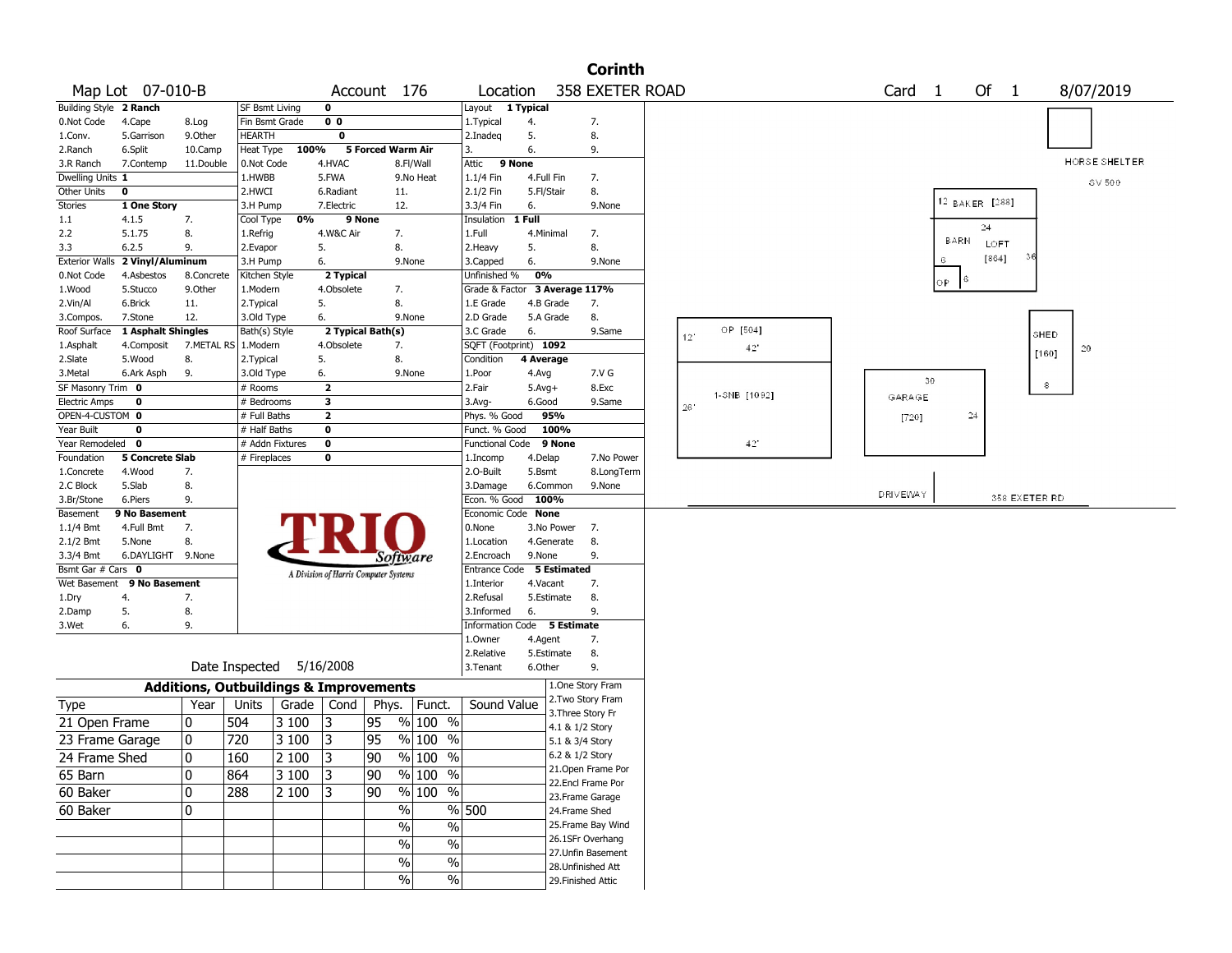|                  | Map Lot 09-032                                        | Account 809 | Location                           | <b>485 HUDSON ROAD</b>                      |                                          |                 |                          | $Card \t1$           | Of $2$        |                                                | 8/07/2019                               |
|------------------|-------------------------------------------------------|-------------|------------------------------------|---------------------------------------------|------------------------------------------|-----------------|--------------------------|----------------------|---------------|------------------------------------------------|-----------------------------------------|
|                  | O'CLAIRE, ROLANDE                                     |             |                                    | <b>Property Data</b>                        |                                          |                 | <b>Assessment Record</b> |                      |               |                                                |                                         |
| HARVEY, JOSHUA   |                                                       |             |                                    | Neighborhood 2 Neighborhood B               | Year                                     | Land            |                          | <b>Buildings</b>     |               | Exempt                                         | <b>Total</b>                            |
| 485 HUDSON ROAD  |                                                       |             |                                    |                                             | 2006                                     |                 | 55,070                   |                      | 62,990        | 0                                              | 118,060                                 |
|                  |                                                       |             | Tree Growth Year                   | $\mathbf 0$                                 |                                          |                 |                          |                      |               |                                                |                                         |
| CORINTH ME 04427 |                                                       |             | <b>FIRST MORTGAGE</b>              | 0                                           | 2007                                     |                 | 55,070                   |                      | 62,990        | 0                                              | 118,060                                 |
| B14296P298       |                                                       |             | SECOND MORTGAGE                    | 0                                           | 2008                                     |                 | 95,440                   |                      | 94,640        | 0                                              | 190,080                                 |
| Previous Owner   |                                                       |             | Zone/Land Use 11 Residential       |                                             | 2009                                     |                 | 95,440                   |                      | 94,640        | 0                                              | 190,080                                 |
|                  | LAKEMAN, DONALD L. (Heirs of)<br>PR. ROLANDE O'CLAIRE |             | Secondary Zone                     |                                             | 2010                                     |                 | 95,440                   |                      | 94,640        | 0                                              | 190,080                                 |
| PO BOX 211       |                                                       |             |                                    |                                             | 2011                                     |                 | 95,440                   |                      | 94,640        | 0                                              | 190,080                                 |
| CORINTH ME 04427 |                                                       |             | Topography 9                       | 9                                           | 2012                                     |                 | 95,440                   |                      | 94,640        | 0                                              | 190,080                                 |
|                  | Sale Date: 9/22/2016                                  |             | 1.Level                            | 4.Below St<br>7.                            | 2013                                     |                 | 95,440                   |                      | 94,640        | 0                                              | 190,080                                 |
|                  |                                                       |             | 2.Rolling<br>3.Above St            | 8.<br>5.Low<br>9.<br>6.Swampy               | 2014                                     |                 | 95,440                   |                      | 94,640        | 0                                              | 190,080                                 |
|                  |                                                       |             | <b>4 Drilled Well</b><br>Utilities | <b>6 Septic System</b>                      | 2015                                     |                 | 95,440                   |                      | 94,640        | 0                                              | 190,080                                 |
|                  |                                                       |             |                                    |                                             | 2016                                     |                 | 95,440                   |                      | 94,640        | 0                                              | 190,080                                 |
|                  |                                                       |             | 1.Public<br>2. Water               | 4.Dr Well<br>7.Cesspool<br>5.Dug Well<br>8. | 2017                                     |                 | 95,440                   |                      | 94,640        | 0                                              | 190,080                                 |
|                  |                                                       |             | 3.Sewer                            | 6.Septic<br>9.None                          | 2018                                     |                 | 95,440                   |                      | 84,400        | 20,000                                         | 159,840                                 |
|                  |                                                       |             | 1 Paved<br>Street                  |                                             | 2019                                     |                 | 95,440                   |                      | 84,400        | 20,000                                         | 159,840                                 |
|                  |                                                       |             | 1.Paved                            | 4.R/W<br>7.                                 |                                          |                 |                          | <b>Land Data</b>     |               |                                                |                                         |
|                  |                                                       |             | 2.Semi Imp                         | 5.<br>8.                                    |                                          |                 |                          |                      |               |                                                |                                         |
|                  |                                                       |             |                                    |                                             | <b>Front Foot</b>                        |                 |                          | <b>Effective</b>     |               | <b>Influence</b>                               |                                         |
|                  |                                                       |             | 3.Gravel                           | 6.<br>9.None                                |                                          | <b>Type</b>     | Frontage                 | <b>Depth</b>         | <b>Factor</b> | Code                                           | <b>Influence</b><br><b>Codes</b>        |
|                  | Inspection Witnessed By:                              |             | STATUS TG-F&O                      | $\mathbf 0$<br>$\mathbf{0}$                 | 11.Regular Lot                           |                 |                          |                      |               | %<br>$\frac{9}{6}$                             | 1.Unimproved                            |
|                  |                                                       |             |                                    | <b>Sale Data</b>                            | 12.Delta Triangle<br>13. Nabla Triangle  |                 |                          |                      |               | %                                              | 2.Excess Frtg<br>3. Topography          |
|                  |                                                       |             | Sale Date                          | 9/22/2016                                   | 14. Rear Land                            |                 |                          |                      |               | %                                              | 4.Size/Shape                            |
| Χ                |                                                       | Date        | Price                              |                                             | 15. Miscellaneous                        |                 |                          |                      |               | %<br>%                                         | 5.Access<br>6.Open Space                |
| No./Date         | Description                                           | Date Insp.  | Sale Type                          | 2 Land & Buildings                          |                                          |                 |                          |                      |               | %                                              | 7.Restricted                            |
|                  |                                                       |             | 1.Land                             | 7.<br>4. Mobile                             | <b>Square Foot</b>                       |                 |                          | <b>Square Feet</b>   |               |                                                | 8.Environmt<br>9. Fractional            |
|                  |                                                       |             | 2.L & B                            | 5.0ther<br>8.                               | 16.Regular Lot                           |                 |                          |                      |               | $\frac{9}{6}$                                  | <b>Acres</b>                            |
|                  |                                                       |             | 3.Building                         | 9.<br>6.                                    | 17.Secondary Lot                         |                 |                          |                      |               | %<br>$\frac{9}{6}$                             | 30. Rear Land 51+                       |
|                  |                                                       |             | Financing                          | 9 Unknown                                   | 18. Excess Land<br>19.Sound Value        |                 |                          |                      |               | $\frac{9}{6}$                                  | 31.Tillable                             |
|                  |                                                       |             | 1.Convent                          | 4.Seller<br>7.                              | 20.Miscellaneous                         |                 |                          |                      |               | $\frac{9}{6}$                                  | 32. Pasture                             |
| Notes:           |                                                       |             | 2.FHA/VA                           | 8.<br>5.Private                             |                                          |                 |                          |                      |               | $\frac{9}{6}$                                  | 33.Open Space                           |
|                  |                                                       |             | 3.Assumed                          | 6.Cash<br>9.Unknown                         |                                          |                 |                          |                      |               | %                                              | 34.Softwood (F&O)<br>35. Mixed Wood (F& |
|                  |                                                       |             | Validity                           | <b>2 Related Parties</b>                    | <b>Fract, Acre</b>                       |                 | <b>Acreage/Sites</b>     |                      |               |                                                |                                         |
|                  |                                                       |             | 1.Valid                            | 4.Split<br>7.Renovate                       | 21.Improved (Frac                        | 24              |                          | 1.00                 | 100           | %<br>0                                         | 36.Hardwood (F&O)<br>37.Softwood (TG)   |
|                  |                                                       |             | 2.Related                          | 5.Partial<br>8.Other                        | 22.Unimproved (Fr<br>23. No Road Lot (F  | 42              |                          | 1.00                 | 100           | $\overline{0}$<br>%                            | 38. Mixed Wood (TG                      |
|                  |                                                       |             | 3.Distress                         | 6.Exempt<br>9.                              | <b>Acres</b>                             | 30              |                          | 86.22                | 100           | $\frac{9}{6}$<br>$\overline{0}$                | 39.Hardwood (TG)                        |
|                  |                                                       |             |                                    |                                             | 24.Commercial                            | 42              |                          | 1.00                 | 100           | $\frac{9}{6}$<br>$\overline{0}$<br>$\mathbf 0$ | 40.Wasteland                            |
|                  |                                                       |             | Verified                           | <b>5 Public Record</b>                      | 25.                                      | $\overline{42}$ |                          | 1.00                 | 100           | %<br>$\frac{9}{6}$                             | 41. Multiple MO HO                      |
|                  |                                                       |             | 1.Buyer                            | 4.Agent<br>7.Family                         | 26.                                      |                 |                          |                      |               | %                                              | 42. Multiple Home                       |
|                  |                                                       |             | 2.Seller<br>3.Lender               | 5.Pub Rec<br>8.Other<br>6.MLS               | 27. Rear Land 1-10                       |                 |                          |                      |               |                                                | 43.TG SINGLE LANE                       |
| <b>Corinth</b>   |                                                       |             |                                    | 9.                                          | 28. Rear Land 11-2<br>29. Rear Land 26-5 |                 |                          | <b>Total Acreage</b> | 90.22         |                                                | 44.Lot Improvemen<br>45. Miscellaneous  |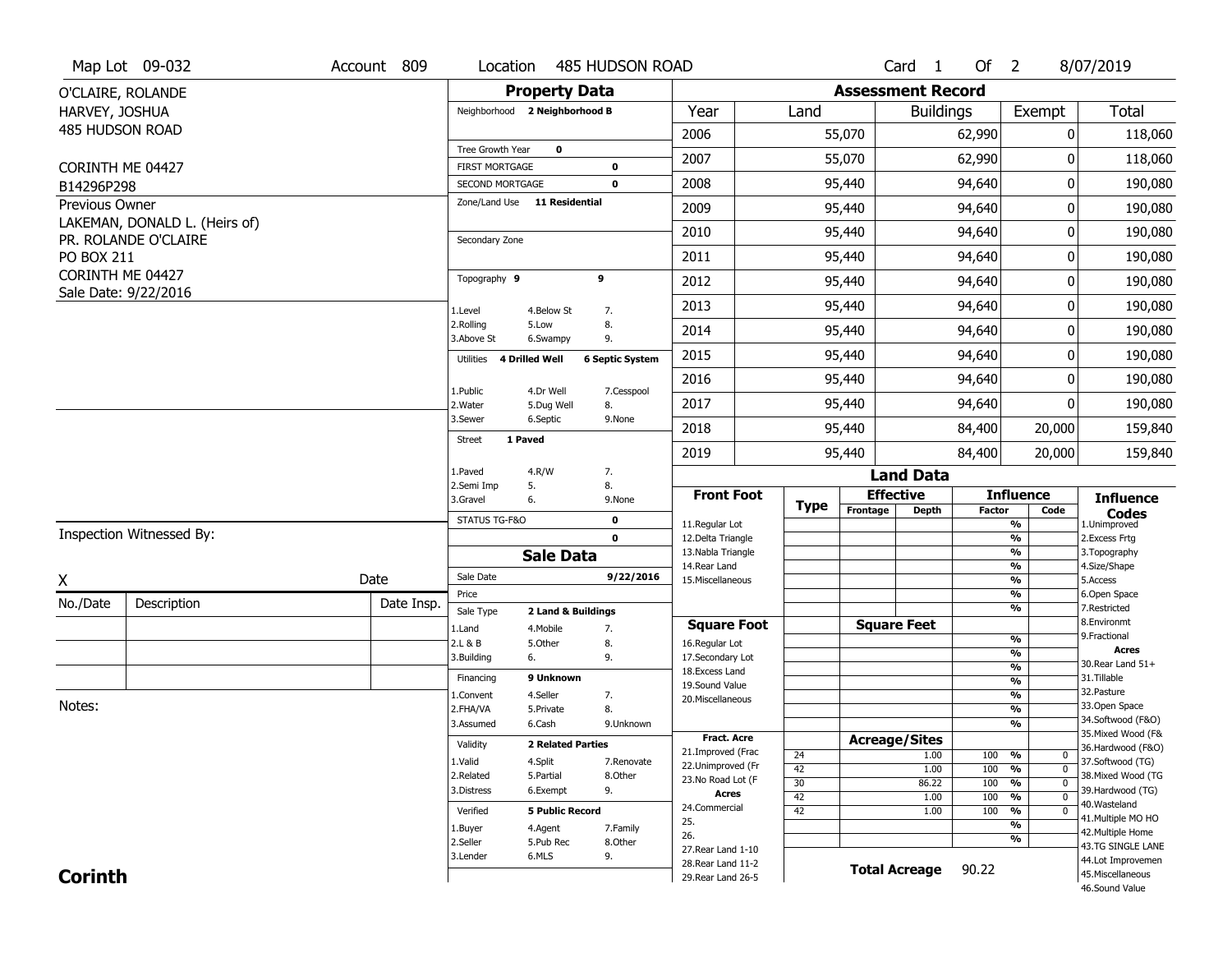|                                 |                                 |            |                                                   |                 |                                       |    |                       |                               |                          |                        | <b>Corinth</b>       |        |        |           |
|---------------------------------|---------------------------------|------------|---------------------------------------------------|-----------------|---------------------------------------|----|-----------------------|-------------------------------|--------------------------|------------------------|----------------------|--------|--------|-----------|
|                                 | Map Lot 09-032                  |            |                                                   |                 | Account 809                           |    |                       | Location                      |                          |                        | 485 HUDSON ROAD      | Card 1 | Of $2$ | 8/07/2019 |
|                                 | Building Style 1 Conventional   |            | <b>SF Bsmt Living</b>                             |                 | 0                                     |    |                       | Layout 1 Typical              |                          |                        |                      |        |        |           |
| 0.Not Code                      | 4.Cape                          | 8.Log      | Fin Bsmt Grade                                    |                 | 0 <sub>0</sub>                        |    |                       | 1.Typical                     | 4.                       |                        | 7.                   |        |        |           |
| 1.Conv.                         | 5.Garrison                      | 9.0ther    | <b>HEARTH</b>                                     |                 | 0                                     |    |                       | 2.Inadeq                      | 5.                       |                        | 8.                   |        |        |           |
| 2.Ranch                         | 6.Split                         | 10.Camp    | Heat Type                                         | 100%            |                                       |    | 5 Forced Warm Air     | 3.                            | 6.                       |                        | 9.                   |        |        |           |
| 3.R Ranch                       | 7.Contemp                       | 11.Double  | 0.Not Code                                        |                 | 4.HVAC<br>5.FWA                       |    | 8.Fl/Wall             | 9 None<br>Attic               |                          |                        |                      |        |        |           |
| Dwelling Units 1<br>Other Units | 0                               |            | 1.HWBB<br>2.HWCI                                  |                 | 6.Radiant                             |    | 9.No Heat<br>11.      | 1.1/4 Fin<br>2.1/2 Fin        | 4.Full Fin<br>5.Fl/Stair |                        | 7.<br>8.             |        |        |           |
| <b>Stories</b>                  | 4 One & 1/2 Story               |            | 3.H Pump                                          |                 | 7.Electric                            |    | 12.                   | 3.3/4 Fin                     | 6.                       |                        | 9.None               |        |        |           |
| $1.1\,$                         | 4.1.5                           | 7.         | Cool Type                                         | 0%              | 9 None                                |    |                       | Insulation                    | 1 Full                   |                        |                      |        |        |           |
| 2.2                             | 5.1.75                          | 8.         | 1.Refrig                                          |                 | 4.W&C Air                             |    | 7.                    | 1.Full                        | 4.Minimal                |                        | 7.                   |        |        |           |
| 3.3                             | 6.2.5                           | 9.         | 2.Evapor                                          |                 | 5.                                    |    | 8.                    | 2.Heavy                       | 5.                       |                        | 8.                   |        |        |           |
|                                 | Exterior Walls 2 Vinyl/Aluminum |            | 3.H Pump                                          |                 | 6.                                    |    | 9.None                | 3.Capped                      | 6.                       |                        | 9.None               |        |        |           |
| 0.Not Code                      | 4.Asbestos                      | 8.Concrete | Kitchen Style                                     |                 | 3 Old Style                           |    |                       | Unfinished %                  | 0%                       |                        |                      |        |        |           |
| 1.Wood                          | 5.Stucco                        | 9.Other    | 1.Modern                                          |                 | 4.Obsolete                            |    | 7.                    | Grade & Factor 3 Average 100% |                          |                        |                      |        |        |           |
| 2.Vin/Al                        | 6.Brick                         | 11.        | 2.Typical                                         |                 | 5.                                    |    | 8.                    | 1.E Grade                     |                          | 4.B Grade              | 7.                   |        |        |           |
| 3.Compos.                       | 7.Stone                         | 12.        | 3.Old Type                                        |                 | 6.                                    |    | 9.None                | 2.D Grade                     |                          | 5.A Grade              | 8.                   |        |        |           |
| Roof Surface                    | 1 Asphalt Shingles              |            | Bath(s) Style                                     |                 | 3 Old Style                           |    |                       | 3.C Grade                     | 6.                       |                        | 9.Same               |        |        |           |
| 1.Asphalt                       | 4.Composit                      | 7.METAL RS | 1.Modern                                          |                 | 4.Obsolete                            |    | 7.                    | SQFT (Footprint) 300          |                          |                        |                      |        |        |           |
| 2.Slate                         | 5.Wood                          | 8.         | 2. Typical                                        |                 | 5.                                    |    | 8.                    | Condition                     |                          | <b>3 Below Average</b> |                      |        |        |           |
| 3.Metal                         | 6.Ark Asph                      | 9.         | 3.Old Type                                        |                 | 6.                                    |    | 9.None                | 1.Poor                        | 4.Avg                    |                        | 7.V G                |        |        |           |
| SF Masonry Trim 0               |                                 |            | # Rooms                                           |                 | 0                                     |    |                       | 2.Fair                        | $5.Avg+$                 |                        | 8.Exc                |        |        |           |
| <b>Electric Amps</b>            | 0                               |            | # Bedrooms                                        |                 | 0                                     |    |                       | $3.$ Avg-                     | 6.Good                   |                        | 9.Same               |        |        |           |
| OPEN-4-CUSTOM 0                 |                                 |            | # Full Baths                                      |                 | $\mathbf{z}$                          |    |                       | Phys. % Good                  |                          | 80%                    |                      |        |        |           |
| Year Built                      | 1960                            |            | # Half Baths                                      |                 | 0                                     |    |                       | Funct. % Good                 |                          | 100%                   |                      |        |        |           |
| Year Remodeled                  | 2006                            |            |                                                   | # Addn Fixtures | 0                                     |    |                       | Functional Code               |                          | 9 None                 |                      |        |        |           |
| Foundation                      | <b>6 Piers</b><br>4.Wood        | 7.         | # Fireplaces                                      |                 | 0                                     |    |                       | 1.Incomp<br>2.O-Built         | 4.Delap<br>5.Bsmt        |                        | 7.No Power           |        |        |           |
| 1.Concrete<br>2.C Block         | 5.Slab                          | 8.         |                                                   |                 |                                       |    |                       | 3.Damage                      |                          | 6.Common               | 8.LongTerm<br>9.None |        |        |           |
| 3.Br/Stone                      | 6.Piers                         | 9.         |                                                   |                 |                                       |    |                       | Econ. % Good                  | 100%                     |                        |                      |        |        |           |
| Basement                        | <b>5 Crawl Space</b>            |            |                                                   |                 |                                       |    |                       | Economic Code None            |                          |                        |                      |        |        |           |
| $1.1/4$ Bmt                     | 4.Full Bmt                      | 7.         |                                                   |                 |                                       |    |                       | 0.None                        |                          | 3.No Power             | 7.                   |        |        |           |
| 2.1/2 Bmt                       | 5.None                          | 8.         |                                                   |                 |                                       |    |                       | 1.Location                    |                          | 4.Generate             | 8.                   |        |        |           |
| 3.3/4 Bmt                       | 6.DAYLIGHT 9.None               |            |                                                   |                 |                                       |    | Software              | 2.Encroach                    | 9.None                   |                        | 9.                   |        |        |           |
| Bsmt Gar # Cars 0               |                                 |            |                                                   |                 | A Division of Harris Computer Systems |    |                       | Entrance Code 5 Estimated     |                          |                        |                      |        |        |           |
| Wet Basement                    | 9 No Basement                   |            |                                                   |                 |                                       |    |                       | 1.Interior                    | 4.Vacant                 |                        | 7.                   |        |        |           |
| 1.Dry                           | 4.                              | 7.         |                                                   |                 |                                       |    |                       | 2.Refusal                     |                          | 5.Estimate             | 8.                   |        |        |           |
| 2.Damp                          | 5.                              | 8.         |                                                   |                 |                                       |    |                       | 3.Informed                    | 6.                       |                        | 9.                   |        |        |           |
| 3.Wet                           | 6.                              | 9.         |                                                   |                 |                                       |    |                       | <b>Information Code</b>       |                          | 5 Estimate             |                      |        |        |           |
|                                 |                                 |            |                                                   |                 |                                       |    |                       | 1.Owner                       | 4.Agent                  |                        | 7.                   |        |        |           |
|                                 |                                 |            |                                                   |                 |                                       |    |                       | 2.Relative                    |                          | 5.Estimate             | 8.                   |        |        |           |
|                                 |                                 |            | Date Inspected                                    |                 | 5/14/2007                             |    |                       | 3.Tenant                      | 6.Other                  |                        | 9.                   |        |        |           |
|                                 |                                 |            | <b>Additions, Outbuildings &amp; Improvements</b> |                 |                                       |    |                       |                               |                          |                        | 1.One Story Fram     |        |        |           |
| Type                            |                                 | Year       | Units                                             | Grade           | Cond                                  |    | Phys.   Funct.        | Sound Value                   |                          |                        | 2. Two Story Fram    |        |        |           |
| 1 One Story Frame               |                                 | 10         | 300                                               | 100             | 0                                     | 0  | % 0<br>%              |                               |                          | 3. Three Story Fr      |                      |        |        |           |
| 2 Two Story Frame               |                                 |            | 720                                               | 3 100           | 4                                     | 90 | %  95<br>$\%$         |                               |                          | 4.1 & 1/2 Story        |                      |        |        |           |
|                                 |                                 | 2006       |                                                   |                 |                                       |    |                       |                               |                          | 5.1 & 3/4 Story        |                      |        |        |           |
| 24 Frame Shed                   |                                 | 0          |                                                   |                 |                                       |    | $\sqrt{96}$           | % 1,000                       |                          | 6.2 & 1/2 Story        | 21.Open Frame Por    |        |        |           |
| 4 1 & 1/2 Story Fr              |                                 | 10         | 528                                               | 2 100           | 3                                     | 75 | %∣90<br>$\frac{0}{0}$ |                               |                          |                        | 22.Encl Frame Por    |        |        |           |
| 1 One Story Frame               |                                 | 10         | 96                                                | 2 100           | 3                                     | 75 | $\sqrt[6]{96}$ 100 %  |                               |                          |                        | 23. Frame Garage     |        |        |           |
| 24 Frame Shed                   |                                 | 10         | 240                                               | 2 100           | 3                                     | 75 | % 100 %               |                               |                          | 24.Frame Shed          |                      |        |        |           |
|                                 |                                 |            |                                                   |                 |                                       |    | % 100 %               |                               |                          |                        | 25. Frame Bay Wind   |        |        |           |
| 21 Open Frame                   |                                 | 10         | 160                                               | 3 100           | 3                                     | 95 |                       |                               |                          |                        | 26.1SFr Overhang     |        |        |           |
| 68 Wood Deck                    |                                 | 10         | 60                                                | 3 100           | 3                                     | 95 | $\sqrt{96}$ 100 %     |                               |                          |                        | 27.Unfin Basement    |        |        |           |
|                                 |                                 |            |                                                   |                 |                                       |    | $\%$<br>$\%$          |                               |                          |                        | 28. Unfinished Att   |        |        |           |
|                                 |                                 |            |                                                   |                 |                                       |    | $\%$                  | $\%$                          |                          | 29. Finished Attic     |                      |        |        |           |
|                                 |                                 |            |                                                   |                 |                                       |    |                       |                               |                          |                        |                      |        |        |           |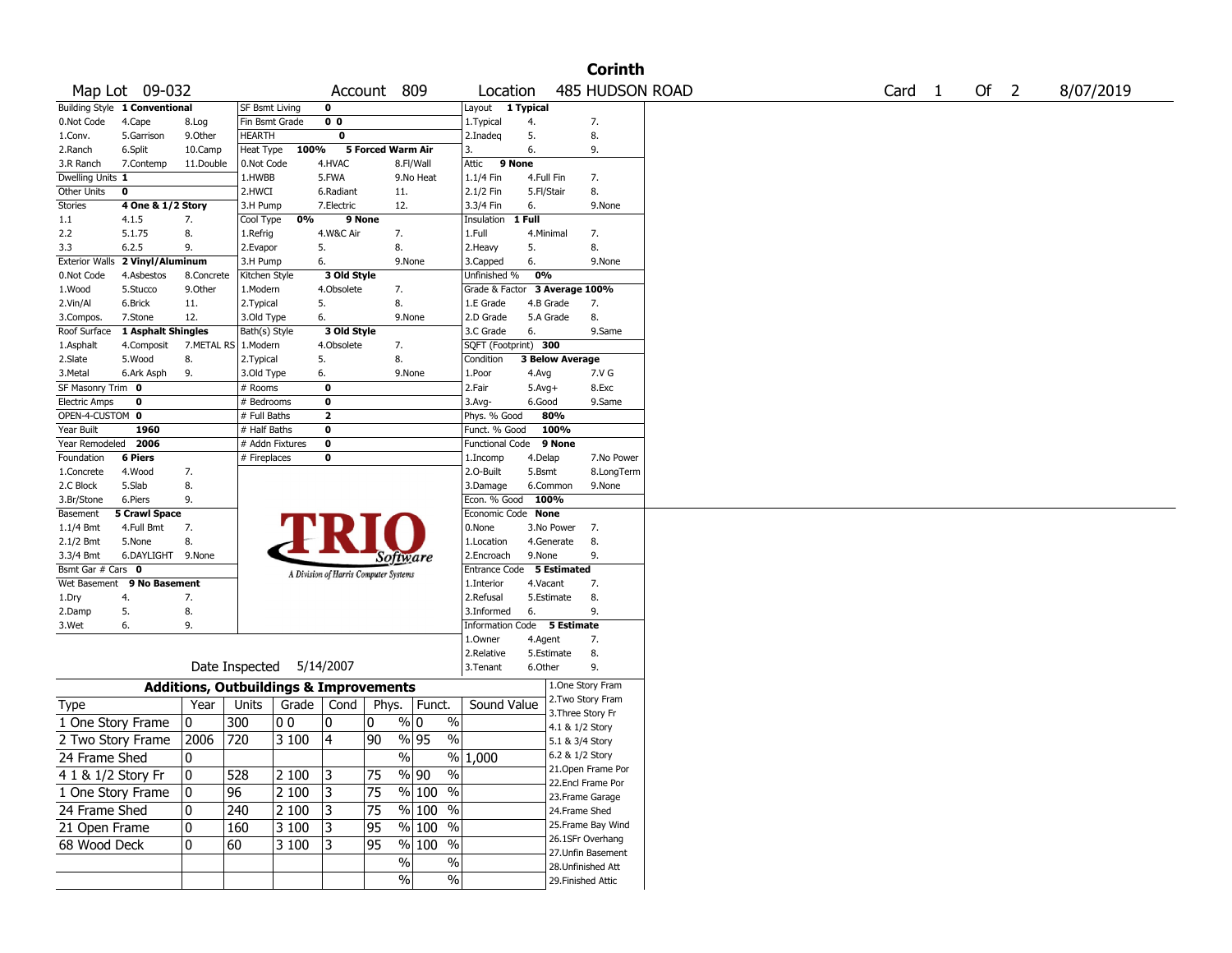|                  | Map Lot 09-032                                        | Account 809 | Location                      | 485 HUDSON ROAD                        |                                          |             |          | Card <sub>2</sub>                | Of $2$        |                                | 8/07/2019                              |
|------------------|-------------------------------------------------------|-------------|-------------------------------|----------------------------------------|------------------------------------------|-------------|----------|----------------------------------|---------------|--------------------------------|----------------------------------------|
|                  | O'CLAIRE, ROLANDE                                     |             |                               | <b>Property Data</b>                   |                                          |             |          | <b>Assessment Record</b>         |               |                                |                                        |
| HARVEY, JOSHUA   |                                                       |             | Neighborhood 2 Neighborhood B |                                        | Year                                     | Land        |          | <b>Buildings</b>                 |               | Exempt                         | Total                                  |
| 485 HUDSON ROAD  |                                                       |             |                               |                                        | 2008                                     |             | 0        |                                  | 23,890        | 0                              | 23,890                                 |
|                  |                                                       |             | Tree Growth Year              | $\mathbf 0$                            |                                          |             |          |                                  |               |                                |                                        |
| CORINTH ME 04427 |                                                       |             | <b>FIRST MORTGAGE</b>         | $\mathbf 0$                            | 2009                                     |             | 0        |                                  | 23,890        | 0                              | 23,890                                 |
| B14296P298       |                                                       |             | SECOND MORTGAGE               | $\mathbf 0$                            | 2010                                     |             | 0        |                                  | 23,890        | 0                              | 23,890                                 |
| Previous Owner   |                                                       |             | Zone/Land Use 11 Residential  |                                        | 2011                                     |             | 0        |                                  | 23,890        | 0                              | 23,890                                 |
|                  | LAKEMAN, DONALD L. (Heirs of)<br>PR. ROLANDE O'CLAIRE |             | Secondary Zone                |                                        | 2012                                     |             | 0        |                                  | 23,890        | 0                              | 23,890                                 |
| PO BOX 211       |                                                       |             |                               |                                        | 2013                                     |             | 0        |                                  | 23,890        | 0                              | 23,890                                 |
| CORINTH ME 04427 |                                                       |             | Topography 9                  | 9                                      | 2014                                     |             | 0        |                                  | 23,890        | 0                              | 23,890                                 |
|                  | Sale Date: 9/22/2016                                  |             | 1.Level                       | 4.Below St<br>7.                       | 2015                                     |             | 0        |                                  | 23,890        | 0                              | 23,890                                 |
|                  |                                                       |             | 2.Rolling                     | 8.<br>5.Low                            | 2016                                     |             | 0        |                                  | 23,890        | 0                              | 23,890                                 |
|                  |                                                       |             | 3.Above St                    | 9.<br>6.Swampy                         | 2017                                     |             | 0        |                                  | 23,890        | 0                              | 23,890                                 |
|                  |                                                       |             | 4 Drilled Well<br>Utilities   | <b>6 Septic System</b>                 | 2018                                     |             | 0        |                                  | 23,890        | 0                              | 23,890                                 |
|                  |                                                       |             | 1.Public                      | 4.Dr Well<br>7.Cesspool                |                                          |             | 0        |                                  | 23,890        | 0                              |                                        |
|                  |                                                       |             | 2. Water<br>3.Sewer           | 5.Dug Well<br>8.<br>6.Septic<br>9.None | 2019                                     |             |          |                                  |               |                                | 23,890                                 |
|                  |                                                       |             | 1 Paved<br><b>Street</b>      |                                        |                                          |             |          |                                  |               |                                |                                        |
|                  |                                                       |             | 1.Paved                       | 4.R/W<br>7.                            |                                          |             |          |                                  |               |                                |                                        |
|                  |                                                       |             | 2.Semi Imp<br>5.              | 8.                                     |                                          |             |          | <b>Land Data</b>                 |               |                                |                                        |
|                  |                                                       |             | 3.Gravel<br>6.                | 9.None                                 | <b>Front Foot</b>                        | <b>Type</b> | Frontage | <b>Effective</b><br><b>Depth</b> | <b>Factor</b> | <b>Influence</b><br>Code       | <b>Influence</b>                       |
|                  |                                                       |             | STATUS TG-F&O                 | $\mathbf 0$                            | 11.Regular Lot                           |             |          |                                  |               | %                              | <b>Codes</b><br>1.Unimproved           |
|                  | Inspection Witnessed By:                              |             |                               | $\mathbf{0}$                           | 12.Delta Triangle                        |             |          |                                  |               | $\frac{9}{6}$<br>%             | 2.Excess Frtg<br>3. Topography         |
|                  |                                                       |             |                               |                                        |                                          |             |          |                                  |               |                                |                                        |
| X                |                                                       |             |                               | <b>Sale Data</b>                       | 13. Nabla Triangle<br>14. Rear Land      |             |          |                                  |               | %                              | 4.Size/Shape                           |
|                  |                                                       | Date        | Sale Date                     | 9/22/2016                              | 15. Miscellaneous                        |             |          |                                  |               | %                              | 5.Access                               |
| No./Date         | Description                                           | Date Insp.  | Price                         |                                        |                                          |             |          |                                  |               | %                              | 6.Open Space                           |
|                  |                                                       |             | Sale Type                     | 2 Land & Buildings                     | <b>Square Foot</b>                       |             |          |                                  |               | %                              | 7.Restricted<br>8.Environmt            |
|                  |                                                       |             | 1.Land<br>2.L & B             | 7.<br>4. Mobile<br>5.0ther<br>8.       | 16.Regular Lot                           |             |          | <b>Square Feet</b>               |               | $\frac{9}{6}$                  | 9. Fractional                          |
|                  |                                                       |             | 3.Building<br>6.              | 9.                                     | 17.Secondary Lot                         |             |          |                                  |               | $\frac{9}{6}$                  | <b>Acres</b>                           |
|                  |                                                       |             | Financing                     | 9 Unknown                              | 18. Excess Land                          |             |          |                                  |               | $\frac{9}{6}$                  | 30. Rear Land 51+<br>31.Tillable       |
|                  |                                                       |             | 1.Convent                     | 4.Seller<br>7.                         | 19.Sound Value                           |             |          |                                  |               | $\frac{9}{6}$<br>$\frac{9}{6}$ | 32. Pasture                            |
| Notes:           |                                                       |             | 2.FHA/VA                      | 8.<br>5.Private                        | 20.Miscellaneous                         |             |          |                                  |               | $\frac{9}{6}$                  | 33.Open Space                          |
|                  |                                                       |             | 3.Assumed                     | 6.Cash<br>9.Unknown                    |                                          |             |          |                                  |               | %                              | 34.Softwood (F&O)                      |
|                  |                                                       |             | Validity                      | <b>2 Related Parties</b>               | <b>Fract, Acre</b>                       |             |          | <b>Acreage/Sites</b>             |               |                                | 35. Mixed Wood (F&                     |
|                  |                                                       |             | 1.Valid                       | 7.Renovate                             | 21.Improved (Frac                        |             |          |                                  |               | %                              | 36.Hardwood (F&O)                      |
|                  |                                                       |             | 2.Related                     | 4.Split<br>5.Partial<br>8.Other        | 22.Unimproved (Fr                        |             |          |                                  |               | $\frac{9}{6}$                  | 37.Softwood (TG)<br>38. Mixed Wood (TG |
|                  |                                                       |             | 3.Distress                    | 6.Exempt<br>9.                         | 23. No Road Lot (F<br><b>Acres</b>       |             |          |                                  |               | %                              | 39.Hardwood (TG)                       |
|                  |                                                       |             |                               |                                        | 24.Commercial                            |             |          |                                  |               | $\frac{9}{6}$                  | 40. Wasteland                          |
|                  |                                                       |             | Verified                      | <b>5 Public Record</b>                 | 25.                                      |             |          |                                  |               | %<br>%                         | 41. Multiple MO HO                     |
|                  |                                                       |             | 1.Buyer                       | 4.Agent<br>7.Family                    | 26.                                      |             |          |                                  |               | %                              | 42. Multiple Home                      |
|                  |                                                       |             | 2.Seller                      | 5.Pub Rec<br>8.Other                   | 27. Rear Land 1-10                       |             |          |                                  |               |                                | 43.TG SINGLE LANE                      |
| <b>Corinth</b>   |                                                       |             | 3.Lender                      | 6.MLS<br>9.                            | 28. Rear Land 11-2<br>29. Rear Land 26-5 |             |          | <b>Total Acreage</b>             | 0.00          |                                | 44.Lot Improvemen<br>45. Miscellaneous |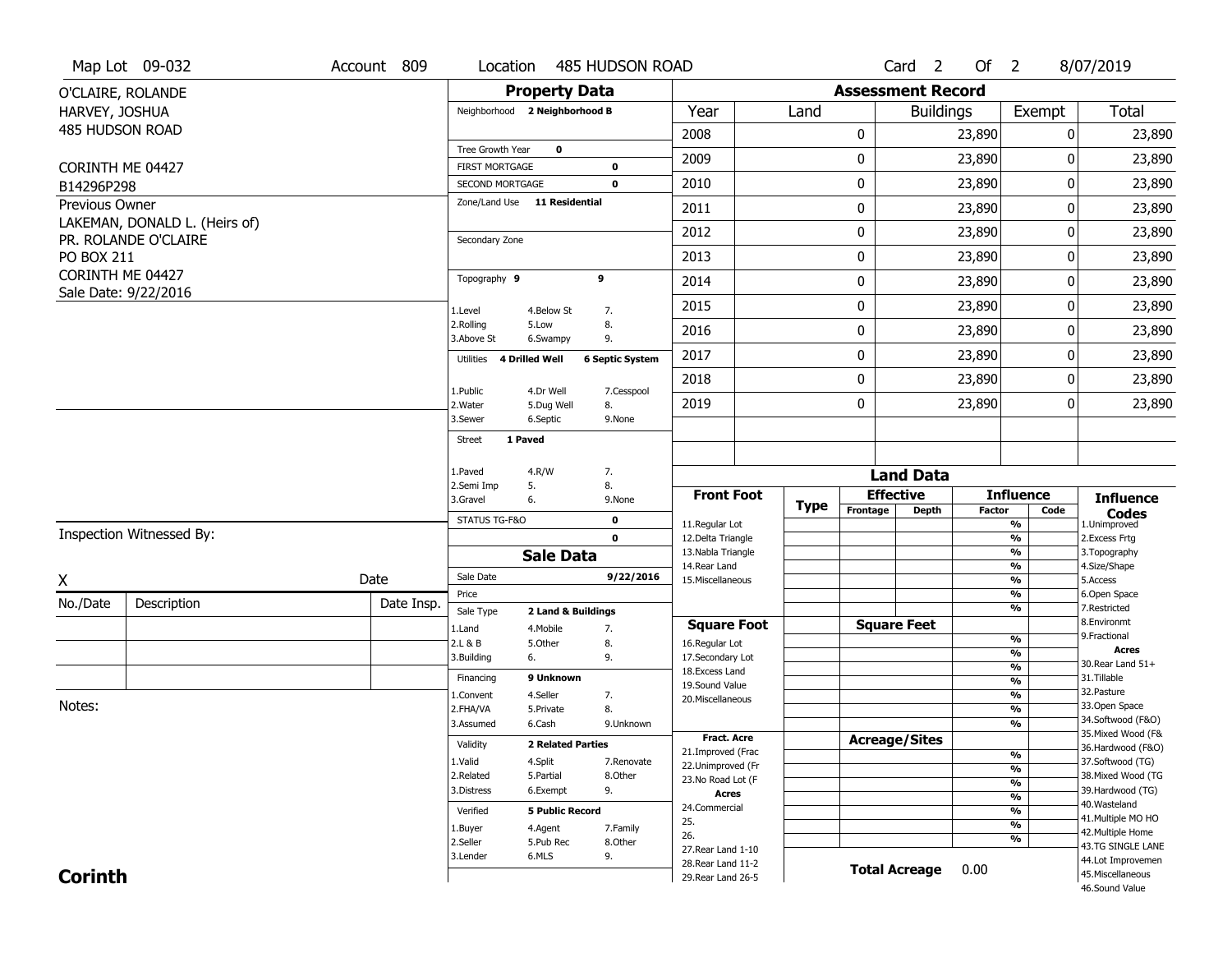|                       |                |                                                   |                          |                 |                                       |             |                                        |                        |             |                                       | <b>Corinth</b>     |                   |        |           |
|-----------------------|----------------|---------------------------------------------------|--------------------------|-----------------|---------------------------------------|-------------|----------------------------------------|------------------------|-------------|---------------------------------------|--------------------|-------------------|--------|-----------|
|                       | Map Lot 09-032 |                                                   |                          |                 |                                       | Account 809 |                                        | Location               |             |                                       | 485 HUDSON ROAD    | Card <sub>2</sub> | Of $2$ | 8/07/2019 |
| <b>Building Style</b> |                |                                                   | SF Bsmt Living           |                 |                                       |             |                                        | Layout                 |             |                                       |                    |                   |        |           |
| 0.Not Code            | 4.Cape         | 8.Log                                             | Fin Bsmt Grade           |                 |                                       |             |                                        | 1. Typical             | 4.          |                                       | 7.                 |                   |        |           |
| 1.Conv.               | 5.Garrison     | 9.Other                                           | <b>HEARTH</b>            |                 |                                       |             |                                        | 2.Inadeg               | 5.          |                                       | 8.                 |                   |        |           |
| 2.Ranch               | 6.Split        | 10.Camp                                           | Heat Type                | 100%            |                                       |             |                                        | 3.                     | 6.          |                                       | 9.                 |                   |        |           |
| 3.R Ranch             | 7.Contemp      | 11.Double                                         | 0.Not Code               |                 | 4.HVAC                                |             | 8.Fl/Wall                              | Attic                  |             |                                       |                    |                   |        |           |
| <b>Dwelling Units</b> |                |                                                   | 1.HWBB                   |                 | 5.FWA                                 |             | 9.No Heat                              | 1.1/4 Fin              | 4.Full Fin  |                                       | 7.                 |                   |        |           |
| Other Units           |                |                                                   | 2.HWCI                   |                 | 6.Radiant                             |             | 11.                                    | 2.1/2 Fin              | 5.Fl/Stair  |                                       | 8.                 |                   |        |           |
| Stories               |                |                                                   | 3.H Pump                 |                 | 7.Electric                            |             | 12.                                    | 3.3/4 Fin              | 6.          |                                       | 9.None             |                   |        |           |
| 1.1                   | 4.1.5          | 7.                                                | Cool Type                | 0%              |                                       |             |                                        | Insulation             |             |                                       |                    |                   |        |           |
| 2.2                   | 5.1.75         | 8.                                                | 1.Refrig                 |                 | 4.W&C Air                             | 7.          |                                        | 1.Full                 | 4.Minimal   |                                       | 7.                 |                   |        |           |
| 3.3                   | 6.2.5          | 9.                                                | 2.Evapor                 |                 | 5.                                    | 8.          |                                        | 2.Heavy                | 5.          |                                       | 8.                 |                   |        |           |
| <b>Exterior Walls</b> |                |                                                   | 3.H Pump                 |                 | 6.                                    |             | 9.None                                 | 3.Capped               | 6.          |                                       | 9.None             |                   |        |           |
| 0.Not Code            | 4.Asbestos     | 8.Concrete                                        | Kitchen Style            |                 |                                       |             |                                        | Unfinished %           |             |                                       |                    |                   |        |           |
| 1.Wood                | 5.Stucco       | 9.Other                                           | 1.Modern                 |                 | 4.Obsolete                            | 7.          |                                        | Grade & Factor         |             |                                       |                    |                   |        |           |
| 2.Vin/Al              | 6.Brick        | 11.                                               | 2. Typical               |                 | 5.                                    | 8.          |                                        | 1.E Grade              | 4.B Grade   |                                       | 7.                 |                   |        |           |
| 3.Compos.             | 7.Stone        | 12.                                               | 3.Old Type               |                 | 6.                                    |             | 9.None                                 | 2.D Grade              | 5.A Grade   |                                       | 8.                 |                   |        |           |
| Roof Surface          |                |                                                   | Bath(s) Style            |                 |                                       |             |                                        | 3.C Grade              | 6.          |                                       | 9.Same             |                   |        |           |
| 1.Asphalt             | 4.Composit     | 7.METAL RS                                        | 1.Modern                 |                 | 4.Obsolete                            | 7.          |                                        | SQFT (Footprint)       |             |                                       |                    |                   |        |           |
| 2.Slate               | 5.Wood         | 8.                                                | 2. Typical               |                 | 5.                                    | 8.          |                                        | Condition              |             |                                       |                    |                   |        |           |
| 3.Metal               | 6.Ark Asph     | 9.                                                | 3.Old Type               |                 | 6.                                    |             | 9.None                                 | 1.Poor                 | 4.Avg       |                                       | 7.V G              |                   |        |           |
| SF Masonry Trim       |                |                                                   | # Rooms                  |                 |                                       |             |                                        | 2.Fair                 | $5.Avg+$    |                                       | 8.Exc              |                   |        |           |
| <b>Electric Amps</b>  |                |                                                   | # Bedrooms               |                 |                                       |             |                                        | $3.$ Avg-              | 6.Good      |                                       | 9.Same             |                   |        |           |
| OPEN-4-CUSTOM         |                |                                                   | # Full Baths             |                 |                                       |             |                                        | Phys. % Good           |             |                                       |                    |                   |        |           |
| Year Built            |                |                                                   | # Half Baths             |                 |                                       |             |                                        | Funct. % Good          |             |                                       |                    |                   |        |           |
| Year Remodeled        |                |                                                   |                          | # Addn Fixtures |                                       |             |                                        | <b>Functional Code</b> |             |                                       |                    |                   |        |           |
| Foundation            |                |                                                   | # Fireplaces             |                 |                                       |             |                                        | 1.Incomp               | 4.Delap     |                                       | 7.No Power         |                   |        |           |
| 1.Concrete            | 4.Wood         | 7.                                                |                          |                 |                                       |             |                                        | 2.0-Built              | 5.Bsmt      |                                       | 8.LongTerm         |                   |        |           |
| 2.C Block             | 5.Slab         | 8.                                                |                          |                 |                                       |             |                                        | 3.Damage               | 6.Common    |                                       | 9.None             |                   |        |           |
| 3.Br/Stone            | 6.Piers        | 9.                                                |                          |                 |                                       |             |                                        | Econ. % Good           |             |                                       |                    |                   |        |           |
| Basement              |                |                                                   |                          |                 |                                       |             |                                        | Economic Code          |             |                                       |                    |                   |        |           |
| 1.1/4 Bmt             | 4.Full Bmt     | 7.                                                |                          |                 |                                       |             |                                        | 0.None                 |             | 3.No Power 7.                         |                    |                   |        |           |
| 2.1/2 Bmt             | 5.None         | 8.                                                |                          |                 |                                       |             |                                        | 1.Location             | 4.Generate  |                                       | 8.                 |                   |        |           |
| 3.3/4 Bmt             | 6.DAYLIGHT     | 9.None                                            |                          |                 |                                       |             | Software                               | 2.Encroach             | 9.None      |                                       | 9.                 |                   |        |           |
| Bsmt Gar # Cars       |                |                                                   |                          |                 |                                       |             |                                        | Entrance Code          | $\mathbf 0$ |                                       |                    |                   |        |           |
| Wet Basement          |                |                                                   |                          |                 | A Division of Harris Computer Systems |             |                                        | 1.Interior             | 4.Vacant    |                                       | 7.                 |                   |        |           |
| 1.Dry                 | 4.             | 7.                                                |                          |                 |                                       |             |                                        | 2.Refusal              | 5.Estimate  |                                       | 8.                 |                   |        |           |
| 2.Damp                | 5.             | 8.                                                |                          |                 |                                       |             |                                        | 3.Informed             | 6.          |                                       | 9.                 |                   |        |           |
| 3.Wet                 | 6.             | 9.                                                |                          |                 |                                       |             |                                        | Information Code 0     |             |                                       |                    |                   |        |           |
|                       |                |                                                   |                          |                 |                                       |             |                                        | 1.0wner                | 4.Agent     |                                       | 7.                 |                   |        |           |
|                       |                |                                                   |                          |                 |                                       |             |                                        | 2.Relative             | 5.Estimate  |                                       | 8.                 |                   |        |           |
|                       |                |                                                   | Date Inspected 5/14/2007 |                 |                                       |             |                                        | 3. Tenant              | 6.Other     |                                       | 9.                 |                   |        |           |
|                       |                |                                                   |                          |                 |                                       |             |                                        |                        |             |                                       |                    |                   |        |           |
|                       |                | <b>Additions, Outbuildings &amp; Improvements</b> |                          |                 |                                       |             |                                        |                        |             | 1.One Story Fram<br>2. Two Story Fram |                    |                   |        |           |
| Type                  |                | Year                                              | Units                    | Grade           | Cond                                  | Phys.       | Funct.                                 | Sound Value            |             | 3. Three Story Fr                     |                    |                   |        |           |
| 981 Windsor           |                | M/H 1982                                          | 14x70                    | 2 100           | 3                                     | 75          | % 75<br>$\%$                           |                        |             | 4.1 & 1/2 Story                       |                    |                   |        |           |
| 21 Open Frame         |                | 0                                                 | 288                      | 2 100           | 3                                     | 80          | $%100$ %                               |                        |             | 5.1 & 3/4 Story                       |                    |                   |        |           |
| 1 One Story Frame     |                | 0                                                 | 980                      | $\vert$ 1 100   | 3                                     | 70          | % 100 %                                |                        |             | 6.2 & 1/2 Story                       |                    |                   |        |           |
|                       |                |                                                   |                          |                 |                                       | 70          | % 100 %                                |                        |             |                                       | 21. Open Frame Por |                   |        |           |
| 60 Baker              |                | 0                                                 | 192                      | 2 100           | 3                                     |             |                                        |                        |             | 22.Encl Frame Por                     |                    |                   |        |           |
|                       |                |                                                   |                          |                 |                                       |             | $\sqrt{6}$<br>$\%$                     |                        |             | 23. Frame Garage                      |                    |                   |        |           |
|                       |                |                                                   |                          |                 |                                       |             | $\overline{\frac{0}{6}}$<br>$\sqrt{6}$ |                        |             | 24.Frame Shed                         |                    |                   |        |           |
|                       |                |                                                   |                          |                 |                                       |             | $\overline{\frac{0}{6}}$<br>$\sqrt{6}$ |                        |             |                                       | 25. Frame Bay Wind |                   |        |           |
|                       |                |                                                   |                          |                 |                                       |             |                                        |                        |             | 26.1SFr Overhang                      |                    |                   |        |           |
|                       |                |                                                   |                          |                 |                                       |             | $\overline{\frac{0}{6}}$<br>$\sqrt{6}$ |                        |             | 27.Unfin Basement                     |                    |                   |        |           |
|                       |                |                                                   |                          |                 |                                       |             | $\frac{0}{0}$<br>$\%$                  |                        |             | 28. Unfinished Att                    |                    |                   |        |           |
|                       |                |                                                   |                          |                 |                                       |             | $\sqrt{6}$<br>$\%$                     |                        |             | 29. Finished Attic                    |                    |                   |        |           |
|                       |                |                                                   |                          |                 |                                       |             |                                        |                        |             |                                       |                    |                   |        |           |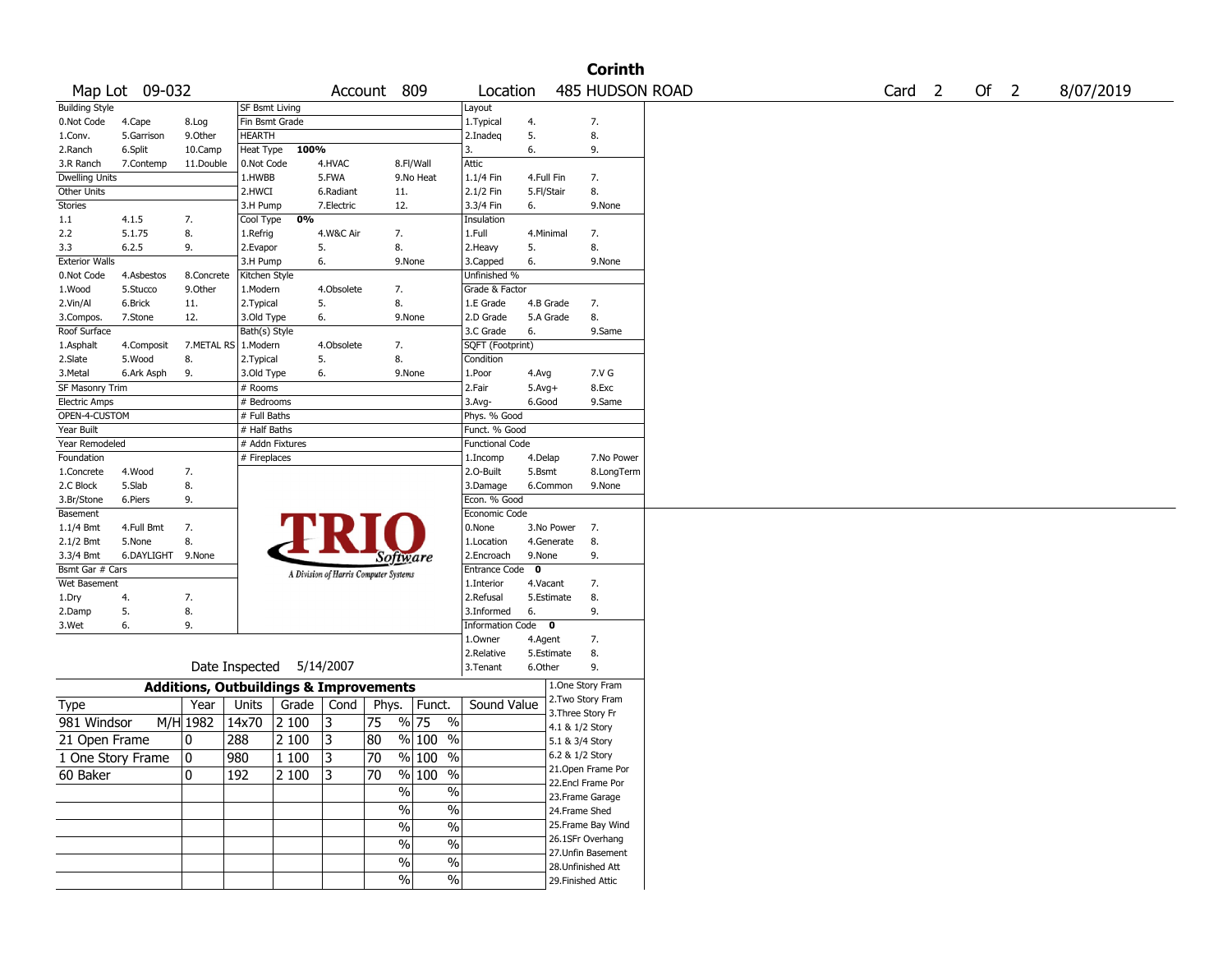|                     | Map Lot 09-027           | Account 555 | Location                                        |                       | <b>67 TATE ROAD</b>    |                                          |                       |                          | Card <sub>1</sub>    | Of $1$     |                                                  | 8/07/2019                               |
|---------------------|--------------------------|-------------|-------------------------------------------------|-----------------------|------------------------|------------------------------------------|-----------------------|--------------------------|----------------------|------------|--------------------------------------------------|-----------------------------------------|
|                     | OGILVIE III, WILLIAM W.  |             |                                                 | <b>Property Data</b>  |                        |                                          |                       | <b>Assessment Record</b> |                      |            |                                                  |                                         |
|                     | OGILVIE, NATALIE J.      |             | Neighborhood 2 Neighborhood B                   |                       |                        | Year                                     | Land                  |                          | <b>Buildings</b>     |            | Exempt                                           | Total                                   |
|                     |                          |             |                                                 |                       |                        | 2006                                     |                       | 17,610                   |                      | 57,000     | 11,154                                           | 63,456                                  |
| <b>67 TATE ROAD</b> |                          |             | Tree Growth Year                                | $\mathbf 0$           |                        | 2007                                     |                       | 17,610                   |                      | 57,000     | 11,154                                           | 63,456                                  |
|                     | CORINTH ME 04427         |             | <b>FIRST MORTGAGE</b>                           |                       | $\mathbf 0$            |                                          |                       |                          |                      |            |                                                  |                                         |
| B8485P161           |                          |             | SECOND MORTGAGE<br>Zone/Land Use 11 Residential |                       | $\mathbf 0$            | 2008                                     |                       | 19,610                   |                      | 59,690     | 11,700                                           | 67,600                                  |
|                     |                          |             |                                                 |                       |                        | 2009                                     |                       | 19,610                   |                      | 59,690     | 10,660                                           | 68,640                                  |
|                     |                          |             | Secondary Zone                                  |                       |                        | 2010                                     |                       | 19,610                   |                      | 59,690     | 9,020                                            | 70,280                                  |
|                     |                          |             |                                                 |                       |                        | 2011                                     |                       | 19,610                   |                      | 59,690     | 9,460                                            | 69,840                                  |
|                     |                          |             | Topography 1 Level                              |                       | 9                      | 2012                                     |                       | 19,610                   |                      | 59,690     | 9,460                                            | 69,840                                  |
|                     |                          |             | 1.Level                                         | 4.Below St            | 7.                     | 2013                                     |                       | 19,610                   |                      | 59,690     | 10,000                                           | 69,300                                  |
|                     |                          |             | 2.Rolling<br>3.Above St                         | 5.Low<br>6.Swampy     | 8.<br>9.               | 2014                                     |                       | 19,610                   |                      | 61,080     | 9,800                                            | 70,890                                  |
|                     |                          |             | Utilities                                       | <b>4 Drilled Well</b> | <b>6 Septic System</b> | 2015                                     |                       | 19,610                   |                      | 65,080     | 10,000                                           | 74,690                                  |
|                     |                          |             | 1.Public                                        | 4.Dr Well             | 7.Cesspool             | 2016                                     |                       | 19,610                   |                      | 67,440     | 15,000                                           | 72,050                                  |
|                     |                          |             | 2. Water                                        | 5.Dug Well            | 8.                     | 2017                                     |                       | 19,610                   |                      | 67,440     | 20,000                                           | 67,050                                  |
|                     |                          |             | 3.Sewer                                         | 6.Septic              | 9.None                 | 2018                                     |                       | 19,610                   |                      | 67,440     | 20,000                                           | 67,050                                  |
|                     |                          |             | <b>Street</b>                                   | 1 Paved               |                        | 2019                                     |                       | 19,610                   |                      | 66,640     | 20,000                                           | 66,250                                  |
|                     |                          |             | 1.Paved                                         | 4.R/W                 | 7.                     |                                          |                       |                          | <b>Land Data</b>     |            |                                                  |                                         |
|                     |                          |             | 2.Semi Imp<br>3.Gravel                          | 5.<br>6.              | 8.<br>9.None           | <b>Front Foot</b>                        | <b>Type</b>           |                          | <b>Effective</b>     |            | <b>Influence</b>                                 | <b>Influence</b>                        |
|                     |                          |             | STATUS TG-F&O                                   |                       | $\mathbf 0$            | 11.Regular Lot                           |                       | Frontage                 | <b>Depth</b>         | Factor     | Code<br>$\overline{\frac{9}{6}}$                 | <b>Codes</b><br>1.Unimproved            |
|                     | Inspection Witnessed By: |             |                                                 |                       | $\mathbf 0$            | 12.Delta Triangle                        |                       |                          |                      |            | $\frac{9}{6}$                                    | 2.Excess Frtg                           |
|                     |                          |             |                                                 | <b>Sale Data</b>      |                        | 13. Nabla Triangle<br>14. Rear Land      |                       |                          |                      |            | $\frac{9}{6}$<br>$\frac{9}{6}$                   | 3. Topography<br>4.Size/Shape           |
| X                   |                          | Date        | Sale Date                                       |                       |                        | 15. Miscellaneous                        |                       |                          |                      |            | $\frac{9}{6}$                                    | 5.Access                                |
| No./Date            | Description              | Date Insp.  | Price                                           |                       |                        |                                          |                       |                          |                      |            | %<br>%                                           | 6.Open Space<br>7.Restricted            |
|                     |                          |             | Sale Type<br>1.Land                             | 4. Mobile             | 7.                     | <b>Square Foot</b>                       |                       |                          | <b>Square Feet</b>   |            |                                                  | 8.Environmt                             |
|                     |                          |             | 2.L & B                                         | 5.Other               | 8.                     | 16.Regular Lot                           |                       |                          |                      |            | %                                                | 9. Fractional<br><b>Acres</b>           |
|                     |                          |             | 3.Building                                      | 6.                    | 9.                     | 17.Secondary Lot                         |                       |                          |                      |            | %<br>%                                           | 30.Rear Land 51+                        |
|                     |                          |             | Financing                                       |                       |                        | 18.Excess Land<br>19.Sound Value         |                       |                          |                      |            | $\frac{9}{6}$                                    | 31.Tillable                             |
|                     |                          |             | 1.Convent                                       | 4.Seller              | 7.                     | 20.Miscellaneous                         |                       |                          |                      |            | %                                                | 32. Pasture                             |
| Notes:              |                          |             | 2.FHA/VA                                        | 5.Private             | 8.                     |                                          |                       |                          |                      |            | %                                                | 33.Open Space<br>34.Softwood (F&O)      |
|                     |                          |             | 3.Assumed                                       | 6.Cash                | 9.Unknown              | <b>Fract. Acre</b>                       |                       |                          |                      |            | %                                                | 35. Mixed Wood (F&                      |
|                     |                          |             | Validity                                        |                       |                        | 21.Improved (Frac                        |                       |                          | <b>Acreage/Sites</b> |            |                                                  | 36.Hardwood (F&O)                       |
|                     |                          |             | 1.Valid                                         | 4.Split               | 7.Renovate             | 22.Unimproved (Fr                        | 21<br>$\overline{27}$ |                          | 1.00                 | 100<br>100 | %<br>0<br>$\overline{\mathfrak{o}}$              | 37.Softwood (TG)                        |
|                     |                          |             | 2.Related                                       | 5.Partial             | 8.Other                | 23.No Road Lot (F                        | 40                    |                          | 3.00<br>4.00         | 100        | $\frac{9}{6}$<br>$\frac{9}{6}$<br>$\overline{0}$ | 38. Mixed Wood (TG                      |
|                     |                          |             | 3.Distress                                      | 6.Exempt              | 9.                     | <b>Acres</b>                             |                       |                          |                      |            | $\frac{9}{6}$                                    | 39.Hardwood (TG)                        |
|                     |                          |             | Verified                                        |                       |                        | 24.Commercial                            |                       |                          |                      |            | $\overline{\frac{9}{6}}$                         | 40. Wasteland                           |
|                     |                          |             | 1.Buyer                                         | 4.Agent               | 7.Family               | 25.                                      |                       |                          |                      |            | $\overline{\frac{9}{6}}$                         | 41. Multiple MO HO<br>42. Multiple Home |
|                     |                          |             | 2.Seller                                        | 5.Pub Rec             | 8.Other                | 26.                                      |                       |                          |                      |            | %                                                | 43.TG SINGLE LANE                       |
|                     |                          |             | 3.Lender                                        | 6.MLS                 | 9.                     | 27. Rear Land 1-10                       |                       |                          |                      |            |                                                  |                                         |
|                     |                          |             |                                                 |                       |                        |                                          |                       |                          |                      |            |                                                  | 44.Lot Improvemen                       |
| <b>Corinth</b>      |                          |             |                                                 |                       |                        | 28. Rear Land 11-2<br>29. Rear Land 26-5 |                       |                          | <b>Total Acreage</b> | 8.00       |                                                  | 45. Miscellaneous<br>46.Sound Value     |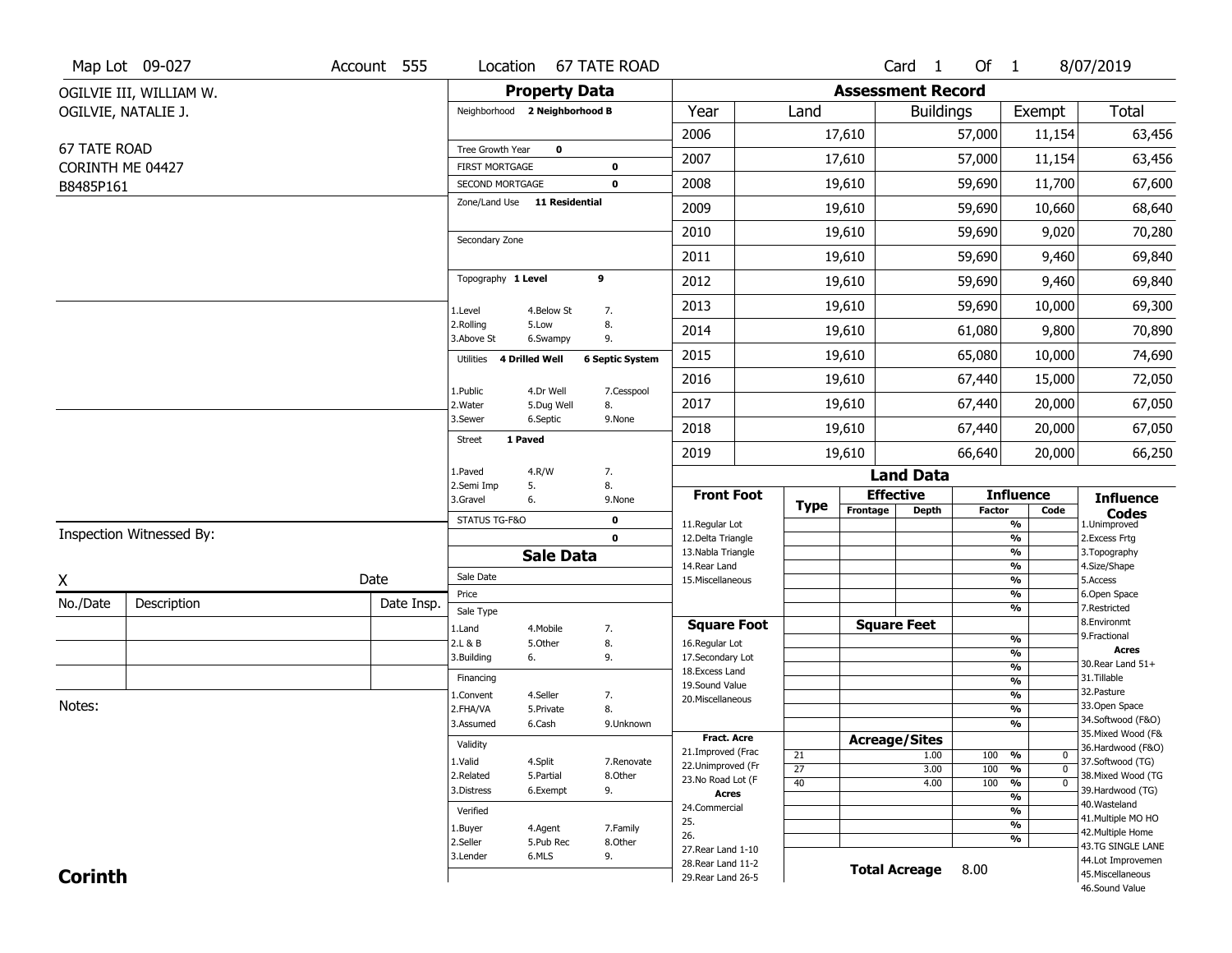|                       |                               |                                                   |                          |         |                                       |                   |                       |                               |            |                    | <b>Corinth</b>      |                            |                   |      |            |
|-----------------------|-------------------------------|---------------------------------------------------|--------------------------|---------|---------------------------------------|-------------------|-----------------------|-------------------------------|------------|--------------------|---------------------|----------------------------|-------------------|------|------------|
|                       | Map Lot 09-027                |                                                   |                          |         |                                       | Account 555       |                       | Location                      |            |                    | <b>67 TATE ROAD</b> |                            | Card <sub>1</sub> | Of 1 | 8/07/2019  |
|                       | Building Style 1 Conventional |                                                   | <b>SF Bsmt Living</b>    |         | $\mathbf 0$                           |                   |                       | Layout 1 Typical              |            |                    |                     |                            |                   |      |            |
| 0.Not Code            | 4.Cape                        | 8.Log                                             | Fin Bsmt Grade           |         | 0 <sub>0</sub>                        |                   |                       | 1. Typical                    | 4.         |                    | 7.                  |                            |                   |      |            |
| 1.Conv.               | 5.Garrison                    | 9.0ther                                           | <b>HEARTH</b>            |         | $\mathbf 0$                           |                   |                       | 2.Inadeg                      | 5.         |                    | 8.                  |                            |                   |      |            |
| 2.Ranch               | 6.Split                       | 10.Camp                                           | Heat Type                | 100%    |                                       | 5 Forced Warm Air |                       | 3.                            | 6.         |                    | 9.                  |                            |                   |      |            |
| 3.R Ranch             | 7.Contemp                     | 11.Double                                         | 0.Not Code               |         | 4.HVAC                                |                   | 8.Fl/Wall             | 9 None<br>Attic               |            |                    |                     | <b>BARN</b><br>8,400<br>70 | DK                |      |            |
| Dwelling Units 1      |                               |                                                   | 1.HWBB                   |         | 5.FWA                                 |                   | 9.No Heat             | 1.1/4 Fin                     | 4.Full Fin |                    | 7.                  | 40                         | 16'               |      |            |
| Other Units           | 0                             |                                                   | 2.HWCI                   |         | 6.Radiant                             | 11.               |                       | 2.1/2 Fin                     | 5.Fl/Stair |                    | 8.                  |                            | 12'<br>10'        |      |            |
| <b>Stories</b>        | 4 One & 1/2 Story             |                                                   | 3.H Pump                 |         | 7.Electric                            | 12.               |                       | 3.3/4 Fin                     | 6.         |                    | 9.None              |                            | 10'               |      |            |
| 1.1                   | 4.1.5                         | 7.                                                | Cool Type                | 100%    | 9 None                                |                   |                       | Insulation                    | 1 Full     |                    |                     |                            | 18'               |      |            |
| 2.2                   | 5.1.75                        | 8.                                                | 1.Refrig                 |         | 4.W&C Air                             | 7.                |                       | 1.Full                        | 4.Minimal  |                    | 7.                  | Х                          | 15' [390]         |      |            |
| 3.3                   | 6.2.5                         | 9.                                                | 2.Evapor                 |         | 5.                                    | 8.                |                       | 2. Heavy                      | 5.         |                    | 8.                  | SHED                       | NB.               |      |            |
| <b>Exterior Walls</b> | 1 Wood Siding                 |                                                   | 3.H Pump                 |         | 6.                                    |                   | 9.None                | 3.Capped                      | 6.         |                    | 9.None              |                            | 1-SADD<br>5       |      |            |
| 0.Not Code            | 4.Asbestos                    | 8.Concrete                                        | Kitchen Style            |         | 2 Typical                             |                   |                       | Unfinished %                  | 0%         |                    |                     | SV500                      |                   |      |            |
| 1.Wood                | 5.Stucco                      | 9.0ther                                           | 1.Modern                 |         | 4.Obsolete                            | 7.                |                       | Grade & Factor 3 Average 100% |            |                    |                     |                            | 11/2 SWB          |      |            |
| 2.Vin/Al              | 6.Brick                       | 11.                                               | 2.Typical                |         | 5.                                    | 8.                |                       | 1.E Grade                     | 4.B Grade  |                    | 7.                  |                            | [759]             |      |            |
| 3.Compos.             | 7.Stone                       | 12.                                               | 3.Old Type               |         | 6.                                    |                   | 9.None                | 2.D Grade                     | 5.A Grade  |                    | 8.                  |                            | 331               |      |            |
| Roof Surface          | 1 Asphalt Shingles            |                                                   | Bath(s) Style            |         |                                       | 2 Typical Bath(s) |                       | 3.C Grade                     | 6.         |                    | 9.Same              |                            |                   |      |            |
| 1.Asphalt             | 4.Composit                    | 7.METAL RS                                        | 1.Modern                 |         | 4.Obsolete                            | 7.                |                       | SQFT (Footprint) 759          |            |                    |                     |                            |                   |      |            |
| 2.Slate               | 5.Wood                        | 8.                                                | 2.Typical                |         | 5.                                    | 8.                |                       | Condition                     | 4 Average  |                    |                     |                            |                   |      |            |
| 3.Metal               | 6.Ark Asph                    | 9.                                                | 3.Old Type               |         | 6.                                    |                   | 9.None                | 1.Poor                        | 4.Avg      |                    | 7.V G               |                            | 23'               |      |            |
| SF Masonry Trim 0     |                               |                                                   | # Rooms                  |         | $\overline{\mathbf{2}}$               |                   |                       | 2.Fair                        | $5.Avg+$   |                    | 8.Exc               |                            |                   |      |            |
| <b>Electric Amps</b>  | 0                             |                                                   | # Bedrooms               |         | 3                                     |                   |                       | 3.Avg-                        | 6.Good     |                    | 9.Same              |                            |                   |      |            |
| OPEN-4-CUSTOM 0       |                               |                                                   | # Full Baths             |         | $\mathbf{1}$                          |                   |                       | Phys. % Good                  |            | 88%                |                     |                            |                   |      |            |
| Year Built            | 1908                          |                                                   | # Half Baths             |         | $\mathbf 0$                           |                   |                       | Funct. % Good                 |            | 100%               |                     |                            |                   |      |            |
| Year Remodeled 0      |                               |                                                   | # Addn Fixtures          |         | $\bf{0}$                              |                   |                       | <b>Functional Code</b>        |            | 9 None             |                     |                            | <b>DRIVEWAY</b>   |      | 67 TATE RD |
| Foundation            | 3 Brick &/or Stone            |                                                   | # Fireplaces             |         | 0                                     |                   |                       | 1.Incomp                      | 4.Delap    |                    | 7.No Power          |                            |                   |      |            |
| 1.Concrete            | 4.Wood                        | 7.                                                |                          |         |                                       |                   |                       | 2.O-Built                     | 5.Bsmt     |                    | 8.LongTerm          |                            |                   |      |            |
| 2.C Block             | 5.Slab                        | 8.                                                |                          |         |                                       |                   |                       | 3.Damage                      |            | 6.Common           | 9.None              |                            |                   |      |            |
| 3.Br/Stone            | 6.Piers                       | 9.                                                |                          |         |                                       |                   |                       | Econ. % Good 100%             |            |                    |                     |                            |                   |      |            |
| Basement              | <b>4 Full Basement</b>        |                                                   |                          |         |                                       |                   |                       | Economic Code None            |            |                    |                     |                            |                   |      |            |
| 1.1/4 Bmt             | 4.Full Bmt                    | 7.                                                |                          |         |                                       |                   |                       | 0.None                        |            | 3.No Power         | 7.                  |                            |                   |      |            |
| 2.1/2 Bmt             | 5.None                        | 8.                                                |                          |         |                                       |                   |                       | 1.Location                    |            | 4.Generate         | 8.                  |                            |                   |      |            |
| 3.3/4 Bmt             | 6.DAYLIGHT 9.None             |                                                   |                          |         |                                       | Software          |                       | 2.Encroach                    | 9.None     |                    | 9.                  |                            |                   |      |            |
| Bsmt Gar # Cars 0     |                               |                                                   |                          |         | A Division of Harris Computer Systems |                   |                       | <b>Entrance Code</b>          |            |                    | 3 Information Only  |                            |                   |      |            |
| Wet Basement          | <b>3 Wet Basement</b>         |                                                   |                          |         |                                       |                   |                       | 1.Interior                    | 4.Vacant   |                    | 7.                  |                            |                   |      |            |
| 1.Dry                 | 4.                            | 7.                                                |                          |         |                                       |                   |                       | 2.Refusal                     |            | 5.Estimate         | 8.                  |                            |                   |      |            |
| 2.Damp                | 5.                            | 8.                                                |                          |         |                                       |                   |                       | 3.Informed                    | 6.         |                    | 9.                  |                            |                   |      |            |
| 3.Wet                 | 6.                            | 9.                                                |                          |         |                                       |                   |                       | Information Code 1 Owner      |            |                    |                     |                            |                   |      |            |
|                       |                               |                                                   |                          |         |                                       |                   |                       | 1.Owner                       | 4.Agent    |                    | 7.                  |                            |                   |      |            |
|                       |                               |                                                   |                          |         |                                       |                   |                       | 2.Relative                    |            | 5.Estimate         | 8.                  |                            |                   |      |            |
|                       |                               |                                                   | Date Inspected 6/26/2008 |         |                                       |                   |                       | 3.Tenant                      | 6.Other    |                    | 9.                  |                            |                   |      |            |
|                       |                               | <b>Additions, Outbuildings &amp; Improvements</b> |                          |         |                                       |                   |                       |                               |            | 1.One Story Fram   |                     |                            |                   |      |            |
| Type                  |                               | Year                                              | Units                    |         | Grade   Cond                          |                   | Phys.   Funct.        | Sound Value                   |            | 2. Two Story Fram  |                     |                            |                   |      |            |
|                       |                               |                                                   |                          |         |                                       |                   |                       |                               |            | 3. Three Story Fr  |                     |                            |                   |      |            |
| 68 Wood Deck          |                               | 0                                                 | 160                      | 3 100   | 3                                     | 85                | $%100$ %              |                               |            | 4.1 & 1/2 Story    |                     |                            |                   |      |            |
|                       | 1 One Story Frame             | 0                                                 | 390                      | 3 1 0 0 | 3                                     | 85                | % 100<br>$\%$         |                               |            | 5.1 & 3/4 Story    |                     |                            |                   |      |            |
| 65 Barn               |                               | $\Omega$                                          |                          |         |                                       |                   | $\%$                  | % 8,400                       |            | 6.2 & 1/2 Story    |                     |                            |                   |      |            |
| 24 Frame Shed         |                               | 0                                                 |                          |         |                                       |                   | $\frac{0}{0}$         | % 500                         |            |                    | 21.Open Frame Por   |                            |                   |      |            |
|                       |                               |                                                   |                          |         |                                       |                   |                       |                               |            |                    | 22.Encl Frame Por   |                            |                   |      |            |
| 59 HEAT PUMP          |                               | 0                                                 |                          |         |                                       |                   | %                     | $\frac{9}{6}$ 1,000           |            | 23. Frame Garage   |                     |                            |                   |      |            |
|                       |                               |                                                   |                          |         |                                       |                   | $\frac{0}{0}$<br>$\%$ |                               |            | 24.Frame Shed      |                     |                            |                   |      |            |
|                       |                               |                                                   |                          |         |                                       |                   | $\%$<br>$\%$          |                               |            |                    | 25. Frame Bay Wind  |                            |                   |      |            |
|                       |                               |                                                   |                          |         |                                       |                   | $\sqrt{6}$<br>$\%$    |                               |            |                    | 26.1SFr Overhang    |                            |                   |      |            |
|                       |                               |                                                   |                          |         |                                       |                   |                       |                               |            |                    | 27.Unfin Basement   |                            |                   |      |            |
|                       |                               |                                                   |                          |         |                                       |                   | %<br>$\%$             |                               |            | 28. Unfinished Att |                     |                            |                   |      |            |
|                       |                               |                                                   |                          |         |                                       |                   | $\%$<br>$\%$          |                               |            | 29. Finished Attic |                     |                            |                   |      |            |
|                       |                               |                                                   |                          |         |                                       |                   |                       |                               |            |                    |                     |                            |                   |      |            |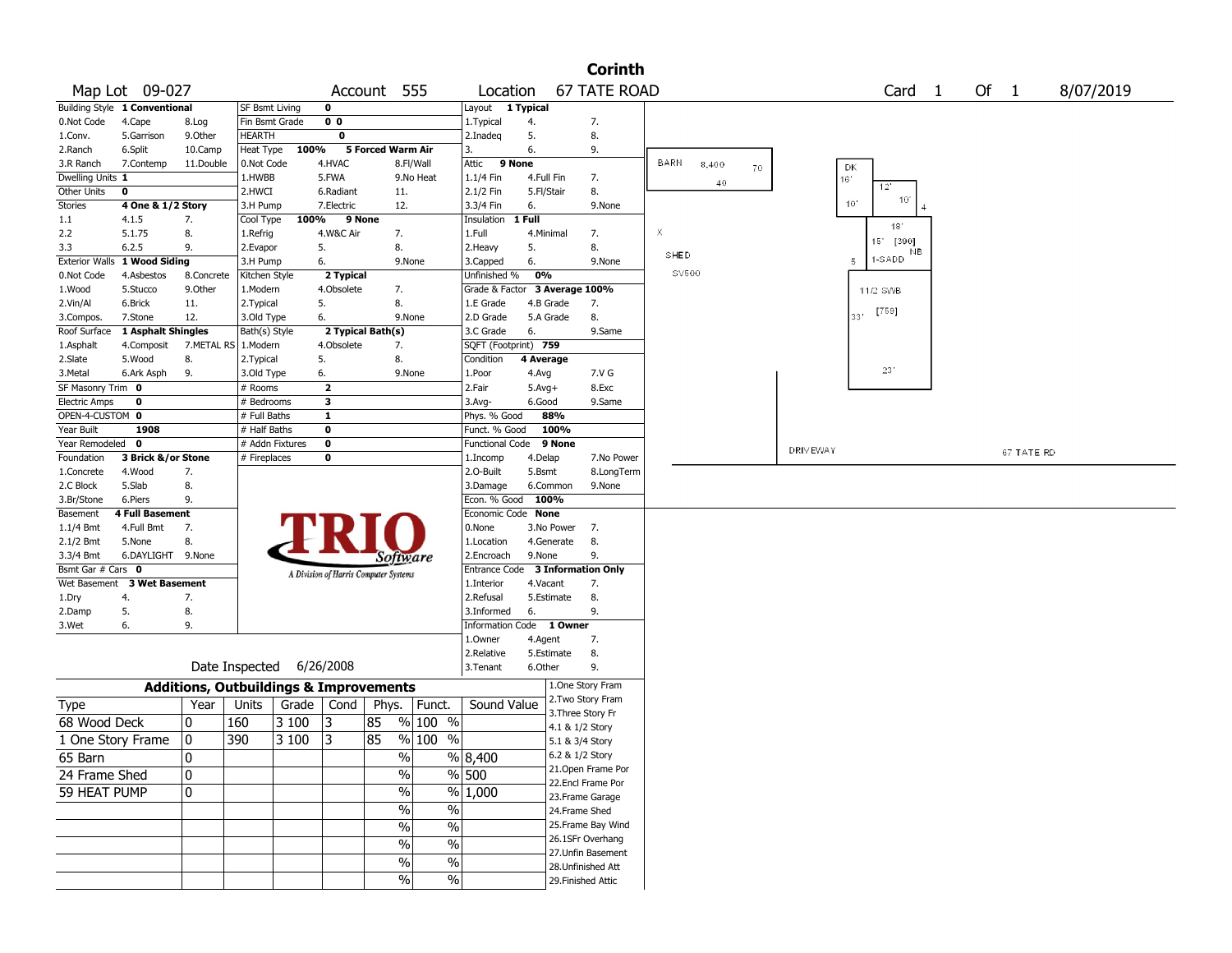|                               | Map Lot 05-024-02                    | Account 950 |                                                 |                         | Location 23 WEST CORINTH ROAD |                                          |                 |                          | Card <sub>1</sub>    | Of 1          |                                                  | 8/07/2019                               |
|-------------------------------|--------------------------------------|-------------|-------------------------------------------------|-------------------------|-------------------------------|------------------------------------------|-----------------|--------------------------|----------------------|---------------|--------------------------------------------------|-----------------------------------------|
| OKO, ADAM                     |                                      |             |                                                 | <b>Property Data</b>    |                               |                                          |                 | <b>Assessment Record</b> |                      |               |                                                  |                                         |
|                               |                                      |             | Neighborhood 1 Neighborhood A                   |                         |                               | Year                                     | Land            |                          | <b>Buildings</b>     |               | Exempt                                           | <b>Total</b>                            |
|                               | 23 WEST CORINTH RD                   |             |                                                 |                         |                               | 2006                                     |                 | 17,360                   |                      | 80,300        | 15,444                                           | 82,216                                  |
|                               |                                      |             | Tree Growth Year                                | $\mathbf 0$             |                               | 2007                                     |                 | 17,360                   |                      | 80,300        | 15,444                                           | 82,216                                  |
| CORINTH ME 04427<br>B14772P82 |                                      |             | <b>FIRST MORTGAGE</b><br><b>SECOND MORTGAGE</b> |                         | $\mathbf 0$<br>$\mathbf 0$    | 2008                                     |                 | 19,090                   |                      | 79,620        | 17,100                                           | 81,610                                  |
| Previous Owner                |                                      |             | Zone/Land Use 11 Residential                    |                         |                               | 2009                                     |                 | 17,640                   |                      | 79,620        | 15,580                                           | 81,680                                  |
|                               | MITCHELL, KENNETH & DIANNE & DOUGLAS |             |                                                 |                         |                               |                                          |                 |                          |                      |               |                                                  |                                         |
| ARCHER, DONNA                 |                                      |             | Secondary Zone                                  |                         |                               | 2010                                     |                 | 17,640                   |                      | 79,620        | 14,432                                           | 82,828                                  |
|                               | 15 WEST CORINTH ROAD                 |             |                                                 |                         |                               | 2011                                     |                 | 17,640                   |                      | 79,620        | 15,136                                           | 82,124                                  |
| CORINTH ME 04427              | Sale Date: 3/26/2018                 |             | Topography 1 Level                              |                         | 9                             | 2012                                     |                 | 17,640                   |                      | 79,620        | 15,136                                           | 82,124                                  |
| Previous Owner                |                                      |             | 1.Level                                         | 4.Below St              | 7.                            | 2013                                     |                 | 17,640                   |                      | 80,580        | 16,000                                           | 82,220                                  |
| MITCHELL, CARL E.             |                                      |             | 2.Rolling<br>3.Above St                         | 5.Low<br>6.Swampy       | 8.<br>9.                      | 2014                                     |                 | 17,640                   |                      | 80,580        | 15,680                                           | 82,540                                  |
|                               | MITCHELL, MARJORIE A. (HEIRS OF)     |             | Utilities                                       | <b>4 Drilled Well</b>   | <b>6 Septic System</b>        | 2015                                     |                 | 17,640                   |                      | 80,580        | 16,000                                           | 82,220                                  |
| CORINTH ME 04427              |                                      |             |                                                 |                         |                               | 2016                                     |                 | 17,640                   |                      | 80,580        | 21,000                                           | 77,220                                  |
|                               | Sale Date: 7/29/2008                 |             | 1.Public<br>2.Water                             | 4.Dr Well<br>5.Dug Well | 7.Cesspool<br>8.              | 2017                                     |                 | 17,640                   |                      | 80,580        | 26,000                                           | 72,220                                  |
|                               |                                      |             | 3.Sewer                                         | 6.Septic                | 9.None                        | 2018                                     |                 | 18,300                   |                      | 82,820        | 0                                                | 101,120                                 |
|                               |                                      |             | 1 Paved<br><b>Street</b>                        |                         |                               | 2019                                     |                 | 18,300                   |                      | 82,820        | 20,000                                           | 81,120                                  |
|                               |                                      |             | 1.Paved                                         | 4.R/W                   | 7.                            |                                          |                 |                          | <b>Land Data</b>     |               |                                                  |                                         |
|                               |                                      |             | 2.Semi Imp<br>3.Gravel                          | 5.<br>6.                | 8.<br>9.None                  | <b>Front Foot</b>                        |                 | <b>Effective</b>         |                      |               | <b>Influence</b>                                 | <b>Influence</b>                        |
|                               |                                      |             | STATUS TG-F&O                                   |                         | $\mathbf 0$                   | 11.Regular Lot                           | <b>Type</b>     | Frontage                 | <b>Depth</b>         | <b>Factor</b> | Code<br>$\frac{9}{6}$                            | <b>Codes</b><br>1.Unimproved            |
|                               |                                      |             |                                                 |                         |                               |                                          |                 |                          |                      |               |                                                  | 2. Excess Frtg                          |
|                               | Inspection Witnessed By:             |             |                                                 |                         | $\mathbf 0$                   | 12.Delta Triangle                        |                 |                          |                      |               | $\frac{9}{6}$                                    |                                         |
|                               |                                      |             |                                                 | <b>Sale Data</b>        |                               | 13. Nabla Triangle                       |                 |                          |                      |               | $\frac{9}{6}$                                    | 3. Topography                           |
| χ                             |                                      | Date        | Sale Date                                       |                         | 3/26/2018                     | 14. Rear Land<br>15. Miscellaneous       |                 |                          |                      |               | $\frac{9}{6}$<br>$\frac{9}{6}$                   | 4.Size/Shape<br>5.Access                |
|                               | Description                          | Date Insp.  | Price                                           |                         | 125,000                       |                                          |                 |                          |                      |               | %                                                | 6.Open Space                            |
| No./Date                      |                                      |             | Sale Type                                       | 2 Land & Buildings      |                               |                                          |                 |                          |                      |               | %                                                | 7.Restricted<br>8.Environmt             |
|                               |                                      |             | 1.Land<br>2.L & B                               | 4. Mobile<br>5.0ther    | 7.<br>8.                      | <b>Square Foot</b><br>16.Regular Lot     |                 | <b>Square Feet</b>       |                      |               | %                                                | 9. Fractional                           |
|                               |                                      |             | 3.Building                                      | 6.                      | 9.                            | 17.Secondary Lot                         |                 |                          |                      |               | %                                                | <b>Acres</b><br>30. Rear Land 51+       |
|                               |                                      |             | Financing                                       | 9 Unknown               |                               | 18.Excess Land                           |                 |                          |                      |               | $\frac{9}{6}$<br>$\frac{9}{6}$                   | 31.Tillable                             |
|                               |                                      |             | 1.Convent                                       | 4.Seller                | 7.                            | 19.Sound Value<br>20.Miscellaneous       |                 |                          |                      |               | $\frac{9}{6}$                                    | 32.Pasture                              |
| Notes:                        |                                      |             | 2.FHA/VA                                        | 5.Private               | 8.                            |                                          |                 |                          |                      |               | %                                                | 33.Open Space                           |
|                               |                                      |             | 3.Assumed                                       | 6.Cash                  | 9.Unknown                     |                                          |                 |                          |                      |               | $\frac{9}{6}$                                    | 34.Softwood (F&O)                       |
|                               |                                      |             | Validity                                        | <b>7 Renovations</b>    |                               | <b>Fract. Acre</b>                       |                 | <b>Acreage/Sites</b>     |                      |               |                                                  | 35. Mixed Wood (F&<br>36.Hardwood (F&O) |
|                               |                                      |             | 1.Valid                                         | 4.Split                 | 7.Renovate                    | 21.Improved (Frac<br>22.Unimproved (Fr   | 21              |                          | 1.00                 | 100           | %<br>0                                           | 37.Softwood (TG)                        |
|                               |                                      |             | 2.Related                                       | 5.Partial               | 8.Other                       | 23.No Road Lot (F                        | $\overline{27}$ |                          | 1.12                 | 100           | $\overline{0}$<br>$\frac{9}{6}$<br>$\frac{9}{6}$ | 38. Mixed Wood (TG                      |
|                               |                                      |             | 3.Distress                                      | 6.Exempt                | 9.                            | <b>Acres</b>                             |                 |                          |                      |               | $\frac{9}{6}$                                    | 39.Hardwood (TG)                        |
|                               |                                      |             | Verified                                        | <b>5 Public Record</b>  |                               | 24.Commercial                            |                 |                          |                      |               | $\frac{9}{6}$                                    | 40. Wasteland                           |
|                               |                                      |             | 1.Buyer                                         | 4.Agent                 | 7.Family                      | 25.                                      |                 |                          |                      |               | $\frac{9}{6}$                                    | 41. Multiple MO HO<br>42. Multiple Home |
|                               |                                      |             | 2.Seller                                        | 5.Pub Rec               | 8.Other                       | 26.                                      |                 |                          |                      |               | $\frac{9}{6}$                                    | 43.TG SINGLE LANE                       |
| <b>Corinth</b>                |                                      |             | 3.Lender                                        | 6.MLS                   | 9.                            | 27. Rear Land 1-10<br>28. Rear Land 11-2 |                 |                          | <b>Total Acreage</b> | 2.12          |                                                  | 44.Lot Improvemen<br>45. Miscellaneous  |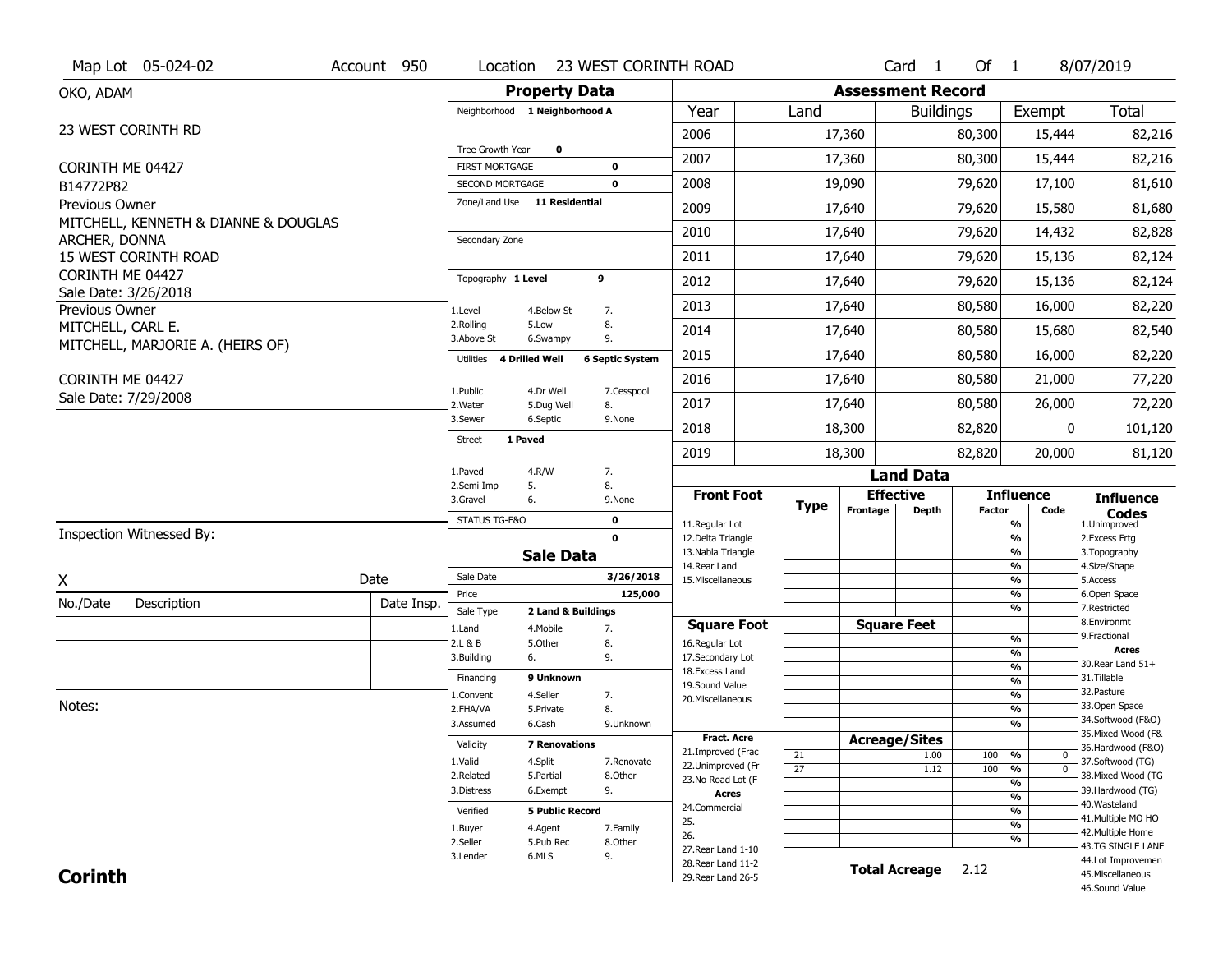|                        |                              |                                                   |                  |       |                         |                                       |                          |                                  |            |                   | <b>Corinth</b>                          |        |    |    |                   |    |        |                    |  |
|------------------------|------------------------------|---------------------------------------------------|------------------|-------|-------------------------|---------------------------------------|--------------------------|----------------------------------|------------|-------------------|-----------------------------------------|--------|----|----|-------------------|----|--------|--------------------|--|
|                        | Map Lot 05-024-02            |                                                   |                  |       |                         | Account 950                           |                          | Location                         |            |                   | 23 WEST CORINTH ROAD                    |        |    |    | Card <sub>1</sub> |    | Of 1   | 8/07/2019          |  |
| Building Style 2 Ranch |                              |                                                   | SF Bsmt Living   |       | $\mathbf 0$             |                                       |                          | Layout 1 Typical                 |            |                   |                                         |        |    |    |                   |    |        |                    |  |
| 0.Not Code             | 4.Cape                       | 8.Log                                             | Fin Bsmt Grade   |       | 0 <sub>0</sub>          |                                       |                          | 1. Typical                       | 4.         |                   | 7.                                      |        |    |    | SHED              | 15 |        |                    |  |
| 1.Conv.                | 5.Garrison                   | 9.0ther                                           | <b>HEARTH</b>    |       | $\mathbf 0$             |                                       |                          | 2.Inadeg                         | 5.         |                   | 8.                                      |        |    |    |                   |    |        |                    |  |
| 2.Ranch                | 6.Split                      | 10.Camp                                           | Heat Type        | 100%  |                         | 5 Forced Warm Air                     |                          | 3.                               | 6.         |                   | 9.                                      |        |    |    | [225]             |    |        |                    |  |
| 3.R Ranch              | 7.Contemp                    | 11.Double                                         | 0.Not Code       |       | 4.HVAC                  |                                       | 8.Fl/Wall                | Attic                            | 9 None     |                   |                                         |        |    |    | 15                |    |        |                    |  |
| Dwelling Units 1       |                              |                                                   | 1.HWBB           |       | 5.FWA                   |                                       | 9.No Heat                | $1.1/4$ Fin                      | 4.Full Fin |                   | 7.                                      |        |    |    |                   |    |        |                    |  |
| Other Units            | 0                            |                                                   | 2.HWCI           |       | 6.Radiant               | 11.                                   |                          | 2.1/2 Fin                        | 5.Fl/Stair |                   | 8.                                      |        |    |    |                   |    |        |                    |  |
| Stories                | 1 One Story                  |                                                   | 3.H Pump         |       | 7.Electric              | 12.                                   |                          | 3.3/4 Fin                        | 6.         |                   | 9.None                                  |        |    |    |                   |    | GARAGE |                    |  |
| $1.1\,$                | 4.1.5                        | 7.                                                | Cool Type        | 0%    |                         | 9 None                                |                          | Insulation                       | 1 Full     |                   |                                         |        |    |    |                   |    |        |                    |  |
| 2.2                    | 5.1.75                       | 8.                                                | 1.Refrig         |       | 4.W&C Air               | 7.                                    |                          | 1.Full                           | 4.Minimal  |                   | 7.                                      |        |    |    |                   |    | [512]  |                    |  |
| 3.3                    | 6.2.5                        | 9.                                                | 2.Evapor         |       | 5.                      | 8.                                    |                          | 2.Heavy                          | 5.         |                   | 8.                                      |        |    |    |                   |    |        | 32                 |  |
|                        | Exterior Walls 1 Wood Siding |                                                   | 3.H Pump         |       | 6.                      |                                       | 9.None                   | 3.Capped                         | 6.         |                   | 9.None                                  |        |    |    |                   |    |        |                    |  |
| 0.Not Code             | 4.Asbestos                   | 8.Concrete                                        | Kitchen Style    |       | 2 Typical               |                                       |                          | Unfinished %                     | 0%         |                   |                                         |        |    |    |                   |    |        |                    |  |
| 1.Wood                 | 5.Stucco                     | 9.0ther                                           | 1.Modern         |       | 4.Obsolete              | 7.                                    |                          | Grade & Factor                   |            | 4 Good 103%       |                                         |        |    |    |                   |    | 16     |                    |  |
| 2.Vin/Al               | 6.Brick                      | 11.                                               | 2.Typical        |       | 5.                      | 8.                                    |                          | 1.E Grade                        | 4.B Grade  |                   | 7.                                      |        |    |    |                   |    |        |                    |  |
| 3.Compos.              | 7.Stone                      | 12.                                               | 3.Old Type       |       | 6.                      |                                       | 9.None                   | 2.D Grade                        | 5.A Grade  |                   | 8.                                      |        |    |    |                   |    |        |                    |  |
| Roof Surface           | <b>7 METAL RS</b>            |                                                   | Bath(s) Style    |       |                         | 2 Typical Bath(s)                     |                          | 3.C Grade                        | 6.         |                   | 9.Same                                  |        |    |    |                   |    |        |                    |  |
| 1.Asphalt              | 4.Composit                   | 7.METAL RS                                        | 1.Modern         |       | 4.Obsolete              | 7.                                    |                          | SQFT (Footprint) 1008            |            |                   |                                         |        |    |    |                   |    |        |                    |  |
| 2.Slate                | 5.Wood                       | 8.                                                | 2. Typical       |       | 5.                      | 8.                                    |                          | Condition                        | 4 Average  |                   |                                         | 1-SWB  |    |    | GARAGE            |    |        |                    |  |
| 3.Metal                | 6.Ark Asph                   | 9.                                                | 3.Old Type       |       | 6.                      |                                       | 9.None                   | 1.Poor                           | 4.Avg      |                   | 7.V G                                   | [1008] |    |    | $[672]$           |    |        |                    |  |
| SF Masonry Trim 0      |                              |                                                   | # Rooms          |       | $\overline{\mathbf{2}}$ |                                       |                          | 2.Fair                           | $5.Avg+$   |                   | 8.Exc                                   |        |    | 28 |                   |    |        |                    |  |
| <b>Electric Amps</b>   | 0                            |                                                   | # Bedrooms       |       | $\overline{\mathbf{2}}$ |                                       |                          | $3.$ Avg-                        | 6.Good     |                   | 9.Same                                  |        |    |    |                   |    |        |                    |  |
| OPEN-4-CUSTOM 0        |                              |                                                   | # Full Baths     |       | $\mathbf{1}$            |                                       |                          | Phys. % Good                     |            | 95%               |                                         |        |    |    |                   |    |        |                    |  |
| Year Built             | 1985                         |                                                   | # Half Baths     |       | $\mathbf 0$             |                                       |                          | Funct. % Good                    |            | 100%              |                                         |        |    |    |                   |    |        |                    |  |
| Year Remodeled         | 0                            |                                                   | # Addn Fixtures  |       | $\overline{\mathbf{0}}$ |                                       |                          | <b>Functional Code</b>           |            | 9 None            |                                         |        | 36 |    | 24                |    |        |                    |  |
| Foundation             | 1 Concrete                   |                                                   | # Fireplaces     |       | $\bf{0}$                |                                       |                          | 1.Incomp                         | 4.Delap    |                   | 7.No Power                              |        |    |    |                   |    |        |                    |  |
| 1.Concrete             | 4.Wood                       | 7.                                                |                  |       |                         |                                       |                          | 2.0-Built                        | 5.Bsmt     |                   | 8.LongTerm                              |        |    |    |                   |    |        |                    |  |
| 2.C Block              | 5.Slab                       | 8.                                                |                  |       |                         |                                       |                          | 3.Damage                         | 6.Common   |                   | 9.None                                  |        |    |    | <b>DRIVEWAY</b>   |    |        | 23 WEST CORINTH RD |  |
| 3.Br/Stone             | 6.Piers                      | 9.                                                |                  |       |                         |                                       |                          | Econ. % Good 100%                |            |                   |                                         |        |    |    |                   |    |        |                    |  |
| Basement               | 4 Full Basement              |                                                   |                  |       |                         |                                       |                          | Economic Code None               |            |                   |                                         |        |    |    |                   |    |        |                    |  |
| $1.1/4$ Bmt            | 4.Full Bmt                   | 7.                                                |                  |       |                         |                                       |                          | 0.None                           |            | 3.No Power 7.     |                                         |        |    |    |                   |    |        |                    |  |
| 2.1/2 Bmt              | 5.None                       | 8.                                                |                  |       |                         |                                       |                          | 1.Location                       |            | 4.Generate        | 8.                                      |        |    |    |                   |    |        |                    |  |
| 3.3/4 Bmt              | 6.DAYLIGHT 9.None            |                                                   |                  |       |                         | Software                              |                          | 2.Encroach                       | 9.None     |                   | 9.                                      |        |    |    |                   |    |        |                    |  |
| Bsmt Gar # Cars 0      |                              |                                                   |                  |       |                         | A Division of Harris Computer Systems |                          | Entrance Code 1 Interior Inspect |            |                   |                                         |        |    |    |                   |    |        |                    |  |
| Wet Basement           | 1 Dry Basement               |                                                   |                  |       |                         |                                       |                          | 1.Interior                       | 4.Vacant   |                   | 7.                                      |        |    |    |                   |    |        |                    |  |
| 1.Dry                  | 4.                           | 7.                                                |                  |       |                         |                                       |                          | 2.Refusal                        | 5.Estimate |                   | 8.                                      |        |    |    |                   |    |        |                    |  |
| 2.Damp                 | 5.                           | 8.                                                |                  |       |                         |                                       |                          | 3.Informed                       | 6.         |                   | 9.                                      |        |    |    |                   |    |        |                    |  |
| 3.Wet                  | 6.                           | 9.                                                |                  |       |                         |                                       |                          | <b>Information Code</b>          |            | 1 Owner           |                                         |        |    |    |                   |    |        |                    |  |
|                        |                              |                                                   |                  |       |                         |                                       |                          | 1.0wner                          | 4.Agent    |                   | 7.                                      |        |    |    |                   |    |        |                    |  |
|                        |                              |                                                   |                  |       |                         |                                       |                          | 2.Relative                       | 5.Estimate |                   | 8.                                      |        |    |    |                   |    |        |                    |  |
|                        |                              |                                                   | Date Inspected   |       | 10/09/2007              |                                       |                          | 3.Tenant                         | 6.Other    |                   | 9.                                      |        |    |    |                   |    |        |                    |  |
|                        |                              | <b>Additions, Outbuildings &amp; Improvements</b> |                  |       |                         |                                       |                          |                                  |            |                   | 1.One Story Fram                        |        |    |    |                   |    |        |                    |  |
| Type                   |                              | Year                                              | Units            |       | Grade   Cond            | Phys.                                 | Funct.                   | Sound Value                      |            |                   | 2. Two Story Fram                       |        |    |    |                   |    |        |                    |  |
| 23 Frame Garage        |                              | 1985                                              | 672              | 00    | 10                      | $\overline{0}$                        | % 0<br>$\%$              |                                  |            | 3. Three Story Fr |                                         |        |    |    |                   |    |        |                    |  |
|                        |                              |                                                   | 512              |       |                         |                                       |                          |                                  |            | 4.1 & 1/2 Story   |                                         |        |    |    |                   |    |        |                    |  |
| 23 Frame Garage        |                              | 0                                                 |                  | 3 9 0 | 3                       | 75                                    | $%100$ %                 |                                  |            | 5.1 & 3/4 Story   |                                         |        |    |    |                   |    |        |                    |  |
| 24 Frame Shed          |                              | 10                                                | $\overline{225}$ | 2 100 | 3                       | 75                                    | % 100 %                  |                                  |            | 6.2 & 1/2 Story   |                                         |        |    |    |                   |    |        |                    |  |
|                        |                              |                                                   |                  |       |                         | %                                     | $\%$                     |                                  |            |                   | 21. Open Frame Por<br>22.Encl Frame Por |        |    |    |                   |    |        |                    |  |
|                        |                              |                                                   |                  |       |                         | $\frac{9}{6}$                         | $\frac{0}{0}$            |                                  |            |                   |                                         |        |    |    |                   |    |        |                    |  |
|                        |                              |                                                   |                  |       |                         |                                       |                          |                                  |            |                   | 23. Frame Garage                        |        |    |    |                   |    |        |                    |  |
|                        |                              |                                                   |                  |       |                         | %                                     | $\%$                     |                                  |            | 24.Frame Shed     |                                         |        |    |    |                   |    |        |                    |  |
|                        |                              |                                                   |                  |       |                         |                                       |                          |                                  |            |                   |                                         |        |    |    |                   |    |        |                    |  |
|                        |                              |                                                   |                  |       |                         | $\frac{1}{2}$                         | $\overline{\frac{0}{0}}$ |                                  |            |                   | 25. Frame Bay Wind                      |        |    |    |                   |    |        |                    |  |
|                        |                              |                                                   |                  |       |                         | $\frac{1}{2}$                         | $\%$                     |                                  |            |                   | 26.1SFr Overhang                        |        |    |    |                   |    |        |                    |  |
|                        |                              |                                                   |                  |       |                         |                                       |                          |                                  |            |                   | 27.Unfin Basement                       |        |    |    |                   |    |        |                    |  |
|                        |                              |                                                   |                  |       |                         | $\%$<br>%                             | $\%$<br>$\%$             |                                  |            |                   | 28.Unfinished Att<br>29. Finished Attic |        |    |    |                   |    |        |                    |  |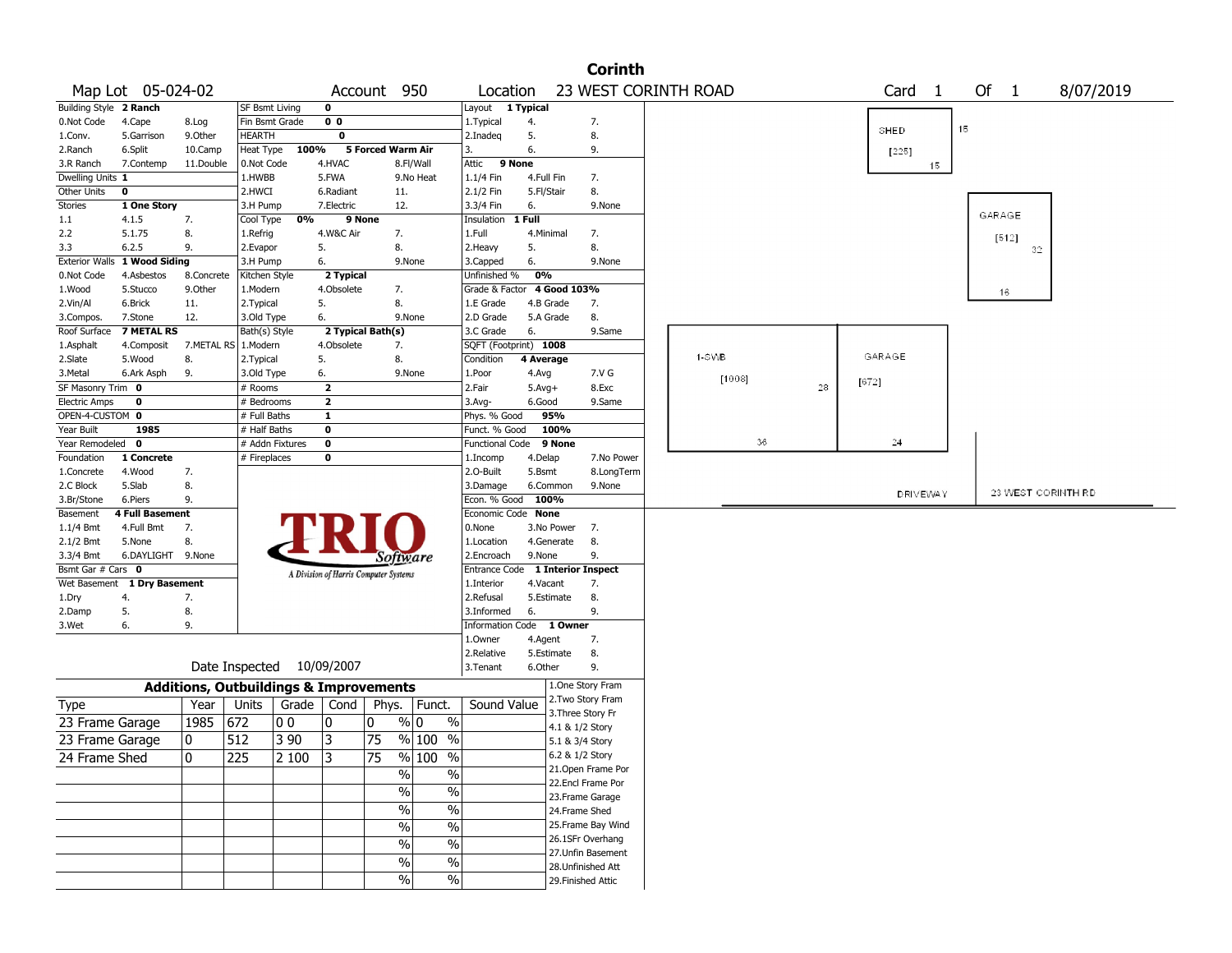|                  | Map Lot 11-022-02        | Account 1900 | Location                                        |                        | <b>22 MORISON AVENUE</b> |                                          |             |                          | Card <sub>1</sub> | Of $1$        |                                | 8/07/2019                              |
|------------------|--------------------------|--------------|-------------------------------------------------|------------------------|--------------------------|------------------------------------------|-------------|--------------------------|-------------------|---------------|--------------------------------|----------------------------------------|
|                  | OLDERSHAW, ANGELA        |              |                                                 | <b>Property Data</b>   |                          |                                          |             | <b>Assessment Record</b> |                   |               |                                |                                        |
|                  |                          |              | Neighborhood 1 Neighborhood A                   |                        |                          | Year                                     | Land        |                          | <b>Buildings</b>  |               | Exempt                         | <b>Total</b>                           |
|                  |                          |              |                                                 |                        |                          | 2006                                     |             | 10,080                   |                   | 64,990        | 0                              | 75,070                                 |
| PO BOX 237       |                          |              | Tree Growth Year                                | $\mathbf 0$            |                          | 2007                                     |             | 10,080                   |                   | 64,990        | 0                              | 75,070                                 |
| CORINTH ME 04427 |                          |              | <b>FIRST MORTGAGE</b>                           |                        | $\pmb{0}$                | 2008                                     |             |                          |                   | 83,150        | 11,700                         |                                        |
| B14637P279       |                          |              | SECOND MORTGAGE<br>Zone/Land Use 11 Residential |                        | $\mathbf 0$              |                                          |             | 11,370                   |                   |               |                                | 82,820                                 |
|                  |                          |              |                                                 |                        |                          | 2009                                     |             | 11,370                   |                   | 83,150        | 10,660                         | 83,860                                 |
|                  |                          |              | Secondary Zone                                  |                        |                          | 2010                                     |             | 11,370                   |                   | 83,890        | 9,020                          | 86,240                                 |
|                  |                          |              |                                                 |                        |                          | 2011                                     |             | 11,370                   |                   | 83,890        | 9,460                          | 85,800                                 |
|                  |                          |              | Topography 1 Level                              |                        |                          | 2012                                     |             | 11,370                   |                   | 82,330        | 9,460                          | 84,240                                 |
|                  |                          |              | 1.Level                                         | 4.Below St             | 7.                       | 2013                                     |             | 11,370                   |                   | 82,330        | 10,000                         | 83,700                                 |
|                  |                          |              | 2.Rolling<br>3.Above St                         | 5.Low<br>6.Swampy      | 8.<br>9.                 | 2014                                     |             | 11,370                   |                   | 82,330        | 9,800                          | 83,900                                 |
|                  |                          |              | <b>4 Drilled Well</b><br>Utilities              |                        | <b>6 Septic System</b>   | 2015                                     |             | 11,370                   |                   | 82,330        | 10,000                         | 83,700                                 |
|                  |                          |              | 1.Public                                        | 4.Dr Well              | 7.Cesspool               | 2016                                     |             | 11,370                   |                   | 82,330        | 15,000                         | 78,700                                 |
|                  |                          |              | 2. Water                                        | 5.Dug Well             | 8.                       | 2017                                     |             | 11,370                   |                   | 82,330        | 20,000                         | 73,700                                 |
|                  |                          |              | 3.Sewer                                         | 6.Septic               | 9.None                   | 2018                                     |             | 11,370                   |                   | 82,330        | 0                              | 93,700                                 |
|                  |                          |              | 1 Paved<br><b>Street</b>                        |                        |                          | 2019                                     |             | 11,370                   |                   | 82,330        | 0                              | 93,700                                 |
|                  |                          |              | 1.Paved                                         | 4.R/W                  | 7.                       |                                          |             |                          | <b>Land Data</b>  |               |                                |                                        |
|                  |                          |              | 2.Semi Imp<br>5.<br>3.Gravel<br>6.              |                        | 8.<br>9.None             | <b>Front Foot</b>                        |             | <b>Effective</b>         |                   |               | <b>Influence</b>               | <b>Influence</b>                       |
|                  |                          |              | STATUS TG-F&O                                   |                        | $\mathbf 0$              | 11.Regular Lot                           | <b>Type</b> | Frontage                 | <b>Depth</b>      | <b>Factor</b> | Code<br>%                      | <b>Codes</b><br>1.Unimproved           |
|                  | Inspection Witnessed By: |              |                                                 |                        | $\mathbf 0$              | 12.Delta Triangle                        |             |                          |                   |               | %                              | 2.Excess Frtg                          |
|                  |                          |              |                                                 | <b>Sale Data</b>       |                          | 13. Nabla Triangle<br>14. Rear Land      |             |                          |                   |               | %<br>%                         | 3. Topography<br>4.Size/Shape          |
| X                |                          | Date         | Sale Date                                       |                        | 12/28/2005               | 15.Miscellaneous                         |             |                          |                   |               | %                              | 5.Access                               |
| No./Date         | Description              | Date Insp.   | Price                                           |                        | 112,900                  |                                          |             |                          |                   |               | %                              | 6.Open Space                           |
|                  |                          |              | Sale Type                                       | 2 Land & Buildings     |                          | <b>Square Foot</b>                       |             | <b>Square Feet</b>       |                   |               | %                              | 7.Restricted<br>8.Environmt            |
|                  |                          |              | 1.Land<br>2.L & B                               | 4. Mobile<br>5.Other   | 7.<br>8.                 | 16.Regular Lot                           |             |                          |                   |               | %                              | 9. Fractional                          |
|                  |                          |              | 3.Building<br>6.                                |                        | 9.                       | 17.Secondary Lot                         |             |                          |                   |               | %                              | Acres                                  |
|                  |                          |              | Financing                                       | 9 Unknown              |                          | 18. Excess Land                          |             |                          |                   |               | $\frac{9}{6}$                  | 30. Rear Land 51+<br>31.Tillable       |
|                  |                          |              | 1.Convent                                       | 4.Seller               | 7.                       | 19.Sound Value                           |             |                          |                   |               | $\frac{9}{6}$<br>$\frac{9}{6}$ | 32.Pasture                             |
| Notes:           |                          |              | 2.FHA/VA                                        | 5.Private              | 8.                       | 20.Miscellaneous                         |             |                          |                   |               | $\frac{9}{6}$                  | 33.Open Space                          |
|                  |                          |              | 3.Assumed                                       | 6.Cash                 | 9.Unknown                |                                          |             |                          |                   |               | %                              | 34.Softwood (F&O)                      |
|                  |                          |              | Validity                                        | 1 Arms Length Sale     |                          | <b>Fract. Acre</b>                       |             | <b>Acreage/Sites</b>     |                   |               |                                | 35. Mixed Wood (F&                     |
|                  |                          |              | 1.Valid                                         | 4.Split                | 7.Renovate               | 21.Improved (Frac                        | 21          |                          | 0.32              | 100 %         | $\mathbf 0$                    | 36.Hardwood (F&O)<br>37.Softwood (TG)  |
|                  |                          |              | 2.Related                                       | 5.Partial              | 8.Other                  | 22.Unimproved (Fr                        |             |                          |                   |               | $\frac{9}{6}$                  | 38. Mixed Wood (TG                     |
|                  |                          |              | 3.Distress                                      | 6.Exempt               | 9.                       | 23.No Road Lot (F<br>Acres               |             |                          |                   |               | $\frac{9}{6}$                  | 39.Hardwood (TG)                       |
|                  |                          |              |                                                 | <b>5 Public Record</b> |                          | 24.Commercial                            |             |                          |                   |               | $\frac{9}{6}$<br>$\frac{9}{6}$ | 40. Wasteland                          |
|                  |                          |              | Verified                                        |                        |                          | 25.                                      |             |                          |                   |               | $\frac{9}{6}$                  | 41. Multiple MO HO                     |
|                  |                          |              | 1.Buyer<br>2.Seller                             | 4.Agent<br>5.Pub Rec   | 7.Family<br>8.Other      | 26.                                      |             |                          |                   |               | %                              | 42. Multiple Home                      |
|                  |                          |              |                                                 |                        |                          |                                          |             |                          |                   |               |                                | 43.TG SINGLE LANE                      |
|                  |                          |              |                                                 |                        |                          | 27. Rear Land 1-10                       |             |                          |                   |               |                                |                                        |
| <b>Corinth</b>   |                          |              | 3.Lender                                        | 6.MLS                  | 9.                       | 28. Rear Land 11-2<br>29. Rear Land 26-5 |             | <b>Total Acreage</b>     |                   | 0.32          |                                | 44.Lot Improvemen<br>45. Miscellaneous |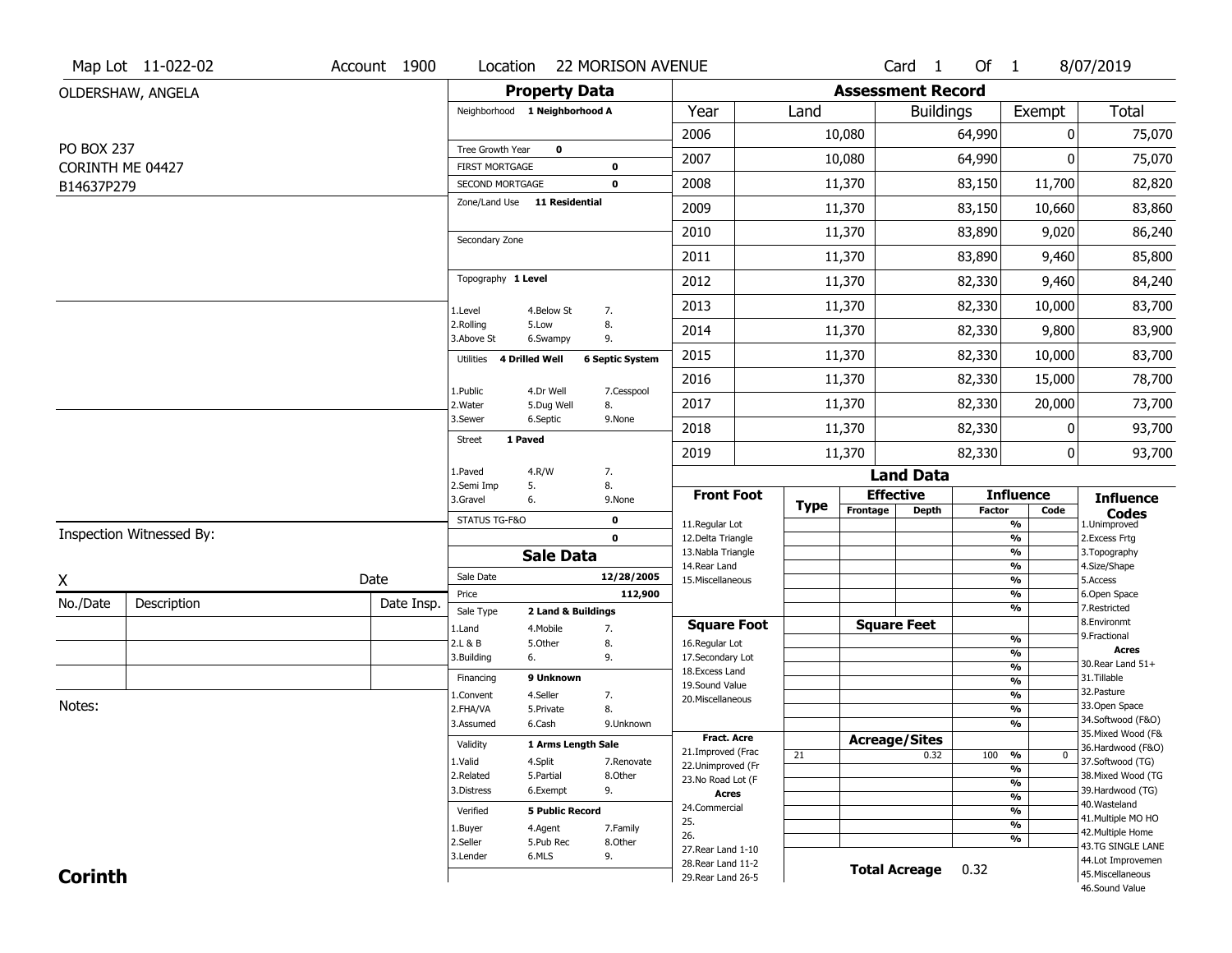|                       |                                       |                                                   |                          |                          |                         |                                       |                          |                                   |                 |                    | <b>Corinth</b>                        |                          |    |          |              |                           |      |                 |  |
|-----------------------|---------------------------------------|---------------------------------------------------|--------------------------|--------------------------|-------------------------|---------------------------------------|--------------------------|-----------------------------------|-----------------|--------------------|---------------------------------------|--------------------------|----|----------|--------------|---------------------------|------|-----------------|--|
|                       | Map Lot 11-022-02                     |                                                   |                          |                          |                         | Account 1900                          |                          | Location                          |                 |                    |                                       | <b>22 MORISON AVENUE</b> |    |          |              | Card <sub>1</sub>         | Of 1 | 8/07/2019       |  |
|                       | Building Style 1 Conventional         |                                                   | <b>SF Bsmt Living</b>    |                          | $\mathbf 0$             |                                       |                          | Layout                            | 1 Typical       |                    |                                       |                          |    |          |              |                           |      |                 |  |
| 0.Not Code            | 4.Cape                                | 8.Log                                             |                          | Fin Bsmt Grade           | 0 <sub>0</sub>          |                                       |                          | 1. Typical                        | 4.              |                    | 7.                                    | GARAGE                   |    |          |              |                           |      |                 |  |
| 1.Conv.               | 5.Garrison                            | 9.0ther                                           | <b>HEARTH</b>            |                          | 0                       |                                       |                          | 2.Inadeg                          | 5.              |                    | 8.                                    |                          |    |          |              |                           |      |                 |  |
| 2.Ranch               | 6.Split                               | 10.Camp                                           | Heat Type                | 100%                     |                         | 1 Hot Water BB                        |                          | 3.                                | 6.              |                    | 9.                                    | [1100]                   |    |          |              |                           |      |                 |  |
| 3.R Ranch             | 7.Contemp                             | 11.Double                                         | 0.Not Code               |                          | 4.HVAC                  |                                       | 8.Fl/Wall                | 9 None<br>Attic                   |                 |                    |                                       |                          |    |          |              |                           |      |                 |  |
| Dwelling Units 1      |                                       |                                                   | 1.HWBB                   |                          | 5.FWA                   |                                       | 9.No Heat                | $1.1/4$ Fin                       | 4.Full Fin      |                    | 7.                                    | 50                       |    |          |              |                           |      |                 |  |
| Other Units           | 0                                     |                                                   | 2.HWCI                   |                          | 6.Radiant               | 11.                                   |                          | 2.1/2 Fin                         | 5.Fl/Stair      |                    | 8.                                    |                          |    |          |              |                           |      |                 |  |
| Stories               | 4 One & 1/2 Story                     |                                                   | 3.H Pump                 |                          | 7.Electric              | 12.                                   |                          | 3.3/4 Fin                         | 6.              |                    | 9.None                                |                          |    |          |              |                           |      |                 |  |
| 1.1                   | 4.1.5                                 | 7.                                                | Cool Type                | 0%                       |                         | 9 None                                |                          | Insulation                        | 1 Full          |                    |                                       |                          |    |          |              |                           |      |                 |  |
| 2.2                   | 5.1.75                                | 8.                                                | 1.Refrig                 |                          | 4.W&C Air               | 7.                                    |                          | 1.Full                            | 4.Minimal       |                    | 7.                                    |                          | 22 |          | $22^{\circ}$ | 18'                       |      |                 |  |
| 3.3                   | 6.2.5                                 | 9.                                                | 2.Evapor                 |                          | 5.                      | 8.                                    |                          | 2. Heavy                          | 5.              |                    | 8.                                    |                          |    |          | 14'          |                           |      |                 |  |
| <b>Exterior Walls</b> | 3 Composition                         |                                                   | 3.H Pump                 |                          | 6.                      |                                       | 9.None                   | 3.Capped                          | 6.              |                    | 9.None                                |                          |    |          | 11/2 SNB     | [356]                     |      |                 |  |
| 0.Not Code            | 4.Asbestos                            | 8.Concrete                                        | Kitchen Style            |                          | 2 Typical               |                                       |                          | Unfinished %                      | 0%              |                    |                                       |                          |    |          |              |                           |      |                 |  |
| 1.Wood                | 5.Stucco                              | 9.0ther                                           | 1.Modern                 |                          | 4.Obsolete              | 7.                                    |                          | Grade & Factor 3 Average 105%     |                 |                    |                                       |                          |    |          | 1-SADD       |                           |      |                 |  |
| 2.Vin/Al              | 6.Brick                               | 11.                                               | 2. Typical               |                          | 5.                      | 8.                                    |                          | 1.E Grade                         | 4.B Grade       |                    | 7.                                    |                          |    |          | NB.          |                           |      |                 |  |
| 3.Compos.             | 7.Stone<br><b>6 Ark Asph Shingles</b> | 12.                                               | 3.Old Type               |                          | 6.                      |                                       | 9.None                   | 2.D Grade                         | 5.A Grade<br>6. |                    | 8.<br>9.Same                          |                          |    |          | 20           | 11/2 SWB                  |      |                 |  |
| Roof Surface          |                                       | 7.METAL RS                                        | Bath(s) Style            |                          |                         | 2 Typical Bath(s)                     |                          | 3.C Grade<br>SQFT (Footprint) 660 |                 |                    |                                       |                          |    |          | [200]        | [660]                     |      |                 |  |
| 1.Asphalt<br>2.Slate  | 4.Composit<br>5.Wood                  | 8.                                                | 1.Modern                 |                          | 4.Obsolete<br>5.        | 7.<br>8.                              |                          | Condition                         | 4 Average       |                    |                                       |                          |    |          | 10           | 30                        |      |                 |  |
| 3.Metal               | 6.Ark Asph                            | 9.                                                | 2. Typical<br>3.Old Type |                          | 6.                      |                                       | 9.None                   | 1.Poor                            | 4.Avg           |                    | 7.V G                                 |                          |    |          |              |                           |      |                 |  |
| SF Masonry Trim 0     |                                       |                                                   | # Rooms                  |                          | $\overline{\mathbf{z}}$ |                                       |                          | 2.Fair                            | $5.Avg+$        |                    | 8.Exc                                 |                          |    |          |              |                           |      |                 |  |
| <b>Electric Amps</b>  | 0                                     |                                                   | # Bedrooms               |                          | 3                       |                                       |                          | 3.Avg-                            | 6.Good          |                    | 9.Same                                |                          |    |          |              |                           |      |                 |  |
| OPEN-4-CUSTOM 0       |                                       |                                                   | # Full Baths             |                          | 1                       |                                       |                          | Phys. % Good                      | 88%             |                    |                                       |                          |    |          |              | 22"                       |      |                 |  |
| Year Built            | 1940                                  |                                                   | # Half Baths             |                          | $\bf{0}$                |                                       |                          | Funct. % Good                     |                 | 100%               |                                       |                          |    |          |              |                           | OP.  |                 |  |
| Year Remodeled        | $\mathbf{o}$                          |                                                   |                          | # Addn Fixtures          | $\bf{0}$                |                                       |                          | Functional Code                   |                 | 9 None             |                                       |                          |    |          |              | $8$ [100]<br>$20^{\circ}$ |      |                 |  |
| Foundation            | 1 Concrete                            |                                                   | # Fireplaces             |                          | 0                       |                                       |                          | 1.Incomp                          | 4.Delap         |                    | 7.No Power                            |                          |    |          |              |                           |      |                 |  |
| 1.Concrete            | 4.Wood                                | 7.                                                |                          |                          |                         |                                       |                          | 2.0-Built                         | 5.Bsmt          |                    | 8.LongTerm                            |                          |    |          |              |                           |      |                 |  |
| 2.C Block             | 5.Slab                                | 8.                                                |                          |                          |                         |                                       |                          | 3.Damage                          | 6.Common        |                    | 9.None                                |                          |    | DRIVEWAY |              |                           |      | 22 M ORISON AVE |  |
| 3.Br/Stone            | 6.Piers                               | 9.                                                |                          |                          |                         |                                       |                          | Econ. % Good                      | 100%            |                    |                                       |                          |    |          |              |                           |      |                 |  |
| Basement              | 21/2 Basement                         |                                                   |                          |                          |                         |                                       |                          | Economic Code None                |                 |                    |                                       |                          |    |          |              |                           |      |                 |  |
| 1.1/4 Bmt             | 4.Full Bmt                            | 7.                                                |                          |                          |                         |                                       |                          | 0.None                            | 3.No Power      |                    | 7.                                    |                          |    |          |              |                           |      |                 |  |
| 2.1/2 Bmt             | 5.None                                | 8.                                                |                          |                          |                         |                                       |                          | 1.Location                        | 4.Generate      |                    | 8.                                    |                          |    |          |              |                           |      |                 |  |
| 3.3/4 Bmt             | 6.DAYLIGHT 9.None                     |                                                   |                          |                          |                         | Software                              |                          | 2.Encroach                        | 9.None          |                    | 9.                                    |                          |    |          |              |                           |      |                 |  |
| Bsmt Gar # Cars 0     |                                       |                                                   |                          |                          |                         | A Division of Harris Computer Systems |                          | Entrance Code 3 Information Only  |                 |                    |                                       |                          |    |          |              |                           |      |                 |  |
| Wet Basement          | 2 Damp Basement                       |                                                   |                          |                          |                         |                                       |                          | 1.Interior                        | 4.Vacant        |                    | 7.                                    |                          |    |          |              |                           |      |                 |  |
| 1.Dry                 | 4.                                    | 7.                                                |                          |                          |                         |                                       |                          | 2.Refusal                         | 5.Estimate      |                    | 8.                                    |                          |    |          |              |                           |      |                 |  |
| 2.Damp                | 5.                                    | 8.                                                |                          |                          |                         |                                       |                          | 3.Informed                        | 6.              |                    | 9.                                    |                          |    |          |              |                           |      |                 |  |
| 3.Wet                 | 6.                                    | 9.                                                |                          |                          |                         |                                       |                          | Information Code 1 Owner          |                 |                    |                                       |                          |    |          |              |                           |      |                 |  |
|                       |                                       |                                                   |                          |                          |                         |                                       |                          | 1.Owner                           | 4.Agent         |                    | 7.                                    |                          |    |          |              |                           |      |                 |  |
|                       |                                       |                                                   |                          |                          |                         |                                       |                          | 2.Relative                        | 5.Estimate      |                    | 8.                                    |                          |    |          |              |                           |      |                 |  |
|                       |                                       |                                                   |                          | Date Inspected 7/11/2008 |                         |                                       |                          | 3.Tenant                          | 6.Other         |                    | 9.                                    |                          |    |          |              |                           |      |                 |  |
|                       |                                       | <b>Additions, Outbuildings &amp; Improvements</b> |                          |                          |                         |                                       |                          |                                   |                 | 1.One Story Fram   |                                       |                          |    |          |              |                           |      |                 |  |
| Type                  |                                       | Year                                              | Units                    | Grade                    | Cond                    | Phys.                                 | Funct.                   | Sound Value                       |                 | 2. Two Story Fram  |                                       |                          |    |          |              |                           |      |                 |  |
| 21 Open Frame         |                                       | 10                                                | 160                      | 2 100                    | 13                      | 85                                    | % 100 %                  |                                   |                 | 3. Three Story Fr  |                                       |                          |    |          |              |                           |      |                 |  |
|                       |                                       |                                                   |                          |                          |                         |                                       |                          |                                   |                 | 4.1 & 1/2 Story    |                                       |                          |    |          |              |                           |      |                 |  |
| 1 One Story Frame     |                                       | 10                                                | 200                      | 00                       | 0                       | 0                                     | % 0<br>$\%$              |                                   |                 | 5.1 & 3/4 Story    |                                       |                          |    |          |              |                           |      |                 |  |
| 4 1 & 1/2 Story Fr    |                                       | 0                                                 | 356                      | 00                       | 0                       | 10                                    | % 0<br>%                 |                                   |                 | 6.2 & 1/2 Story    |                                       |                          |    |          |              |                           |      |                 |  |
| 23 Frame Garage       |                                       | $ 0\rangle$                                       | 1100                     | 3 100                    | 3                       | $\overline{85}$                       | $\frac{9}{6}$ 100 %      |                                   |                 |                    | 21.Open Frame Por                     |                          |    |          |              |                           |      |                 |  |
|                       |                                       |                                                   |                          |                          |                         | $\%$                                  | $\%$                     |                                   |                 |                    | 22.Encl Frame Por                     |                          |    |          |              |                           |      |                 |  |
|                       |                                       |                                                   |                          |                          |                         | $\%$                                  | $\%$                     |                                   |                 | 23. Frame Garage   |                                       |                          |    |          |              |                           |      |                 |  |
|                       |                                       |                                                   |                          |                          |                         |                                       |                          |                                   |                 | 24.Frame Shed      |                                       |                          |    |          |              |                           |      |                 |  |
|                       |                                       |                                                   |                          |                          |                         | $\%$                                  | $\overline{\frac{0}{6}}$ |                                   |                 |                    | 25.Frame Bay Wind                     |                          |    |          |              |                           |      |                 |  |
|                       |                                       |                                                   |                          |                          |                         | $\%$                                  | $\%$                     |                                   |                 |                    | 26.1SFr Overhang<br>27.Unfin Basement |                          |    |          |              |                           |      |                 |  |
|                       |                                       |                                                   |                          |                          |                         | $\%$                                  | $\%$                     |                                   |                 | 28.Unfinished Att  |                                       |                          |    |          |              |                           |      |                 |  |
|                       |                                       |                                                   |                          |                          |                         | %                                     | $\%$                     |                                   |                 | 29. Finished Attic |                                       |                          |    |          |              |                           |      |                 |  |
|                       |                                       |                                                   |                          |                          |                         |                                       |                          |                                   |                 |                    |                                       |                          |    |          |              |                           |      |                 |  |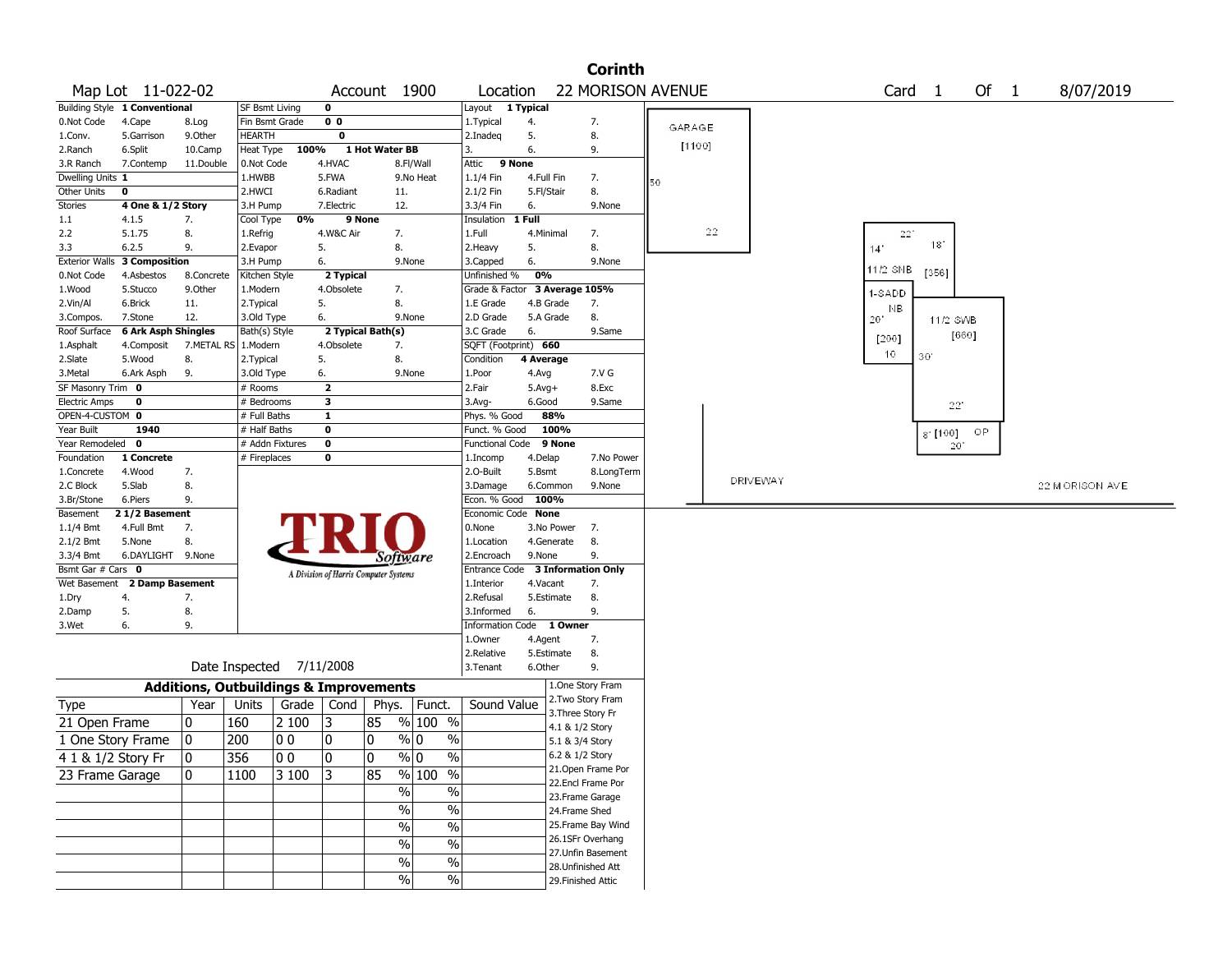|                    | Map Lot 03-045                         | Account 712 | Location                           |                         | 1437 MAIN STREET       |                                     |                 |                          | Card <sub>1</sub> | Of 1          |                                 | 8/07/2019                         |
|--------------------|----------------------------------------|-------------|------------------------------------|-------------------------|------------------------|-------------------------------------|-----------------|--------------------------|-------------------|---------------|---------------------------------|-----------------------------------|
|                    | OLIVER, NORMAN H.                      |             |                                    | <b>Property Data</b>    |                        |                                     |                 | <b>Assessment Record</b> |                   |               |                                 |                                   |
| OLIVER, LISETTE B. |                                        |             | Neighborhood 2 Neighborhood B      |                         |                        | Year                                | Land            |                          | <b>Buildings</b>  |               | Exempt                          | <b>Total</b>                      |
| 1437 MAIN STREET   |                                        |             |                                    |                         |                        | 2006                                |                 | 15,050                   |                   | 53,250        | 11,154                          | 57,146                            |
|                    |                                        |             | Tree Growth Year                   | $\mathbf 0$             |                        |                                     |                 |                          |                   |               |                                 |                                   |
| CORINTH ME 04427   |                                        |             | <b>FIRST MORTGAGE</b>              |                         | $\mathbf 0$            | 2007                                |                 | 15,050                   |                   | 53,250        | 11,154                          | 57,146                            |
| B13720P128         |                                        |             | SECOND MORTGAGE                    |                         | $\mathbf 0$            | 2008                                |                 | 16,550                   |                   | 107,880       | 0                               | 124,430                           |
| Previous Owner     |                                        |             | Zone/Land Use 11 Residential       |                         |                        | 2009                                |                 | 16,550                   |                   | 107,880       | 0                               | 124,430                           |
|                    | HEBERT, RONALD P.<br>HEBERT, SANDRA W. |             | Secondary Zone                     |                         |                        | 2010                                |                 | 16,550                   |                   | 107,880       | 9,020                           | 115,410                           |
|                    |                                        |             |                                    |                         |                        | 2011                                |                 | 16,550                   |                   | 107,880       | 9,460                           | 114,970                           |
| LEE ME 04455       |                                        |             | Topography 2 Rolling               |                         | 9                      | 2012                                |                 | 16,550                   |                   | 107,880       | 9,460                           | 114,970                           |
|                    | Sale Date: 6/29/2007                   |             | 1.Level                            | 4.Below St              | 7.                     | 2013                                |                 | 16,550                   |                   | 109,380       | 10,000                          | 115,930                           |
|                    |                                        |             | 2.Rolling<br>3.Above St            | 5.Low<br>6.Swampy       | 8.<br>9.               | 2014                                |                 | 16,550                   |                   | 109,660       | 9,800                           | 116,410                           |
|                    |                                        |             | <b>4 Drilled Well</b><br>Utilities |                         | <b>6 Septic System</b> | 2015                                |                 | 16,550                   |                   | 109,660       | 10,000                          | 116,210                           |
|                    |                                        |             |                                    |                         |                        | 2016                                |                 | 16,550                   |                   | 109,660       | 15,000                          | 111,210                           |
|                    |                                        |             | 1.Public<br>2. Water               | 4.Dr Well<br>5.Dug Well | 7.Cesspool<br>8.       | 2017                                |                 | 16,550                   |                   | 109,660       | 20,000                          | 106,210                           |
|                    |                                        |             | 3.Sewer                            | 6.Septic                | 9.None                 | 2018                                |                 | 16,550                   |                   | 109,660       | 20,000                          | 106,210                           |
|                    |                                        |             | 1 Paved<br><b>Street</b>           |                         |                        | 2019                                |                 | 16,550                   |                   | 109,660       | 20,000                          | 106,210                           |
|                    |                                        |             | 1.Paved                            | 4.R/W                   | 7.                     |                                     |                 |                          | <b>Land Data</b>  |               |                                 |                                   |
|                    |                                        |             | 2.Semi Imp<br>5.<br>3.Gravel<br>6. |                         | 8.<br>9.None           | <b>Front Foot</b>                   |                 | <b>Effective</b>         |                   |               | <b>Influence</b>                | <b>Influence</b>                  |
|                    |                                        |             | STATUS TG-F&O                      |                         | $\mathbf 0$            |                                     | <b>Type</b>     | Frontage                 | <b>Depth</b>      | <b>Factor</b> | Code                            | <b>Codes</b>                      |
|                    | Inspection Witnessed By:               |             |                                    |                         | $\mathbf 0$            | 11.Regular Lot<br>12.Delta Triangle |                 |                          |                   |               | %<br>%                          | 1.Unimproved<br>2.Excess Frtg     |
|                    |                                        |             |                                    | <b>Sale Data</b>        |                        | 13. Nabla Triangle                  |                 |                          |                   |               | %                               | 3. Topography                     |
| Χ                  |                                        | Date        | Sale Date                          |                         | 6/29/2007              | 14. Rear Land<br>15. Miscellaneous  |                 |                          |                   |               | %<br>%                          | 4.Size/Shape<br>5.Access          |
|                    |                                        |             | Price                              |                         | 147,000                |                                     |                 |                          |                   |               | %                               | 6.Open Space                      |
| No./Date           | Description                            | Date Insp.  | Sale Type                          | 2 Land & Buildings      |                        |                                     |                 |                          |                   |               | %                               | 7.Restricted                      |
|                    |                                        |             | 1.Land                             | 4. Mobile               | 7.                     | <b>Square Foot</b>                  |                 | <b>Square Feet</b>       |                   |               | %                               | 8.Environmt<br>9. Fractional      |
|                    |                                        |             | 2.L & B<br>3.Building<br>6.        | 5.Other                 | 8.<br>9.               | 16.Regular Lot<br>17.Secondary Lot  |                 |                          |                   |               | %                               | <b>Acres</b>                      |
|                    |                                        |             |                                    |                         |                        | 18.Excess Land                      |                 |                          |                   |               | $\frac{9}{6}$                   | 30.Rear Land 51+                  |
|                    |                                        |             | Financing                          | 9 Unknown               |                        | 19.Sound Value                      |                 |                          |                   |               | $\overline{\frac{9}{6}}$        | 31.Tillable<br>32. Pasture        |
| Notes:             |                                        |             | 1.Convent                          | 4.Seller                | 7.<br>8.               | 20.Miscellaneous                    |                 |                          |                   |               | $\frac{9}{6}$                   | 33.Open Space                     |
|                    |                                        |             | 2.FHA/VA<br>3.Assumed              | 5.Private<br>6.Cash     | 9.Unknown              |                                     |                 |                          |                   |               | $\overline{\frac{9}{6}}$<br>%   | 34.Softwood (F&O)                 |
|                    |                                        |             |                                    |                         |                        | <b>Fract. Acre</b>                  |                 | <b>Acreage/Sites</b>     |                   |               |                                 | 35. Mixed Wood (F&                |
|                    |                                        |             | Validity                           | 1 Arms Length Sale      |                        | 21.Improved (Frac                   | 21              |                          | 1.00              | 100           | %<br>0                          | 36.Hardwood (F&O)                 |
|                    |                                        |             | 1.Valid                            | 4.Split                 | 7.Renovate             | 22.Unimproved (Fr                   | $\overline{27}$ |                          | 0.71              | 100           | $\overline{0}$<br>$\frac{9}{6}$ | 37.Softwood (TG)                  |
|                    |                                        |             | 2.Related<br>3.Distress            | 5.Partial<br>6.Exempt   | 8.0ther                | 23.No Road Lot (F                   |                 |                          |                   |               | %                               | 38. Mixed Wood (TG                |
|                    |                                        |             |                                    |                         | 9.                     | <b>Acres</b>                        |                 |                          |                   |               | %                               | 39.Hardwood (TG)<br>40. Wasteland |
|                    |                                        |             | Verified                           | <b>5 Public Record</b>  |                        | 24.Commercial<br>25.                |                 |                          |                   |               | %                               | 41. Multiple MO HO                |
|                    |                                        |             | 1.Buyer                            | 4.Agent                 | 7.Family               | 26.                                 |                 |                          |                   |               | %<br>%                          | 42. Multiple Home                 |
|                    |                                        |             | 2.Seller                           | 5.Pub Rec               | 8.Other                | 27. Rear Land 1-10                  |                 |                          |                   |               |                                 | 43.TG SINGLE LANE                 |
|                    |                                        |             | 3.Lender                           | 6.MLS                   | 9.                     | 28. Rear Land 11-2                  |                 | <b>Total Acreage</b>     |                   | 1.71          |                                 | 44.Lot Improvemen                 |
| <b>Corinth</b>     |                                        |             |                                    |                         |                        | 29. Rear Land 26-5                  |                 |                          |                   |               |                                 | 45. Miscellaneous                 |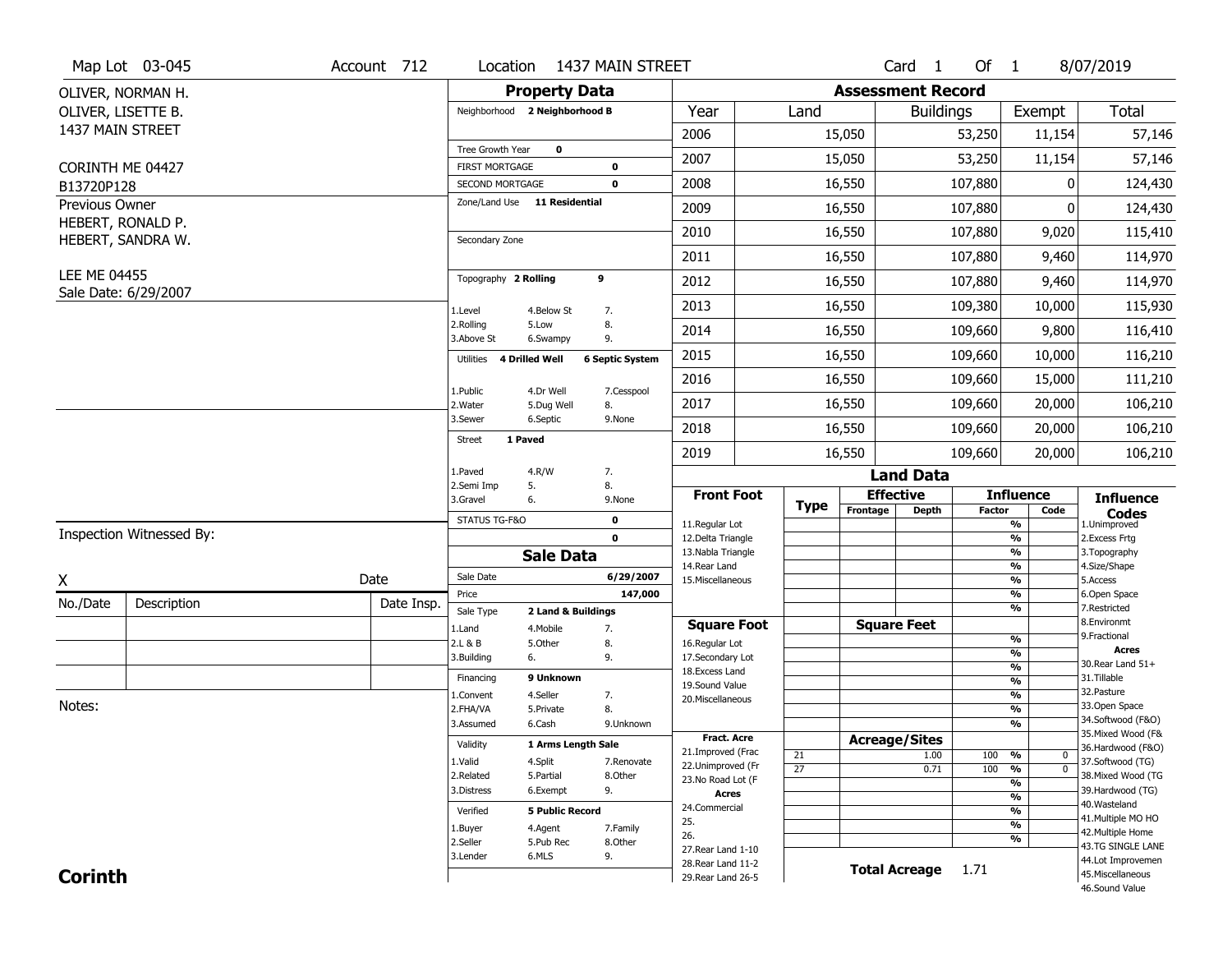|                                   |                               |                                                   |                                 |                |                     |                                       |                                |                             |                       |                                          | <b>Corinth</b>   |        |       |                 |                   |            |       |           |    |
|-----------------------------------|-------------------------------|---------------------------------------------------|---------------------------------|----------------|---------------------|---------------------------------------|--------------------------------|-----------------------------|-----------------------|------------------------------------------|------------------|--------|-------|-----------------|-------------------|------------|-------|-----------|----|
|                                   | Map Lot 03-045                |                                                   |                                 |                |                     | Account 712                           |                                | Location                    |                       |                                          | 1437 MAIN STREET |        |       |                 | Card <sub>1</sub> | Of 1       |       | 8/07/2019 |    |
|                                   | Building Style 1 Conventional |                                                   | <b>SF Bsmt Living</b>           |                | 0                   |                                       |                                | Layout 1 Typical            |                       |                                          |                  |        |       |                 |                   |            |       |           |    |
| 0.Not Code                        | 4.Cape                        | 8.Log                                             | Fin Bsmt Grade                  |                | 0 <sub>0</sub>      |                                       |                                | 1. Typical                  | 4.                    |                                          | 7.               |        |       |                 |                   |            |       |           |    |
| 1.Conv.                           | 5.Garrison                    | 9.0ther                                           | HEARTH                          |                | 0                   |                                       |                                | 2.Inadeg                    | 5.                    |                                          | 8.               |        |       |                 | 10                | 1-s add nb |       | SHED      |    |
| 2.Ranch                           | 6.Split                       | 10.Camp                                           | Heat Type                       | 100%           |                     | 5 Forced Warm Air                     |                                | 3.                          | 6.                    |                                          | 9.               |        | [208] |                 |                   |            | [324] | [216]     |    |
| 3.R Ranch                         | 7.Contemp                     | 11.Double                                         | 0.Not Code                      |                | 4.HVAC              |                                       | 8.Fl/Wall                      | Attic<br>$\bf{0}$           |                       |                                          |                  |        | SUN   |                 |                   |            |       |           | 18 |
| Dwelling Units 1                  |                               |                                                   | 1.HWBB                          |                | 5.FWA               |                                       | 9.No Heat                      | 1.1/4 Fin                   | 4.Full Fin            |                                          | 7.               | 16     |       | 1.5 ST WB [480] |                   |            | 13    |           |    |
| Other Units                       | $\mathbf 0$                   |                                                   | 2.HWCI                          |                | 6.Radiant           | 11.                                   |                                | 2.1/2 Fin                   | 5.Fl/Stair            |                                          | 8.               |        | ROOM  |                 | 30                | 16         |       |           |    |
| <b>Stories</b>                    | 4 One & 1/2 Story             |                                                   | 3.H Pump                        |                | 7.Electric          | 12.                                   |                                | 3.3/4 Fin                   | 6.                    |                                          | 9.None           |        | 13    |                 |                   |            |       |           |    |
| 1.1<br>2.2                        | 4.1.5<br>5.1.75               | 7.<br>8.                                          | Cool Type<br>1.Refrig           | 0%             | 9 None<br>4.W&C Air | 7.                                    |                                | Insulation 1 Full<br>1.Full | 4.Minimal             |                                          | 7.               |        |       |                 |                   |            |       |           |    |
| 3.3                               | 6.2.5                         | 9.                                                | 2.Evapor                        |                | 5.                  | 8.                                    |                                | 2.Heavy                     | 5.                    |                                          | 8.               |        |       |                 | ОP<br>[180]       | 6          |       |           |    |
| <b>Exterior Walls</b>             | 1 Wood Siding                 |                                                   | 3.H Pump                        |                | 6.                  | 9.None                                |                                | 3.Capped                    | 6.                    |                                          | 9.None           |        |       |                 |                   |            |       |           |    |
| 0.Not Code                        | 4.Asbestos                    | 8.Concrete                                        | Kitchen Style                   |                | 2 Typical           |                                       |                                | Unfinished %                | 0%                    |                                          |                  |        |       |                 |                   |            |       |           |    |
| 1.Wood                            | 5.Stucco                      | 9.0ther                                           | 1.Modern                        |                | 4.Obsolete          | 7.                                    |                                | Grade & Factor 4 Good 105%  |                       |                                          |                  |        |       |                 |                   |            |       |           |    |
| 2.Vin/Al                          | 6.Brick                       | 11.                                               | 2. Typical                      |                | 5.                  | 8.                                    |                                | 1.E Grade                   | 4.B Grade             | 7.                                       |                  |        |       |                 |                   |            |       |           |    |
| 3.Compos.                         | 7.Stone                       | 12.                                               | 3.Old Type                      |                | 6.                  |                                       | 9.None                         | 2.D Grade                   | 5.A Grade             | 8.                                       |                  | GARAGE |       |                 |                   |            |       |           |    |
| Roof Surface                      | 6 Ark Asph Shingles           |                                                   | Bath(s) Style                   |                |                     | 2 Typical Bath(s)                     |                                | 3.C Grade                   | 6.                    |                                          | 9.Same           |        |       |                 |                   |            |       |           |    |
| 1.Asphalt                         | 4.Composit                    | 7.METAL RS                                        | 1.Modern                        |                | 4.Obsolete          | 7.                                    |                                | SQFT (Footprint) 480        |                       |                                          |                  |        |       |                 |                   |            |       |           |    |
| 2.Slate                           | 5.Wood                        | 8.                                                | 2. Typical                      |                | 5.                  | 8.                                    |                                | Condition                   |                       | <b>5 Above Average</b>                   |                  | [816]  |       |                 |                   |            |       |           |    |
| 3.Metal                           | 6.Ark Asph                    | 9.                                                | 3.Old Type                      |                | 6.                  | 9.None                                |                                | 1.Poor                      | 4.Avg                 |                                          | 7.V G            |        | 34    |                 |                   |            |       |           |    |
| SF Masonry Trim 0                 |                               |                                                   | # Rooms                         |                | 6                   |                                       |                                | 2.Fair                      | $5.$ Avg $+$          |                                          | 8.Exc            |        |       |                 | <b>DRIVEWAY</b>   |            |       |           |    |
| Electric Amps                     | 0                             |                                                   | # Bedrooms                      |                | 3                   |                                       |                                | $3.$ Avg-                   | 6.Good                |                                          | 9.Same           |        |       |                 |                   |            |       |           |    |
| OPEN-4-CUSTOM 0                   |                               |                                                   | # Full Baths                    |                | $\mathbf{1}$        |                                       |                                | Phys. % Good                | 90%                   |                                          |                  |        |       |                 |                   |            |       |           |    |
| Year Built                        | 1850                          |                                                   | # Half Baths                    |                | 0                   |                                       |                                | Funct. % Good               |                       | 100%                                     |                  | 24     |       |                 |                   |            |       |           |    |
| Year Remodeled 2000<br>Foundation | 3 Brick &/or Stone            |                                                   | # Addn Fixtures<br># Fireplaces |                | 0<br>0              |                                       |                                | Functional Code 9 None      |                       |                                          | 7.No Power       |        |       |                 |                   |            |       |           |    |
| 1.Concrete                        | 4.Wood                        | 7.                                                |                                 |                |                     |                                       |                                | 1.Incomp<br>2.0-Built       | 4.Delap<br>5.Bsmt     |                                          | 8.LongTerm       |        |       |                 |                   |            |       |           |    |
| 2.C Block                         | 5.Slab                        | 8.                                                |                                 |                |                     |                                       |                                | 3.Damage                    | 6.Common              |                                          | 9.None           |        |       |                 |                   |            |       |           |    |
| 3.Br/Stone                        | 6.Piers                       | 9.                                                |                                 |                |                     |                                       |                                | Econ. % Good                | 100%                  |                                          |                  |        |       |                 |                   |            |       |           |    |
| Basement                          | <b>4 Full Basement</b>        |                                                   |                                 |                |                     |                                       |                                | Economic Code None          |                       |                                          |                  |        |       |                 |                   |            |       |           |    |
| 1.1/4 Bmt                         | 4.Full Bmt                    | 7.                                                |                                 |                |                     |                                       |                                | 0.None                      | 3.No Power            | 7.                                       |                  |        |       |                 |                   |            |       |           |    |
| $2.1/2$ Bmt                       | 5.None                        | 8.                                                |                                 |                |                     |                                       |                                | 1.Location                  | 4.Generate            | 8.                                       |                  |        |       |                 |                   |            |       |           |    |
| 3.3/4 Bmt                         | 6.DAYLIGHT 9.None             |                                                   |                                 |                |                     | Software                              |                                | 2.Encroach                  | 9.None                |                                          | 9.               |        |       |                 |                   |            |       |           |    |
| Bsmt Gar # Cars 0                 |                               |                                                   |                                 |                |                     | A Division of Harris Computer Systems |                                | <b>Entrance Code</b>        | $\mathbf 0$           |                                          |                  |        |       |                 |                   |            |       |           |    |
|                                   | Wet Basement 2 Damp Basement  |                                                   |                                 |                |                     |                                       |                                | 1.Interior                  | 4.Vacant              |                                          | 7.               |        |       |                 |                   |            |       |           |    |
| 1.Dry                             | 4.                            | 7.                                                |                                 |                |                     |                                       |                                | 2.Refusal                   | 5.Estimate            | 8.                                       |                  |        |       |                 |                   |            |       |           |    |
| 2.Damp                            | 5.                            | 8.                                                |                                 |                |                     |                                       |                                | 3.Informed                  | 6.                    |                                          | 9.               |        |       |                 |                   |            |       |           |    |
| 3.Wet                             | 6.                            | 9.                                                |                                 |                |                     |                                       |                                | Information Code 0          |                       |                                          |                  |        |       |                 |                   |            |       |           |    |
|                                   |                               |                                                   |                                 |                |                     |                                       |                                | 1.0wner                     | 4.Agent               |                                          | 7.               |        |       |                 |                   |            |       |           |    |
|                                   |                               |                                                   | Date Inspected                  |                |                     |                                       |                                | 2.Relative<br>3. Tenant     | 5.Estimate<br>6.Other | 8.                                       | 9.               |        |       |                 |                   |            |       |           |    |
|                                   |                               |                                                   |                                 |                |                     |                                       |                                |                             |                       |                                          |                  |        |       |                 |                   |            |       |           |    |
|                                   |                               | <b>Additions, Outbuildings &amp; Improvements</b> |                                 |                |                     |                                       |                                |                             |                       | 1.One Story Fram<br>2. Two Story Fram    |                  |        |       |                 |                   |            |       |           |    |
| <b>Type</b>                       |                               | Year                                              | Units                           | Grade   Cond   |                     | Phys.                                 | Funct.                         | Sound Value                 |                       | 3. Three Story Fr                        |                  |        |       |                 |                   |            |       |           |    |
| 1 One Story Frame                 |                               | 0                                                 | 324                             | 0 <sub>0</sub> | 0                   | 0                                     | $\frac{0}{0}$<br>% 0           |                             |                       | 4.1 & 1/2 Story                          |                  |        |       |                 |                   |            |       |           |    |
| 171 Solarium                      |                               | 0                                                 | 210                             | 4 100          | 6                   | 90                                    | $%100$ %                       |                             |                       | 5.1 & 3/4 Story                          |                  |        |       |                 |                   |            |       |           |    |
| 65 Barn                           |                               | $\pmb{0}$                                         | 600                             | 10 O           | 0                   | 10                                    | $\sqrt{0}$<br>$\frac{9}{6}$ 0  |                             |                       | 6.2 & 1/2 Story                          |                  |        |       |                 |                   |            |       |           |    |
|                                   |                               |                                                   |                                 |                |                     |                                       |                                |                             |                       | 21.Open Frame Por                        |                  |        |       |                 |                   |            |       |           |    |
| 24 Frame Shed                     |                               | $\mathbf 0$                                       | 216                             | 00             | $\pmb{0}$           | 10                                    | $\sqrt[6]{0}$<br>$\%$          |                             |                       | 22.Encl Frame Por                        |                  |        |       |                 |                   |            |       |           |    |
| 23 Frame Garage                   |                               | 10                                                | 816                             | 00             | $\mathbf 0$         | $\mathbf{0}$                          | $\sqrt[6]{0}$<br>$\frac{1}{2}$ |                             |                       | 23. Frame Garage                         |                  |        |       |                 |                   |            |       |           |    |
| 311 Std Auto Lift                 |                               | $\mathbf 0$                                       |                                 |                |                     | %                                     |                                | % 1,500                     |                       | 24.Frame Shed                            |                  |        |       |                 |                   |            |       |           |    |
|                                   |                               |                                                   |                                 |                |                     | $\%$                                  | $\frac{0}{0}$                  |                             |                       | 25. Frame Bay Wind                       |                  |        |       |                 |                   |            |       |           |    |
|                                   |                               |                                                   |                                 |                |                     | $\%$                                  | $\%$                           |                             |                       | 26.1SFr Overhang                         |                  |        |       |                 |                   |            |       |           |    |
|                                   |                               |                                                   |                                 |                |                     | %                                     | $\%$                           |                             |                       | 27.Unfin Basement                        |                  |        |       |                 |                   |            |       |           |    |
|                                   |                               |                                                   |                                 |                |                     | $\frac{0}{0}$                         | $\%$                           |                             |                       | 28. Unfinished Att<br>29. Finished Attic |                  |        |       |                 |                   |            |       |           |    |
|                                   |                               |                                                   |                                 |                |                     |                                       |                                |                             |                       |                                          |                  |        |       |                 |                   |            |       |           |    |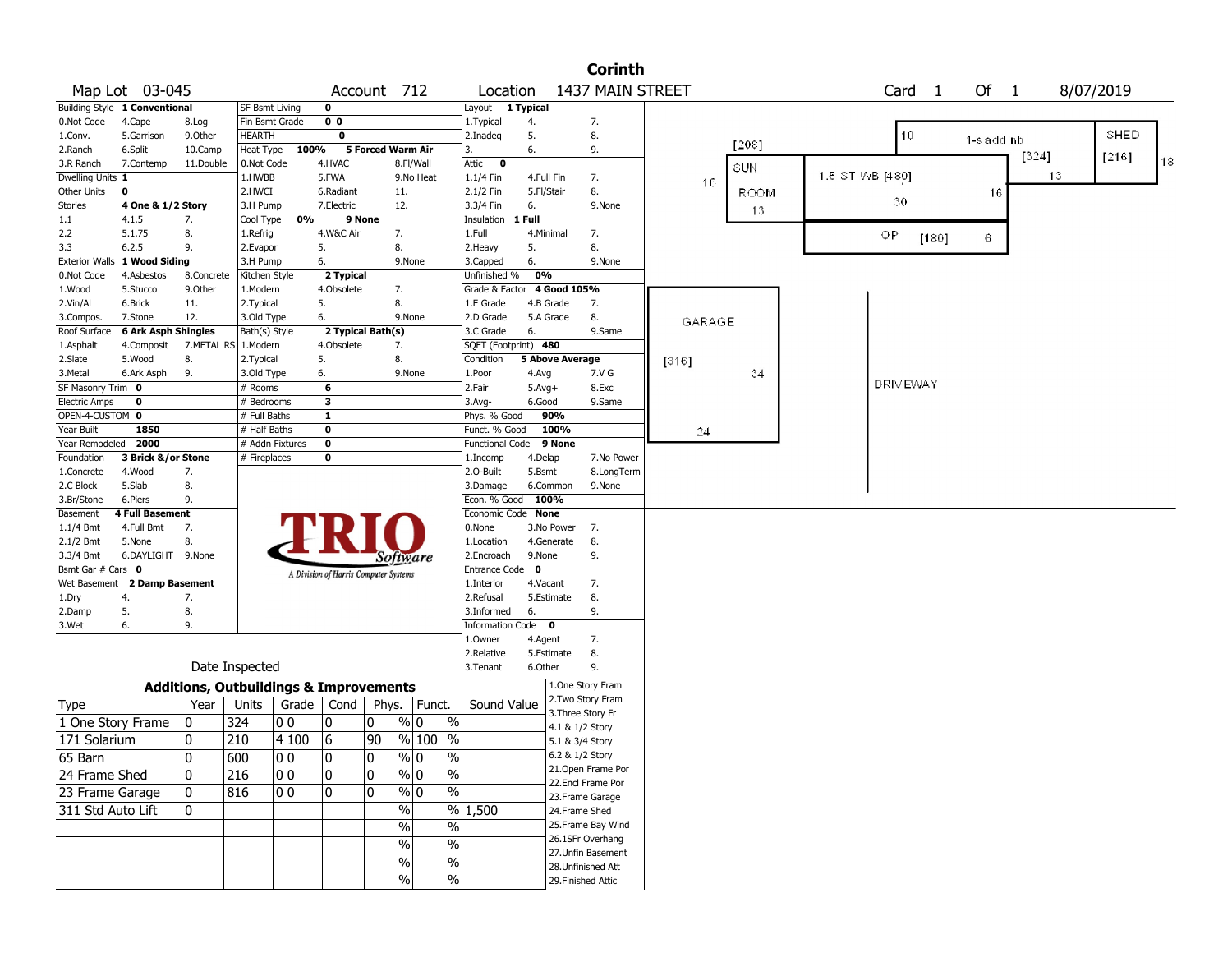|                        | Map Lot 07-056           | Account 1372 | Location                                 |                            | <b>EXETER ROAD</b>         |                                          |                 |                          | Card 1           | Of 1          |                                                      | 8/07/2019                              |
|------------------------|--------------------------|--------------|------------------------------------------|----------------------------|----------------------------|------------------------------------------|-----------------|--------------------------|------------------|---------------|------------------------------------------------------|----------------------------------------|
| OLSEN, KYLE R.         |                          |              |                                          | <b>Property Data</b>       |                            |                                          |                 | <b>Assessment Record</b> |                  |               |                                                      |                                        |
|                        |                          |              | Neighborhood 1 Neighborhood A            |                            |                            | Year                                     | Land            |                          | <b>Buildings</b> |               | Exempt                                               | <b>Total</b>                           |
| 410 CASTINE ROAD       |                          |              |                                          |                            |                            | 2006                                     |                 | 20,860                   |                  | 0             | $\mathbf{0}$                                         | 20,860                                 |
|                        |                          |              | Tree Growth Year                         | $\mathbf 0$                |                            | 2007                                     |                 | 20,860                   |                  | $\mathbf{0}$  | 0                                                    | 20,860                                 |
| ORLAND ME 04472        |                          |              | <b>FIRST MORTGAGE</b><br>SECOND MORTGAGE |                            | $\mathbf 0$<br>$\mathbf 0$ | 2008                                     |                 | 37,400                   |                  | $\pmb{0}$     | 0                                                    | 37,400                                 |
| Previous Owner         |                          |              | Zone/Land Use 11 Residential             |                            |                            |                                          |                 |                          |                  |               |                                                      |                                        |
|                        | JOHANNESEN, WILMA        |              |                                          |                            |                            | 2009                                     |                 | 37,400                   |                  | $\mathbf 0$   | 0                                                    | 37,400                                 |
| <b>19 MAPLE STREET</b> |                          |              | Secondary Zone                           |                            |                            | 2010                                     |                 | 37,400                   |                  | $\mathbf 0$   | 0                                                    | 37,400                                 |
|                        |                          |              |                                          |                            |                            | 2011                                     |                 | 37,400                   |                  | $\mathbf 0$   | 0                                                    | 37,400                                 |
| DEXTER ME 04930        |                          |              | Topography 9                             |                            | 9                          | 2012                                     |                 | 37,400                   |                  | $\pmb{0}$     | 0                                                    | 37,400                                 |
|                        | Sale Date: 8/16/2018     |              | 1.Level                                  | 4.Below St                 | 7.                         | 2013                                     |                 | 37,400                   |                  | $\mathbf 0$   | 0                                                    | 37,400                                 |
|                        |                          |              | 2.Rolling<br>3.Above St                  | 5.Low<br>6.Swampy          | 8.<br>9.                   | 2014                                     |                 | 37,400                   |                  | $\mathbf 0$   | 0                                                    | 37,400                                 |
|                        |                          |              | Utilities 9 None                         |                            | 9 None                     | 2015                                     |                 | 37,400                   |                  | $\mathbf 0$   | 0                                                    | 37,400                                 |
|                        |                          |              |                                          |                            |                            | 2016                                     |                 | 41,890                   |                  | $\pmb{0}$     | 0                                                    | 41,890                                 |
|                        |                          |              | 1.Public<br>2. Water                     | 4.Dr Well<br>5.Dug Well    | 7.Cesspool<br>8.           | 2017                                     |                 | 41,890                   |                  | $\mathbf 0$   | 0                                                    | 41,890                                 |
|                        |                          |              | 3.Sewer                                  | 6.Septic                   | 9.None                     | 2018                                     |                 | 41,890                   |                  | $\mathbf 0$   | 0                                                    |                                        |
|                        |                          |              | 9 None<br><b>Street</b>                  |                            |                            | 2019                                     |                 | 41,890                   |                  | $\mathbf{0}$  | 0                                                    | 41,890<br>41,890                       |
|                        |                          |              | 1.Paved                                  | 4.R/W                      | 7.                         |                                          |                 |                          |                  |               |                                                      |                                        |
|                        |                          |              | 2.Semi Imp<br>5.                         |                            | 8.                         | <b>Front Foot</b>                        |                 | <b>Effective</b>         | <b>Land Data</b> |               | <b>Influence</b>                                     |                                        |
|                        |                          |              | 3.Gravel<br>6.                           |                            | 9.None                     |                                          | <b>Type</b>     | Frontage                 | <b>Depth</b>     | <b>Factor</b> | Code                                                 | <b>Influence</b><br><b>Codes</b>       |
|                        | Inspection Witnessed By: |              | STATUS TG-F&O                            |                            | 0<br>$\mathbf 0$           | 11.Regular Lot<br>12.Delta Triangle      |                 |                          |                  |               | $\frac{9}{6}$<br>$\overline{\frac{9}{6}}$            | 1.Unimproved<br>2.Excess Frtg          |
|                        |                          |              |                                          | <b>Sale Data</b>           |                            | 13. Nabla Triangle                       |                 |                          |                  |               | $\frac{9}{6}$                                        | 3. Topography                          |
|                        |                          | Date         | Sale Date                                |                            | 8/16/2018                  | 14. Rear Land<br>15. Miscellaneous       |                 |                          |                  |               | $\overline{\frac{9}{6}}$<br>$\overline{\frac{9}{6}}$ | 4.Size/Shape<br>5.Access               |
| Χ                      |                          |              | Price                                    |                            |                            |                                          |                 |                          |                  |               | $\overline{\frac{9}{6}}$                             | 6.Open Space                           |
| No./Date               | Description              | Date Insp.   | Sale Type                                | 1 Land Only                |                            |                                          |                 |                          |                  |               | $\frac{9}{6}$                                        | 7.Restricted                           |
|                        |                          |              | 1.Land<br>2.L & B                        | 4. Mobile                  | 7.                         | <b>Square Foot</b>                       |                 | <b>Square Feet</b>       |                  |               | $\frac{9}{6}$                                        | 8.Environmt<br>9. Fractional           |
|                        |                          |              |                                          |                            |                            |                                          |                 |                          |                  |               |                                                      |                                        |
|                        |                          |              | 3.Building                               | 5.Other<br>6.              | 8.<br>9.                   | 16.Regular Lot<br>17.Secondary Lot       |                 |                          |                  |               | $\overline{\frac{9}{6}}$                             | <b>Acres</b>                           |
|                        |                          |              |                                          |                            |                            | 18.Excess Land                           |                 |                          |                  |               | $\frac{9}{6}$                                        | 30. Rear Land 51+                      |
|                        |                          |              | Financing<br>1.Convent                   | 1 Conventional<br>4.Seller | 7.                         | 19.Sound Value                           |                 |                          |                  |               | $\frac{9}{6}$<br>$\frac{9}{6}$                       | 31.Tillable<br>32.Pasture              |
| Notes:                 |                          |              | 2.FHA/VA                                 | 5.Private                  | 8.                         | 20.Miscellaneous                         |                 |                          |                  |               | $\overline{\frac{9}{6}}$                             | 33.Open Space                          |
|                        |                          |              | 3.Assumed                                | 6.Cash                     | 9.Unknown                  |                                          |                 |                          |                  |               | $\frac{9}{6}$                                        | 34.Softwood (F&O)                      |
|                        |                          |              | Validity                                 | 4 Split/Assemblage         |                            | <b>Fract. Acre</b>                       |                 | <b>Acreage/Sites</b>     |                  |               |                                                      | 35. Mixed Wood (F&                     |
|                        |                          |              | 1.Valid                                  | 4.Split                    | 7.Renovate                 | 21.Improved (Frac                        | 22              |                          | 1.00             | 100 %         | $\mathbf{0}$                                         | 36.Hardwood (F&O)<br>37.Softwood (TG)  |
|                        |                          |              | 2.Related                                | 5.Partial                  | 8.Other                    | 22.Unimproved (Fr<br>23.No Road Lot (F   | $\overline{30}$ |                          | 85.00            | 100           | $\frac{9}{6}$<br>$\mathbf 0$                         | 38. Mixed Wood (TG                     |
|                        |                          |              | 3.Distress                               | 6.Exempt                   | 9.                         | Acres                                    | $\overline{40}$ |                          | 4.00             | 100           | $\frac{9}{6}$<br>$\mathbf 0$<br>$\frac{9}{6}$        | 39.Hardwood (TG)                       |
|                        |                          |              | Verified                                 | 1 Buyer                    |                            | 24.Commercial                            |                 |                          |                  |               | $\frac{9}{6}$                                        | 40. Wasteland                          |
|                        |                          |              | 1.Buyer                                  | 4.Agent                    | 7.Family                   | 25.                                      |                 |                          |                  |               | $\frac{9}{6}$                                        | 41. Multiple MO HO                     |
|                        |                          |              | 2.Seller                                 | 5.Pub Rec                  | 8.Other                    | 26.                                      |                 |                          |                  |               | $\overline{\frac{9}{6}}$                             | 42. Multiple Home<br>43.TG SINGLE LANE |
| <b>Corinth</b>         |                          |              | 3.Lender                                 | 6.MLS                      | 9.                         | 27. Rear Land 1-10<br>28. Rear Land 11-2 |                 | <b>Total Acreage</b>     |                  | 90.00         |                                                      | 44.Lot Improvemen<br>45. Miscellaneous |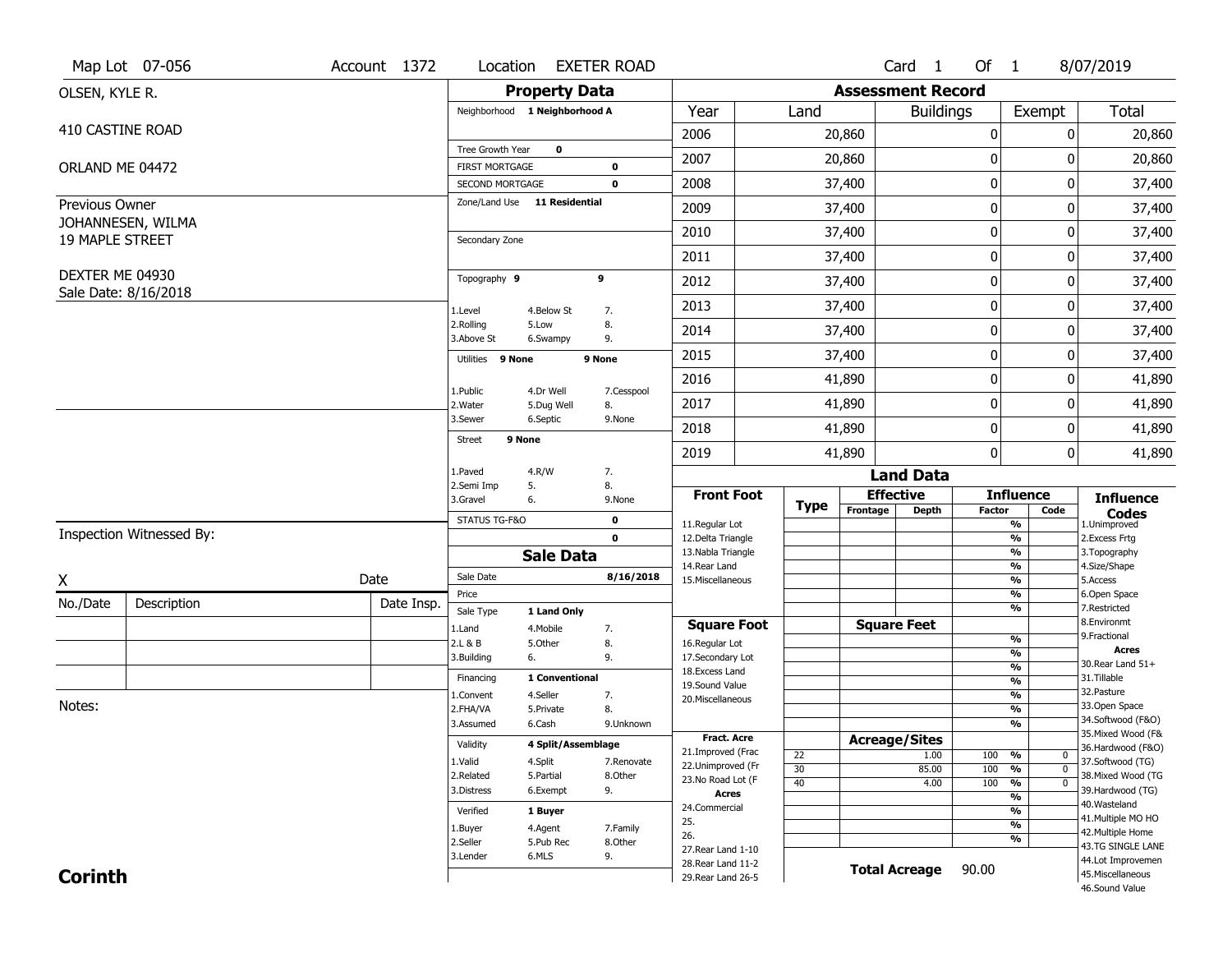|                                   |                   |                     |                       |                                                   |                 |               |                        |             | <b>Corinth</b>     |  |
|-----------------------------------|-------------------|---------------------|-----------------------|---------------------------------------------------|-----------------|---------------|------------------------|-------------|--------------------|--|
|                                   | Map Lot 07-056    |                     |                       |                                                   | Account 1372    |               | Location               |             | <b>EXETER ROAD</b> |  |
| <b>Building Style 0 Not Coded</b> |                   |                     | <b>SF Bsmt Living</b> | 0                                                 |                 |               | Layout<br>$\bf{0}$     |             |                    |  |
| 0.Not Code                        | 4.Cape            | 8.Log               | Fin Bsmt Grade        | 0 <sub>0</sub>                                    |                 |               | 1. Typical             | 4.          | 7.                 |  |
| 1.Conv.                           | 5.Garrison        | 9.0ther             | <b>HEARTH</b>         | $\mathbf 0$                                       |                 |               | 2.Inadeq               | 5.          | 8.                 |  |
| 2.Ranch                           | 6.Split           | 10.Camp             | Heat Type             | 100%                                              | 0 Not Coded     |               | 3.                     | 6.          | 9.                 |  |
| 3.R Ranch                         | 7.Contemp         | 11.Double           | 0.Not Code            | 4.HVAC                                            |                 | 8.Fl/Wall     | Attic 0                |             |                    |  |
| Dwelling Units 0                  |                   |                     | 1.HWBB                | 5.FWA                                             |                 | 9.No Heat     | $1.1/4$ Fin            | 4.Full Fin  | 7.                 |  |
| Other Units                       | $\bf{0}$          |                     | 2.HWCI                | 6.Radiant                                         | 11.             |               | 2.1/2 Fin              | 5.Fl/Stair  | 8.                 |  |
| <b>Stories</b>                    | 0                 |                     | 3.H Pump              | 7.Electric                                        | 12.             |               | 3.3/4 Fin              | 6.          | 9.None             |  |
| 1.1                               | 4.1.5             | 7.                  | Cool Type             | 0%                                                | 9 None          |               | Insulation<br>0        |             |                    |  |
| 2.2                               | 5.1.75            | 8.                  | 1.Refrig              | 4.W&C Air                                         | 7.              |               | $1.$ Full              | 4.Minimal   | 7.                 |  |
| 3.3                               | 6.2.5             | 9.                  | 2.Evapor              | 5.                                                | 8.              |               | 2.Heavy                | 5.          | 8.                 |  |
| <b>Exterior Walls</b>             | 0 Not Coded       |                     | 3.H Pump              | 6.                                                |                 | 9.None        | 3.Capped               | 6.          | 9.None             |  |
| 0.Not Code                        | 4.Asbestos        | 8.Concrete          | Kitchen Style         | $\overline{\mathbf{0}}$                           |                 |               | Unfinished %           | 0%          |                    |  |
| 1.Wood                            | 5.Stucco          | 9.0ther             | 1.Modern              | 4.Obsolete                                        | 7.              |               | Grade & Factor         | 00%         |                    |  |
| 2.Vin/Al                          | 6.Brick           | 11.                 | 2. Typical            | 5.                                                | 8.              |               | 1.E Grade              | 4.B Grade   | 7.                 |  |
| 3.Compos.                         | 7.Stone           | 12.                 | 3.Old Type            | 6.                                                |                 | 9.None        | 2.D Grade              | 5.A Grade   | 8.                 |  |
| Roof Surface                      | 0                 |                     | Bath(s) Style         | $\overline{\mathbf{0}}$                           |                 |               | 3.C Grade              | 6.          | 9.Same             |  |
| 1.Asphalt                         | 4.Composit        | 7.METAL RS 1.Modern |                       | 4.Obsolete                                        | 7.              |               | SQFT (Footprint) 0     |             |                    |  |
| 2.Slate                           | 5.Wood            | 8.                  | 2. Typical            | 5.                                                | 8.              |               | Condition              | $\mathbf 0$ |                    |  |
| 3.Metal                           | 6.Ark Asph        | 9.                  | 3.Old Type            | 6.                                                |                 | 9.None        | 1.Poor                 | 4.Avg       | 7.V G              |  |
| SF Masonry Trim                   | 0                 |                     | # Rooms               | $\bf{0}$                                          |                 |               | 2.Fair                 | $5.Avg+$    | 8.Exc              |  |
| <b>Electric Amps</b>              | 0                 |                     | # Bedrooms            | $\bf{0}$                                          |                 |               | $3.$ Avg-              | 6.Good      | 9.Same             |  |
| OPEN-4-CUSTOM 0                   |                   |                     | # Full Baths          | $\bf{0}$                                          |                 |               | Phys. % Good           | 0%          |                    |  |
| Year Built                        | 0                 |                     | # Half Baths          | 0                                                 |                 |               | Funct. % Good          | 100%        |                    |  |
| Year Remodeled                    | $\mathbf 0$       |                     | # Addn Fixtures       | $\bf{0}$                                          |                 |               | <b>Functional Code</b> | 9 None      |                    |  |
| Foundation                        | $\mathbf 0$       |                     | # Fireplaces          | $\bf{0}$                                          |                 |               | 1.Incomp               | 4.Delap     | 7.No Power         |  |
| 1.Concrete                        | 4.Wood            | 7.                  |                       |                                                   |                 |               | 2.0-Built              | 5.Bsmt      | 8.LongTerm         |  |
| 2.C Block                         | 5.Slab            | 8.                  |                       |                                                   |                 |               | 3.Damage               | 6.Common    | 9.None             |  |
| 3.Br/Stone                        | 6.Piers           | 9.                  |                       |                                                   |                 |               | Econ. % Good           | 100%        |                    |  |
| Basement<br>0                     |                   |                     |                       |                                                   |                 |               | Economic Code None     |             |                    |  |
| $1.1/4$ Bmt                       | 4.Full Bmt        | 7.                  |                       |                                                   |                 |               | 0.None                 | 3.No Power  | 7.                 |  |
| 2.1/2 Bmt                         | 5.None            | 8.                  |                       |                                                   |                 |               | 1.Location             | 4.Generate  | 8.                 |  |
| 3.3/4 Bmt                         | 6.DAYLIGHT 9.None |                     |                       |                                                   | Software        |               | 2.Encroach             | 9.None      | 9.                 |  |
| Bsmt Gar # Cars 0                 |                   |                     |                       | A Division of Harris Computer Systems             |                 |               | Entrance Code          | $\mathbf 0$ |                    |  |
| Wet Basement 0                    |                   |                     |                       |                                                   |                 |               | 1.Interior             | 4.Vacant    | 7.                 |  |
| 1.Dry                             | 4.                | 7.                  |                       |                                                   |                 |               | 2.Refusal              | 5.Estimate  | 8.                 |  |
| 2.Damp                            | 5.                | 8.                  |                       |                                                   |                 |               | 3.Informed             | 6.          | 9.                 |  |
| 3.Wet                             | 6.                | 9.                  |                       |                                                   |                 |               | Information Code 0     |             |                    |  |
|                                   |                   |                     |                       |                                                   |                 |               | 1.0wner                | 4.Agent     | 7.                 |  |
|                                   |                   |                     |                       |                                                   |                 |               | 2.Relative             | 5.Estimate  | 8.                 |  |
|                                   |                   |                     | Date Inspected        |                                                   |                 |               | 3.Tenant               | 6.Other     | 9.                 |  |
|                                   |                   |                     |                       | <b>Additions, Outbuildings &amp; Improvements</b> |                 |               |                        |             | 1.One Story Fram   |  |
| Type                              |                   | Year                | Units                 | Grade<br>Cond                                     | Phys.           | Funct.        | Sound Value            |             | 2. Two Story Fram  |  |
|                                   |                   |                     |                       |                                                   | $\frac{0}{0}$   | $\%$          |                        |             | 3. Three Story Fr  |  |
|                                   |                   |                     |                       |                                                   |                 |               |                        |             | 4.1 & 1/2 Story    |  |
|                                   |                   |                     |                       |                                                   | $\overline{\%}$ | $\sqrt{6}$    |                        |             | 5.1 & 3/4 Story    |  |
|                                   |                   |                     |                       |                                                   | %               | $\frac{0}{0}$ |                        |             | 6.2 & 1/2 Story    |  |
|                                   |                   |                     |                       |                                                   | $\%$            | $\sqrt{20}$   |                        |             | 21. Open Frame Por |  |
|                                   |                   |                     |                       |                                                   |                 | $\frac{0}{6}$ |                        |             | 22.Encl Frame Por  |  |
|                                   |                   |                     |                       |                                                   | $\frac{0}{0}$   |               |                        |             | 23. Frame Garage   |  |
|                                   |                   |                     |                       |                                                   | $\%$            | $\frac{9}{6}$ |                        |             | 24.Frame Shed      |  |
|                                   |                   |                     |                       |                                                   | $\%$            | $\frac{0}{6}$ |                        |             | 25.Frame Bay Wind  |  |
|                                   |                   |                     |                       |                                                   | $\%$            | $\sqrt{6}$    |                        |             | 26.1SFr Overhang   |  |
|                                   |                   |                     |                       |                                                   |                 |               |                        |             | 27.Unfin Basement  |  |
|                                   |                   |                     |                       |                                                   | $\%$            | $\sqrt{6}$    |                        |             | 28.Unfinished Att  |  |
|                                   |                   |                     |                       |                                                   | $\%$            | $\%$          |                        |             | 29. Finished Attic |  |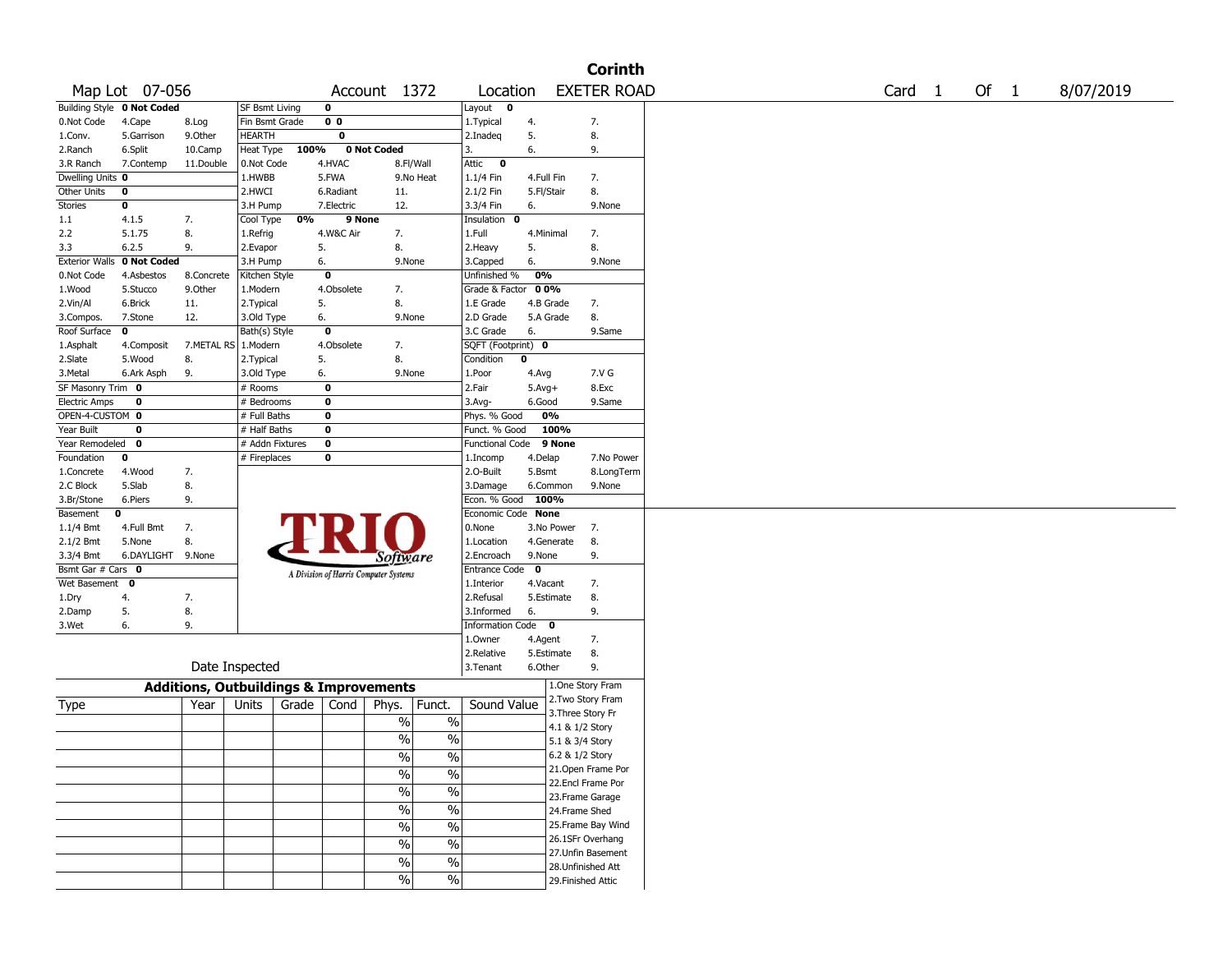|                              | Map Lot 14-021           | Account 1373 |                                          |                         | Location EXETER ROAD N/F OFF |                                          |                 |                          | Card <sub>1</sub> | Of $1$        |                                | 8/07/2019                              |
|------------------------------|--------------------------|--------------|------------------------------------------|-------------------------|------------------------------|------------------------------------------|-----------------|--------------------------|-------------------|---------------|--------------------------------|----------------------------------------|
| OLSEN, KYLE R.               |                          |              |                                          | <b>Property Data</b>    |                              |                                          |                 | <b>Assessment Record</b> |                   |               |                                |                                        |
|                              |                          |              | Neighborhood 1 Neighborhood A            |                         |                              | Year                                     | Land            |                          | <b>Buildings</b>  |               | Exempt                         | <b>Total</b>                           |
| 410 CASTINE ROAD             |                          |              |                                          |                         |                              | 2006                                     |                 | 11,000                   |                   | 0             |                                | 0<br>11,000                            |
|                              |                          |              | Tree Growth Year                         | $\mathbf 0$             |                              | 2007                                     |                 | 11,000                   |                   | 0             |                                | 11,000<br>0                            |
| ORLAND ME 04472              |                          |              | <b>FIRST MORTGAGE</b><br>SECOND MORTGAGE |                         | $\mathbf 0$<br>$\mathbf 0$   | 2008                                     |                 | 8,030                    |                   | 0             |                                | $\mathbf 0$<br>8,030                   |
| B14911P338<br>Previous Owner |                          |              | Zone/Land Use 11 Residential             |                         |                              |                                          |                 |                          |                   |               |                                |                                        |
|                              | JOHANNESEN, WILMA J.     |              |                                          |                         |                              | 2009                                     |                 | 8,030                    |                   | 0             |                                | 8,030<br>0                             |
| <b>19 MAPLE STREET</b>       |                          |              | Secondary Zone                           |                         |                              | 2010                                     |                 | 8,030                    |                   | 0             |                                | 0<br>8,030                             |
|                              |                          |              |                                          |                         |                              | 2011                                     |                 | 8,030                    |                   | 0             |                                | 0<br>8,030                             |
| DEXTER ME 04930              |                          |              | Topography 9                             |                         | 9                            | 2012                                     |                 | 8,030                    |                   | 0             |                                | 8,030<br>0                             |
|                              | Sale Date: 8/16/2018     |              | 1.Level                                  | 4.Below St              | 7.                           | 2013                                     |                 | 8,030                    |                   | 0             |                                | 0<br>8,030                             |
|                              |                          |              | 2.Rolling<br>3.Above St                  | 5.Low<br>6.Swampy       | 8.<br>9.                     | 2014                                     |                 | 8,030                    |                   | 0             |                                | 8,030<br>0                             |
|                              |                          |              | Utilities 9 None                         |                         | 9 None                       | 2015                                     |                 | 8,030                    |                   | 0             |                                | 8,030<br>0                             |
|                              |                          |              |                                          |                         |                              | 2016                                     |                 | 8,030                    |                   | 0             |                                | 0<br>8,030                             |
|                              |                          |              | 1.Public<br>2. Water                     | 4.Dr Well<br>5.Dug Well | 7.Cesspool<br>8.             | 2017                                     |                 | 8,030                    |                   | 0             |                                | 8,030<br>0                             |
|                              |                          |              | 3.Sewer                                  | 6.Septic                | 9.None                       | 2018                                     |                 | 8,030                    |                   | 0             |                                | 0<br>8,030                             |
|                              |                          |              | 9 None<br><b>Street</b>                  |                         |                              | 2019                                     |                 | 8,030                    |                   | $\mathbf{0}$  |                                | 0<br>8,030                             |
|                              |                          |              | 1.Paved                                  | 4.R/W                   | 7.                           |                                          |                 |                          | <b>Land Data</b>  |               |                                |                                        |
|                              |                          |              | 2.Semi Imp<br>3.Gravel                   | 5.<br>6.                | 8.<br>9.None                 | <b>Front Foot</b>                        |                 | <b>Effective</b>         |                   |               | <b>Influence</b>               | <b>Influence</b>                       |
|                              |                          |              | STATUS TG-F&O                            |                         | $\mathbf 0$                  |                                          | <b>Type</b>     | Frontage                 | <b>Depth</b>      | <b>Factor</b> | Code                           | <b>Codes</b>                           |
|                              | Inspection Witnessed By: |              |                                          |                         | $\mathbf 0$                  | 11.Regular Lot<br>12.Delta Triangle      |                 |                          |                   |               | $\frac{9}{6}$<br>$\frac{9}{6}$ | 1.Unimproved<br>2.Excess Frtg          |
|                              |                          |              |                                          | <b>Sale Data</b>        |                              | 13. Nabla Triangle                       |                 |                          |                   |               | $\frac{9}{6}$                  | 3. Topography                          |
| X                            |                          | Date         | Sale Date                                |                         | 8/16/2018                    | 14. Rear Land<br>15. Miscellaneous       |                 |                          |                   |               | $\frac{9}{6}$<br>$\frac{9}{6}$ | 4.Size/Shape<br>5.Access               |
| No./Date                     | Description              | Date Insp.   | Price                                    |                         |                              |                                          |                 |                          |                   |               | %                              | 6.Open Space                           |
|                              |                          |              | Sale Type                                | 1 Land Only             |                              | <b>Square Foot</b>                       |                 | <b>Square Feet</b>       |                   |               | %                              | 7.Restricted<br>8.Environmt            |
|                              |                          |              | 1.Land<br>2.L & B                        | 4. Mobile<br>5.0ther    | 7.<br>8.                     | 16.Regular Lot                           |                 |                          |                   |               | %                              | 9. Fractional                          |
|                              |                          |              | 3.Building                               | 6.                      | 9.                           | 17.Secondary Lot                         |                 |                          |                   |               | %                              | <b>Acres</b><br>30. Rear Land 51+      |
|                              |                          |              | Financing                                | 1 Conventional          |                              | 18.Excess Land<br>19.Sound Value         |                 |                          |                   |               | $\frac{9}{6}$<br>$\frac{9}{6}$ | 31.Tillable                            |
|                              |                          |              | 1.Convent                                | 4.Seller                | 7.                           | 20.Miscellaneous                         |                 |                          |                   |               | $\frac{9}{6}$                  | 32.Pasture                             |
| Notes:                       |                          |              | 2.FHA/VA                                 | 5.Private               | 8.                           |                                          |                 |                          |                   |               | $\frac{9}{6}$                  | 33.Open Space<br>34.Softwood (F&O)     |
|                              |                          |              | 3.Assumed                                | 6.Cash                  | 9.Unknown                    | <b>Fract. Acre</b>                       |                 | <b>Acreage/Sites</b>     |                   |               | $\frac{9}{6}$                  | 35. Mixed Wood (F&                     |
|                              |                          |              | Validity                                 | 1 Arms Length Sale      |                              | 21.Improved (Frac                        | 23              |                          | 1.00              | 100           | %                              | 36.Hardwood (F&O)<br>0                 |
|                              |                          |              | 1.Valid                                  | 4.Split                 | 7.Renovate                   | 22.Unimproved (Fr                        | $\overline{28}$ |                          | 1.00              | 100           | %                              | 37.Softwood (TG)<br>$\overline{0}$     |
|                              |                          |              | 2.Related<br>3.Distress                  | 5.Partial<br>6.Exempt   | 8.Other<br>9.                | 23.No Road Lot (F                        |                 |                          |                   |               | $\frac{9}{6}$                  | 38. Mixed Wood (TG<br>39.Hardwood (TG) |
|                              |                          |              |                                          |                         |                              | <b>Acres</b><br>24.Commercial            |                 |                          |                   |               | $\frac{9}{6}$                  | 40. Wasteland                          |
|                              |                          |              | Verified                                 | 1 Buyer                 |                              | 25.                                      |                 |                          |                   |               | $\frac{9}{6}$<br>$\frac{9}{6}$ | 41. Multiple MO HO                     |
|                              |                          |              | 1.Buyer<br>2.Seller                      | 4.Agent<br>5.Pub Rec    | 7.Family<br>8.Other          | 26.                                      |                 |                          |                   |               | $\frac{9}{6}$                  | 42. Multiple Home                      |
|                              |                          |              | 3.Lender                                 | 6.MLS                   | 9.                           | 27. Rear Land 1-10                       |                 |                          |                   |               |                                | 43.TG SINGLE LANE<br>44.Lot Improvemen |
|                              |                          |              |                                          |                         |                              |                                          |                 |                          |                   |               |                                |                                        |
| <b>Corinth</b>               |                          |              |                                          |                         |                              | 28. Rear Land 11-2<br>29. Rear Land 26-5 |                 | <b>Total Acreage</b>     |                   | 2.00          |                                | 45. Miscellaneous                      |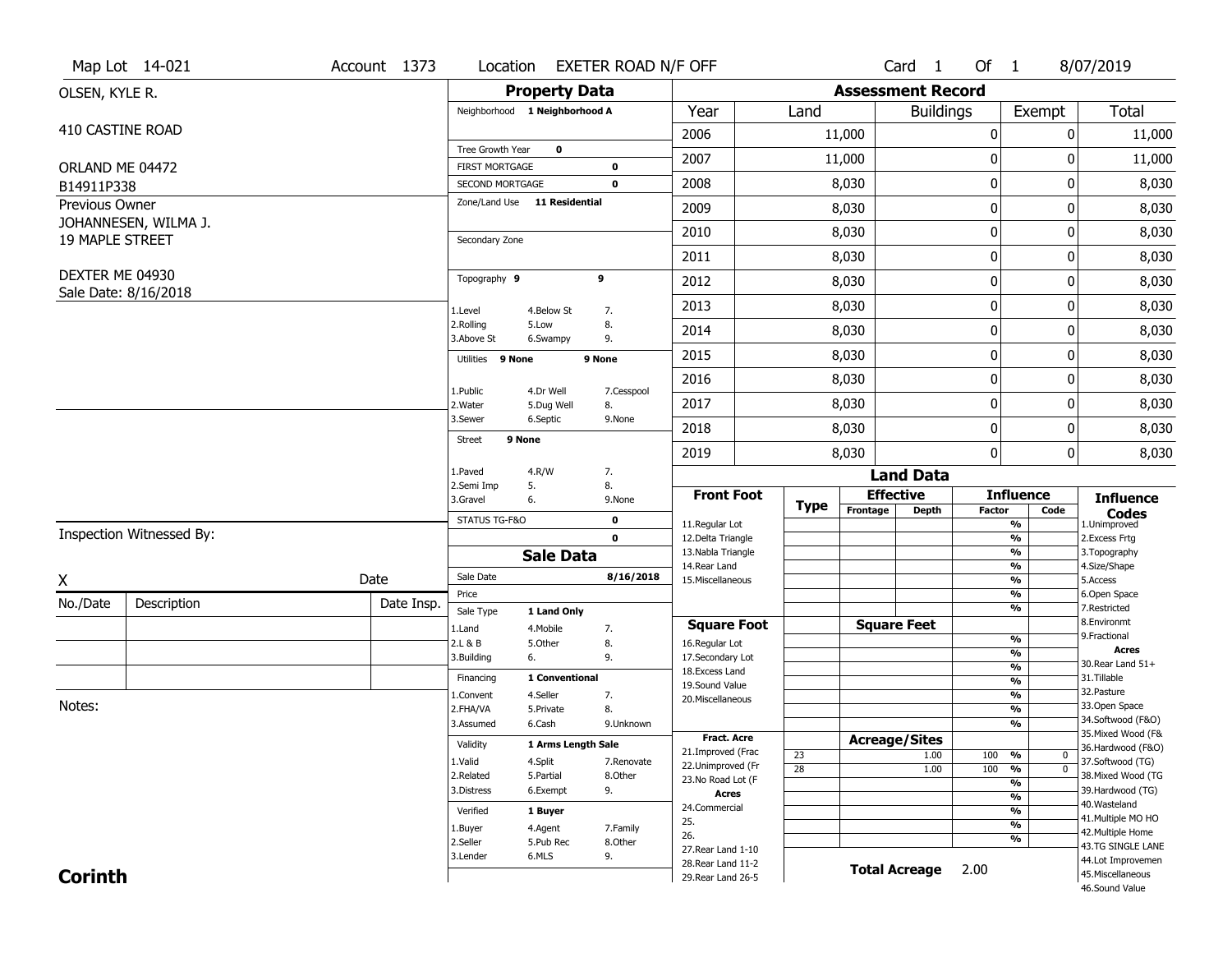|                       |                            |                                                   |                 |       |                         |                                       |                          |                       |             |                 | <b>Corinth</b>     |                     |                   |      |           |
|-----------------------|----------------------------|---------------------------------------------------|-----------------|-------|-------------------------|---------------------------------------|--------------------------|-----------------------|-------------|-----------------|--------------------|---------------------|-------------------|------|-----------|
|                       | Map Lot 14-021             |                                                   |                 |       |                         | Account 1373                          |                          | Location              |             |                 |                    | EXETER ROAD N/F OFF | Card <sub>1</sub> | Of 1 | 8/07/2019 |
|                       | Building Style 0 Not Coded |                                                   | SF Bsmt Living  |       | 0                       |                                       |                          | Layout<br>0           |             |                 |                    |                     |                   |      |           |
| 0.Not Code            | 4.Cape                     | 8.Log                                             | Fin Bsmt Grade  |       | 0 <sub>0</sub>          |                                       |                          | 1. Typical            | 4.          |                 | 7.                 |                     |                   |      |           |
| 1.Conv.               | 5.Garrison                 | 9.Other                                           | <b>HEARTH</b>   |       | $\overline{\mathbf{0}}$ |                                       |                          | 2.Inadeq              | 5.          |                 | 8.                 |                     |                   |      |           |
| 2.Ranch               | 6.Split                    | 10.Camp                                           | Heat Type       | 100%  |                         | 0 Not Coded                           |                          | 3.                    | 6.          |                 | 9.                 |                     |                   |      |           |
| 3.R Ranch             | 7.Contemp                  | 11.Double                                         | 0.Not Code      |       | 4.HVAC                  | 8.Fl/Wall                             |                          | Attic<br>$\mathbf{o}$ |             |                 |                    |                     |                   |      |           |
| Dwelling Units 0      |                            |                                                   | 1.HWBB          |       | 5.FWA                   |                                       | 9.No Heat                | $1.1/4$ Fin           | 4.Full Fin  |                 | 7.                 |                     |                   |      |           |
| Other Units           | 0                          |                                                   | 2.HWCI          |       | 6.Radiant               | 11.                                   |                          | 2.1/2 Fin             | 5.Fl/Stair  |                 | 8.                 |                     |                   |      |           |
| Stories               | 0                          |                                                   | 3.H Pump        |       | 7.Electric              | 12.                                   |                          | 3.3/4 Fin             | 6.          |                 | 9.None             |                     |                   |      |           |
| 1.1                   | 4.1.5                      | 7.                                                | Cool Type       | 0%    | 9 None                  |                                       |                          | Insulation<br>0       |             |                 |                    |                     |                   |      |           |
| 2.2                   | 5.1.75                     | 8.                                                | 1.Refrig        |       | 4.W&C Air               | 7.                                    |                          | 1.Full                | 4.Minimal   |                 | 7.                 |                     |                   |      |           |
| 3.3                   | 6.2.5                      | 9.                                                | 2.Evapor        | 5.    |                         | 8.                                    |                          | 2.Heavy               | 5.          |                 | 8.                 |                     |                   |      |           |
| <b>Exterior Walls</b> | 0 Not Coded                |                                                   | 3.H Pump        | 6.    |                         | 9.None                                |                          | 3.Capped              | 6.          |                 | 9.None             |                     |                   |      |           |
| 0.Not Code            | 4.Asbestos                 | 8.Concrete                                        | Kitchen Style   |       | $\mathbf 0$             |                                       |                          | Unfinished %          | 0%          |                 |                    |                     |                   |      |           |
| 1.Wood                | 5.Stucco                   | 9.0ther                                           | 1.Modern        |       | 4.Obsolete              | 7.                                    |                          | Grade & Factor        | 00%         |                 |                    |                     |                   |      |           |
| 2.Vin/Al              | 6.Brick                    | 11.                                               | 2. Typical      | 5.    |                         | 8.                                    |                          | 1.E Grade             | 4.B Grade   |                 | 7.                 |                     |                   |      |           |
| 3.Compos.             | 7.Stone                    | 12.                                               | 3.Old Type      | 6.    |                         | 9.None                                |                          | 2.D Grade             |             | 5.A Grade       | 8.                 |                     |                   |      |           |
| Roof Surface          | $\mathbf 0$                |                                                   | Bath(s) Style   |       | $\mathbf 0$             |                                       |                          | 3.C Grade             | 6.          |                 | 9.Same             |                     |                   |      |           |
| 1.Asphalt             | 4.Composit                 | 7.METAL RS                                        | 1.Modern        |       | 4.Obsolete              | 7.                                    |                          | SQFT (Footprint) 0    |             |                 |                    |                     |                   |      |           |
| 2.Slate               | 5.Wood                     | 8.                                                | 2. Typical      | 5.    |                         | 8.                                    |                          | Condition             | $\mathbf 0$ |                 |                    |                     |                   |      |           |
| 3.Metal               | 6.Ark Asph                 | 9.                                                | 3.Old Type      | 6.    |                         | 9.None                                |                          | 1.Poor                | 4.Avg       |                 | 7.V G              |                     |                   |      |           |
| SF Masonry Trim 0     |                            |                                                   | # Rooms         |       | $\mathbf 0$             |                                       |                          | 2.Fair                | $5.Avg+$    |                 | 8.Exc              |                     |                   |      |           |
| <b>Electric Amps</b>  | 0                          |                                                   | # Bedrooms      |       | 0                       |                                       |                          | 3.Avg-                | 6.Good      |                 | 9.Same             |                     |                   |      |           |
| OPEN-4-CUSTOM 0       |                            |                                                   | # Full Baths    |       | $\mathbf 0$             |                                       |                          | Phys. % Good          |             | 0%              |                    |                     |                   |      |           |
| Year Built            | 0                          |                                                   | # Half Baths    |       | $\pmb{0}$               |                                       |                          | Funct. % Good         |             | 100%            |                    |                     |                   |      |           |
| Year Remodeled        | 0                          |                                                   | # Addn Fixtures |       | $\pmb{0}$               |                                       |                          | Functional Code       |             | 9 None          |                    |                     |                   |      |           |
| Foundation            | 0                          |                                                   | # Fireplaces    |       | $\pmb{0}$               |                                       |                          |                       | 4.Delap     |                 | 7.No Power         |                     |                   |      |           |
| 1.Concrete            | 4.Wood                     | 7.                                                |                 |       |                         |                                       |                          | 1.Incomp<br>2.0-Built | 5.Bsmt      |                 | 8.LongTerm         |                     |                   |      |           |
|                       |                            |                                                   |                 |       |                         |                                       |                          |                       |             | 6.Common        |                    |                     |                   |      |           |
| 2.C Block             | 5.Slab                     | 8.                                                |                 |       |                         |                                       |                          | 3.Damage              |             |                 | 9.None             |                     |                   |      |           |
| 3.Br/Stone            | 6.Piers                    | 9.                                                |                 |       |                         |                                       |                          | Econ. % Good 100%     |             |                 |                    |                     |                   |      |           |
| Basement              | 0                          |                                                   |                 |       |                         |                                       |                          | Economic Code None    |             |                 |                    |                     |                   |      |           |
| $1.1/4$ Bmt           | 4.Full Bmt                 | 7.                                                |                 |       |                         |                                       |                          | 0.None                |             | 3.No Power      | 7.                 |                     |                   |      |           |
| 2.1/2 Bmt             | 5.None                     | 8.                                                |                 |       |                         |                                       |                          | 1.Location            |             | 4.Generate      | 8.                 |                     |                   |      |           |
| 3.3/4 Bmt             | 6.DAYLIGHT                 | 9.None                                            |                 |       |                         | <i>Software</i>                       |                          | 2.Encroach            | 9.None      |                 | 9.                 |                     |                   |      |           |
| Bsmt Gar # Cars 0     |                            |                                                   |                 |       |                         | A Division of Harris Computer Systems |                          | <b>Entrance Code</b>  | $\mathbf 0$ |                 |                    |                     |                   |      |           |
| Wet Basement          | 0                          |                                                   |                 |       |                         |                                       |                          | 1.Interior            | 4.Vacant    |                 | 7.                 |                     |                   |      |           |
| 1.Dry                 | 4.                         | 7.                                                |                 |       |                         |                                       |                          | 2.Refusal             |             | 5.Estimate      | 8.                 |                     |                   |      |           |
| 2.Damp                | 5.                         | 8.                                                |                 |       |                         |                                       |                          | 3.Informed            | 6.          |                 | 9.                 |                     |                   |      |           |
| 3.Wet                 | 6.                         | 9.                                                |                 |       |                         |                                       |                          | Information Code 0    |             |                 |                    |                     |                   |      |           |
|                       |                            |                                                   |                 |       |                         |                                       |                          | 1.Owner               | 4.Agent     |                 | 7.                 |                     |                   |      |           |
|                       |                            |                                                   |                 |       |                         |                                       |                          | 2.Relative            |             | 5.Estimate      | 8.                 |                     |                   |      |           |
|                       |                            |                                                   | Date Inspected  |       |                         |                                       |                          | 3. Tenant             | 6.Other     |                 | 9.                 |                     |                   |      |           |
|                       |                            | <b>Additions, Outbuildings &amp; Improvements</b> |                 |       |                         |                                       |                          |                       |             |                 | 1.One Story Fram   |                     |                   |      |           |
| Type                  |                            | Year                                              | Units           | Grade | Cond                    | Phys.                                 | Funct.                   | Sound Value           |             |                 | 2. Two Story Fram  |                     |                   |      |           |
|                       |                            |                                                   |                 |       |                         | $\%$                                  | $\%$                     |                       |             |                 | 3. Three Story Fr  |                     |                   |      |           |
|                       |                            |                                                   |                 |       |                         |                                       |                          |                       |             | 4.1 & 1/2 Story |                    |                     |                   |      |           |
|                       |                            |                                                   |                 |       |                         | $\%$                                  | $\%$                     |                       |             | 5.1 & 3/4 Story |                    |                     |                   |      |           |
|                       |                            |                                                   |                 |       |                         | $\frac{0}{0}$                         | $\%$                     |                       |             | 6.2 & 1/2 Story |                    |                     |                   |      |           |
|                       |                            |                                                   |                 |       |                         | $\sqrt{6}$                            | $\frac{0}{0}$            |                       |             |                 | 21.Open Frame Por  |                     |                   |      |           |
|                       |                            |                                                   |                 |       |                         | $\frac{0}{6}$                         | $\overline{\frac{0}{0}}$ |                       |             |                 | 22.Encl Frame Por  |                     |                   |      |           |
|                       |                            |                                                   |                 |       |                         |                                       |                          |                       |             |                 | 23.Frame Garage    |                     |                   |      |           |
|                       |                            |                                                   |                 |       |                         | $\frac{0}{6}$                         | $\overline{\frac{0}{0}}$ |                       |             | 24.Frame Shed   |                    |                     |                   |      |           |
|                       |                            |                                                   |                 |       |                         | $\frac{0}{6}$                         | $\overline{\frac{0}{0}}$ |                       |             |                 | 25. Frame Bay Wind |                     |                   |      |           |
|                       |                            |                                                   |                 |       |                         | $\sqrt{6}$                            | $\%$                     |                       |             |                 | 26.1SFr Overhang   |                     |                   |      |           |
|                       |                            |                                                   |                 |       |                         |                                       |                          |                       |             |                 | 27.Unfin Basement  |                     |                   |      |           |
|                       |                            |                                                   |                 |       |                         | $\%$                                  | $\%$                     |                       |             |                 | 28. Unfinished Att |                     |                   |      |           |
|                       |                            |                                                   |                 |       |                         | $\sqrt{6}$                            | $\%$                     |                       |             |                 | 29. Finished Attic |                     |                   |      |           |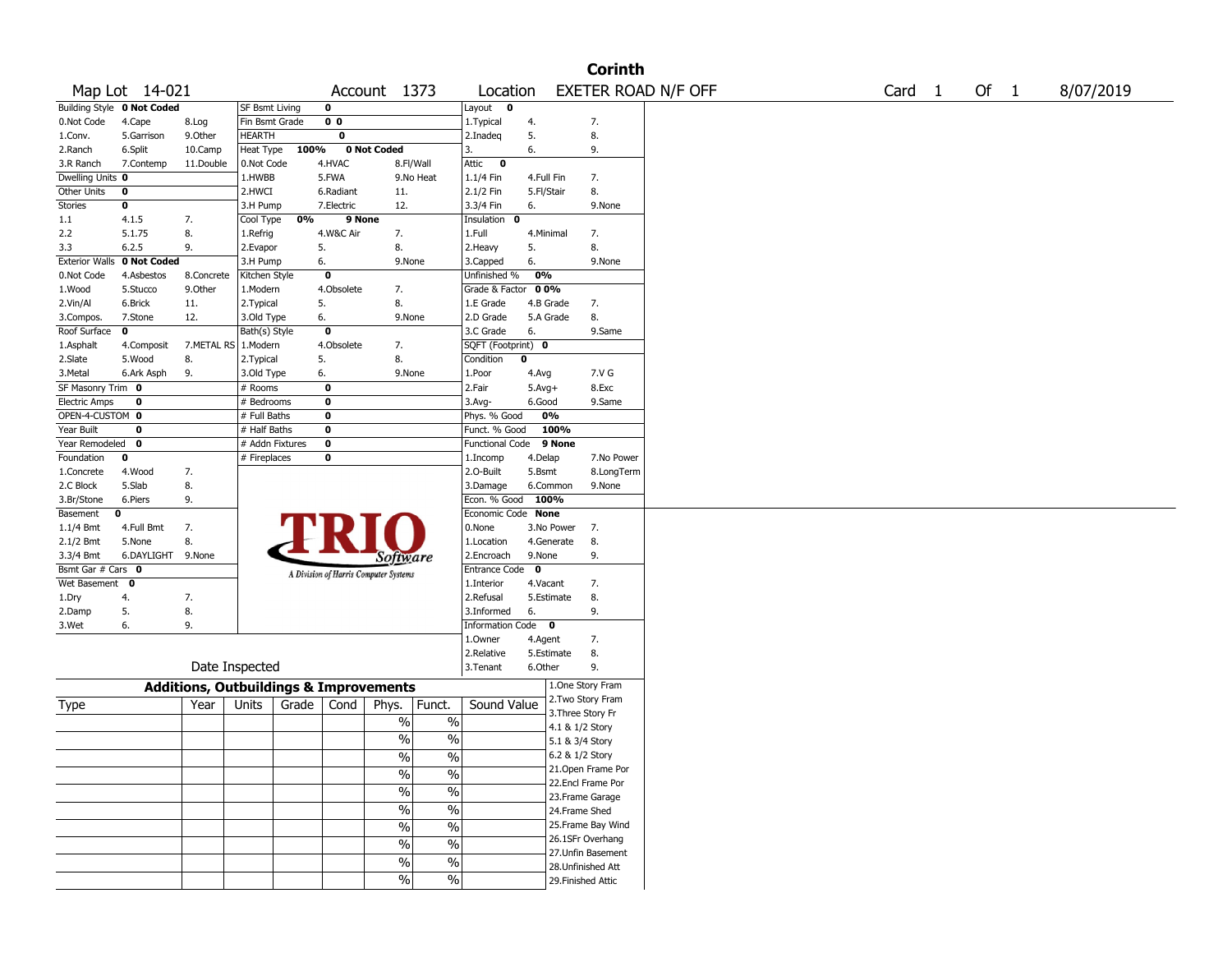|                                  | Map Lot 12-005-A         | Account 789 | Location                           |                        | 85 RIDGE ROAD          |                                         |                 |                          | Card 1           | Of $1$        |                                | 8/07/2019                               |
|----------------------------------|--------------------------|-------------|------------------------------------|------------------------|------------------------|-----------------------------------------|-----------------|--------------------------|------------------|---------------|--------------------------------|-----------------------------------------|
| <b>OLSSON, MARK</b>              |                          |             |                                    | <b>Property Data</b>   |                        |                                         |                 | <b>Assessment Record</b> |                  |               |                                |                                         |
| OLSSON, ANGELA                   |                          |             | Neighborhood 2 Neighborhood B      |                        |                        | Year                                    | Land            |                          | <b>Buildings</b> |               | Exempt                         | <b>Total</b>                            |
|                                  |                          |             |                                    |                        |                        | 2006                                    |                 | 15,990                   |                  | 97,000        | 11,154                         | 101,836                                 |
| PO BOX 781                       |                          |             | Tree Growth Year                   | $\mathbf 0$            |                        | 2007                                    |                 | 15,990                   |                  | 97,000        | 11,154                         | 101,836                                 |
|                                  | CALAIS ME 04619 0781     |             | <b>FIRST MORTGAGE</b>              |                        | $\mathbf 0$            |                                         |                 |                          |                  |               |                                |                                         |
| B12335P230                       |                          |             | SECOND MORTGAGE                    |                        | $\mathbf 0$            | 2008                                    |                 | 17,600                   |                  | 97,000        | 11,700                         | 102,900                                 |
| Previous Owner<br>KELLEY, RONALD |                          |             | Zone/Land Use 11 Residential       |                        |                        | 2009                                    |                 | 17,600                   |                  | 97,000        | 10,660                         | 103,940                                 |
| KELLEY, TAVI                     |                          |             | Secondary Zone                     |                        |                        | 2010                                    |                 | 17,600                   |                  | 97,000        | 9,020                          | 105,580                                 |
|                                  |                          |             |                                    |                        |                        | 2011                                    |                 | 17,600                   |                  | 97,000        | 0                              | 114,600                                 |
| CORINTH ME 04427                 | Sale Date: 11/26/2010    |             | Topography 1 Level                 |                        | 9                      | 2012                                    |                 | 17,600                   |                  | 97,000        | 9,460                          | 105,140                                 |
|                                  |                          |             | 1.Level                            | 4.Below St             | 7.                     | 2013                                    |                 | 17,600                   |                  | 97,000        | 10,000                         | 104,600                                 |
|                                  |                          |             | 2.Rolling<br>3.Above St            | 5.Low<br>6.Swampy      | 8.<br>9.               | 2014                                    |                 | 17,600                   |                  | 97,000        | 9,800                          | 104,800                                 |
|                                  |                          |             | <b>4 Drilled Well</b><br>Utilities |                        | <b>6 Septic System</b> | 2015                                    |                 | 17,600                   |                  | 97,000        | 10,000                         | 104,600                                 |
|                                  |                          |             | 1.Public                           | 4.Dr Well              | 7.Cesspool             | 2016                                    |                 | 17,600                   |                  | 97,000        | 15,000                         | 99,600                                  |
|                                  |                          |             | 2. Water                           | 5.Dug Well             | 8.                     | 2017                                    |                 | 17,600                   |                  | 97,000        | 20,000                         | 94,600                                  |
|                                  |                          |             | 3.Sewer                            | 6.Septic               | 9.None                 | 2018                                    |                 | 17,600                   |                  | 97,000        | 20,000                         | 94,600                                  |
|                                  |                          |             | 1 Paved<br><b>Street</b>           |                        |                        | 2019                                    |                 | 17,600                   |                  | 97,000        | 20,000                         | 94,600                                  |
|                                  |                          |             | 1.Paved                            | 4.R/W                  | 7.                     |                                         |                 |                          | <b>Land Data</b> |               |                                |                                         |
|                                  |                          |             | 2.Semi Imp<br>5.<br>3.Gravel<br>6. |                        | 8.<br>9.None           | <b>Front Foot</b>                       |                 | <b>Effective</b>         |                  |               | <b>Influence</b>               | <b>Influence</b>                        |
|                                  |                          |             | STATUS TG-F&O                      |                        | $\mathbf 0$            |                                         | <b>Type</b>     | Frontage                 | <b>Depth</b>     | <b>Factor</b> | Code                           | <b>Codes</b>                            |
|                                  | Inspection Witnessed By: |             |                                    |                        | $\mathbf 0$            | 11.Regular Lot<br>12.Delta Triangle     |                 |                          |                  |               | %<br>$\frac{9}{6}$             | 1.Unimproved<br>2. Excess Frtg          |
|                                  |                          |             |                                    | <b>Sale Data</b>       |                        | 13. Nabla Triangle                      |                 |                          |                  |               | %                              | 3. Topography                           |
| X                                |                          | Date        | Sale Date                          |                        | 11/26/2010             | 14. Rear Land<br>15. Miscellaneous      |                 |                          |                  |               | %<br>%                         | 4.Size/Shape<br>5.Access                |
|                                  |                          |             | Price                              |                        | 116,200                |                                         |                 |                          |                  |               | %                              | 6.Open Space                            |
| No./Date                         | Description              | Date Insp.  | Sale Type                          | 2 Land & Buildings     |                        |                                         |                 |                          |                  |               | %                              | 7.Restricted                            |
|                                  |                          |             | 1.Land                             | 4. Mobile              | 7.                     | <b>Square Foot</b>                      |                 | <b>Square Feet</b>       |                  |               | $\frac{9}{6}$                  | 8.Environmt<br>9. Fractional            |
|                                  |                          |             | 2.L & B<br>3.Building<br>6.        | 5.Other                | 8.<br>9.               | 16.Regular Lot<br>17.Secondary Lot      |                 |                          |                  |               | $\frac{9}{6}$                  | <b>Acres</b>                            |
|                                  |                          |             |                                    |                        |                        | 18.Excess Land                          |                 |                          |                  |               | $\frac{9}{6}$                  | 30. Rear Land 51+                       |
|                                  |                          |             | Financing                          | 9 Unknown              |                        | 19.Sound Value                          |                 |                          |                  |               | $\frac{9}{6}$                  | 31.Tillable<br>32.Pasture               |
| Notes:                           |                          |             | 1.Convent                          | 4.Seller               | 7.<br>8.               | 20.Miscellaneous                        |                 |                          |                  |               | $\frac{9}{6}$                  | 33.Open Space                           |
|                                  |                          |             |                                    |                        |                        |                                         |                 |                          |                  |               | $\frac{9}{6}$                  | 34.Softwood (F&O)                       |
|                                  |                          |             | 2.FHA/VA                           | 5.Private              |                        |                                         |                 |                          |                  |               |                                |                                         |
|                                  |                          |             | 3.Assumed                          | 6.Cash                 | 9.Unknown              |                                         |                 |                          |                  |               | $\frac{9}{6}$                  | 35. Mixed Wood (F&                      |
|                                  |                          |             | Validity                           | 1 Arms Length Sale     |                        | <b>Fract. Acre</b><br>21.Improved (Frac |                 | <b>Acreage/Sites</b>     |                  |               |                                | 36.Hardwood (F&O)                       |
|                                  |                          |             | 1.Valid                            | 4.Split                | 7.Renovate             | 22.Unimproved (Fr                       | 21              |                          | 1.00             | 100           | %<br>0<br>$\overline{0}$       | 37.Softwood (TG)                        |
|                                  |                          |             | 2.Related                          | 5.Partial              | 8.0ther                | 23.No Road Lot (F                       | $\overline{27}$ |                          | 1.61             | 100           | $\frac{9}{6}$<br>$\frac{9}{6}$ | 38. Mixed Wood (TG                      |
|                                  |                          |             | 3.Distress                         | 6.Exempt               | 9.                     | <b>Acres</b>                            |                 |                          |                  |               | $\frac{9}{6}$                  | 39.Hardwood (TG)                        |
|                                  |                          |             | Verified                           | <b>5 Public Record</b> |                        | 24.Commercial                           |                 |                          |                  |               | $\frac{9}{6}$                  | 40. Wasteland                           |
|                                  |                          |             | 1.Buyer                            | 4.Agent                | 7.Family               | 25.                                     |                 |                          |                  |               | $\frac{9}{6}$                  | 41. Multiple MO HO<br>42. Multiple Home |
|                                  |                          |             | 2.Seller                           | 5.Pub Rec              | 8.Other                | 26.<br>27. Rear Land 1-10               |                 |                          |                  |               | %                              | 43.TG SINGLE LANE                       |
| <b>Corinth</b>                   |                          |             | 3.Lender                           | 6.MLS                  | 9.                     | 28. Rear Land 11-2                      |                 | <b>Total Acreage</b>     |                  | 2.61          |                                | 44.Lot Improvemen<br>45. Miscellaneous  |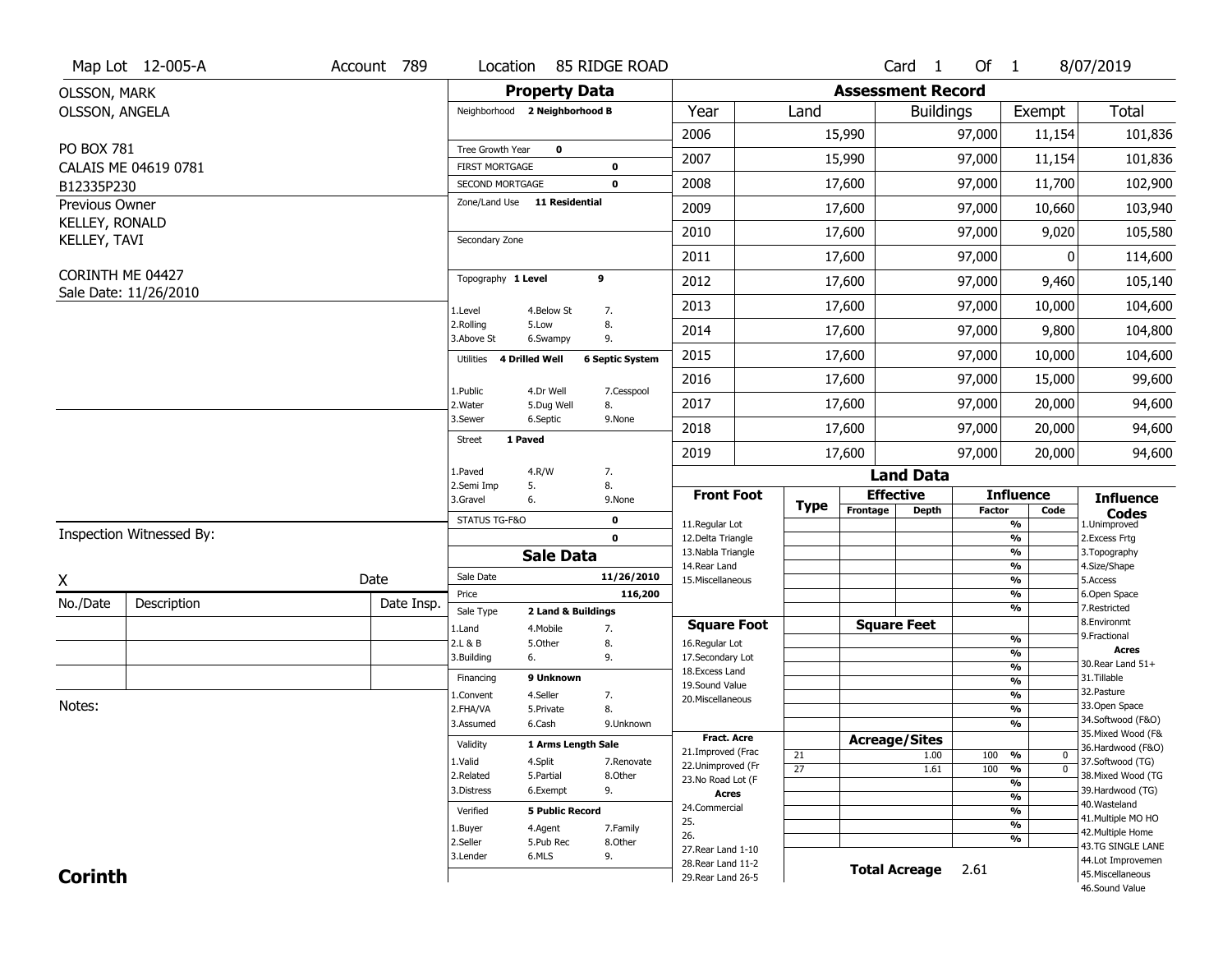|                       |                               |                                                   |                       |                          |                |                                       |                          |                               |                        |                   | <b>Corinth</b>     |        |       |  |                    |        |          |             |    |
|-----------------------|-------------------------------|---------------------------------------------------|-----------------------|--------------------------|----------------|---------------------------------------|--------------------------|-------------------------------|------------------------|-------------------|--------------------|--------|-------|--|--------------------|--------|----------|-------------|----|
|                       | Map Lot 12-005-A              |                                                   |                       |                          |                | Account 789                           |                          | Location                      |                        |                   | 85 RIDGE ROAD      |        |       |  | Card <sub>1</sub>  | Of $1$ |          | 8/07/2019   |    |
|                       | Building Style 11 Double Wide |                                                   | <b>SF Bsmt Living</b> |                          | 0              |                                       |                          | Layout 1 Typical              |                        |                   |                    |        |       |  |                    |        |          |             |    |
| 0.Not Code            | 4.Cape                        | 8.Log                                             | Fin Bsmt Grade        |                          | 0 <sub>0</sub> |                                       |                          | 1. Typical                    | 4.                     |                   | 7.                 |        |       |  |                    |        |          |             |    |
| 1.Conv.               | 5.Garrison                    | 9.0ther                                           | HEARTH                |                          | 0              |                                       |                          | 2.Inadeg                      | 5.                     |                   | 8.                 |        |       |  |                    |        | 16'      |             |    |
| 2.Ranch               | 6.Split                       | 10.Camp                                           | Heat Type             | 100%                     |                | 5 Forced Warm Air                     |                          | 3.                            | 6.                     |                   | 9.                 |        |       |  |                    |        |          |             |    |
| 3.R Ranch             | 7.Contemp                     | 11.Double                                         | 0.Not Code            |                          | 4.HVAC         |                                       | 8.Fl/Wall                | Attic 9 None                  |                        |                   |                    |        |       |  |                    |        |          |             |    |
| Dwelling Units 1      |                               |                                                   | 1.HWBB                |                          | 5.FWA          |                                       | 9.No Heat                | 1.1/4 Fin                     | 4.Full Fin             |                   | 7.                 |        |       |  |                    |        | DK [192] |             |    |
| Other Units           | $\pmb{0}$                     |                                                   | 2.HWCI                |                          | 6.Radiant      | 11.                                   |                          | 2.1/2 Fin                     | 5.Fl/Stair             |                   | 8.                 |        |       |  |                    |        |          | 12'         |    |
| Stories               | 1 One Story                   |                                                   | 3.H Pump              |                          | 7.Electric     | 12.                                   |                          | 3.3/4 Fin                     | 6.                     |                   | 9.None             |        |       |  |                    |        |          |             |    |
| 1.1                   | 4.1.5                         | 7.                                                | Cool Type             | 0%                       |                | 9 None                                |                          | Insulation                    | 1 Full                 |                   |                    |        |       |  |                    |        |          |             |    |
| 2.2                   | 5.1.75                        | 8.                                                | 1.Refrig              |                          | 4.W&C Air      | 7.                                    |                          | 1.Full                        | 4.Minimal              |                   | 7.                 |        |       |  |                    |        |          |             |    |
| 3.3                   | 6.2.5                         | 9.                                                | 2.Evapor              |                          | 5.             | 8.                                    |                          | 2.Heavy                       | 5.                     |                   | 8.                 |        |       |  |                    |        |          |             |    |
| <b>Exterior Walls</b> | 2 Vinyl/Aluminum              |                                                   | 3.H Pump              |                          | 6.             |                                       | 9.None                   | 3.Capped                      | 6.                     |                   | 9.None             |        |       |  |                    |        |          |             |    |
| 0.Not Code            | 4.Asbestos                    | 8.Concrete                                        | Kitchen Style         |                          | 2 Typical      |                                       |                          | Unfinished %                  | 0%                     |                   |                    |        |       |  | 1-S NB SLAB [2016] |        |          |             |    |
| 1.Wood                | 5.Stucco                      | 9.Other                                           | 1.Modern              |                          | 4.Obsolete     | 7.                                    |                          | Grade & Factor 3 Average 115% |                        |                   |                    |        | 23    |  |                    |        |          |             | 28 |
| 2.Vin/Al              | 6.Brick                       | 11.                                               | 2. Typical            |                          | 5.             | 8.                                    |                          | 1.E Grade                     | 4.B Grade              |                   | 7.                 |        |       |  |                    |        |          |             |    |
| 3.Compos.             | 7.Stone                       | 12.                                               | 3.Old Type            |                          | 6.             |                                       | 9.None                   | 2.D Grade                     | 5.A Grade              |                   | 8.                 | GARAGE |       |  |                    |        |          |             |    |
| Roof Surface          | 1 Asphalt Shingles            |                                                   | Bath(s) Style         |                          |                | 2 Typical Bath(s)                     |                          | 3.C Grade                     | 6.                     |                   | 9.Same             |        |       |  |                    | 72'    |          |             |    |
| 1.Asphalt             | 4.Composit                    | 7.METAL RS                                        | 1.Modern              |                          | 4.Obsolete     | 7.                                    |                          | SQFT (Footprint) 2016         |                        |                   |                    | LOFT   |       |  |                    |        |          |             |    |
| 2.Slate               | 5.Wood                        | 8.                                                | 2. Typical            |                          | 5.             | 8.                                    |                          | Condition                     | <b>5 Above Average</b> |                   |                    | 561    | [728] |  |                    |        |          |             |    |
| 3.Metal               | 6.Ark Asph                    | 9.                                                | 3.Old Type            |                          | 6.             |                                       | 9.None                   | 1.Poor                        | 4.Avg                  |                   | 7.V G              |        |       |  |                    |        |          |             |    |
| SF Masonry Trim 0     |                               |                                                   | # Rooms               |                          | $\mathbf{2}$   |                                       |                          | 2.Fair                        | $5.Avg+$               |                   | 8.Exc              |        |       |  |                    |        |          |             |    |
| <b>Electric Amps</b>  | 0                             |                                                   | # Bedrooms            |                          | 3              |                                       |                          | $3.$ Avg-                     | 6.Good                 |                   | 9.Same             |        |       |  |                    |        |          |             |    |
| OPEN-4-CUSTOM 0       |                               |                                                   | # Full Baths          |                          | $\mathbf{2}$   |                                       |                          | Phys. % Good                  | 95%                    |                   |                    |        |       |  |                    |        |          |             |    |
| Year Built            | 2000                          |                                                   | # Half Baths          |                          | 0              |                                       |                          | Funct. % Good                 |                        | 100%              |                    |        |       |  |                    |        |          |             |    |
| Year Remodeled 0      |                               |                                                   |                       | # Addn Fixtures          | 0              |                                       |                          | Functional Code 9 None        |                        |                   |                    |        |       |  |                    |        |          |             |    |
| Foundation            | <b>5 Concrete Slab</b>        |                                                   | # Fireplaces          |                          | 0              |                                       |                          | 1.Incomp                      | 4.Delap                |                   | 7.No Power         |        |       |  |                    |        |          | 85 RIDGE RD |    |
| 1.Concrete            | 4.Wood                        | 7.                                                |                       |                          |                |                                       |                          | 2.0-Built                     | 5.Bsmt                 |                   | 8.LongTerm         |        |       |  |                    |        |          |             |    |
| 2.C Block             | 5.Slab                        | 8.                                                |                       |                          |                |                                       |                          | 3.Damage                      | 6.Common               |                   | 9.None             |        |       |  |                    |        |          |             |    |
| 3.Br/Stone            | 6.Piers                       | 9.                                                |                       |                          |                |                                       |                          | Econ. % Good 100%             |                        |                   |                    |        |       |  |                    |        |          |             |    |
| Basement              | 9 No Basement                 |                                                   |                       |                          |                |                                       |                          | Economic Code None            |                        |                   |                    |        |       |  |                    |        |          |             |    |
| 1.1/4 Bmt             | 4.Full Bmt                    | 7.                                                |                       |                          |                |                                       |                          | 0.None                        | 3.No Power             |                   | - 7.               |        |       |  |                    |        |          |             |    |
| $2.1/2$ Bmt           | 5.None                        | 8.                                                |                       |                          |                |                                       |                          | 1.Location                    | 4.Generate             |                   | 8.                 |        |       |  |                    |        |          |             |    |
| 3.3/4 Bmt             | 6.DAYLIGHT 9.None             |                                                   |                       |                          |                | Software                              |                          | 2.Encroach                    | 9.None                 |                   | 9.                 |        |       |  |                    |        |          |             |    |
| Bsmt Gar # Cars 0     |                               |                                                   |                       |                          |                | A Division of Harris Computer Systems |                          | Entrance Code 5 Estimated     |                        |                   |                    |        |       |  |                    |        |          |             |    |
|                       | Wet Basement 9 No Basement    |                                                   |                       |                          |                |                                       |                          | 1.Interior                    | 4.Vacant               |                   | 7.                 |        |       |  |                    |        |          |             |    |
| 1.Dry                 | 4.                            | 7.                                                |                       |                          |                |                                       |                          | 2.Refusal                     | 5.Estimate             |                   | 8.                 |        |       |  |                    |        |          |             |    |
| 2.Damp                | 5.                            | 8.                                                |                       |                          |                |                                       |                          | 3.Informed                    | 6.                     |                   | 9.                 |        |       |  |                    |        |          |             |    |
| 3.Wet                 | 6.                            | 9.                                                |                       |                          |                |                                       |                          | Information Code              |                        | <b>5 Estimate</b> |                    |        |       |  |                    |        |          |             |    |
|                       |                               |                                                   |                       |                          |                |                                       |                          | 1.0wner                       | 4.Agent                |                   | 7.                 |        |       |  |                    |        |          |             |    |
|                       |                               |                                                   |                       |                          |                |                                       |                          | 2.Relative                    | 5.Estimate             |                   | 8.                 |        |       |  |                    |        |          |             |    |
|                       |                               |                                                   |                       | Date Inspected 7/14/2008 |                |                                       |                          | 3. Tenant                     | 6.Other                |                   | 9.                 |        |       |  |                    |        |          |             |    |
|                       |                               |                                                   |                       |                          |                |                                       |                          |                               |                        |                   |                    |        |       |  |                    |        |          |             |    |
|                       |                               | <b>Additions, Outbuildings &amp; Improvements</b> |                       |                          |                |                                       |                          |                               |                        |                   | 1.One Story Fram   |        |       |  |                    |        |          |             |    |
| Type                  |                               | Year                                              | Units                 | Grade   Cond             |                | Phys.                                 | Funct.                   | Sound Value                   |                        |                   | 2. Two Story Fram  |        |       |  |                    |        |          |             |    |
| 23 Frame Garage       |                               | 0                                                 | 728                   | 2 1 1 0                  | 3              | 85                                    | % 100 %                  |                               |                        | 3. Three Story Fr |                    |        |       |  |                    |        |          |             |    |
|                       |                               |                                                   |                       |                          |                | 95                                    | % 100 %                  |                               |                        | 4.1 & 1/2 Story   |                    |        |       |  |                    |        |          |             |    |
| 68 Wood Deck          |                               | 10                                                | 192                   | 3 100                    | 3              |                                       |                          |                               |                        | 5.1 & 3/4 Story   |                    |        |       |  |                    |        |          |             |    |
| 63 Swimming Pool      |                               | 0                                                 |                       |                          |                | $\sqrt{6}$                            |                          | $\frac{9}{6}$ 1,000           |                        | 6.2 & 1/2 Story   |                    |        |       |  |                    |        |          |             |    |
|                       |                               |                                                   |                       |                          |                | $\sqrt{6}$                            | $\%$                     |                               |                        |                   | 21. Open Frame Por |        |       |  |                    |        |          |             |    |
|                       |                               |                                                   |                       |                          |                | $\sqrt{6}$                            | $\%$                     |                               |                        |                   | 22.Encl Frame Por  |        |       |  |                    |        |          |             |    |
|                       |                               |                                                   |                       |                          |                |                                       |                          |                               |                        |                   | 23. Frame Garage   |        |       |  |                    |        |          |             |    |
|                       |                               |                                                   |                       |                          |                | $\sqrt{6}$                            | $\%$                     |                               |                        | 24.Frame Shed     |                    |        |       |  |                    |        |          |             |    |
|                       |                               |                                                   |                       |                          |                | $\%$                                  | $\%$                     |                               |                        |                   | 25. Frame Bay Wind |        |       |  |                    |        |          |             |    |
|                       |                               |                                                   |                       |                          |                | $\sqrt{6}$                            | $\%$                     |                               |                        |                   | 26.1SFr Overhang   |        |       |  |                    |        |          |             |    |
|                       |                               |                                                   |                       |                          |                | $\sqrt{6}$                            |                          |                               |                        |                   | 27.Unfin Basement  |        |       |  |                    |        |          |             |    |
|                       |                               |                                                   |                       |                          |                |                                       | $\%$                     |                               |                        |                   | 28.Unfinished Att  |        |       |  |                    |        |          |             |    |
|                       |                               |                                                   |                       |                          |                | $\sqrt{6}$                            | $\overline{\frac{0}{0}}$ |                               |                        |                   | 29. Finished Attic |        |       |  |                    |        |          |             |    |
|                       |                               |                                                   |                       |                          |                |                                       |                          |                               |                        |                   |                    |        |       |  |                    |        |          |             |    |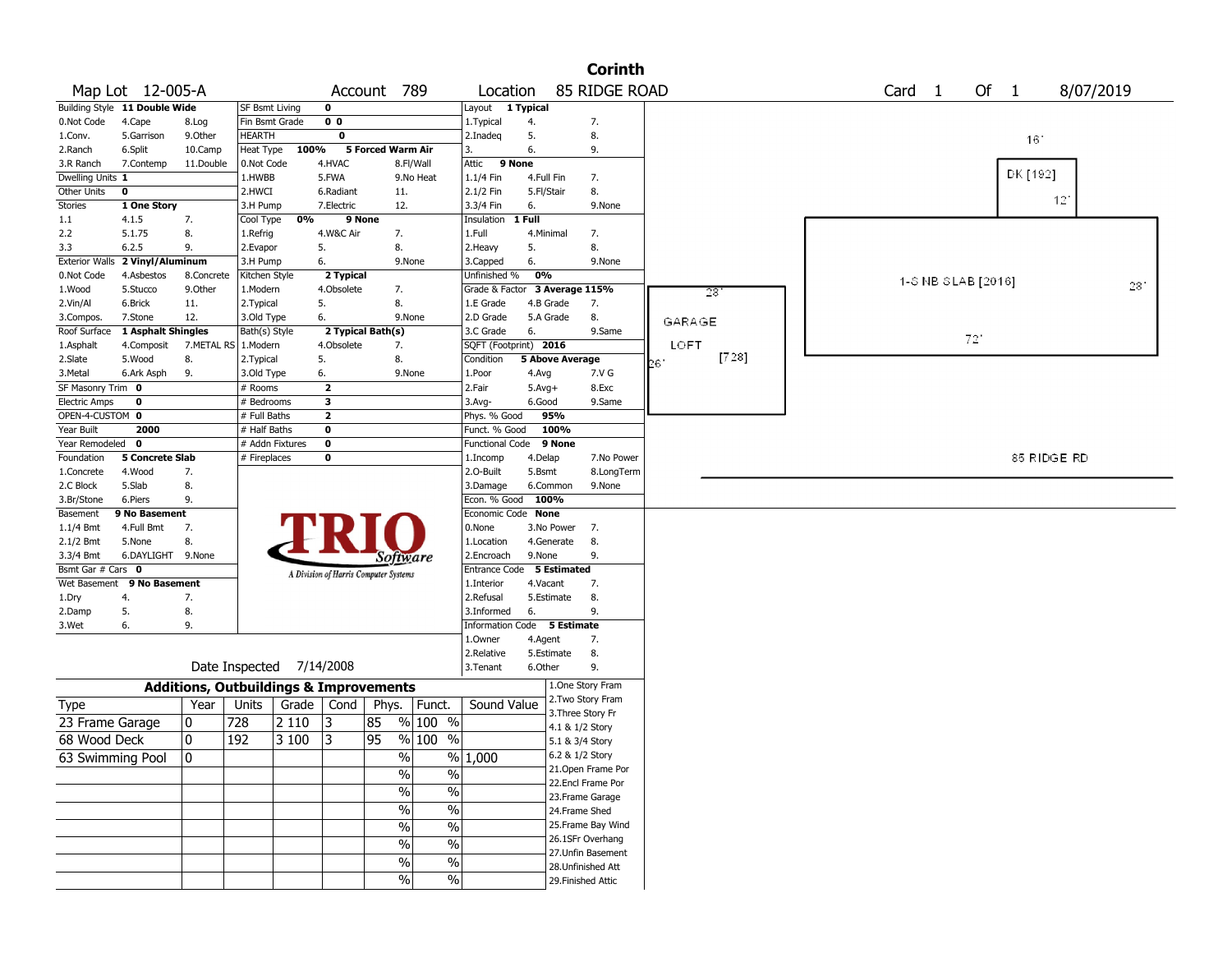|                   | Map Lot 05-009-B         | Account 1011 | Location                                 |                               | <b>BLACK RD</b>            |                                          |             |                          | Card <sub>1</sub>    | Of 1          |                                           | 8/07/2019                              |
|-------------------|--------------------------|--------------|------------------------------------------|-------------------------------|----------------------------|------------------------------------------|-------------|--------------------------|----------------------|---------------|-------------------------------------------|----------------------------------------|
|                   | OVERLOCK, EDDIE E.       |              |                                          | <b>Property Data</b>          |                            |                                          |             | <b>Assessment Record</b> |                      |               |                                           |                                        |
| OVERLOCK, LISA A. |                          |              |                                          | Neighborhood 2 Neighborhood B |                            | Year                                     | Land        |                          | <b>Buildings</b>     |               | Exempt                                    | <b>Total</b>                           |
|                   |                          |              |                                          |                               |                            | 2006                                     |             | 13,660                   |                      | 0             | 0                                         | 13,660                                 |
|                   | 31 BENJAMIN DRIVE        |              | Tree Growth Year                         | $\mathbf 0$                   |                            | 2007                                     |             | 13,660                   |                      | 0             | 0                                         | 13,660                                 |
|                   | OLD TOWN ME 04468        |              | <b>FIRST MORTGAGE</b><br>SECOND MORTGAGE |                               | $\mathbf 0$<br>$\mathbf 0$ | 2008                                     |             | 24,410                   |                      | $\pmb{0}$     | 0                                         | 24,410                                 |
| B4072P281         |                          |              |                                          | Zone/Land Use 11 Residential  |                            | 2009                                     |             |                          |                      | $\mathbf 0$   | 0                                         | 24,410                                 |
|                   |                          |              |                                          |                               |                            |                                          |             | 24,410                   |                      | $\pmb{0}$     |                                           |                                        |
|                   |                          |              | Secondary Zone                           |                               |                            | 2010                                     |             | 24,410                   |                      |               | 0                                         | 24,410                                 |
|                   |                          |              |                                          |                               |                            | 2011                                     |             | 24,410                   |                      | 0             | 0                                         | 24,410                                 |
|                   |                          |              | Topography 1 Level                       |                               | 9                          | 2012                                     |             | 24,410                   |                      | $\bf{0}$      | 0                                         | 24,410                                 |
|                   |                          |              | 1.Level                                  | 4.Below St                    | 7.                         | 2013                                     |             | 24,410                   |                      | $\pmb{0}$     | 0                                         | 24,410                                 |
|                   |                          |              | 2.Rolling<br>3.Above St                  | 5.Low<br>6.Swampy             | 8.<br>9.                   | 2014                                     |             | 24,410                   |                      | $\bf{0}$      | 0                                         | 24,410                                 |
|                   |                          |              | Utilities 9 None                         |                               | 9 None                     | 2015                                     |             | 24,410                   |                      | $\mathbf 0$   | 0                                         | 24,410                                 |
|                   |                          |              | 1.Public                                 | 4.Dr Well                     | 7.Cesspool                 | 2016                                     |             | 24,410                   |                      | $\pmb{0}$     | 0                                         | 24,410                                 |
|                   |                          |              | 2. Water                                 | 5.Dug Well                    | 8.                         | 2017                                     |             | 24,410                   |                      | $\mathbf 0$   | 0                                         | 24,410                                 |
|                   |                          |              | 3.Sewer                                  | 6.Septic                      | 9.None                     | 2018                                     |             | 24,410                   |                      | $\pmb{0}$     | 0                                         | 24,410                                 |
|                   |                          |              | <b>Street</b>                            | 1 Paved                       |                            | 2019                                     |             | 24,410                   |                      | $\mathbf{0}$  | 0                                         | 24,410                                 |
|                   |                          |              | 1.Paved<br>2.Semi Imp                    | 4.R/W                         | 7.<br>8.                   |                                          |             |                          | <b>Land Data</b>     |               |                                           |                                        |
|                   |                          |              | 3.Gravel                                 | 5.<br>6.                      | 9.None                     | <b>Front Foot</b>                        | <b>Type</b> | <b>Effective</b>         |                      |               | <b>Influence</b>                          | <b>Influence</b>                       |
|                   |                          |              | STATUS TG-F&O                            |                               | $\pmb{0}$                  | 11.Regular Lot                           |             | Frontage                 | <b>Depth</b>         | <b>Factor</b> | Code<br>%                                 | <b>Codes</b><br>1.Unimproved           |
|                   | Inspection Witnessed By: |              |                                          |                               | $\mathbf 0$                | 12.Delta Triangle                        |             |                          |                      |               | $\frac{9}{6}$                             | 2. Excess Frtg                         |
|                   |                          |              |                                          | <b>Sale Data</b>              |                            | 13. Nabla Triangle<br>14. Rear Land      |             |                          |                      |               | $\frac{9}{6}$<br>$\frac{9}{6}$            | 3. Topography<br>4.Size/Shape          |
| Χ                 |                          | Date         | Sale Date                                |                               |                            | 15. Miscellaneous                        |             |                          |                      |               | %                                         | 5.Access                               |
| No./Date          | Description              | Date Insp.   | Price<br>Sale Type                       |                               |                            |                                          |             |                          |                      |               | %<br>%                                    | 6.Open Space<br>7.Restricted           |
|                   |                          |              | 1.Land                                   | 4. Mobile                     | 7.                         | <b>Square Foot</b>                       |             | <b>Square Feet</b>       |                      |               |                                           | 8.Environmt                            |
|                   |                          |              | 2.L & B                                  | 5.Other                       | 8.                         | 16.Regular Lot                           |             |                          |                      |               | $\frac{9}{6}$                             | 9. Fractional<br><b>Acres</b>          |
|                   |                          |              | 3.Building                               | 6.                            | 9.                         | 17.Secondary Lot<br>18.Excess Land       |             |                          |                      |               | $\frac{9}{6}$<br>$\frac{9}{6}$            | 30. Rear Land 51+                      |
|                   |                          |              | Financing                                |                               |                            | 19.Sound Value                           |             |                          |                      |               | $\frac{9}{6}$                             | 31.Tillable                            |
| Notes:            |                          |              | 1.Convent                                | 4.Seller                      | 7.                         | 20.Miscellaneous                         |             |                          |                      |               | $\overline{\frac{9}{6}}$                  | 32. Pasture<br>33.Open Space           |
|                   |                          |              | 2.FHA/VA<br>3.Assumed                    | 5.Private                     | 8.                         |                                          |             |                          |                      |               | $\frac{9}{6}$<br>$\overline{\frac{9}{6}}$ | 34.Softwood (F&O)                      |
|                   |                          |              |                                          | 6.Cash                        | 9.Unknown                  | <b>Fract. Acre</b>                       |             | <b>Acreage/Sites</b>     |                      |               |                                           | 35. Mixed Wood (F&                     |
|                   |                          |              | Validity                                 |                               |                            | 21.Improved (Frac                        | 22          |                          | 1.00                 | 100 %         | $\bf{0}$                                  | 36.Hardwood (F&O)                      |
|                   |                          |              | 1.Valid<br>2.Related                     | 4.Split                       | 7.Renovate                 | 22.Unimproved (Fr                        | 29          |                          | 35.93                | 100           | %<br>$\mathbf 0$                          | 37.Softwood (TG)                       |
|                   |                          |              |                                          | 5.Partial                     | 8.Other                    | 23. No Road Lot (F                       |             |                          |                      |               |                                           | 38. Mixed Wood (TG                     |
|                   |                          |              |                                          |                               |                            |                                          |             |                          |                      |               | %                                         |                                        |
|                   |                          |              | 3.Distress                               | 6.Exempt                      | 9.                         | Acres                                    |             |                          |                      |               | $\frac{9}{6}$                             | 39.Hardwood (TG)                       |
|                   |                          |              | Verified                                 |                               |                            | 24.Commercial                            |             |                          |                      |               | $\frac{9}{6}$                             | 40. Wasteland<br>41. Multiple MO HO    |
|                   |                          |              | 1.Buyer                                  | 4.Agent                       | 7.Family                   | 25.<br>26.                               |             |                          |                      |               | %                                         | 42. Multiple Home                      |
|                   |                          |              | 2.Seller                                 | 5.Pub Rec                     | 8.Other                    | 27. Rear Land 1-10                       |             |                          |                      |               | %                                         | 43.TG SINGLE LANE                      |
| <b>Corinth</b>    |                          |              | 3.Lender                                 | 6.MLS                         | 9.                         | 28. Rear Land 11-2<br>29. Rear Land 26-5 |             |                          | <b>Total Acreage</b> | 36.93         |                                           | 44.Lot Improvemen<br>45. Miscellaneous |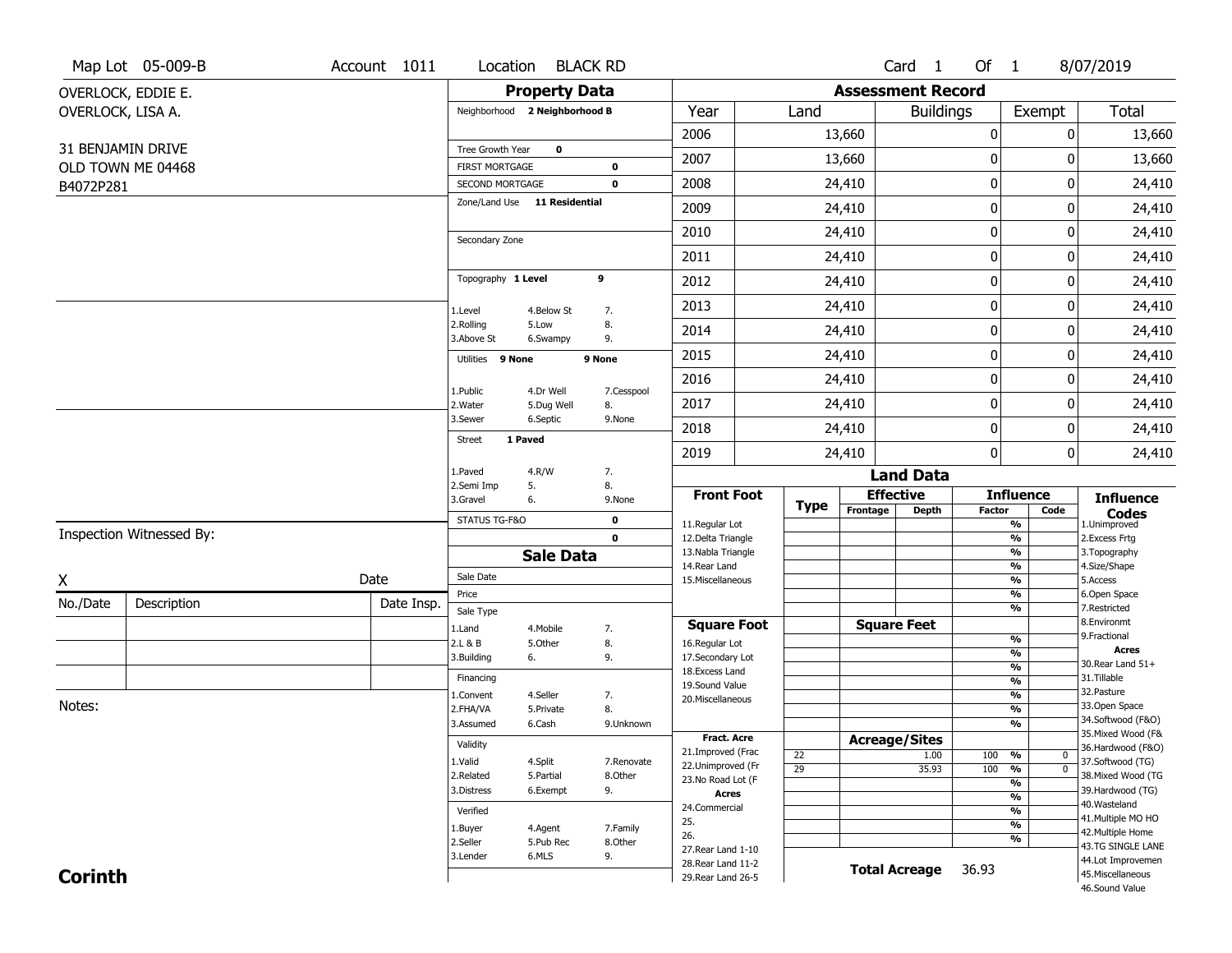|                       |                            |                                                   |                 |           |                                       |                 |               |                    |            |                 | <b>Corinth</b>     |        |        |           |
|-----------------------|----------------------------|---------------------------------------------------|-----------------|-----------|---------------------------------------|-----------------|---------------|--------------------|------------|-----------------|--------------------|--------|--------|-----------|
|                       | Map Lot 05-009-B           |                                                   |                 |           |                                       | Account 1011    |               | Location           |            |                 | <b>BLACK RD</b>    | Card 1 | Of $1$ | 8/07/2019 |
|                       | Building Style 0 Not Coded |                                                   | SF Bsmt Living  |           | 0                                     |                 |               | Layout <b>0</b>    |            |                 |                    |        |        |           |
| 0.Not Code            | 4.Cape                     | 8.Log                                             | Fin Bsmt Grade  |           | 0 <sub>0</sub>                        |                 |               | 1. Typical         | 4.         |                 | 7.                 |        |        |           |
| 1.Conv.               | 5.Garrison                 | 9.0ther                                           | <b>HEARTH</b>   |           | 0                                     |                 |               | 2.Inadeq           | 5.         |                 | 8.                 |        |        |           |
| 2.Ranch               | 6.Split                    | 10.Camp                                           | Heat Type       | 100%      |                                       | 0 Not Coded     |               | 3.                 | 6.         |                 | 9.                 |        |        |           |
| 3.R Ranch             | 7.Contemp                  | 11.Double                                         | 0.Not Code      |           | 4.HVAC                                |                 | 8.Fl/Wall     | Attic 0            |            |                 |                    |        |        |           |
| Dwelling Units 0      |                            |                                                   | 1.HWBB          |           | 5.FWA                                 |                 | 9.No Heat     | $1.1/4$ Fin        | 4.Full Fin |                 | 7.                 |        |        |           |
| <b>Other Units</b>    | 0                          |                                                   | 2.HWCI          |           | 6.Radiant                             | 11.             |               | 2.1/2 Fin          | 5.Fl/Stair |                 | 8.                 |        |        |           |
| Stories               | 0                          |                                                   | 3.H Pump        |           | 7.Electric                            | 12.             |               | 3.3/4 Fin          | 6.         |                 | 9.None             |        |        |           |
| 1.1                   | 4.1.5                      | 7.                                                | Cool Type       | 0%        | 9 None                                |                 |               | Insulation 0       |            |                 |                    |        |        |           |
| 2.2                   | 5.1.75                     | 8.                                                | 1.Refrig        |           | 4.W&C Air                             | 7.              |               | 1.Full             | 4.Minimal  |                 | 7.                 |        |        |           |
| 3.3                   | 6.2.5                      | 9.                                                | 2.Evapor        |           | 5.                                    | 8.              |               | 2.Heavy            | 5.         |                 | 8.                 |        |        |           |
| <b>Exterior Walls</b> | 0 Not Coded                |                                                   | 3.H Pump        |           | 6.                                    | 9.None          |               | 3.Capped           | 6.         |                 | 9.None             |        |        |           |
| 0.Not Code            | 4.Asbestos                 | 8.Concrete                                        | Kitchen Style   |           | 0                                     |                 |               | Unfinished %       | 0%         |                 |                    |        |        |           |
| 1.Wood                | 5.Stucco                   | 9.0ther                                           | 1.Modern        |           | 4.Obsolete                            | 7.              |               | Grade & Factor     | 0 0%       |                 |                    |        |        |           |
| 2.Vin/Al              | 6.Brick                    | 11.                                               | 2. Typical      |           | 5.                                    | 8.              |               | 1.E Grade          | 4.B Grade  |                 | 7.                 |        |        |           |
| 3.Compos.             | 7.Stone                    | 12.                                               | 3.Old Type      |           | 6.                                    | 9.None          |               | 2.D Grade          | 5.A Grade  |                 | 8.                 |        |        |           |
| Roof Surface          | 0                          |                                                   | Bath(s) Style   |           | 0                                     |                 |               | 3.C Grade          | 6.         |                 | 9.Same             |        |        |           |
| 1.Asphalt             | 4.Composit                 | 7.METAL RS                                        | 1.Modern        |           | 4.Obsolete                            | 7.              |               | SQFT (Footprint) 0 |            |                 |                    |        |        |           |
| 2.Slate               | 5.Wood                     | 8.                                                | 2.Typical       |           | 5.                                    | 8.              |               | Condition          | 0          |                 |                    |        |        |           |
| 3.Metal               | 6.Ark Asph                 | 9.                                                | 3.Old Type      |           | 6.                                    | 9.None          |               | 1.Poor             | 4.Avg      |                 | 7.V G              |        |        |           |
| SF Masonry Trim 0     |                            |                                                   | # Rooms         |           | 0                                     |                 |               | 2.Fair             | $5.Avg+$   |                 | 8.Exc              |        |        |           |
| <b>Electric Amps</b>  | 0                          |                                                   | # Bedrooms      |           | $\mathbf 0$                           |                 |               | $3.$ Avg-          | 6.Good     |                 | 9.Same             |        |        |           |
| OPEN-4-CUSTOM 0       |                            |                                                   | # Full Baths    |           | 0                                     |                 |               | Phys. % Good       |            | 0%              |                    |        |        |           |
| Year Built            | 0                          |                                                   | # Half Baths    |           | $\mathbf 0$                           |                 |               | Funct. % Good      |            | 100%            |                    |        |        |           |
| Year Remodeled        | 0                          |                                                   | # Addn Fixtures |           | $\bf{0}$                              |                 |               | Functional Code    |            | 9 None          |                    |        |        |           |
| Foundation            | 0                          |                                                   | # Fireplaces    |           | $\mathbf 0$                           |                 |               | 1.Incomp           | 4.Delap    |                 | 7.No Power         |        |        |           |
| 1.Concrete            | 4.Wood                     | 7.                                                |                 |           |                                       |                 |               | 2.O-Built          | 5.Bsmt     |                 | 8.LongTerm         |        |        |           |
| 2.C Block             | 5.Slab                     | 8.                                                |                 |           |                                       |                 |               | 3.Damage           | 6.Common   |                 | 9.None             |        |        |           |
| 3.Br/Stone            | 6.Piers                    | 9.                                                |                 |           |                                       |                 |               | Econ. % Good 100%  |            |                 |                    |        |        |           |
| Basement              | 0                          |                                                   |                 |           |                                       |                 |               | Economic Code None |            |                 |                    |        |        |           |
| 1.1/4 Bmt             | 4.Full Bmt                 | 7.                                                |                 |           |                                       |                 |               | 0.None             |            | 3.No Power      | 7.                 |        |        |           |
| $2.1/2$ Bmt           | 5.None                     | 8.                                                |                 |           |                                       |                 |               | 1.Location         |            | 4.Generate      | 8.                 |        |        |           |
| 3.3/4 Bmt             | 6.DAYLIGHT 9.None          |                                                   |                 |           |                                       | <i>Software</i> |               | 2.Encroach         | 9.None     |                 | 9.                 |        |        |           |
| Bsmt Gar # Cars 0     |                            |                                                   |                 |           | A Division of Harris Computer Systems |                 |               | Entrance Code      | 0          |                 |                    |        |        |           |
| Wet Basement 0        |                            |                                                   |                 |           |                                       |                 |               | 1.Interior         | 4.Vacant   |                 | 7.                 |        |        |           |
| 1.Dry                 | 4.                         | 7.                                                |                 |           |                                       |                 |               | 2.Refusal          | 5.Estimate |                 | 8.                 |        |        |           |
| 2.Damp                | 5.                         | 8.                                                |                 |           |                                       |                 |               | 3.Informed         | 6.         |                 | 9.                 |        |        |           |
| 3.Wet                 | 6.                         | 9.                                                |                 |           |                                       |                 |               | Information Code 0 |            |                 |                    |        |        |           |
|                       |                            |                                                   |                 |           |                                       |                 |               | 1.0wner            | 4.Agent    |                 | 7.                 |        |        |           |
|                       |                            |                                                   |                 |           |                                       |                 |               | 2.Relative         | 5.Estimate |                 | 8.                 |        |        |           |
|                       |                            | Date Inspected                                    |                 |           |                                       |                 |               | 3.Tenant           | 6.Other    |                 | 9.                 |        |        |           |
|                       |                            |                                                   |                 |           |                                       |                 |               |                    |            |                 | 1.One Story Fram   |        |        |           |
|                       |                            | <b>Additions, Outbuildings &amp; Improvements</b> |                 |           |                                       |                 |               |                    |            |                 |                    |        |        |           |
| Type                  |                            | Year                                              | Units           | Grade $ $ | Cond                                  | Phys.           | Funct.        | Sound Value        |            |                 | 2. Two Story Fram  |        |        |           |
|                       |                            |                                                   |                 |           |                                       | %               | $\%$          |                    |            |                 | 3. Three Story Fr  |        |        |           |
|                       |                            |                                                   |                 |           |                                       | %               | %             |                    |            | 4.1 & 1/2 Story |                    |        |        |           |
|                       |                            |                                                   |                 |           |                                       |                 |               |                    |            | 5.1 & 3/4 Story |                    |        |        |           |
|                       |                            |                                                   |                 |           |                                       | $\%$            | $\sqrt{6}$    |                    |            | 6.2 & 1/2 Story |                    |        |        |           |
|                       |                            |                                                   |                 |           |                                       | $\sqrt{6}$      | $\sqrt{6}$    |                    |            |                 | 21. Open Frame Por |        |        |           |
|                       |                            |                                                   |                 |           |                                       | $\sqrt{6}$      | $\sqrt{6}$    |                    |            |                 | 22.Encl Frame Por  |        |        |           |
|                       |                            |                                                   |                 |           |                                       |                 |               |                    |            |                 | 23. Frame Garage   |        |        |           |
|                       |                            |                                                   |                 |           |                                       | $\sqrt{6}$      | $\sqrt{6}$    |                    |            | 24.Frame Shed   |                    |        |        |           |
|                       |                            |                                                   |                 |           |                                       | $\sqrt{6}$      | $\sqrt{20}$   |                    |            |                 | 25.Frame Bay Wind  |        |        |           |
|                       |                            |                                                   |                 |           |                                       | $\sqrt{6}$      | $\sqrt{20}$   |                    |            |                 | 26.1SFr Overhang   |        |        |           |
|                       |                            |                                                   |                 |           |                                       |                 |               |                    |            |                 | 27.Unfin Basement  |        |        |           |
|                       |                            |                                                   |                 |           |                                       | $\sqrt{6}$      | $\sqrt{20}$   |                    |            |                 | 28. Unfinished Att |        |        |           |
|                       |                            |                                                   |                 |           |                                       | $\sqrt{6}$      | $\frac{0}{6}$ |                    |            |                 | 29. Finished Attic |        |        |           |
|                       |                            |                                                   |                 |           |                                       |                 |               |                    |            |                 |                    |        |        |           |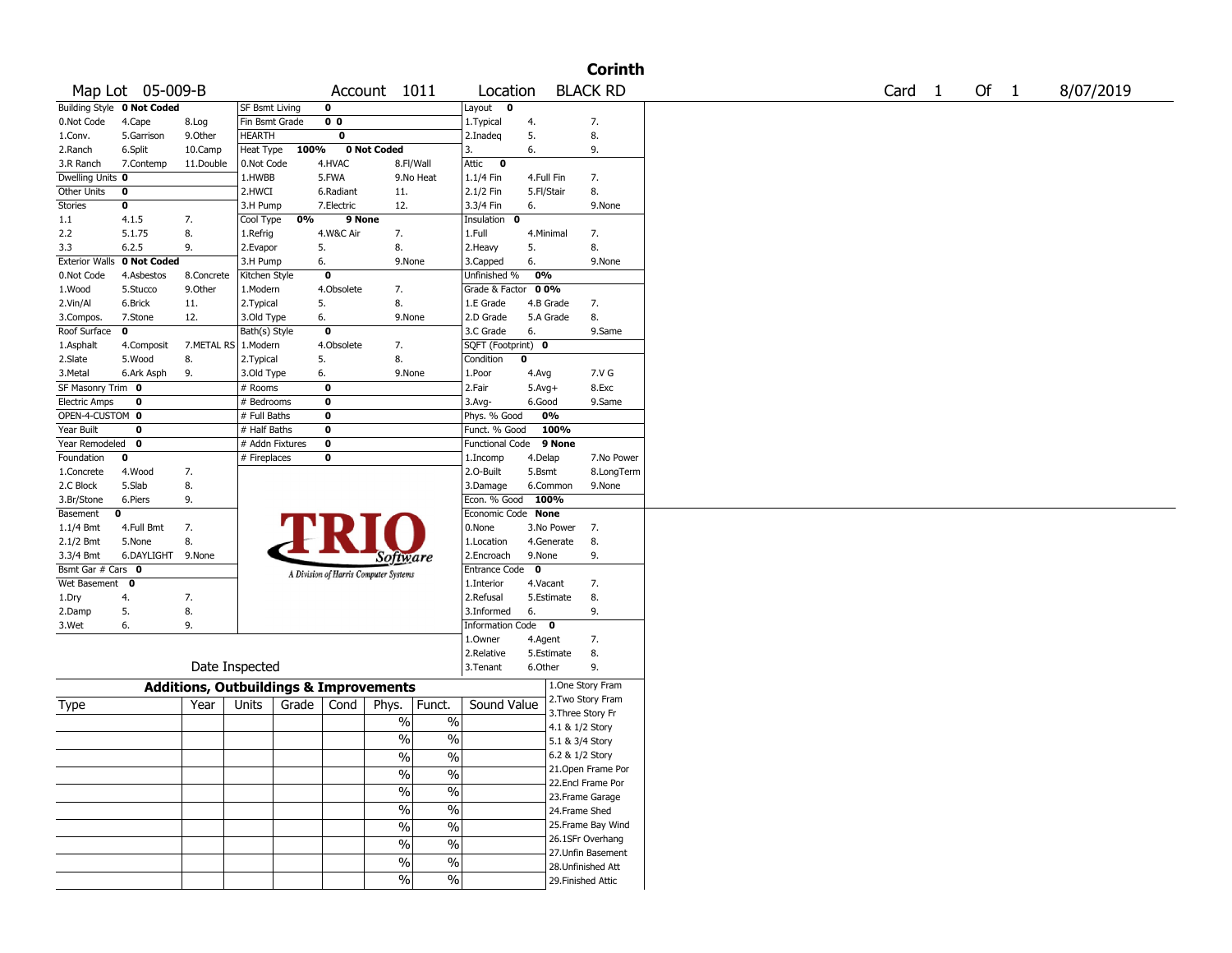|                               | Map Lot 05-009-C         | Account 1891 | Location                                 |                         | 99 BLACK RD            |                                          |                 |                          | Card <sub>1</sub>    | Of 1         |                                            | 8/07/2019                               |
|-------------------------------|--------------------------|--------------|------------------------------------------|-------------------------|------------------------|------------------------------------------|-----------------|--------------------------|----------------------|--------------|--------------------------------------------|-----------------------------------------|
|                               | OVERLOCK, LEWIS E.       |              |                                          | <b>Property Data</b>    |                        |                                          |                 | <b>Assessment Record</b> |                      |              |                                            |                                         |
|                               |                          |              | Neighborhood 2 Neighborhood B            |                         |                        | Year                                     | Land            |                          | <b>Buildings</b>     |              | Exempt                                     | Total                                   |
|                               |                          |              |                                          |                         |                        | 2006                                     |                 | 15,350                   |                      | 11,930       | 0                                          | 27,280                                  |
| 3 SANDY'S WAY                 |                          |              | Tree Growth Year                         | $\mathbf 0$             |                        | 2007                                     |                 | 15,350                   |                      | 11,930       | 0                                          | 27,280                                  |
| HERMON ME 04401<br>B12699P224 |                          |              | <b>FIRST MORTGAGE</b><br>SECOND MORTGAGE |                         | 0<br>$\mathbf 0$       | 2008                                     |                 | 16,890                   |                      | 10,620       | 0                                          | 27,510                                  |
|                               |                          |              | Zone/Land Use 11 Residential             |                         |                        | 2009                                     |                 | 16,890                   |                      | 10,620       | 0                                          | 27,510                                  |
|                               |                          |              |                                          |                         |                        | 2010                                     |                 | 16,890                   |                      | 18,630       | 0                                          | 35,520                                  |
|                               |                          |              | Secondary Zone                           |                         |                        | 2011                                     |                 | 16,890                   |                      | 18,630       | 0                                          | 35,520                                  |
|                               |                          |              | Topography 1 Level                       |                         |                        | 2012                                     |                 | 16,890                   |                      | 14,270       | 0                                          | 31,160                                  |
|                               |                          |              |                                          |                         |                        | 2013                                     |                 | 16,890                   |                      | 14,270       | 0                                          | 31,160                                  |
|                               |                          |              | 1.Level<br>2.Rolling                     | 4.Below St<br>5.Low     | 7.<br>8.               | 2014                                     |                 | 16,890                   |                      | $\mathbf{0}$ | 0                                          | 16,890                                  |
|                               |                          |              | 3.Above St                               | 6.Swampy                | 9.                     | 2015                                     |                 | 16,890                   |                      | $\mathbf{0}$ | 0                                          | 16,890                                  |
|                               |                          |              | Utilities                                | 4 Drilled Well          | <b>6 Septic System</b> | 2016                                     |                 | 16,890                   |                      | 610          | 0                                          | 17,500                                  |
|                               |                          |              | 1.Public<br>2. Water                     | 4.Dr Well<br>5.Dug Well | 7.Cesspool<br>8.       | 2017                                     |                 | 16,890                   |                      | 2,000        | 0                                          | 18,890                                  |
|                               |                          |              | 3.Sewer                                  | 6.Septic                | 9.None                 | 2018                                     |                 | 16,890                   |                      | 2,000        | 0                                          | 18,890                                  |
|                               |                          |              | <b>Street</b>                            | 1 Paved                 |                        | 2019                                     |                 | 16,890                   |                      | 2,000        | 0                                          | 18,890                                  |
|                               |                          |              | 1.Paved                                  | 4.R/W                   | 7.                     |                                          |                 |                          | <b>Land Data</b>     |              |                                            |                                         |
|                               |                          |              | 2.Semi Imp<br>3.Gravel                   | 5.<br>6.                | 8.<br>9.None           | <b>Front Foot</b>                        |                 |                          | <b>Effective</b>     |              | <b>Influence</b>                           | <b>Influence</b>                        |
|                               |                          |              | STATUS TG-F&O                            |                         | 0                      | 11.Regular Lot                           | <b>Type</b>     | Frontage                 | <b>Depth</b>         | Factor       | Code<br>$\overline{\frac{9}{6}}$           | <b>Codes</b><br>1.Unimproved            |
|                               | Inspection Witnessed By: |              |                                          |                         | $\mathbf 0$            | 12.Delta Triangle                        |                 |                          |                      |              | $\frac{9}{6}$                              | 2.Excess Frtg                           |
|                               |                          |              |                                          | <b>Sale Data</b>        |                        | 13. Nabla Triangle<br>14. Rear Land      |                 |                          |                      |              | $\overline{\frac{9}{6}}$<br>$\frac{9}{6}$  | 3. Topography<br>4.Size/Shape           |
| X                             |                          | Date         | Sale Date                                |                         |                        | 15. Miscellaneous                        |                 |                          |                      |              | $\frac{9}{6}$                              | 5.Access                                |
| No./Date                      | Description              | Date Insp.   | Price                                    |                         |                        |                                          |                 |                          |                      |              | $\frac{9}{6}$<br>$\overline{\frac{9}{6}}$  | 6.Open Space<br>7.Restricted            |
|                               |                          |              | Sale Type<br>1.Land                      | 4. Mobile               | 7.                     | <b>Square Foot</b>                       |                 |                          | <b>Square Feet</b>   |              |                                            | 8.Environmt                             |
|                               |                          |              | 2.L & B                                  | 5.Other                 | 8.                     | 16.Regular Lot                           |                 |                          |                      |              | $\frac{9}{6}$                              | 9. Fractional                           |
|                               |                          |              | 3.Building                               | 6.                      | 9.                     | 17.Secondary Lot                         |                 |                          |                      |              | $\frac{9}{6}$<br>$\frac{9}{6}$             | <b>Acres</b><br>30. Rear Land 51+       |
|                               |                          |              | Financing                                |                         |                        | 18.Excess Land<br>19.Sound Value         |                 |                          |                      |              | $\frac{9}{6}$                              | 31.Tillable                             |
|                               |                          |              | 1.Convent                                | 4.Seller                | 7.                     | 20.Miscellaneous                         |                 |                          |                      |              | $\frac{9}{6}$                              | 32.Pasture                              |
| Notes:                        |                          |              | 2.FHA/VA                                 | 5.Private               | 8.                     |                                          |                 |                          |                      |              | $\frac{9}{6}$                              | 33.Open Space                           |
|                               |                          |              | 3.Assumed                                | 6.Cash                  | 9.Unknown              |                                          |                 |                          |                      |              | $\frac{9}{6}$                              | 34.Softwood (F&O)<br>35. Mixed Wood (F& |
|                               |                          |              | Validity                                 |                         |                        | Fract. Acre                              |                 |                          | <b>Acreage/Sites</b> |              |                                            | 36.Hardwood (F&O)                       |
|                               |                          |              | 1.Valid                                  | 4.Split                 | 7.Renovate             | 21.Improved (Frac<br>22.Unimproved (Fr   | 21              |                          | 1.00                 | 100 %        | $\bf{0}$                                   | 37.Softwood (TG)                        |
|                               |                          |              | 2.Related                                | 5.Partial               | 8.Other                | 23.No Road Lot (F                        | $\overline{27}$ |                          | 1.00                 | 100 %        | $\overline{\mathfrak{o}}$<br>$\frac{9}{6}$ | 38. Mixed Wood (TG                      |
|                               |                          |              | 3.Distress                               | 6.Exempt                | 9.                     | <b>Acres</b>                             |                 |                          |                      |              | $\frac{9}{6}$                              | 39.Hardwood (TG)                        |
|                               |                          |              | Verified                                 |                         |                        | 24.Commercial                            |                 |                          |                      |              | %                                          | 40. Wasteland                           |
|                               |                          |              | 1.Buyer                                  | 4.Agent                 | 7.Family               | 25.                                      |                 |                          |                      |              | $\overline{\frac{9}{6}}$                   | 41. Multiple MO HO<br>42. Multiple Home |
|                               |                          |              | 2.Seller                                 | 5.Pub Rec               | 8.Other                | 26.                                      |                 |                          |                      |              | %                                          | 43.TG SINGLE LANE                       |
|                               |                          |              |                                          |                         |                        |                                          |                 |                          |                      |              |                                            |                                         |
|                               |                          |              | 3.Lender                                 | 6.MLS                   | 9.                     | 27. Rear Land 1-10                       |                 |                          |                      |              |                                            | 44.Lot Improvemen                       |
| <b>Corinth</b>                |                          |              |                                          |                         |                        | 28. Rear Land 11-2<br>29. Rear Land 26-5 |                 |                          | <b>Total Acreage</b> | 2.00         |                                            | 45. Miscellaneous<br>46.Sound Value     |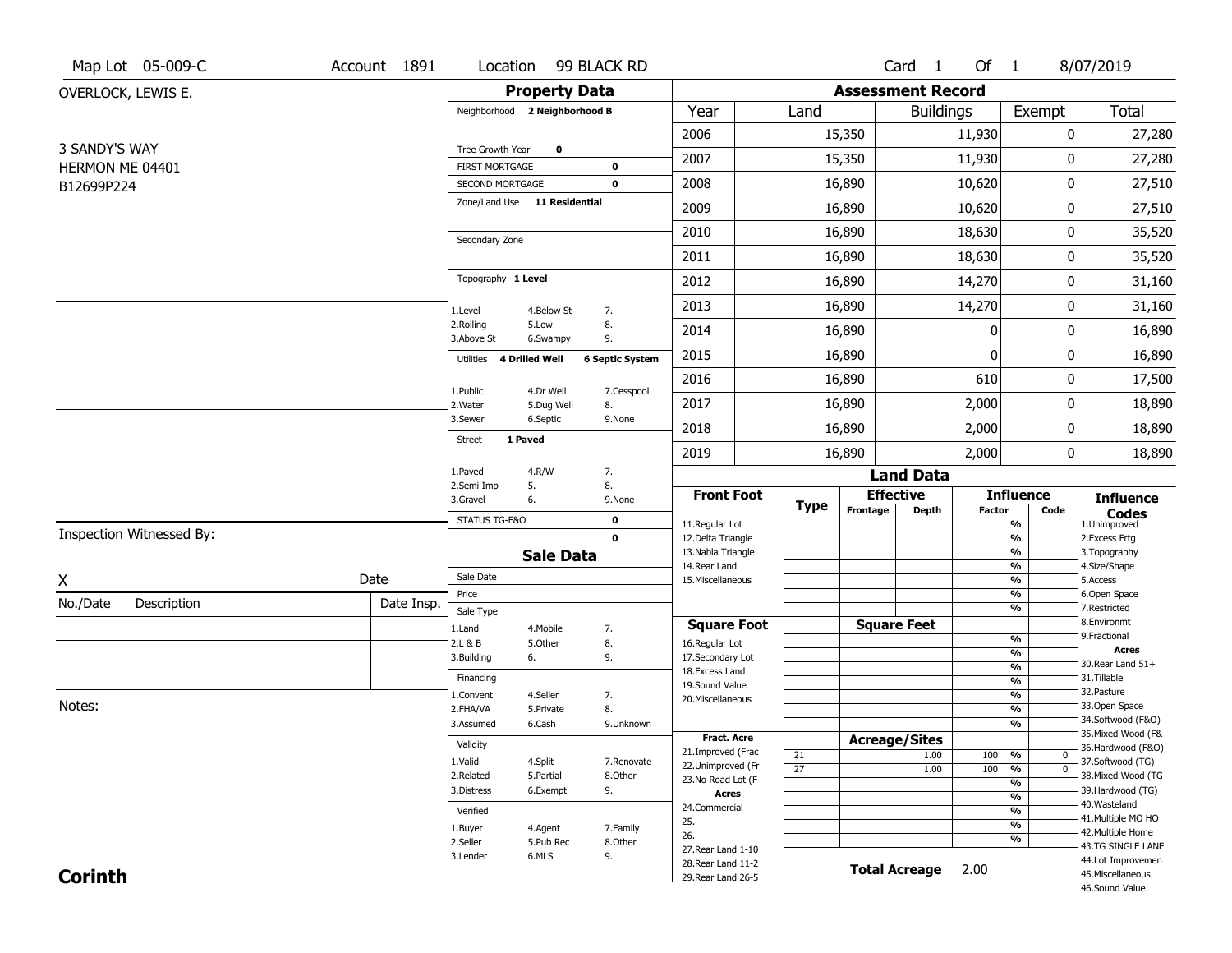|                       |                                   |            |                                                   |                                       |               |                          |                         |             |                                       | <b>Corinth</b> |          |             |               |        |        |      |                         |           |                          |
|-----------------------|-----------------------------------|------------|---------------------------------------------------|---------------------------------------|---------------|--------------------------|-------------------------|-------------|---------------------------------------|----------------|----------|-------------|---------------|--------|--------|------|-------------------------|-----------|--------------------------|
|                       | Map Lot 05-009-C                  |            |                                                   |                                       | Account 1891  |                          | Location                |             |                                       | 99 BLACK RD    |          |             |               | Card 1 |        | Of 1 |                         | 8/07/2019 |                          |
|                       | <b>Building Style 0 Not Coded</b> |            | SF Bsmt Living                                    | $\mathbf 0$                           |               |                          | Layout<br>$\mathbf 0$   |             |                                       |                |          |             |               |        |        |      |                         |           |                          |
| 0.Not Code            | 4.Cape                            | 8.Log      | Fin Bsmt Grade                                    | 0 <sub>0</sub>                        |               |                          | 1. Typical              | 4.          | 7.                                    |                |          |             |               |        |        |      |                         |           |                          |
| 1.Conv.               | 5.Garrison                        | 9.0ther    | HEARTH                                            | $\overline{\mathbf{0}}$               |               |                          | 2.Inadeq                | 5.          | 8.                                    |                |          |             |               |        |        |      |                         |           |                          |
| 2.Ranch               | 6.Split                           | 10.Camp    | Heat Type                                         | 100%                                  | 0 Not Coded   |                          | 3.                      | 6.          | 9.                                    |                |          |             |               |        |        |      |                         |           |                          |
| 3.R Ranch             | 7.Contemp                         | 11.Double  | 0.Not Code                                        | 4.HVAC                                | 8.Fl/Wall     |                          | Attic<br>$\mathbf 0$    |             |                                       |                |          |             |               |        |        |      |                         |           |                          |
| Dwelling Units 0      |                                   |            | 1.HWBB                                            | 5.FWA                                 |               | 9.No Heat                | 1.1/4 Fin               | 4.Full Fin  |                                       | 7.             |          |             |               |        |        |      |                         |           |                          |
| Other Units           | 0                                 |            | 2.HWCI                                            | 6.Radiant                             | 11.           |                          | 2.1/2 Fin               | 5.Fl/Stair  | 8.                                    |                |          |             |               |        |        |      |                         |           |                          |
| <b>Stories</b>        | 0                                 |            | 3.H Pump                                          | 7.Electric                            | 12.           |                          | 3.3/4 Fin               | 6.          |                                       | 9.None         |          |             |               |        |        |      | 1992 STERLING SR#275817 |           |                          |
| 1.1                   | 4.1.5                             | 7.         | Cool Type                                         | 0%                                    | 9 None        |                          | Insulation<br>0         |             |                                       |                |          |             |               |        |        |      |                         |           | GRAVEL PAD VYNAL SKIRTIN |
| 2.2                   | 5.1.75                            | 8.         | 1.Refrig                                          | 4.W&C Air                             | 7.            |                          | 1.Full                  | 4.Minimal   | 7.                                    |                |          |             |               |        |        |      |                         |           |                          |
| 3.3                   | 6.2.5                             | 9.         | 2.Evapor                                          | 5.                                    | 8.            |                          | 2.Heavy                 | 5.          | 8.                                    |                |          | MOBILE HOME |               |        |        |      |                         |           |                          |
| <b>Exterior Walls</b> | 0 Not Coded                       |            | 3.H Pump                                          | 6.                                    | 9.None        |                          | 3.Capped                | 6.          |                                       | 9.None         |          |             |               |        | [1008] |      |                         |           |                          |
| 0.Not Code            | 4.Asbestos                        | 8.Concrete | Kitchen Style                                     | $\overline{\mathbf{0}}$               |               |                          | Unfinished %            | 0%          |                                       |                | 14       |             |               |        |        |      |                         |           |                          |
| 1.Wood                | 5.Stucco                          | 9.0ther    | 1.Modern                                          | 4.Obsolete                            | 7.            |                          | Grade & Factor          | 00%         |                                       |                |          |             |               | 72     |        |      |                         |           |                          |
| 2.Vin/Al              | 6.Brick                           | 11.        | 2. Typical                                        | 5.                                    | 8.            |                          | 1.E Grade               | 4.B Grade   |                                       | 7.             |          |             |               |        |        |      |                         |           |                          |
| 3.Compos.             | 7.Stone                           | 12.        | 3.Old Type                                        | 6.                                    | 9.None        |                          | 2.D Grade               | 5.A Grade   | 8.                                    |                |          |             |               |        |        |      |                         |           |                          |
| Roof Surface          | $\mathbf 0$                       |            | Bath(s) Style                                     | $\overline{\mathbf{0}}$               |               |                          | 3.C Grade               | 6.          |                                       | 9.Same         |          |             |               |        |        |      |                         |           |                          |
| 1.Asphalt             | 4.Composit                        | 7.METAL RS | 1.Modern                                          | 4.Obsolete                            | 7.            |                          | SQFT (Footprint) 0      |             |                                       |                | DRIVEWAY |             |               |        |        |      |                         |           |                          |
| 2.Slate               | 5.Wood                            | 8.         | 2. Typical                                        | 5.                                    | 8.            |                          | Condition               | $\mathbf 0$ |                                       |                |          |             |               |        |        |      |                         |           |                          |
| 3.Metal               | 6.Ark Asph                        | 9.         | 3.Old Type                                        | 6.                                    | 9.None        |                          | 1.Poor                  | 4.Avg       |                                       | 7.V G          |          |             |               |        |        |      |                         |           |                          |
| SF Masonry Trim 0     |                                   |            | # Rooms                                           | $\mathbf 0$                           |               |                          | 2.Fair                  | $5.Avg+$    |                                       | 8.Exc          |          |             |               |        |        |      |                         |           |                          |
| <b>Electric Amps</b>  | 0                                 |            | # Bedrooms                                        | $\bf{0}$                              |               |                          | 3.Avg-                  | 6.Good      |                                       | 9.Same         |          |             | 99 BLACK ROAD |        |        |      |                         |           |                          |
| OPEN-4-CUSTOM 0       |                                   |            | # Full Baths                                      | $\mathbf 0$                           |               |                          | Phys. % Good            | 0%          |                                       |                |          |             |               |        |        |      |                         |           |                          |
| Year Built            | 0                                 |            | # Half Baths                                      | $\bf{0}$                              |               |                          | Funct. % Good           |             | 100%                                  |                |          |             |               |        |        |      |                         |           |                          |
| Year Remodeled        | $\mathbf 0$                       |            | # Addn Fixtures                                   | $\bf{0}$                              |               |                          | <b>Functional Code</b>  |             | 9 None                                |                |          |             |               |        |        |      |                         |           |                          |
| Foundation            | 0                                 |            | # Fireplaces                                      | $\bf{0}$                              |               |                          | 1.Incomp                | 4.Delap     |                                       | 7.No Power     |          |             |               |        |        |      |                         |           |                          |
| 1.Concrete            | 4.Wood                            | 7.         |                                                   |                                       |               |                          | 2.0-Built               | 5.Bsmt      |                                       | 8.LongTerm     |          |             |               |        |        |      |                         |           |                          |
| 2.C Block             | 5.Slab                            | 8.         |                                                   |                                       |               |                          | 3.Damage                | 6.Common    |                                       | 9.None         |          |             |               |        |        |      |                         |           |                          |
| 3.Br/Stone            | 6.Piers                           | 9.         |                                                   |                                       |               |                          | Econ. % Good 100%       |             |                                       |                |          |             |               |        |        |      |                         |           |                          |
| Basement              | 0                                 |            |                                                   |                                       |               |                          | Economic Code None      |             |                                       |                |          |             |               |        |        |      |                         |           |                          |
| $1.1/4$ Bmt           | 4.Full Bmt                        | 7.         |                                                   |                                       |               |                          | 0.None                  | 3.No Power  | 7.                                    |                |          |             |               |        |        |      |                         |           |                          |
| 2.1/2 Bmt             | 5.None                            | 8.         |                                                   |                                       |               |                          | 1.Location              | 4.Generate  | 8.                                    |                |          |             |               |        |        |      |                         |           |                          |
| 3.3/4 Bmt             | 6.DAYLIGHT 9.None                 |            |                                                   |                                       |               |                          | 2.Encroach              | 9.None      | 9.                                    |                |          |             |               |        |        |      |                         |           |                          |
| Bsmt Gar # Cars 0     |                                   |            |                                                   |                                       | Software      |                          | Entrance Code           |             | 5 Estimated                           |                |          |             |               |        |        |      |                         |           |                          |
| Wet Basement          | $\mathbf 0$                       |            |                                                   | A Division of Harris Computer Systems |               |                          | 1.Interior              | 4.Vacant    | 7.                                    |                |          |             |               |        |        |      |                         |           |                          |
| 1.Dry                 | 4.                                | 7.         |                                                   |                                       |               |                          | 2.Refusal               | 5.Estimate  | 8.                                    |                |          |             |               |        |        |      |                         |           |                          |
|                       | 5.                                |            |                                                   |                                       |               |                          | 3.Informed              | 6.          | 9.                                    |                |          |             |               |        |        |      |                         |           |                          |
| 2.Damp<br>3.Wet       | 6.                                | 8.         |                                                   |                                       |               |                          | <b>Information Code</b> |             | 5 Estimate                            |                |          |             |               |        |        |      |                         |           |                          |
|                       |                                   | 9.         |                                                   |                                       |               |                          |                         |             |                                       |                |          |             |               |        |        |      |                         |           |                          |
|                       |                                   |            |                                                   |                                       |               |                          | 1.0wner                 | 4.Agent     | 7.                                    |                |          |             |               |        |        |      |                         |           |                          |
|                       |                                   |            | Date Inspected 5/10/2010                          |                                       |               |                          | 2.Relative              | 5.Estimate  | 8.                                    |                |          |             |               |        |        |      |                         |           |                          |
|                       |                                   |            |                                                   |                                       |               |                          | 3.Tenant                | 6.Other     | 9.                                    |                |          |             |               |        |        |      |                         |           |                          |
|                       |                                   |            | <b>Additions, Outbuildings &amp; Improvements</b> |                                       |               |                          |                         |             | 1.One Story Fram<br>2. Two Story Fram |                |          |             |               |        |        |      |                         |           |                          |
| Type                  |                                   | Year       | Units<br>Grade                                    | Cond                                  | Phys.         | Funct.                   | Sound Value             |             | 3. Three Story Fr                     |                |          |             |               |        |        |      |                         |           |                          |
| 24 Frame Shed         |                                   | 2016       |                                                   |                                       | %             |                          | $\sqrt[3]{2,000}$       |             | 4.1 & 1/2 Story                       |                |          |             |               |        |        |      |                         |           |                          |
|                       |                                   |            |                                                   |                                       | %             | %                        |                         |             |                                       |                |          |             |               |        |        |      |                         |           |                          |
|                       |                                   |            |                                                   |                                       |               |                          |                         |             | 5.1 & 3/4 Story                       |                |          |             |               |        |        |      |                         |           |                          |
|                       |                                   |            |                                                   |                                       | $\frac{9}{0}$ | $\frac{9}{0}$            |                         |             | 6.2 & 1/2 Story                       |                |          |             |               |        |        |      |                         |           |                          |
|                       |                                   |            |                                                   |                                       | $\frac{0}{0}$ | $\%$                     |                         |             | 21.Open Frame Por                     |                |          |             |               |        |        |      |                         |           |                          |
|                       |                                   |            |                                                   |                                       | %             | $\overline{\frac{0}{6}}$ |                         |             | 22.Encl Frame Por                     |                |          |             |               |        |        |      |                         |           |                          |
|                       |                                   |            |                                                   |                                       |               |                          |                         |             | 23. Frame Garage                      |                |          |             |               |        |        |      |                         |           |                          |
|                       |                                   |            |                                                   |                                       | $\sqrt{6}$    | $\overline{\frac{0}{6}}$ |                         |             | 24.Frame Shed                         |                |          |             |               |        |        |      |                         |           |                          |
|                       |                                   |            |                                                   |                                       | %             | $\overline{\frac{0}{6}}$ |                         |             | 25. Frame Bay Wind                    |                |          |             |               |        |        |      |                         |           |                          |
|                       |                                   |            |                                                   |                                       | $\frac{0}{0}$ | $\%$                     |                         |             | 26.1SFr Overhang                      |                |          |             |               |        |        |      |                         |           |                          |
|                       |                                   |            |                                                   |                                       |               |                          |                         |             | 27.Unfin Basement                     |                |          |             |               |        |        |      |                         |           |                          |
|                       |                                   |            |                                                   |                                       | $\%$          | $\%$                     |                         |             | 28.Unfinished Att                     |                |          |             |               |        |        |      |                         |           |                          |
|                       |                                   |            |                                                   |                                       | $\sqrt{6}$    | $\%$                     |                         |             | 29. Finished Attic                    |                |          |             |               |        |        |      |                         |           |                          |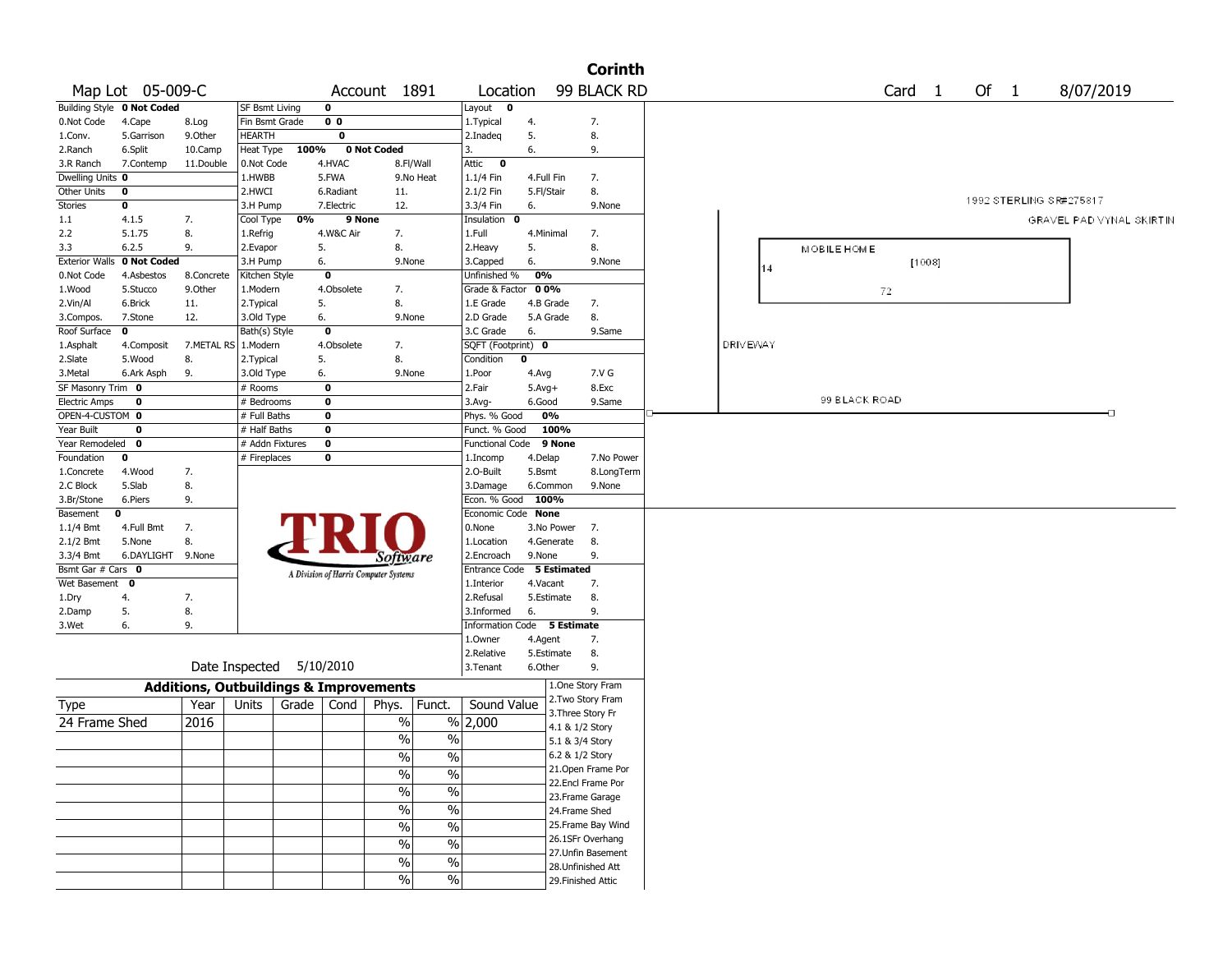| <b>Property Data</b><br><b>Assessment Record</b><br>OYSTER, LOWELL R.<br>Total<br>OYSTER, KATHLEEN M.<br>Neighborhood 3 Neighborhood C<br>Year<br><b>Buildings</b><br>Exempt<br>Land<br>2006<br>7,980<br>$\pmb{0}$<br>0<br>543 GRANT ROAD<br>Tree Growth Year<br>0<br>2007<br>0<br>7,980<br>7,980<br>0<br>CORINTH ME 04427<br><b>FIRST MORTGAGE</b><br>0<br>$\boldsymbol{0}$<br>2008<br>8,120<br>0<br>8,120<br>SECOND MORTGAGE<br>$\mathbf 0$<br>B3314P172<br>Zone/Land Use 11 Residential<br>$\mathbf 0$<br>8,440<br>2009<br>8,440<br>0<br>$\mathbf 0$<br>8,440<br>2010<br>8,440<br>0<br>Secondary Zone<br>$\mathbf 0$<br>8,440<br>0<br>2011<br>Topography 9<br>9<br>$\boldsymbol{0}$<br>2012<br>8,440<br>0<br>$\mathbf 0$<br>0<br>2013<br>8,440<br>4.Below St<br>1.Level<br>7.<br>2.Rolling<br>5.Low<br>8.<br>2014<br>8,440<br>0<br>0<br>3.Above St<br>9.<br>6.Swampy<br>$\Omega$<br>2015<br>8,440<br>0<br>Utilities 9 None<br>9 None<br>2016<br>22,300<br>18,390<br>0<br>1.Public<br>4.Dr Well<br>7.Cesspool<br>2017<br>18,390<br>22,300<br>0<br>2. Water<br>5.Dug Well<br>8.<br>3.Sewer<br>6.Septic<br>9.None<br>2018<br>22,300<br>18,390<br>0<br>9 None<br><b>Street</b><br>2019<br>22,300<br>18,390<br>0<br>1.Paved<br>4.R/W<br>7.<br><b>Land Data</b><br>2.Semi Imp<br>8.<br>5.<br><b>Effective</b><br><b>Influence</b><br><b>Front Foot</b><br><b>Influence</b><br>3.Gravel<br>6.<br>9.None<br><b>Type</b><br>Frontage<br><b>Depth</b><br>Factor<br>Code | Map Lot 02-051-A | Account 1012 | Location | <b>604 GRANT ROAD</b> |  |  | Card <sub>1</sub> | Of $1$ | 8/07/2019    |
|------------------------------------------------------------------------------------------------------------------------------------------------------------------------------------------------------------------------------------------------------------------------------------------------------------------------------------------------------------------------------------------------------------------------------------------------------------------------------------------------------------------------------------------------------------------------------------------------------------------------------------------------------------------------------------------------------------------------------------------------------------------------------------------------------------------------------------------------------------------------------------------------------------------------------------------------------------------------------------------------------------------------------------------------------------------------------------------------------------------------------------------------------------------------------------------------------------------------------------------------------------------------------------------------------------------------------------------------------------------------------------------------------------------------------------------------------------------|------------------|--------------|----------|-----------------------|--|--|-------------------|--------|--------------|
|                                                                                                                                                                                                                                                                                                                                                                                                                                                                                                                                                                                                                                                                                                                                                                                                                                                                                                                                                                                                                                                                                                                                                                                                                                                                                                                                                                                                                                                                  |                  |              |          |                       |  |  |                   |        |              |
|                                                                                                                                                                                                                                                                                                                                                                                                                                                                                                                                                                                                                                                                                                                                                                                                                                                                                                                                                                                                                                                                                                                                                                                                                                                                                                                                                                                                                                                                  |                  |              |          |                       |  |  |                   |        |              |
|                                                                                                                                                                                                                                                                                                                                                                                                                                                                                                                                                                                                                                                                                                                                                                                                                                                                                                                                                                                                                                                                                                                                                                                                                                                                                                                                                                                                                                                                  |                  |              |          |                       |  |  |                   |        | 7,980        |
|                                                                                                                                                                                                                                                                                                                                                                                                                                                                                                                                                                                                                                                                                                                                                                                                                                                                                                                                                                                                                                                                                                                                                                                                                                                                                                                                                                                                                                                                  |                  |              |          |                       |  |  |                   |        |              |
|                                                                                                                                                                                                                                                                                                                                                                                                                                                                                                                                                                                                                                                                                                                                                                                                                                                                                                                                                                                                                                                                                                                                                                                                                                                                                                                                                                                                                                                                  |                  |              |          |                       |  |  |                   |        |              |
|                                                                                                                                                                                                                                                                                                                                                                                                                                                                                                                                                                                                                                                                                                                                                                                                                                                                                                                                                                                                                                                                                                                                                                                                                                                                                                                                                                                                                                                                  |                  |              |          |                       |  |  |                   |        |              |
|                                                                                                                                                                                                                                                                                                                                                                                                                                                                                                                                                                                                                                                                                                                                                                                                                                                                                                                                                                                                                                                                                                                                                                                                                                                                                                                                                                                                                                                                  |                  |              |          |                       |  |  |                   |        |              |
|                                                                                                                                                                                                                                                                                                                                                                                                                                                                                                                                                                                                                                                                                                                                                                                                                                                                                                                                                                                                                                                                                                                                                                                                                                                                                                                                                                                                                                                                  |                  |              |          |                       |  |  |                   |        |              |
|                                                                                                                                                                                                                                                                                                                                                                                                                                                                                                                                                                                                                                                                                                                                                                                                                                                                                                                                                                                                                                                                                                                                                                                                                                                                                                                                                                                                                                                                  |                  |              |          |                       |  |  |                   |        | 8,440        |
|                                                                                                                                                                                                                                                                                                                                                                                                                                                                                                                                                                                                                                                                                                                                                                                                                                                                                                                                                                                                                                                                                                                                                                                                                                                                                                                                                                                                                                                                  |                  |              |          |                       |  |  |                   |        | 8,440        |
|                                                                                                                                                                                                                                                                                                                                                                                                                                                                                                                                                                                                                                                                                                                                                                                                                                                                                                                                                                                                                                                                                                                                                                                                                                                                                                                                                                                                                                                                  |                  |              |          |                       |  |  |                   |        | 8,440        |
|                                                                                                                                                                                                                                                                                                                                                                                                                                                                                                                                                                                                                                                                                                                                                                                                                                                                                                                                                                                                                                                                                                                                                                                                                                                                                                                                                                                                                                                                  |                  |              |          |                       |  |  |                   |        | 8,440        |
|                                                                                                                                                                                                                                                                                                                                                                                                                                                                                                                                                                                                                                                                                                                                                                                                                                                                                                                                                                                                                                                                                                                                                                                                                                                                                                                                                                                                                                                                  |                  |              |          |                       |  |  |                   |        | 8,440        |
|                                                                                                                                                                                                                                                                                                                                                                                                                                                                                                                                                                                                                                                                                                                                                                                                                                                                                                                                                                                                                                                                                                                                                                                                                                                                                                                                                                                                                                                                  |                  |              |          |                       |  |  |                   |        | 40,690       |
|                                                                                                                                                                                                                                                                                                                                                                                                                                                                                                                                                                                                                                                                                                                                                                                                                                                                                                                                                                                                                                                                                                                                                                                                                                                                                                                                                                                                                                                                  |                  |              |          |                       |  |  |                   |        | 40,690       |
|                                                                                                                                                                                                                                                                                                                                                                                                                                                                                                                                                                                                                                                                                                                                                                                                                                                                                                                                                                                                                                                                                                                                                                                                                                                                                                                                                                                                                                                                  |                  |              |          |                       |  |  |                   |        | 40,690       |
|                                                                                                                                                                                                                                                                                                                                                                                                                                                                                                                                                                                                                                                                                                                                                                                                                                                                                                                                                                                                                                                                                                                                                                                                                                                                                                                                                                                                                                                                  |                  |              |          |                       |  |  |                   |        | 40,690       |
|                                                                                                                                                                                                                                                                                                                                                                                                                                                                                                                                                                                                                                                                                                                                                                                                                                                                                                                                                                                                                                                                                                                                                                                                                                                                                                                                                                                                                                                                  |                  |              |          |                       |  |  |                   |        |              |
|                                                                                                                                                                                                                                                                                                                                                                                                                                                                                                                                                                                                                                                                                                                                                                                                                                                                                                                                                                                                                                                                                                                                                                                                                                                                                                                                                                                                                                                                  |                  |              |          |                       |  |  |                   |        |              |
| STATUS TG-F&O<br>0<br>$\overline{\frac{9}{6}}$<br>11.Regular Lot<br>1.Unimproved                                                                                                                                                                                                                                                                                                                                                                                                                                                                                                                                                                                                                                                                                                                                                                                                                                                                                                                                                                                                                                                                                                                                                                                                                                                                                                                                                                                 |                  |              |          |                       |  |  |                   |        | <b>Codes</b> |
| Inspection Witnessed By:<br>$\mathbf 0$<br>12.Delta Triangle<br>$\frac{9}{6}$<br>2.Excess Frtg                                                                                                                                                                                                                                                                                                                                                                                                                                                                                                                                                                                                                                                                                                                                                                                                                                                                                                                                                                                                                                                                                                                                                                                                                                                                                                                                                                   |                  |              |          |                       |  |  |                   |        |              |
| 13. Nabla Triangle<br>$\overline{\frac{9}{6}}$<br>3. Topography<br><b>Sale Data</b><br>14. Rear Land<br>$\frac{9}{6}$<br>4.Size/Shape                                                                                                                                                                                                                                                                                                                                                                                                                                                                                                                                                                                                                                                                                                                                                                                                                                                                                                                                                                                                                                                                                                                                                                                                                                                                                                                            |                  |              |          |                       |  |  |                   |        |              |
| Sale Date<br>Date<br>X<br>$\overline{\frac{9}{6}}$<br>5.Access<br>15. Miscellaneous                                                                                                                                                                                                                                                                                                                                                                                                                                                                                                                                                                                                                                                                                                                                                                                                                                                                                                                                                                                                                                                                                                                                                                                                                                                                                                                                                                              |                  |              |          |                       |  |  |                   |        |              |
| $\frac{9}{6}$<br>Price<br>6.Open Space<br>No./Date<br>Description<br>Date Insp.<br>$\overline{\frac{9}{6}}$<br>7.Restricted<br>Sale Type                                                                                                                                                                                                                                                                                                                                                                                                                                                                                                                                                                                                                                                                                                                                                                                                                                                                                                                                                                                                                                                                                                                                                                                                                                                                                                                         |                  |              |          |                       |  |  |                   |        |              |
| 8.Environmt<br><b>Square Feet</b><br><b>Square Foot</b><br>7.<br>1.Land<br>4. Mobile                                                                                                                                                                                                                                                                                                                                                                                                                                                                                                                                                                                                                                                                                                                                                                                                                                                                                                                                                                                                                                                                                                                                                                                                                                                                                                                                                                             |                  |              |          |                       |  |  |                   |        |              |
| 9. Fractional<br>$\frac{9}{6}$<br>8.<br>16.Regular Lot<br>2.L & B<br>5.Other<br><b>Acres</b><br>%                                                                                                                                                                                                                                                                                                                                                                                                                                                                                                                                                                                                                                                                                                                                                                                                                                                                                                                                                                                                                                                                                                                                                                                                                                                                                                                                                                |                  |              |          |                       |  |  |                   |        |              |
| 3.Building<br>9.<br>17.Secondary Lot<br>6.<br>30. Rear Land 51+<br>%<br>18. Excess Land                                                                                                                                                                                                                                                                                                                                                                                                                                                                                                                                                                                                                                                                                                                                                                                                                                                                                                                                                                                                                                                                                                                                                                                                                                                                                                                                                                          |                  |              |          |                       |  |  |                   |        |              |
| 31.Tillable<br>Financing<br>$\frac{9}{6}$<br>19.Sound Value                                                                                                                                                                                                                                                                                                                                                                                                                                                                                                                                                                                                                                                                                                                                                                                                                                                                                                                                                                                                                                                                                                                                                                                                                                                                                                                                                                                                      |                  |              |          |                       |  |  |                   |        |              |
| 32.Pasture<br>$\frac{9}{6}$<br>1.Convent<br>4.Seller<br>7.<br>20.Miscellaneous<br>Notes:<br>33.Open Space                                                                                                                                                                                                                                                                                                                                                                                                                                                                                                                                                                                                                                                                                                                                                                                                                                                                                                                                                                                                                                                                                                                                                                                                                                                                                                                                                        |                  |              |          |                       |  |  |                   |        |              |
| $\overline{\frac{9}{6}}$<br>2.FHA/VA<br>5.Private<br>8.<br>34.Softwood (F&O)                                                                                                                                                                                                                                                                                                                                                                                                                                                                                                                                                                                                                                                                                                                                                                                                                                                                                                                                                                                                                                                                                                                                                                                                                                                                                                                                                                                     |                  |              |          |                       |  |  |                   |        |              |
| 3.Assumed<br>%<br>6.Cash<br>9.Unknown<br>35. Mixed Wood (F&<br><b>Fract. Acre</b>                                                                                                                                                                                                                                                                                                                                                                                                                                                                                                                                                                                                                                                                                                                                                                                                                                                                                                                                                                                                                                                                                                                                                                                                                                                                                                                                                                                |                  |              |          |                       |  |  |                   |        |              |
| <b>Acreage/Sites</b><br>Validity<br>36.Hardwood (F&O)<br>21.Improved (Frac                                                                                                                                                                                                                                                                                                                                                                                                                                                                                                                                                                                                                                                                                                                                                                                                                                                                                                                                                                                                                                                                                                                                                                                                                                                                                                                                                                                       |                  |              |          |                       |  |  |                   |        |              |
| 32<br>1.00<br>100<br>%<br>$\mathbf{0}$<br>1.Valid<br>37.Softwood (TG)<br>4.Split<br>7.Renovate<br>22.Unimproved (Fr<br>$\overline{28}$<br>$\overline{0}$<br>11.30<br>100<br>%                                                                                                                                                                                                                                                                                                                                                                                                                                                                                                                                                                                                                                                                                                                                                                                                                                                                                                                                                                                                                                                                                                                                                                                                                                                                                    |                  |              |          |                       |  |  |                   |        |              |
| 2.Related<br>38. Mixed Wood (TG<br>5.Partial<br>8.Other<br>23.No Road Lot (F<br>21<br>100<br>$\frac{9}{6}$<br>$\overline{0}$<br>1.00                                                                                                                                                                                                                                                                                                                                                                                                                                                                                                                                                                                                                                                                                                                                                                                                                                                                                                                                                                                                                                                                                                                                                                                                                                                                                                                             |                  |              |          |                       |  |  |                   |        |              |
| 39.Hardwood (TG)<br>9.<br>3.Distress<br>6.Exempt<br><b>Acres</b><br>$\overline{\frac{9}{6}}$<br>40. Wasteland                                                                                                                                                                                                                                                                                                                                                                                                                                                                                                                                                                                                                                                                                                                                                                                                                                                                                                                                                                                                                                                                                                                                                                                                                                                                                                                                                    |                  |              |          |                       |  |  |                   |        |              |
| 24.Commercial<br>%<br>Verified<br>41. Multiple MO HO                                                                                                                                                                                                                                                                                                                                                                                                                                                                                                                                                                                                                                                                                                                                                                                                                                                                                                                                                                                                                                                                                                                                                                                                                                                                                                                                                                                                             |                  |              |          |                       |  |  |                   |        |              |
| 25.<br>$\overline{\frac{9}{6}}$<br>4.Agent<br>7.Family<br>1.Buyer<br>42. Multiple Home<br>26.                                                                                                                                                                                                                                                                                                                                                                                                                                                                                                                                                                                                                                                                                                                                                                                                                                                                                                                                                                                                                                                                                                                                                                                                                                                                                                                                                                    |                  |              |          |                       |  |  |                   |        |              |
| %<br>2.Seller<br>5.Pub Rec<br>8.Other<br>43.TG SINGLE LANE<br>27. Rear Land 1-10                                                                                                                                                                                                                                                                                                                                                                                                                                                                                                                                                                                                                                                                                                                                                                                                                                                                                                                                                                                                                                                                                                                                                                                                                                                                                                                                                                                 |                  |              |          |                       |  |  |                   |        |              |
| 3.Lender<br>6.MLS<br>44.Lot Improvemen<br>28. Rear Land 11-2<br><b>Total Acreage</b>                                                                                                                                                                                                                                                                                                                                                                                                                                                                                                                                                                                                                                                                                                                                                                                                                                                                                                                                                                                                                                                                                                                                                                                                                                                                                                                                                                             |                  |              |          |                       |  |  |                   |        |              |
| <b>Corinth</b><br>45. Miscellaneous<br>29. Rear Land 26-5<br>46.Sound Value                                                                                                                                                                                                                                                                                                                                                                                                                                                                                                                                                                                                                                                                                                                                                                                                                                                                                                                                                                                                                                                                                                                                                                                                                                                                                                                                                                                      |                  |              |          | 9.                    |  |  |                   | 13.30  |              |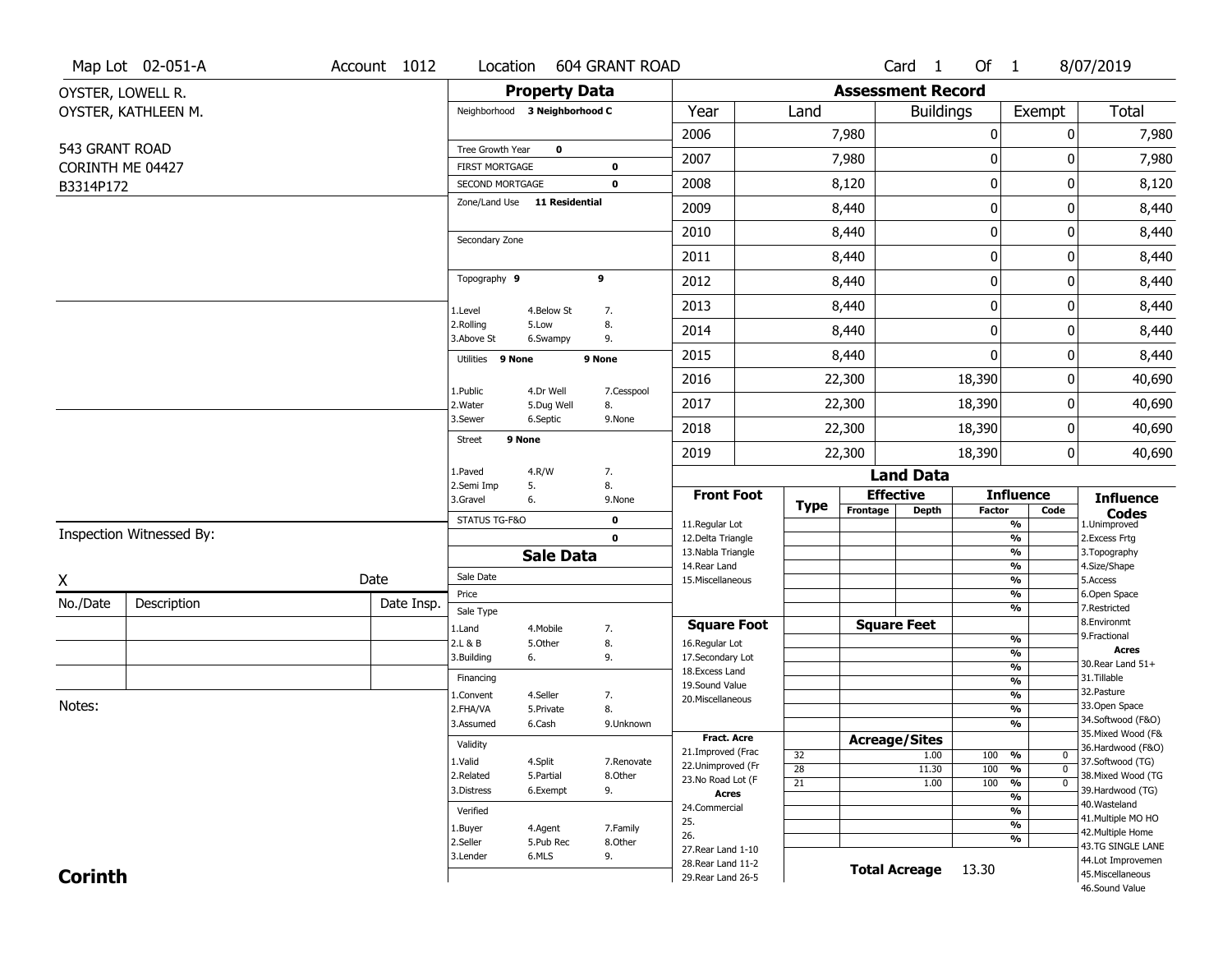|                       |                                   |                                                   |                 |       |                                       |                    |               |                             |              |            | <b>Corinth</b>                        |                                        |
|-----------------------|-----------------------------------|---------------------------------------------------|-----------------|-------|---------------------------------------|--------------------|---------------|-----------------------------|--------------|------------|---------------------------------------|----------------------------------------|
|                       | Map Lot 02-051-A                  |                                                   |                 |       |                                       | Account 1012       |               | Location                    |              |            | <b>604 GRANT ROAD</b>                 | Card <sub>1</sub><br>Of 1<br>8/07/2019 |
|                       | <b>Building Style 0 Not Coded</b> |                                                   | SF Bsmt Living  |       | $\overline{\mathbf{0}}$               |                    |               | Layout<br>0                 |              |            |                                       |                                        |
| 0.Not Code            | 4.Cape                            | 8.Log                                             | Fin Bsmt Grade  |       | 0 <sub>0</sub>                        |                    |               | 1. Typical                  | 4.           |            | 7.                                    |                                        |
| 1.Conv.               | 5.Garrison                        | 9.0ther                                           | <b>HEARTH</b>   |       | $\overline{\mathbf{0}}$               |                    |               | 2.Inadeq                    | 5.           |            | 8.                                    | 14                                     |
| 2.Ranch               | 6.Split                           | 10.Camp                                           | Heat Type       | 100%  |                                       | <b>0 Not Coded</b> |               | 3.                          | 6.           |            | 9.                                    |                                        |
| 3.R Ranch             | 7.Contemp                         | 11.Double                                         | 0.Not Code      |       | 4.HVAC                                |                    | 8.Fl/Wall     | Attic<br>$\mathbf{0}$       |              |            |                                       |                                        |
| Dwelling Units 0      |                                   |                                                   | 1.HWBB          |       | 5.FWA                                 |                    | 9.No Heat     | 1.1/4 Fin                   | 4.Full Fin   |            | 7.                                    | <b>1994 TITAN</b>                      |
| Other Units           | 0                                 |                                                   | 2.HWCI          |       | 6.Radiant                             | 11.                |               | 2.1/2 Fin                   | 5.Fl/Stair   |            | 8.                                    |                                        |
| Stories               | 0                                 |                                                   | 3.H Pump        |       | 7.Electric                            | 12.                |               | 3.3/4 Fin                   | 6.           |            | 9.None                                | SR#19948938962                         |
| 1.1                   | 4.1.5                             | 7.                                                | Cool Type       | 0%    | 9 None                                |                    |               | Insulation<br>0             |              |            |                                       | ON A GRAVEL PAD                        |
| 2.2                   | 5.1.75                            | 8.                                                | 1.Refrig        |       | 4.W&C Air                             | 7.                 |               | 1.Full                      |              | 4.Minimal  | 7.                                    |                                        |
| 3.3                   | 6.2.5                             | 9.                                                | 2.Evapor        |       | 5.                                    | 8.                 |               | 2.Heavy                     | 5.           |            | 8.                                    | 80                                     |
| <b>Exterior Walls</b> | 0 Not Coded                       |                                                   | 3.H Pump        |       | 6.                                    |                    | 9.None        | 3.Capped                    | 6.           |            | 9.None                                |                                        |
| 0.Not Code            | 4.Asbestos                        | 8.Concrete                                        | Kitchen Style   |       | $\overline{\mathbf{0}}$               |                    |               | Unfinished %                | 0%           |            |                                       |                                        |
| 1.Wood                | 5.Stucco                          | 9.0ther                                           | 1.Modern        |       | 4.Obsolete                            | 7.                 |               | Grade & Factor              |              | 00%        |                                       |                                        |
| 2.Vin/Al              | 6.Brick                           | 11.                                               | 2. Typical      |       | 5.                                    | 8.                 |               | 1.E Grade                   |              | 4.B Grade  | 7.                                    | MH                                     |
| 3.Compos.             | 7.Stone                           | 12.                                               | 3.Old Type      |       | 6.                                    |                    | 9.None        | 2.D Grade                   |              | 5.A Grade  | 8.                                    |                                        |
| Roof Surface          | $\mathbf{o}$                      |                                                   | Bath(s) Style   |       | $\overline{\mathbf{0}}$               |                    |               | 3.C Grade                   | 6.           |            | 9.Same                                |                                        |
| 1.Asphalt             | 4.Composit                        | 7.METAL RS                                        | 1.Modern        |       | 4.Obsolete                            | 7.                 |               | SQFT (Footprint) 0          |              |            |                                       | [1120]                                 |
| 2.Slate               | 5.Wood                            | 8.                                                | 2. Typical      |       | 5.                                    | 8.                 |               | Condition                   | 0            |            |                                       |                                        |
| 3.Metal               | 6.Ark Asph                        | 9.                                                | 3.Old Type      |       | 6.                                    |                    | 9.None        | 1.Poor                      | 4.Avg        |            | 7.V G                                 |                                        |
| SF Masonry Trim 0     |                                   |                                                   | # Rooms         |       | $\bf{0}$                              |                    |               | 2.Fair                      | $5.$ Avg $+$ |            | 8.Exc                                 |                                        |
| <b>Electric Amps</b>  | 0                                 |                                                   | # Bedrooms      |       | $\mathbf 0$                           |                    |               | 3.Avg-                      | 6.Good       |            | 9.Same                                |                                        |
| OPEN-4-CUSTOM 0       |                                   |                                                   | # Full Baths    |       | $\mathbf 0$                           |                    |               | Phys. % Good                |              | 0%         |                                       |                                        |
| Year Built            | 0                                 |                                                   | # Half Baths    |       | $\mathbf 0$                           |                    |               | Funct. % Good               |              | 100%       |                                       |                                        |
| Year Remodeled        | 0                                 |                                                   | # Addn Fixtures |       | $\mathbf 0$                           |                    |               | <b>Functional Code</b>      |              | 9 None     |                                       |                                        |
| Foundation            | 0                                 |                                                   | # Fireplaces    |       | $\mathbf 0$                           |                    |               | 1.Incomp                    | 4.Delap      |            | 7.No Power                            |                                        |
| 1.Concrete            | 4.Wood                            | 7.                                                |                 |       |                                       |                    |               | 2.O-Built                   | 5.Bsmt       |            | 8.LongTerm                            | <b>GRANT ROAD</b>                      |
| 2.C Block             | 5.Slab                            | 8.                                                |                 |       |                                       |                    |               | 3.Damage                    |              | 6.Common   | 9.None                                |                                        |
| 3.Br/Stone            | 6.Piers                           | 9.                                                |                 |       |                                       |                    |               | Econ. % Good                |              | 100%       |                                       |                                        |
| Basement              | 0                                 |                                                   |                 |       |                                       |                    |               | Economic Code None          |              |            |                                       |                                        |
| 1.1/4 Bmt             | 4.Full Bmt                        | 7.                                                |                 |       |                                       |                    |               | 0.None                      |              | 3.No Power | 7.                                    |                                        |
| 2.1/2 Bmt             | 5.None                            | 8.                                                |                 |       |                                       |                    |               | 1.Location                  |              | 4.Generate | 8.                                    |                                        |
| 3.3/4 Bmt             | 6.DAYLIGHT 9.None                 |                                                   |                 |       |                                       |                    |               | 2.Encroach                  | 9.None       |            | 9.                                    |                                        |
| Bsmt Gar # Cars 0     |                                   |                                                   |                 |       |                                       | Software           |               |                             | $\mathbf 0$  |            |                                       |                                        |
| Wet Basement          | 0                                 |                                                   |                 |       | A Division of Harris Computer Systems |                    |               | Entrance Code<br>1.Interior | 4.Vacant     |            | 7.                                    |                                        |
|                       |                                   |                                                   |                 |       |                                       |                    |               |                             |              |            |                                       |                                        |
| 1.Dry                 | 4.                                | 7.                                                |                 |       |                                       |                    |               | 2.Refusal                   |              | 5.Estimate | 8.                                    |                                        |
| 2.Damp                | 5.                                | 8.                                                |                 |       |                                       |                    |               | 3.Informed                  | 6.           |            | 9.                                    |                                        |
| 3.Wet                 | 6.                                | 9.                                                |                 |       |                                       |                    |               | Information Code 0          |              |            |                                       |                                        |
|                       |                                   |                                                   |                 |       |                                       |                    |               | 1.0wner                     | 4.Agent      |            | 7.                                    |                                        |
|                       |                                   |                                                   |                 |       |                                       |                    |               | 2.Relative                  |              | 5.Estimate | 8.                                    |                                        |
|                       |                                   |                                                   | Date Inspected  |       |                                       |                    |               | 3. Tenant                   | 6.Other      |            | 9.                                    |                                        |
|                       |                                   | <b>Additions, Outbuildings &amp; Improvements</b> |                 |       |                                       |                    |               |                             |              |            | 1.One Story Fram<br>2. Two Story Fram |                                        |
| Type                  |                                   | Year                                              | Units           | Grade | Cond                                  | Phys.              | Funct.        | Sound Value                 |              |            | 3. Three Story Fr                     |                                        |
| 953 Titan             | M/H                               | 194                                               | 14x80           | 3 9 0 | 3                                     | 80                 | % 80<br>$\%$  |                             |              |            |                                       |                                        |
|                       |                                   |                                                   |                 |       |                                       | $\frac{0}{0}$      | $\%$          |                             |              |            | 4.1 & 1/2 Story                       |                                        |
|                       |                                   |                                                   |                 |       |                                       |                    |               |                             |              |            | 5.1 & 3/4 Story                       |                                        |
|                       |                                   |                                                   |                 |       |                                       | $\frac{1}{2}$      | $\%$          |                             |              |            | 6.2 & 1/2 Story                       |                                        |
|                       |                                   |                                                   |                 |       |                                       | $\frac{1}{2}$      | $\frac{0}{0}$ |                             |              |            | 21. Open Frame Por                    |                                        |
|                       |                                   |                                                   |                 |       |                                       | $\frac{1}{2}$      | $\%$          |                             |              |            | 22.Encl Frame Por                     |                                        |
|                       |                                   |                                                   |                 |       |                                       |                    |               |                             |              |            | 23. Frame Garage                      |                                        |
|                       |                                   |                                                   |                 |       |                                       | $\frac{1}{2}$      | $\%$          |                             |              |            | 24.Frame Shed                         |                                        |
|                       |                                   |                                                   |                 |       |                                       | $\frac{0}{0}$      | $\%$          |                             |              |            | 25. Frame Bay Wind                    |                                        |
|                       |                                   |                                                   |                 |       |                                       | $\frac{0}{0}$      | $\%$          |                             |              |            | 26.1SFr Overhang                      |                                        |
|                       |                                   |                                                   |                 |       |                                       |                    |               |                             |              |            | 27. Unfin Basement                    |                                        |
|                       |                                   |                                                   |                 |       |                                       | $\%$               | $\%$          |                             |              |            | 28. Unfinished Att                    |                                        |
|                       |                                   |                                                   |                 |       |                                       | $\frac{0}{0}$      | $\%$          |                             |              |            | 29. Finished Attic                    |                                        |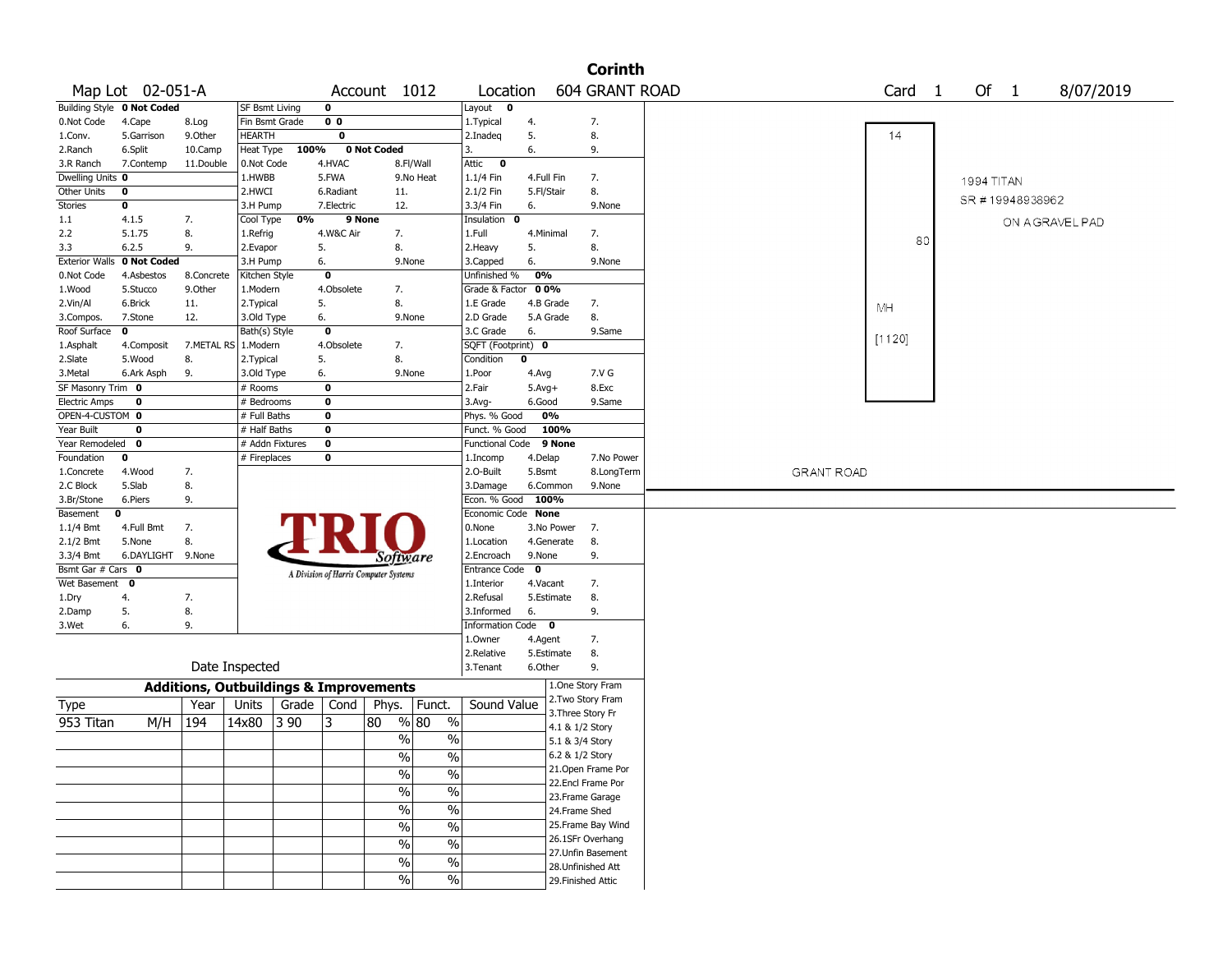|                  | Map Lot 02-044-19-A      | Account 1013 | Location                                        |                         | 543 GRANT ROAD         |                                          |                 |                          | Card <sub>1</sub>    | Of $1$ |                                           | 8/07/2019                               |
|------------------|--------------------------|--------------|-------------------------------------------------|-------------------------|------------------------|------------------------------------------|-----------------|--------------------------|----------------------|--------|-------------------------------------------|-----------------------------------------|
|                  | OYSTER, LOWELL R.        |              |                                                 | <b>Property Data</b>    |                        |                                          |                 | <b>Assessment Record</b> |                      |        |                                           |                                         |
|                  | OYSTER, KATHLEEN M.      |              | Neighborhood 3 Neighborhood C                   |                         |                        | Year                                     | Land            |                          | <b>Buildings</b>     |        | Exempt                                    | <b>Total</b>                            |
|                  |                          |              |                                                 |                         |                        | 2006                                     |                 | 16,910                   |                      | 44,230 | 11,154                                    | 49,986                                  |
| 543 GRANT ROAD   |                          |              | Tree Growth Year                                | 0                       |                        | 2007                                     |                 | 16,910                   |                      | 44,230 | 11,154                                    | 49,986                                  |
| CORINTH ME 04427 |                          |              | <b>FIRST MORTGAGE</b>                           |                         | 0                      | 2008                                     |                 | 18,620                   |                      | 52,290 | 11,700                                    |                                         |
| B3314P172        |                          |              | SECOND MORTGAGE<br>Zone/Land Use 11 Residential |                         | 0                      |                                          |                 |                          |                      |        |                                           | 59,210                                  |
|                  |                          |              |                                                 |                         |                        | 2009                                     |                 | 18,620                   |                      | 52,290 | 10,660                                    | 60,250                                  |
|                  |                          |              | Secondary Zone                                  |                         |                        | 2010                                     |                 | 18,620                   |                      | 52,290 | 9,020                                     | 61,890                                  |
|                  |                          |              |                                                 |                         |                        | 2011                                     |                 | 18,620                   |                      | 52,290 | 9,460                                     | 61,450                                  |
|                  |                          |              | Topography 1 Level                              |                         | 9                      | 2012                                     |                 | 18,620                   |                      | 53,730 | 9,460                                     | 62,890                                  |
|                  |                          |              | 1.Level                                         | 4.Below St              | 7.                     | 2013                                     |                 | 18,620                   |                      | 53,730 | 10,000                                    | 62,350                                  |
|                  |                          |              | 2.Rolling<br>3.Above St                         | 5.Low<br>6.Swampy       | 8.<br>9.               | 2014                                     |                 | 18,620                   |                      | 54,690 | 9,800                                     | 63,510                                  |
|                  |                          |              | 4 Drilled Well<br>Utilities                     |                         | <b>6 Septic System</b> | 2015                                     |                 | 18,620                   |                      | 54,690 | 10,000                                    | 63,310                                  |
|                  |                          |              |                                                 |                         |                        | 2016                                     |                 | 18,620                   |                      | 55,690 | 15,000                                    | 59,310                                  |
|                  |                          |              | 1.Public<br>2. Water                            | 4.Dr Well<br>5.Dug Well | 7.Cesspool<br>8.       | 2017                                     |                 | 18,620                   |                      | 55,690 | 20,000                                    | 54,310                                  |
|                  |                          |              | 3.Sewer                                         | 6.Septic                | 9.None                 | 2018                                     |                 | 18,620                   |                      | 55,690 | 20,000                                    | 54,310                                  |
|                  |                          |              | 3 Gravel<br><b>Street</b>                       |                         |                        | 2019                                     |                 | 18,620                   |                      | 55,690 | 20,000                                    | 54,310                                  |
|                  |                          |              | 1.Paved                                         | 4.R/W                   | 7.                     |                                          |                 |                          | <b>Land Data</b>     |        |                                           |                                         |
|                  |                          |              | 2.Semi Imp<br>5.<br>3.Gravel                    | 6.                      | 8.<br>9.None           | <b>Front Foot</b>                        |                 | <b>Effective</b>         |                      |        | <b>Influence</b>                          | <b>Influence</b>                        |
|                  |                          |              | STATUS TG-F&O                                   |                         | 0                      | 11.Regular Lot                           | <b>Type</b>     | Frontage                 | <b>Depth</b>         | Factor | Code<br>%                                 | <b>Codes</b><br>1.Unimproved            |
|                  | Inspection Witnessed By: |              |                                                 |                         | $\mathbf{0}$           | 12.Delta Triangle                        |                 |                          |                      |        | $\frac{9}{6}$                             | 2.Excess Frtg                           |
|                  |                          |              |                                                 | <b>Sale Data</b>        |                        | 13. Nabla Triangle<br>14. Rear Land      |                 |                          |                      |        | %                                         | 3. Topography                           |
| X                |                          | Date         | Sale Date                                       |                         |                        | 15. Miscellaneous                        |                 |                          |                      |        | %<br>%                                    | 4.Size/Shape<br>5.Access                |
| No./Date         | Description              | Date Insp.   | Price                                           |                         |                        |                                          |                 |                          |                      |        | %                                         | 6.Open Space                            |
|                  |                          |              | Sale Type                                       |                         |                        | <b>Square Foot</b>                       |                 | <b>Square Feet</b>       |                      |        | %                                         | 7.Restricted<br>8.Environmt             |
|                  |                          |              | 1.Land<br>2.L & B                               | 4. Mobile<br>5.Other    | 7.<br>8.               | 16.Regular Lot                           |                 |                          |                      |        | $\frac{9}{6}$                             | 9. Fractional                           |
|                  |                          |              | 3.Building                                      | 6.                      | 9.                     | 17.Secondary Lot                         |                 |                          |                      |        | %                                         | <b>Acres</b>                            |
|                  |                          |              | Financing                                       |                         |                        | 18.Excess Land                           |                 |                          |                      |        | $\frac{9}{6}$                             | 30. Rear Land 51+<br>31.Tillable        |
|                  |                          |              | 1.Convent                                       | 4.Seller                | 7.                     | 19.Sound Value                           |                 |                          |                      |        | $\overline{\frac{9}{6}}$<br>$\frac{9}{6}$ | 32. Pasture                             |
| Notes:           |                          |              | 2.FHA/VA                                        | 5.Private               | 8.                     | 20.Miscellaneous                         |                 |                          |                      |        | $\overline{\frac{9}{6}}$                  | 33.Open Space                           |
|                  |                          |              | 3.Assumed                                       | 6.Cash                  | 9.Unknown              |                                          |                 |                          |                      |        | %                                         | 34.Softwood (F&O)                       |
|                  |                          |              | Validity                                        |                         |                        | Fract. Acre                              |                 | <b>Acreage/Sites</b>     |                      |        |                                           | 35. Mixed Wood (F&<br>36.Hardwood (F&O) |
|                  |                          |              | 1.Valid                                         | 4.Split                 | 7.Renovate             | 21.Improved (Frac<br>22.Unimproved (Fr   | 21              |                          | 1.00                 | 100    | %<br>$\bm{0}$                             | 37.Softwood (TG)                        |
|                  |                          |              | 2.Related                                       | 5.Partial               | 8.Other                | 23.No Road Lot (F                        | $\overline{27}$ |                          | 3.90                 | 100    | $\overline{0}$<br>%                       | 38. Mixed Wood (TG                      |
|                  |                          |              | 3.Distress                                      | 6.Exempt                | 9.                     | <b>Acres</b>                             |                 |                          |                      |        | $\overline{\frac{9}{6}}$<br>$\frac{9}{6}$ | 39.Hardwood (TG)                        |
|                  |                          |              | Verified                                        |                         |                        | 24.Commercial                            |                 |                          |                      |        | %                                         | 40. Wasteland                           |
|                  |                          |              | 1.Buyer                                         | 4.Agent                 | 7.Family               | 25.                                      |                 |                          |                      |        | $\frac{9}{6}$                             | 41. Multiple MO HO<br>42. Multiple Home |
|                  |                          |              | 2.Seller                                        | 5.Pub Rec               | 8.Other                | 26.                                      |                 |                          |                      |        | %                                         | 43.TG SINGLE LANE                       |
|                  |                          |              | 3.Lender                                        | 6.MLS                   | 9.                     | 27. Rear Land 1-10                       |                 |                          |                      |        |                                           |                                         |
|                  |                          |              |                                                 |                         |                        |                                          |                 |                          |                      |        |                                           | 44.Lot Improvemen                       |
| <b>Corinth</b>   |                          |              |                                                 |                         |                        | 28. Rear Land 11-2<br>29. Rear Land 26-5 |                 |                          | <b>Total Acreage</b> | 4.90   |                                           | 45. Miscellaneous<br>46.Sound Value     |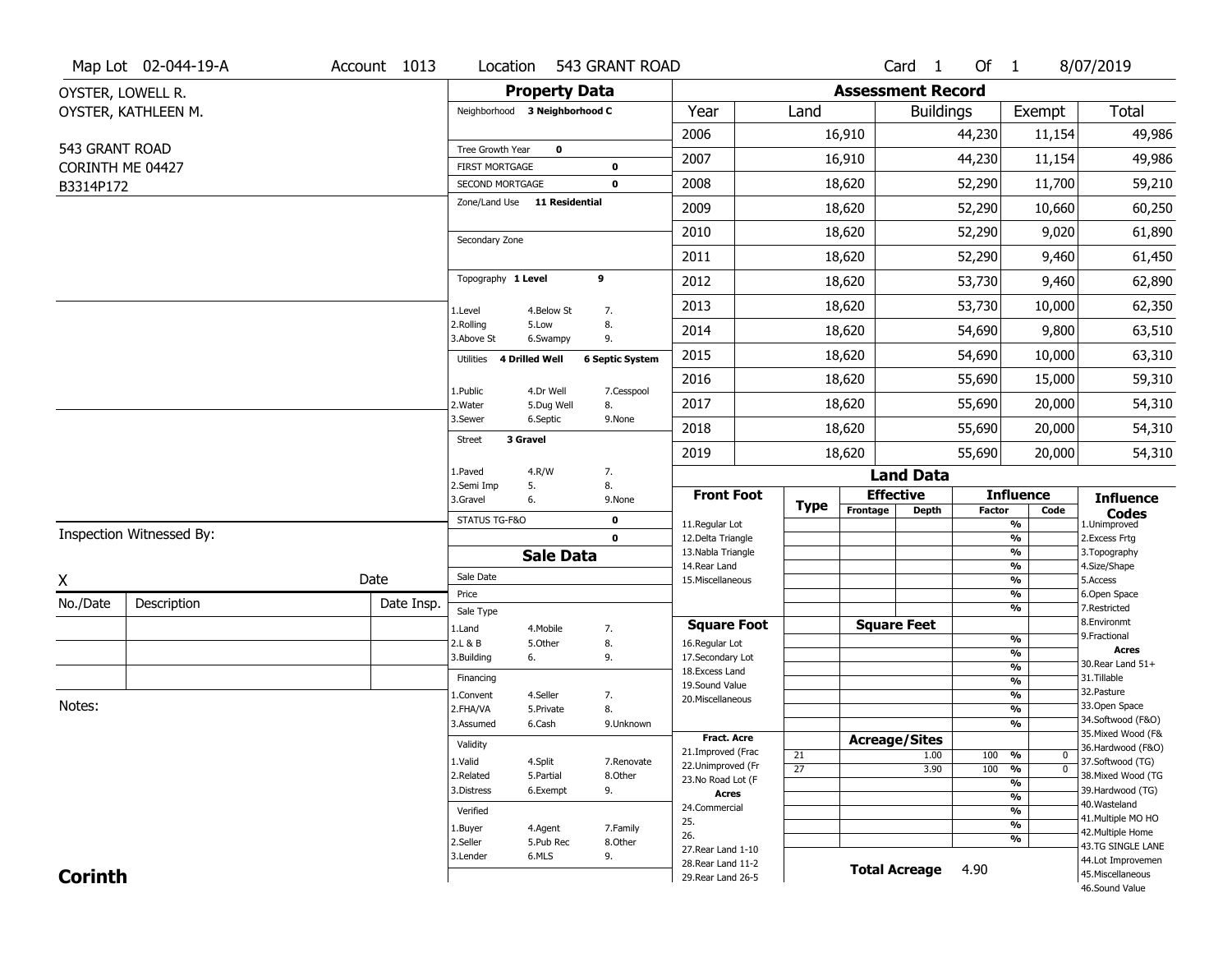|                              |                                      |                                                   |                          |                     |                               |                                       |                     |                                  |                        |                    | <b>Corinth</b>    |          |       |            |              |                   |              |             |             |           |  |
|------------------------------|--------------------------------------|---------------------------------------------------|--------------------------|---------------------|-------------------------------|---------------------------------------|---------------------|----------------------------------|------------------------|--------------------|-------------------|----------|-------|------------|--------------|-------------------|--------------|-------------|-------------|-----------|--|
|                              | Map Lot 02-044-19-A                  |                                                   |                          |                     |                               | Account 1013                          |                     | Location                         |                        |                    | 543 GRANT ROAD    |          |       |            |              | Card <sub>1</sub> | Of 1         |             |             | 8/07/2019 |  |
|                              | <b>Building Style 1 Conventional</b> |                                                   | SF Bsmt Living           |                     | $\mathbf 0$                   |                                       |                     | Layout                           | 1 Typical              |                    |                   |          |       |            |              |                   |              |             |             |           |  |
| 0.Not Code                   | 4.Cape                               | 8.Log                                             | Fin Bsmt Grade           |                     | 0 <sub>0</sub>                |                                       |                     | 1. Typical                       | 4.                     |                    | 7.                |          |       |            |              |                   |              | <b>SHED</b> | [128]       |           |  |
| 1.Conv.                      | 5.Garrison                           | 9.0ther                                           | HEARTH                   |                     | 0                             |                                       |                     | 2.Inadeg                         | 5.                     |                    | 8.                |          |       |            |              |                   |              |             | 8           |           |  |
| 2.Ranch                      | 6.Split                              | 10.Camp                                           | Heat Type                | 100%                |                               | 9 Not Heated                          |                     | 3.                               | 6.                     |                    | 9.                |          |       |            |              |                   |              |             |             |           |  |
| 3.R Ranch                    | 7.Contemp                            | 11.Double                                         | 0.Not Code               |                     | 4.HVAC                        |                                       | 8.Fl/Wall           | Attic<br>9 None                  |                        |                    |                   |          |       |            |              |                   |              | SHED        | [256]       |           |  |
| Dwelling Units 1             |                                      |                                                   | 1.HWBB                   |                     | 5.FWA                         |                                       | 9.No Heat           | 1.1/4 Fin                        | 4.Full Fin             |                    | 7.                |          |       |            |              |                   |              |             | 16          |           |  |
| Other Units                  | $\mathbf 0$                          |                                                   | 2.HWCI                   |                     | 6.Radiant                     | 11.                                   |                     | 2.1/2 Fin                        | 5.Fl/Stair             |                    | 8.                |          |       |            |              |                   |              |             |             |           |  |
| Stories                      | 5 One & 3/4 Story                    |                                                   | 3.H Pump                 |                     | 7.Electric                    | 12.                                   |                     | 3.3/4 Fin                        | 6.                     |                    | 9.None            |          |       |            |              |                   |              | 16          |             |           |  |
| 1.1                          | 4.1.5                                | 7.                                                | Cool Type                | 0%                  |                               | 9 None                                |                     | Insulation                       | 1 Full                 |                    |                   |          |       | DK [240]   |              | 10                |              |             |             |           |  |
| 2.2                          | 5.1.75                               | 8.                                                | 1.Refrig                 |                     | 4.W&C Air                     | 7.                                    |                     | 1.Full                           | 4.Minimal              |                    | 7.                |          | 10    |            |              |                   |              |             |             |           |  |
| 3.3                          | 6.2.5                                | 9.                                                | 2.Evapor                 |                     | 5.                            | 8.                                    |                     | 2. Heavy                         | 5.                     |                    | 8.                |          |       |            |              |                   |              |             |             |           |  |
| <b>Exterior Walls</b>        | 1 Wood Siding                        |                                                   | 3.H Pump                 |                     | 6.                            |                                       | 9.None              | 3.Capped                         | 6.                     |                    | 9.None            |          | ADD   |            |              |                   |              |             |             |           |  |
| 0.Not Code                   | 4.Asbestos                           | 8.Concrete                                        | Kitchen Style            |                     | 2 Typical                     |                                       |                     | Unfinished %                     | 0%                     |                    |                   |          | $1-S$ | 13/4 WB    |              |                   |              |             |             |           |  |
| 1.Wood                       | 5.Stucco                             | 9.0ther                                           | 1.Modern                 |                     | 4.Obsolete                    | 7.                                    |                     | Grade & Factor 3 Average 110%    |                        |                    |                   |          |       |            | [672]        |                   |              |             |             |           |  |
| 2.Vin/Al                     | 6.Brick                              | 11.                                               | 2. Typical               |                     | 5.                            | 8.                                    |                     | 1.E Grade                        | 4.B Grade              |                    | 7.                |          | ΝB    | $28^\circ$ |              |                   |              |             |             |           |  |
| 3.Compos.                    | 7.Stone                              | 12.                                               | 3.Old Type               |                     | 6.                            |                                       | 9.None              | 2.D Grade                        | 5.A Grade              |                    | 8.                |          |       |            |              |                   |              |             |             |           |  |
| Roof Surface                 | 1 Asphalt Shingles                   |                                                   | Bath(s) Style            |                     |                               | 2 Typical Bath(s)                     |                     | 3.C Grade                        | 6.                     |                    | 9.Same            |          | [280] |            |              |                   |              |             |             |           |  |
| 1.Asphalt                    | 4.Composit                           | 7.METAL RS                                        | 1.Modern                 |                     | 4.Obsolete                    | 7.                                    |                     | SQFT (Footprint) 672             |                        |                    |                   |          |       |            |              |                   |              |             |             |           |  |
| 2.Slate                      | 5.Wood                               | 8.                                                | 2. Typical               |                     | 5.                            | 8.                                    |                     | Condition                        | 4 Average              |                    |                   |          |       |            | $24^{\circ}$ |                   |              |             | <b>SHED</b> |           |  |
| 3.Metal<br>SF Masonry Trim 0 | 6.Ark Asph                           | 9.                                                | 3.Old Type<br># Rooms    |                     | 6.<br>$\overline{\mathbf{2}}$ |                                       | 9.None              | 1.Poor<br>2.Fair                 | 4.Avg                  |                    | 7.V G<br>8.Exc    |          |       |            |              |                   |              |             |             | 12        |  |
| <b>Electric Amps</b>         | 0                                    |                                                   | # Bedrooms               |                     | 3                             |                                       |                     | $3.$ Avg-                        | $5.$ Avg $+$<br>6.Good |                    | 9.Same            |          |       |            |              |                   |              |             | [96]        |           |  |
| OPEN-4-CUSTOM 0              |                                      |                                                   | # Full Baths             |                     | $\mathbf{1}$                  |                                       |                     | Phys. % Good                     | 85%                    |                    |                   |          |       |            |              |                   |              |             | 8           |           |  |
| Year Built                   | 1985                                 |                                                   | # Half Baths             |                     | $\mathbf 0$                   |                                       |                     | Funct. % Good                    | 90%                    |                    |                   |          |       |            |              |                   |              |             |             |           |  |
| Year Remodeled 0             |                                      |                                                   |                          | # Addn Fixtures     | $\mathbf 0$                   |                                       |                     | Functional Code 1 Incomplete     |                        |                    |                   |          |       |            |              |                   |              |             |             |           |  |
| Foundation                   | 1 Concrete                           |                                                   | # Fireplaces             |                     | $\mathbf 0$                   |                                       |                     | 1.Incomp                         | 4.Delap                |                    | 7.No Power        |          |       |            |              |                   |              |             |             |           |  |
| 1.Concrete                   | 4.Wood                               | 7.                                                |                          |                     |                               |                                       |                     | 2.O-Built                        | 5.Bsmt                 |                    | 8.LongTerm        |          |       |            |              |                   |              |             |             |           |  |
| 2.C Block                    | 5.Slab                               | 8.                                                |                          |                     |                               |                                       |                     | 3.Damage                         | 6.Common               |                    | 9.None            | DRIVEWAY |       |            |              |                   |              |             |             |           |  |
| 3.Br/Stone                   | 6.Piers                              | 9.                                                |                          |                     |                               |                                       |                     | Econ. % Good                     | 100%                   |                    |                   |          |       |            |              |                   | 543 GRANT RD |             |             |           |  |
| Basement                     | <b>4 Full Basement</b>               |                                                   |                          |                     |                               |                                       |                     | Economic Code None               |                        |                    |                   |          |       |            |              |                   |              |             |             |           |  |
| 1.1/4 Bmt                    | 4.Full Bmt                           | 7.                                                |                          |                     |                               |                                       |                     | 0.None                           | 3.No Power             |                    | 7.                |          |       |            |              |                   |              |             |             |           |  |
| $2.1/2$ Bmt                  | 5.None                               | 8.                                                |                          |                     |                               |                                       |                     | 1.Location                       | 4.Generate             |                    | 8.                |          |       |            |              |                   |              |             |             |           |  |
| 3.3/4 Bmt                    | 6.DAYLIGHT 9.None                    |                                                   |                          |                     |                               | <i>Software</i>                       |                     | 2.Encroach                       | 9.None                 |                    | 9.                |          |       |            |              |                   |              |             |             |           |  |
| Bsmt Gar # Cars 0            |                                      |                                                   |                          |                     |                               | A Division of Harris Computer Systems |                     | Entrance Code 1 Interior Inspect |                        |                    |                   |          |       |            |              |                   |              |             |             |           |  |
|                              | Wet Basement 1 Dry Basement          |                                                   |                          |                     |                               |                                       |                     | 1.Interior                       | 4.Vacant               |                    | 7.                |          |       |            |              |                   |              |             |             |           |  |
| 1.Dry                        | 4.                                   | 7.                                                |                          |                     |                               |                                       |                     | 2.Refusal                        | 5.Estimate             |                    | 8.                |          |       |            |              |                   |              |             |             |           |  |
| 2.Damp                       | 5.                                   | 8.                                                |                          |                     |                               |                                       |                     | 3.Informed                       | 6.                     |                    | 9.                |          |       |            |              |                   |              |             |             |           |  |
| 3.Wet                        | 6.                                   | 9.                                                |                          |                     |                               |                                       |                     | <b>Information Code</b>          |                        | 1 Owner            |                   |          |       |            |              |                   |              |             |             |           |  |
|                              |                                      |                                                   |                          |                     |                               |                                       |                     | 1.0wner                          | 4.Agent                |                    | 7.                |          |       |            |              |                   |              |             |             |           |  |
|                              |                                      |                                                   |                          |                     |                               |                                       |                     | 2.Relative                       | 5.Estimate             |                    | 8.                |          |       |            |              |                   |              |             |             |           |  |
|                              |                                      |                                                   | Date Inspected 6/19/2007 |                     |                               |                                       |                     | 3.Tenant                         | 6.Other                |                    | 9.                |          |       |            |              |                   |              |             |             |           |  |
|                              |                                      | <b>Additions, Outbuildings &amp; Improvements</b> |                          |                     |                               |                                       |                     |                                  |                        | 1.One Story Fram   |                   |          |       |            |              |                   |              |             |             |           |  |
| <b>Type</b>                  |                                      | Year                                              | Units                    | Grade               | Cond                          | Phys.                                 | Funct.              | Sound Value                      |                        | 2. Two Story Fram  |                   |          |       |            |              |                   |              |             |             |           |  |
| 1 One Story Frame            |                                      | 0                                                 | 280                      | 3 100               | 3                             | 85                                    | $%100$ %            |                                  |                        | 3. Three Story Fr  |                   |          |       |            |              |                   |              |             |             |           |  |
|                              |                                      |                                                   |                          |                     |                               |                                       |                     |                                  |                        | 4.1 & 1/2 Story    |                   |          |       |            |              |                   |              |             |             |           |  |
| 68 Wood Deck                 |                                      | 0                                                 | 240                      | 3 1 0 0             | 3                             | 85<br>$\sim$                          | % 100 %             |                                  |                        | 5.1 & 3/4 Story    |                   |          |       |            |              |                   |              |             |             |           |  |
| 24 Frame Shed                |                                      | 0                                                 | $\overline{96}$          | $\overline{2\,100}$ | 3                             | 85                                    | $\frac{9}{6}$ 100 % |                                  |                        | 6.2 & 1/2 Story    |                   |          |       |            |              |                   |              |             |             |           |  |
| 24 Frame Shed                |                                      | 10                                                | 256                      | $\sqrt{2}$ 100      | 3                             | 85                                    | % 100 %             |                                  |                        |                    | 21.Open Frame Por |          |       |            |              |                   |              |             |             |           |  |
| 24 Frame Shed                |                                      | 10                                                | 128                      | 2 100               | 13                            | 85                                    | % 100 %             |                                  |                        | 22.Encl Frame Por  |                   |          |       |            |              |                   |              |             |             |           |  |
| 63 Swimming Pool             |                                      | 2016                                              |                          |                     |                               | $\%$                                  |                     | % 1,000                          |                        | 23. Frame Garage   |                   |          |       |            |              |                   |              |             |             |           |  |
|                              |                                      |                                                   |                          |                     |                               |                                       |                     |                                  |                        | 24.Frame Shed      | 25.Frame Bay Wind |          |       |            |              |                   |              |             |             |           |  |
|                              |                                      |                                                   |                          |                     |                               | $\%$                                  | $\frac{0}{0}$       |                                  |                        | 26.1SFr Overhang   |                   |          |       |            |              |                   |              |             |             |           |  |
|                              |                                      |                                                   |                          |                     |                               | $\%$                                  | $\%$                |                                  |                        | 27. Unfin Basement |                   |          |       |            |              |                   |              |             |             |           |  |
|                              |                                      |                                                   |                          |                     |                               | $\sqrt{6}$                            | $\%$                |                                  |                        | 28.Unfinished Att  |                   |          |       |            |              |                   |              |             |             |           |  |
|                              |                                      |                                                   |                          |                     |                               | $\sqrt{6}$                            | $\%$                |                                  |                        | 29. Finished Attic |                   |          |       |            |              |                   |              |             |             |           |  |
|                              |                                      |                                                   |                          |                     |                               |                                       |                     |                                  |                        |                    |                   |          |       |            |              |                   |              |             |             |           |  |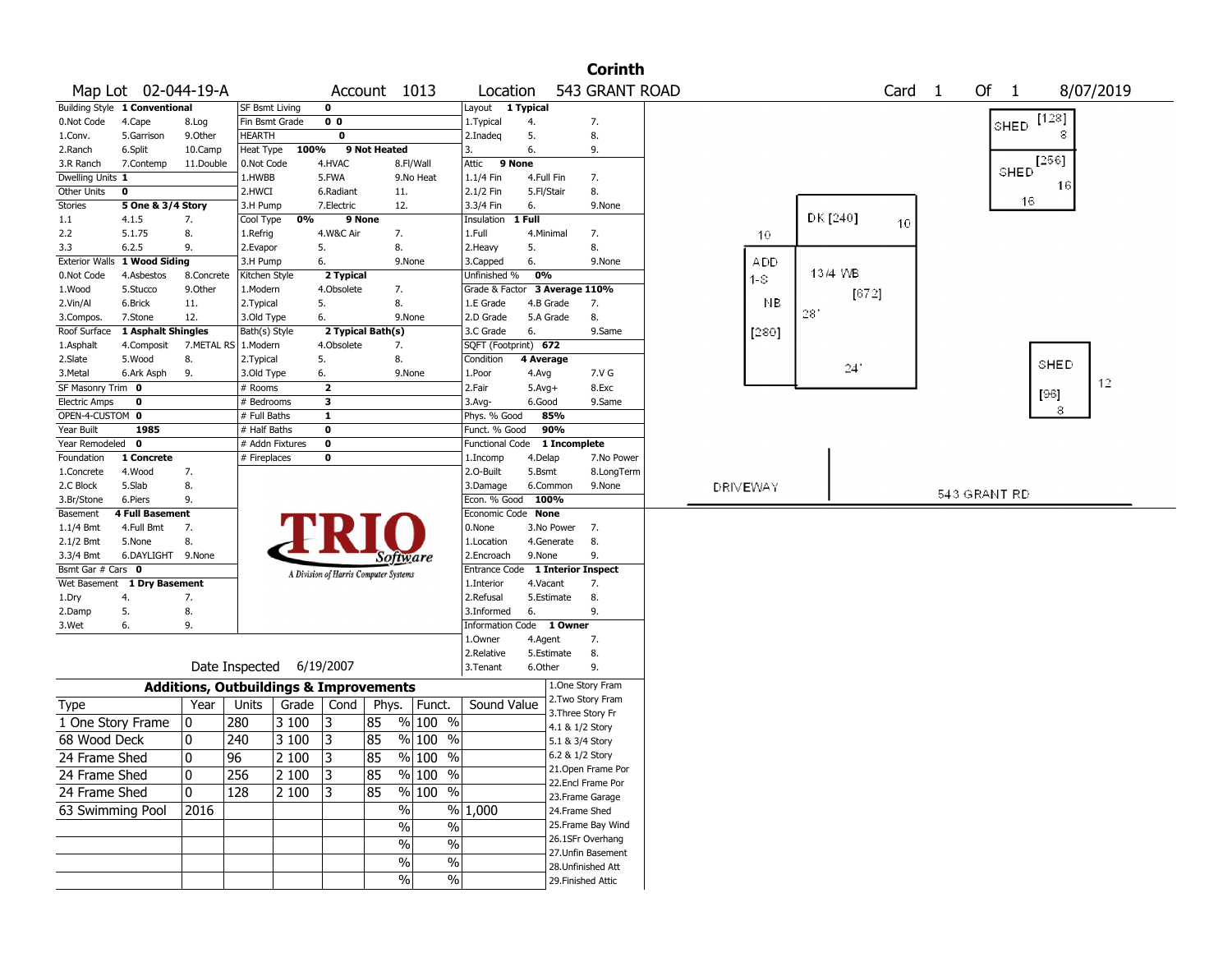|                  | Map Lot 02-052-01        | Account 1712 | Location                                 |                               | <b>GRANT ROAD</b> |                                         |                       |                          | Card <sub>1</sub>    | Of $1$           |                                            | 8/07/2019                           |
|------------------|--------------------------|--------------|------------------------------------------|-------------------------------|-------------------|-----------------------------------------|-----------------------|--------------------------|----------------------|------------------|--------------------------------------------|-------------------------------------|
|                  | OYSTER, LOWELL R.        |              |                                          | <b>Property Data</b>          |                   |                                         |                       | <b>Assessment Record</b> |                      |                  |                                            |                                     |
|                  | OYSTER, KATHLEEN M.      |              |                                          | Neighborhood 3 Neighborhood C |                   | Year                                    | Land                  |                          | <b>Buildings</b>     |                  | Exempt                                     | Total                               |
|                  |                          |              |                                          |                               |                   | 2006                                    |                       | 9,780                    |                      | $\boldsymbol{0}$ | 0                                          | 9,780                               |
| 543 GRANT ROAD   |                          |              | Tree Growth Year                         | 0                             |                   | 2007                                    |                       | 9,780                    |                      | 0                | 0                                          | 9,780                               |
| CORINTH ME 04427 |                          |              | <b>FIRST MORTGAGE</b><br>SECOND MORTGAGE |                               | 0<br>$\mathbf 0$  | 2008                                    |                       | 10,760                   |                      | $\boldsymbol{0}$ | 0                                          | 10,760                              |
| B7851P137        |                          |              |                                          | Zone/Land Use 11 Residential  |                   |                                         |                       |                          |                      |                  |                                            |                                     |
|                  |                          |              |                                          |                               |                   | 2009                                    |                       | 10,760                   |                      | $\mathbf 0$      | 0                                          | 10,760                              |
|                  |                          |              | Secondary Zone                           |                               |                   | 2010                                    |                       | 10,760                   |                      | $\boldsymbol{0}$ | 0                                          | 10,760                              |
|                  |                          |              |                                          |                               |                   | 2011                                    |                       | 10,760                   |                      | $\mathbf 0$      | 0                                          | 10,760                              |
|                  |                          |              | Topography                               |                               |                   | 2012                                    |                       | 10,760                   |                      | $\boldsymbol{0}$ | 0                                          | 10,760                              |
|                  |                          |              | 1.Level                                  | 4.Below St                    | 7.                | 2013                                    |                       | 10,760                   |                      | $\mathbf 0$      | 0                                          | 10,760                              |
|                  |                          |              | 2.Rolling<br>3.Above St                  | 5.Low<br>6.Swampy             | 8.<br>9.          | 2014                                    |                       | 10,760                   |                      | 0                | 0                                          | 10,760                              |
|                  |                          |              | <b>Utilities</b>                         |                               |                   | 2015                                    |                       | 10,760                   |                      | $\mathbf 0$      | 0                                          | 10,760                              |
|                  |                          |              |                                          |                               |                   | 2016                                    |                       | 10,760                   |                      | $\boldsymbol{0}$ | 0                                          | 10,760                              |
|                  |                          |              | 1.Public<br>2. Water                     | 4.Dr Well<br>5.Dug Well       | 7.Cesspool<br>8.  | 2017                                    |                       | 10,760                   |                      | $\mathbf 0$      | 0                                          | 10,760                              |
|                  |                          |              | 3.Sewer                                  | 6.Septic                      | 9.None            | 2018                                    |                       | 10,760                   |                      | $\boldsymbol{0}$ | 0                                          | 10,760                              |
|                  |                          |              | <b>Street</b>                            |                               |                   | 2019                                    |                       | 10,760                   |                      | $\boldsymbol{0}$ | 0                                          | 10,760                              |
|                  |                          |              | 1.Paved                                  | 4.R/W                         | 7.                |                                         |                       |                          | <b>Land Data</b>     |                  |                                            |                                     |
|                  |                          |              | 2.Semi Imp<br>3.Gravel                   | 5.<br>6.                      | 8.<br>9.None      | <b>Front Foot</b>                       |                       | <b>Effective</b>         |                      |                  | <b>Influence</b>                           | <b>Influence</b>                    |
|                  |                          |              | STATUS TG-F&O                            |                               | 0                 | 11.Regular Lot                          | <b>Type</b>           | Frontage                 | <b>Depth</b>         | Factor           | Code<br>$\frac{9}{6}$                      | <b>Codes</b><br>1.Unimproved        |
|                  | Inspection Witnessed By: |              |                                          |                               | $\mathbf 0$       | 12.Delta Triangle                       |                       |                          |                      |                  | $\frac{9}{6}$                              | 2.Excess Frtg                       |
|                  |                          |              |                                          | <b>Sale Data</b>              |                   | 13. Nabla Triangle<br>14. Rear Land     |                       |                          |                      |                  | $\overline{\frac{9}{6}}$<br>$\frac{9}{6}$  | 3. Topography<br>4.Size/Shape       |
| Χ                |                          | Date         | Sale Date                                |                               |                   | 15. Miscellaneous                       |                       |                          |                      |                  | $\overline{\frac{9}{6}}$                   | 5.Access                            |
| No./Date         | Description              | Date Insp.   | Price                                    |                               |                   |                                         |                       |                          |                      |                  | $\frac{9}{6}$<br>$\overline{\frac{9}{6}}$  | 6.Open Space<br>7.Restricted        |
|                  |                          |              | Sale Type<br>1.Land                      | 4. Mobile                     | 7.                | <b>Square Foot</b>                      |                       | <b>Square Feet</b>       |                      |                  |                                            | 8.Environmt                         |
|                  |                          |              | 2.L & B                                  | 5.Other                       | 8.                | 16.Regular Lot                          |                       |                          |                      |                  | $\frac{9}{6}$                              | 9. Fractional<br><b>Acres</b>       |
|                  |                          |              | 3.Building                               | 6.                            | 9.                | 17.Secondary Lot                        |                       |                          |                      |                  | %<br>%                                     | 30. Rear Land 51+                   |
|                  |                          |              | Financing                                |                               |                   | 18. Excess Land<br>19.Sound Value       |                       |                          |                      |                  | $\frac{9}{6}$                              | 31.Tillable                         |
|                  |                          |              | 1.Convent                                | 4.Seller                      | 7.                | 20.Miscellaneous                        |                       |                          |                      |                  | $\frac{9}{6}$                              | 32.Pasture                          |
| Notes:           |                          |              | 2.FHA/VA                                 | 5.Private                     | 8.                |                                         |                       |                          |                      |                  | $\frac{9}{6}$                              | 33.Open Space<br>34.Softwood (F&O)  |
|                  |                          |              | 3.Assumed                                | 6.Cash                        | 9.Unknown         |                                         |                       |                          |                      |                  | %                                          | 35. Mixed Wood (F&                  |
|                  |                          |              | Validity                                 |                               |                   | <b>Fract. Acre</b><br>21.Improved (Frac |                       | <b>Acreage/Sites</b>     |                      |                  |                                            | 36.Hardwood (F&O)                   |
|                  |                          |              | 1.Valid                                  | 4.Split                       | 7.Renovate        | 22.Unimproved (Fr                       | 22<br>$\overline{27}$ |                          | 1.00<br>2.18         | 100<br>100 %     | %<br>$\bf{0}$<br>$\overline{\mathfrak{o}}$ | 37.Softwood (TG)                    |
|                  |                          |              | 2.Related                                | 5.Partial                     | 8.Other           | 23.No Road Lot (F                       |                       |                          |                      |                  | $\frac{9}{6}$                              | 38. Mixed Wood (TG                  |
|                  |                          |              | 3.Distress                               | 6.Exempt                      | 9.                | <b>Acres</b>                            |                       |                          |                      |                  | $\frac{9}{6}$                              | 39.Hardwood (TG)                    |
|                  |                          |              | Verified                                 |                               |                   | 24.Commercial                           |                       |                          |                      |                  | %                                          | 40. Wasteland<br>41. Multiple MO HO |
|                  |                          |              | 1.Buyer                                  | 4.Agent                       | 7.Family          | 25.                                     |                       |                          |                      |                  | $\overline{\frac{9}{6}}$                   | 42. Multiple Home                   |
|                  |                          |              | 2.Seller                                 | 5.Pub Rec                     | 8.Other           | 26.<br>27. Rear Land 1-10               |                       |                          |                      |                  | %                                          | 43.TG SINGLE LANE                   |
|                  |                          |              | 3.Lender                                 | 6.MLS                         | 9.                | 28. Rear Land 11-2                      |                       |                          |                      |                  |                                            | 44.Lot Improvemen                   |
| <b>Corinth</b>   |                          |              |                                          |                               |                   | 29. Rear Land 26-5                      |                       |                          | <b>Total Acreage</b> | 3.18             |                                            | 45. Miscellaneous                   |
|                  |                          |              |                                          |                               |                   |                                         |                       |                          |                      |                  |                                            | 46.Sound Value                      |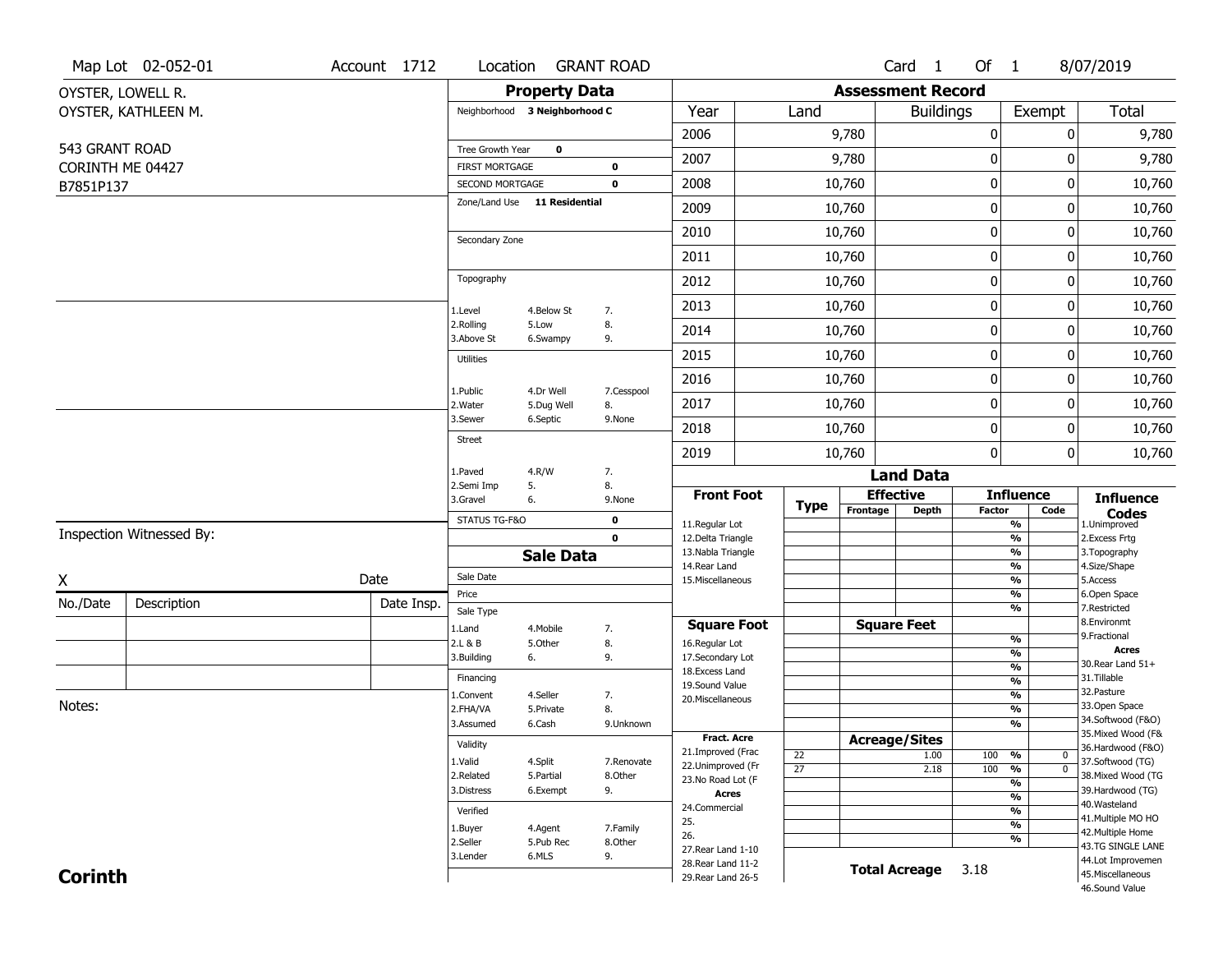|                       |                                   |                                                   |                 |       |                |                                       |                          |                        |            |                 | <b>Corinth</b>     |
|-----------------------|-----------------------------------|---------------------------------------------------|-----------------|-------|----------------|---------------------------------------|--------------------------|------------------------|------------|-----------------|--------------------|
|                       | Map Lot 02-052-01                 |                                                   |                 |       |                | Account 1712                          |                          | Location               |            |                 | <b>GRANT ROAD</b>  |
|                       | <b>Building Style 0 Not Coded</b> |                                                   | SF Bsmt Living  |       | 0              |                                       |                          | Layout 0               |            |                 |                    |
| 0.Not Code            | 4.Cape                            | 8.Log                                             | Fin Bsmt Grade  |       | 0 <sub>0</sub> |                                       |                          | 1. Typical             | 4.         |                 | 7.                 |
| 1.Conv.               | 5.Garrison                        | 9.0ther                                           | <b>HEARTH</b>   |       | 0              |                                       |                          | 2.Inadeq               | 5.         |                 | 8.                 |
| 2.Ranch               | 6.Split                           | 10.Camp                                           | Heat Type       | 100%  |                | 0 Not Coded                           |                          | 3.                     | 6.         |                 | 9.                 |
| 3.R Ranch             | 7.Contemp                         | 11.Double                                         | 0.Not Code      |       | 4.HVAC         |                                       | 8.Fl/Wall                | Attic<br>$\mathbf 0$   |            |                 |                    |
| Dwelling Units 0      |                                   |                                                   | 1.HWBB          |       | 5.FWA          |                                       | 9.No Heat                | 1.1/4 Fin              | 4.Full Fin |                 | 7.                 |
| <b>Other Units</b>    | 0                                 |                                                   | 2.HWCI          |       | 6.Radiant      | 11.                                   |                          | 2.1/2 Fin              | 5.Fl/Stair |                 | 8.                 |
| <b>Stories</b>        | 0                                 |                                                   | 3.H Pump        |       | 7.Electric     | 12.                                   |                          | 3.3/4 Fin              | 6.         |                 | 9.None             |
| 1.1                   | 4.1.5                             | 7.                                                | Cool Type       | 0%    | 9 None         |                                       |                          | Insulation<br>0        |            |                 |                    |
| 2.2                   | 5.1.75                            | 8.                                                | 1.Refrig        |       | 4.W&C Air      | 7.                                    |                          | 1.Full                 | 4.Minimal  |                 | 7.                 |
| 3.3                   | 6.2.5                             | 9.                                                | 2.Evapor        |       | 5.             | 8.                                    |                          | 2.Heavy                | 5.         |                 | 8.                 |
| <b>Exterior Walls</b> | 0 Not Coded                       |                                                   | 3.H Pump        |       | 6.             | 9.None                                |                          | 3.Capped               | 6.         |                 | 9.None             |
| 0.Not Code            | 4.Asbestos                        | 8.Concrete                                        | Kitchen Style   |       | $\mathbf 0$    |                                       |                          | Unfinished %           | 0%         |                 |                    |
|                       |                                   | 9.0ther                                           |                 |       |                |                                       |                          | Grade & Factor         | 00%        |                 |                    |
| 1.Wood                | 5.Stucco                          |                                                   | 1.Modern        |       | 4.Obsolete     | 7.                                    |                          |                        |            |                 |                    |
| 2.Vin/Al              | 6.Brick                           | 11.                                               | 2. Typical      |       | 5.             | 8.                                    |                          | 1.E Grade              | 4.B Grade  |                 | 7.                 |
| 3.Compos.             | 7.Stone                           | 12.                                               | 3.Old Type      |       | 6.             | 9.None                                |                          | 2.D Grade              | 5.A Grade  |                 | 8.                 |
| Roof Surface          | $\mathbf 0$                       |                                                   | Bath(s) Style   |       | $\mathbf 0$    |                                       |                          | 3.C Grade              | 6.         |                 | 9.Same             |
| 1.Asphalt             | 4.Composit                        | 7.METAL RS   1.Modern                             |                 |       | 4.Obsolete     | 7.                                    |                          | SQFT (Footprint) 0     |            |                 |                    |
| 2.Slate               | 5.Wood                            | 8.                                                | 2. Typical      |       | 5.             | 8.                                    |                          | Condition              | 0          |                 |                    |
| 3. Metal              | 6.Ark Asph                        | 9.                                                | 3.Old Type      |       | 6.             | 9.None                                |                          | 1.Poor                 | 4.Avg      |                 | 7.V G              |
| SF Masonry Trim 0     |                                   |                                                   | # Rooms         |       | 0              |                                       |                          | 2.Fair                 | $5.Avg+$   |                 | 8.Exc              |
| <b>Electric Amps</b>  | 0                                 |                                                   | # Bedrooms      |       | 0              |                                       |                          | $3.$ Avg-              | 6.Good     |                 | 9.Same             |
| OPEN-4-CUSTOM 0       |                                   |                                                   | # Full Baths    |       | $\bf{0}$       |                                       |                          | Phys. % Good           | 0%         |                 |                    |
| Year Built            | 0                                 |                                                   | # Half Baths    |       | 0              |                                       |                          | Funct. % Good          |            | 100%            |                    |
| Year Remodeled        | $\mathbf{o}$                      |                                                   | # Addn Fixtures |       | $\mathbf 0$    |                                       |                          | <b>Functional Code</b> |            | 9 None          |                    |
| Foundation            | 0                                 |                                                   | # Fireplaces    |       | 0              |                                       |                          | 1.Incomp               | 4.Delap    |                 | 7.No Power         |
| 1.Concrete            | 4.Wood                            | 7.                                                |                 |       |                |                                       |                          | 2.0-Built              | 5.Bsmt     |                 | 8.LongTerm         |
| 2.C Block             | 5.Slab                            | 8.                                                |                 |       |                |                                       |                          | 3.Damage               | 6.Common   |                 | 9.None             |
| 3.Br/Stone            | 6.Piers                           | 9.                                                |                 |       |                |                                       |                          | Econ. % Good           | 100%       |                 |                    |
| Basement              | 0                                 |                                                   |                 |       |                |                                       |                          | Economic Code None     |            |                 |                    |
| $1.1/4$ Bmt           | 4.Full Bmt                        | 7.                                                |                 |       |                |                                       |                          | 0.None                 | 3.No Power |                 | 7.                 |
| 2.1/2 Bmt             | 5.None                            | 8.                                                |                 |       |                |                                       |                          | 1.Location             | 4.Generate |                 | 8.                 |
| 3.3/4 Bmt             | 6.DAYLIGHT                        | 9.None                                            |                 |       |                | Software                              |                          | 2.Encroach             | 9.None     |                 | 9.                 |
| Bsmt Gar # Cars 0     |                                   |                                                   |                 |       |                | A Division of Harris Computer Systems |                          | Entrance Code 0        |            |                 |                    |
| Wet Basement 0        |                                   |                                                   |                 |       |                |                                       |                          | 1.Interior             | 4.Vacant   |                 | 7.                 |
| 1.Dry                 | 4.                                | 7.                                                |                 |       |                |                                       |                          | 2.Refusal              | 5.Estimate |                 | 8.                 |
| 2.Damp                | 5.                                | 8.                                                |                 |       |                |                                       |                          | 3.Informed             | 6.         |                 | 9.                 |
| 3.Wet                 | 6.                                | 9.                                                |                 |       |                |                                       |                          | Information Code 0     |            |                 |                    |
|                       |                                   |                                                   |                 |       |                |                                       |                          | 1.0wner                | 4.Agent    |                 | 7.                 |
|                       |                                   |                                                   |                 |       |                |                                       |                          | 2.Relative             | 5.Estimate |                 | 8.                 |
|                       |                                   |                                                   | Date Inspected  |       |                |                                       |                          | 3.Tenant               | 6.Other    |                 | 9.                 |
|                       |                                   |                                                   |                 |       |                |                                       |                          |                        |            |                 |                    |
|                       |                                   | <b>Additions, Outbuildings &amp; Improvements</b> |                 |       |                |                                       |                          |                        |            |                 | 1.One Story Fram   |
| Type                  |                                   | Year                                              | Units           | Grade | Cond           | Phys.                                 | Funct.                   | Sound Value            |            |                 | 2. Two Story Fram  |
|                       |                                   |                                                   |                 |       |                | $\%$                                  | $\%$                     |                        |            |                 | 3. Three Story Fr  |
|                       |                                   |                                                   |                 |       |                |                                       |                          |                        |            | 4.1 & 1/2 Story |                    |
|                       |                                   |                                                   |                 |       |                | $\%$                                  | %                        |                        |            | 5.1 & 3/4 Story |                    |
|                       |                                   |                                                   |                 |       |                | %                                     | %                        |                        |            | 6.2 & 1/2 Story |                    |
|                       |                                   |                                                   |                 |       |                | $\frac{1}{2}$                         | $\overline{\frac{9}{6}}$ |                        |            |                 | 21.Open Frame Por  |
|                       |                                   |                                                   |                 |       |                |                                       |                          |                        |            |                 | 22.Encl Frame Por  |
|                       |                                   |                                                   |                 |       |                | $\frac{1}{2}$                         | $\overline{\frac{0}{6}}$ |                        |            |                 | 23. Frame Garage   |
|                       |                                   |                                                   |                 |       |                | %                                     | $\frac{9}{6}$            |                        |            | 24.Frame Shed   |                    |
|                       |                                   |                                                   |                 |       |                | $\frac{1}{2}$                         | $\overline{\frac{0}{6}}$ |                        |            |                 | 25. Frame Bay Wind |
|                       |                                   |                                                   |                 |       |                |                                       |                          |                        |            |                 | 26.1SFr Overhang   |
|                       |                                   |                                                   |                 |       |                | $\%$                                  | $\frac{1}{2}$            |                        |            |                 | 27.Unfin Basement  |
|                       |                                   |                                                   |                 |       |                | $\%$                                  | $\frac{1}{2}$            |                        |            |                 | 28.Unfinished Att  |
|                       |                                   |                                                   |                 |       |                | %                                     | $\frac{0}{6}$            |                        |            |                 | 29. Finished Attic |
|                       |                                   |                                                   |                 |       |                |                                       |                          |                        |            |                 |                    |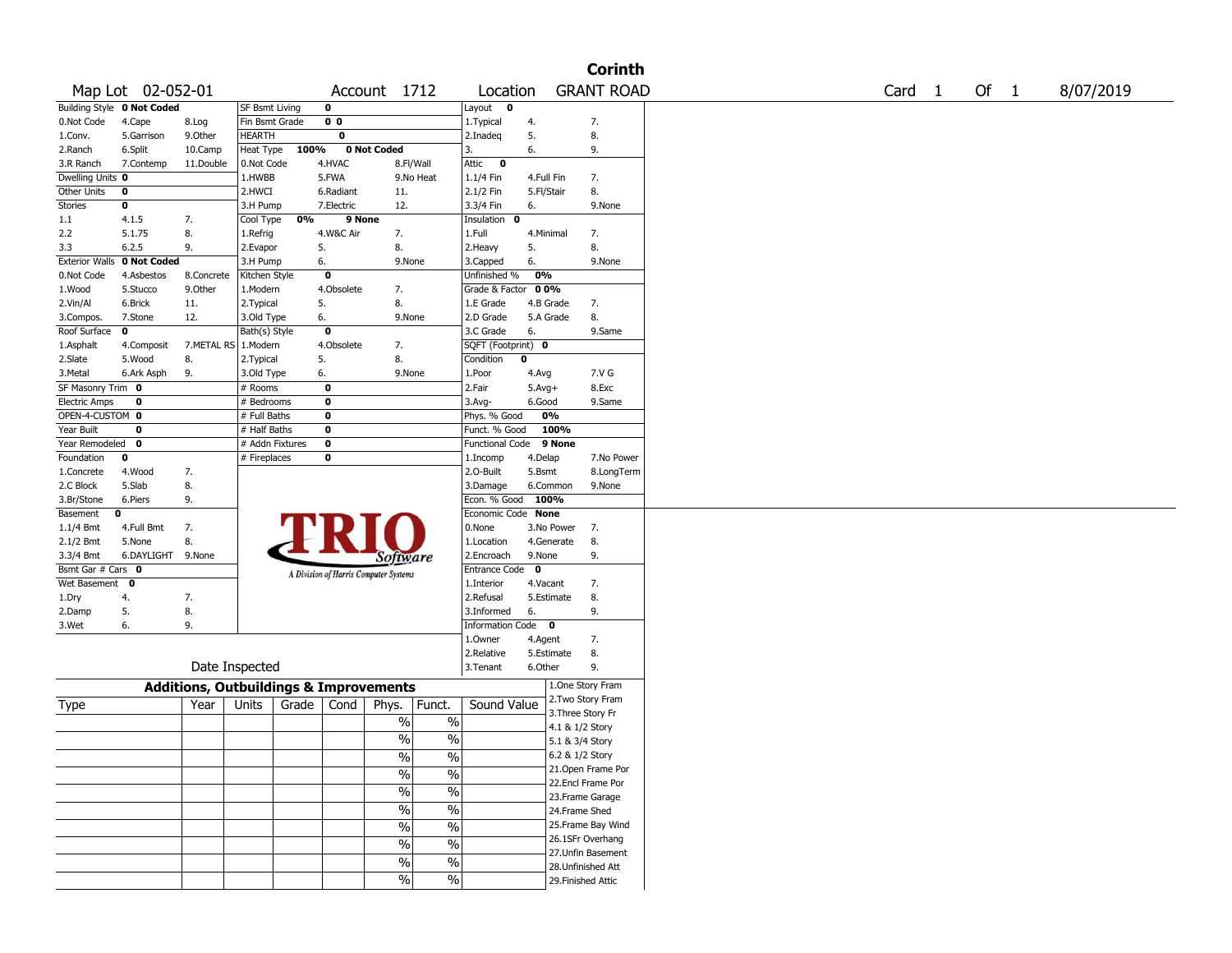|                        | Map Lot 02-050           | Account 2035 |                                          | Location GRANT ROAD           |                         |                                          |                 |             | Card 1                           | Of 1          |                                |                  | 8/07/2019                              |
|------------------------|--------------------------|--------------|------------------------------------------|-------------------------------|-------------------------|------------------------------------------|-----------------|-------------|----------------------------------|---------------|--------------------------------|------------------|----------------------------------------|
| OYSTER, LOWELL R.      |                          |              |                                          | <b>Property Data</b>          |                         |                                          |                 |             | <b>Assessment Record</b>         |               |                                |                  |                                        |
|                        |                          |              |                                          | Neighborhood 3 Neighborhood C |                         | Year                                     | Land            |             | <b>Buildings</b>                 |               | Exempt                         |                  | Total                                  |
| 543 GRANT ROAD         |                          |              |                                          |                               |                         | 2009                                     |                 | 0           |                                  | 0             |                                | $\boldsymbol{0}$ | 0                                      |
|                        |                          |              | Tree Growth Year                         | $\mathbf 0$                   |                         | 2010                                     |                 | $\bf{0}$    |                                  | 0             |                                | 0                | $\bf{0}$                               |
| CORINTH ME 04427       |                          |              | <b>FIRST MORTGAGE</b><br>SECOND MORTGAGE |                               | $\bf{0}$<br>$\mathbf 0$ | 2011                                     |                 | 0           |                                  | 0             |                                | $\mathbf 0$      | $\boldsymbol{0}$                       |
| Previous Owner         |                          |              | Zone/Land Use                            | 11 Residential                |                         |                                          |                 |             |                                  |               |                                |                  |                                        |
| <b>TOWN OF CORINTH</b> |                          |              |                                          |                               |                         | 2012                                     |                 | $\bf{0}$    |                                  | 0             |                                | $\mathbf 0$      | $\pmb{0}$                              |
| PO BOX 309             |                          |              | Secondary Zone                           |                               |                         | 2013                                     |                 | 0           |                                  | 0             |                                | $\mathbf 0$      | 0                                      |
|                        |                          |              |                                          |                               |                         | 2014                                     |                 | $\bf{0}$    |                                  | 0             |                                | $\mathbf{0}$     | $\pmb{0}$                              |
| CORINTH ME 04427       |                          |              | Topography                               |                               |                         | 2015                                     |                 | 0           |                                  | 0             |                                | 0                | $\pmb{0}$                              |
|                        | Sale Date: 11/08/2018    |              | 1.Level                                  | 4.Below St                    | 7.                      | 2016                                     |                 | $\bf{0}$    |                                  | 0             |                                | $\mathbf 0$      | $\pmb{0}$                              |
|                        |                          |              | 2.Rolling<br>3.Above St                  | 5.Low<br>6.Swampy             | 8.<br>9.                | 2017                                     |                 | 0           |                                  | 0             |                                | 0                | 0                                      |
|                        |                          |              | <b>Utilities</b>                         |                               |                         | 2018                                     |                 | $\mathbf 0$ |                                  | 0             |                                | 0                | $\bf{0}$                               |
|                        |                          |              |                                          |                               |                         | 2019                                     |                 | 1,500       |                                  | 0             |                                | 0                | 1,500                                  |
|                        |                          |              | 1.Public<br>2. Water                     | 4.Dr Well<br>5.Dug Well       | 7.Cesspool<br>8.        |                                          |                 |             |                                  |               |                                |                  |                                        |
|                        |                          |              | 3.Sewer                                  | 6.Septic                      | 9.None                  |                                          |                 |             |                                  |               |                                |                  |                                        |
|                        |                          |              | <b>Street</b>                            |                               |                         |                                          |                 |             |                                  |               |                                |                  |                                        |
|                        |                          |              | 1.Paved                                  | 4.R/W                         | 7.                      |                                          |                 |             | <b>Land Data</b>                 |               |                                |                  |                                        |
|                        |                          |              |                                          |                               |                         |                                          |                 |             |                                  |               |                                |                  |                                        |
|                        |                          |              | 2.Semi Imp                               | 5.                            | 8.                      |                                          |                 |             |                                  |               |                                |                  |                                        |
|                        |                          |              | 3.Gravel                                 | 6.                            | 9.None                  | <b>Front Foot</b>                        | <b>Type</b>     | Frontage    | <b>Effective</b><br><b>Depth</b> | <b>Factor</b> | <b>Influence</b>               | Code             | <b>Influence</b>                       |
|                        |                          |              | STATUS TG-F&O                            |                               | 0                       | 11.Regular Lot                           |                 |             |                                  |               | %                              |                  | <b>Codes</b><br>1.Unimproved           |
|                        | Inspection Witnessed By: |              |                                          |                               | $\mathbf 0$             | 12.Delta Triangle<br>13. Nabla Triangle  |                 |             |                                  |               | $\frac{9}{6}$<br>%             |                  | 2.Excess Frtg<br>3. Topography         |
|                        |                          |              |                                          | <b>Sale Data</b>              |                         | 14. Rear Land                            |                 |             |                                  |               | %                              |                  | 4.Size/Shape                           |
| Χ                      |                          | Date         | Sale Date<br>Price                       |                               | 11/08/2018<br>1,500     | 15. Miscellaneous                        |                 |             |                                  |               | %<br>%                         |                  | 5.Access<br>6.Open Space               |
| No./Date               | Description              | Date Insp.   | Sale Type                                | 1 Land Only                   |                         |                                          |                 |             |                                  |               | %                              |                  | 7.Restricted                           |
|                        |                          |              | 1.Land                                   | 4.Mobile                      | 7.                      | <b>Square Foot</b>                       |                 |             | <b>Square Feet</b>               |               |                                |                  | 8.Environmt                            |
|                        |                          |              | 2.L & B                                  | 5.Other                       | 8.                      | 16.Regular Lot                           |                 |             |                                  |               | %<br>$\frac{9}{6}$             |                  | 9. Fractional<br><b>Acres</b>          |
|                        |                          |              | 3.Building                               | 6.                            | 9.                      | 17.Secondary Lot<br>18. Excess Land      |                 |             |                                  |               | $\frac{9}{6}$                  |                  | 30. Rear Land 51+                      |
|                        |                          |              | Financing                                | 1 Conventional                |                         | 19.Sound Value                           |                 |             |                                  |               | $\frac{9}{6}$                  |                  | 31.Tillable                            |
| Notes:                 |                          |              | 1.Convent                                | 4.Seller                      | 7.                      | 20.Miscellaneous                         |                 |             |                                  |               | $\frac{9}{6}$                  |                  | 32. Pasture<br>33.Open Space           |
|                        |                          |              | 2.FHA/VA<br>3.Assumed                    | 5.Private<br>6.Cash           | 8.<br>9.Unknown         |                                          |                 |             |                                  |               | $\frac{9}{6}$<br>$\frac{9}{6}$ |                  | 34.Softwood (F&O)                      |
|                        |                          |              |                                          |                               |                         | <b>Fract. Acre</b>                       |                 |             |                                  |               |                                |                  | 35. Mixed Wood (F&                     |
|                        |                          |              | Validity                                 | 8 Other Non Valid             |                         | 21.Improved (Frac                        | 23              |             | <b>Acreage/Sites</b><br>1.00     |               | 100 %                          | $\bf{0}$         | 36.Hardwood (F&O)                      |
|                        |                          |              | 1.Valid                                  | 4.Split                       | 7.Renovate              | 22.Unimproved (Fr                        | $\overline{27}$ |             | 0.34                             | 100           | %                              | $\overline{0}$   | 37.Softwood (TG)                       |
|                        |                          |              | 2.Related                                | 5.Partial                     | 8.Other                 | 23. No Road Lot (F                       |                 |             |                                  |               | %                              |                  | 38. Mixed Wood (TG                     |
|                        |                          |              | 3.Distress                               | 6.Exempt                      | 9.                      | <b>Acres</b>                             |                 |             |                                  |               | $\frac{9}{6}$                  |                  | 39.Hardwood (TG)<br>40. Wasteland      |
|                        |                          |              | Verified                                 | 1 Buyer                       |                         | 24.Commercial                            |                 |             |                                  |               | %                              |                  | 41. Multiple MO HO                     |
|                        |                          |              | 1.Buyer                                  | 4.Agent                       | 7.Family                | 25.<br>26.                               |                 |             |                                  |               | $\frac{9}{6}$                  |                  | 42. Multiple Home                      |
|                        |                          |              | 2.Seller                                 | 5.Pub Rec                     | 8.Other                 | 27. Rear Land 1-10                       |                 |             |                                  |               | %                              |                  | 43.TG SINGLE LANE                      |
| <b>Corinth</b>         |                          |              | 3.Lender                                 | 6.MLS                         | 9.                      | 28. Rear Land 11-2<br>29. Rear Land 26-5 |                 |             | <b>Total Acreage</b>             | 1.34          |                                |                  | 44.Lot Improvemen<br>45. Miscellaneous |